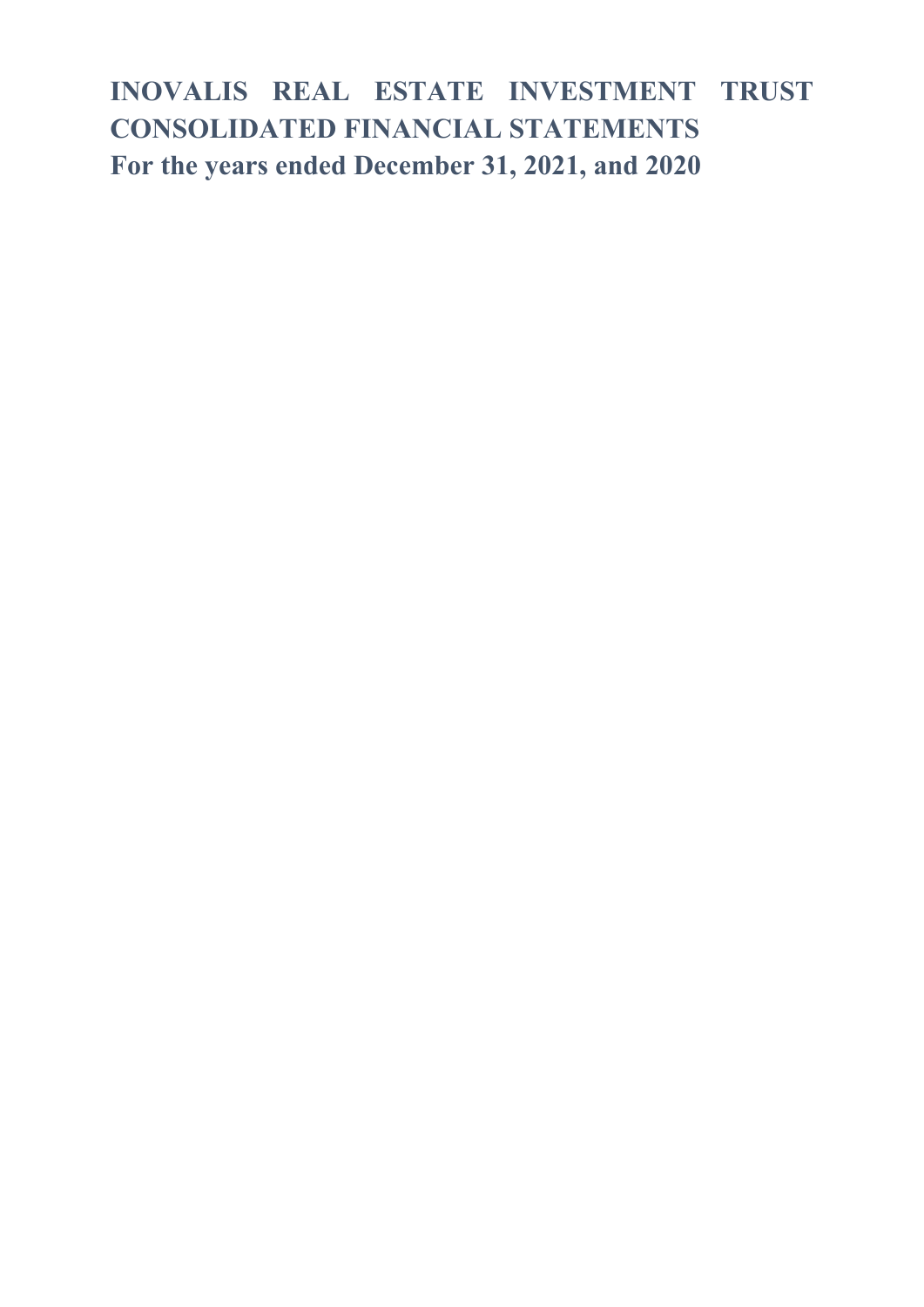## **MANAGEMENT'S RESPONSIBILITY FOR FINANCIAL REPORTING**

The consolidated financial statements of Inovalis REIT and the other financial information contained in the Annual Report have been prepared by, and are the responsibility of, the management, which is responsible for the integrity and fairness of the financial information presented. These consolidated financial statements have been prepared in accordance with International Financial Reporting Standards (IFRS) as issued by the International Accounting Standards Board (IASB), using management's best estimates and judgments when appropriate.

The Board of Trustees is responsible for ensuring that management fulfills its responsibility for financial reporting and internal controls. The Audit Committee, which comprises trustees, meets with management as well as the external auditor to satisfy itself that management is properly discharging its financial responsibilities and to review its consolidated financial statements and the report of the auditor. The Audit Committee reports its findings to the Board of Trustees, which approves the consolidated financial statements.

Ernst & Young LLP, the independent auditor, has audited the consolidated financial statements in accordance with Canadian generally accepted auditing standards. The auditor has full and unrestricted access to the Audit Committee, with or without management present.

*David Giraud*

Chief Executive Officer

Toronto, Canada, March 22, 2022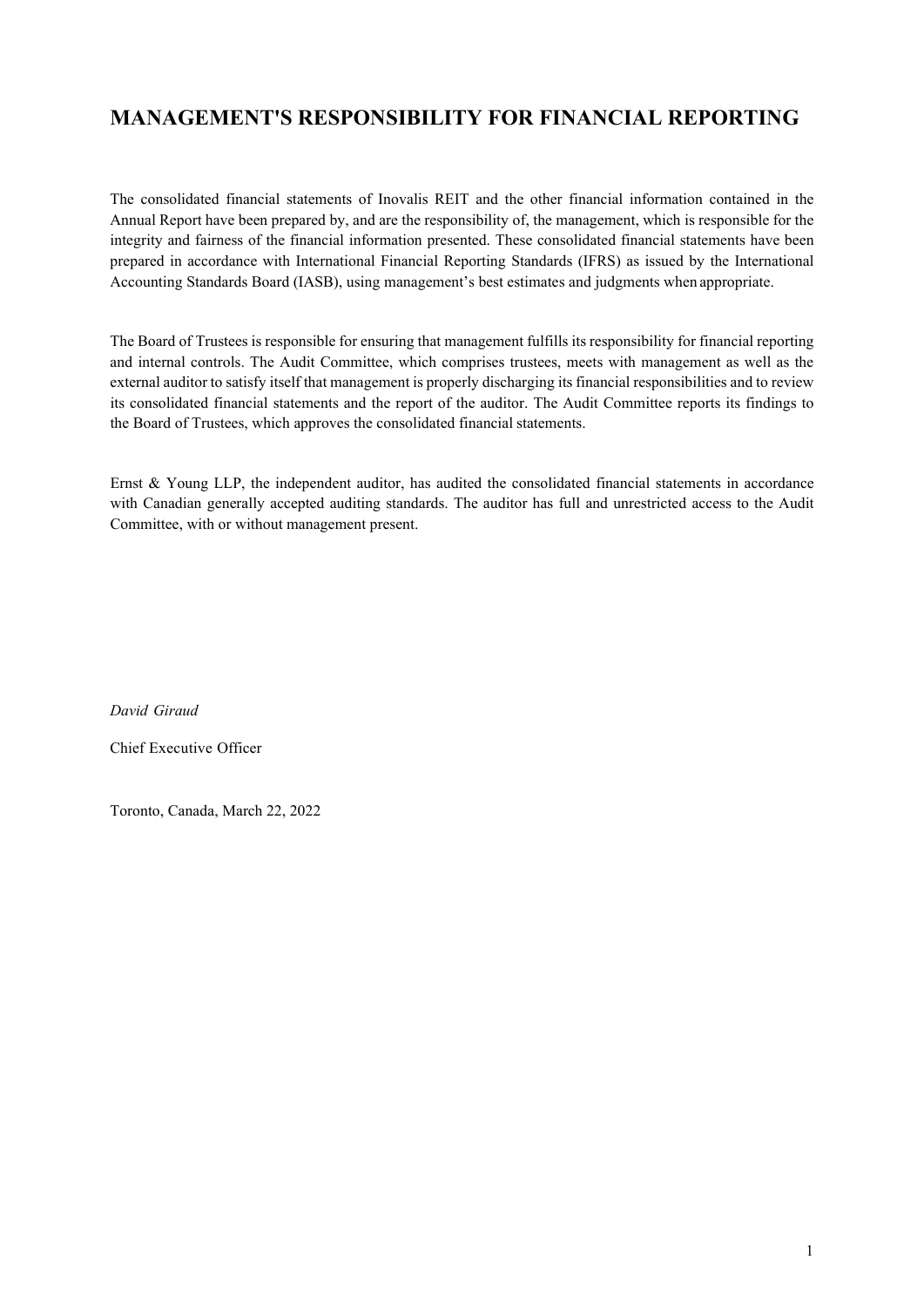## **Independent auditor's report**

#### To the unitholders of **Inovalis Real Estate Investment Trust**

#### **Opinion**

We have audited the consolidated financial statements of **Inovalis Real Estate Investment Trust** and its subsidiaries [the "Group"], which comprise the consolidated balance sheets as at December 31, 2021 and 2020, and the consolidated statements of earnings, consolidated statements of comprehensive income, consolidated statements of changes in equity and consolidated statements of cash flows for the years then ended, and notes to the consolidated financial statements, including a summary of significant accounting policies.

In our opinion, the accompanying consolidated financial statements present fairly, in all material respects, the consolidated financial position of the Group as at December 31, 2021 and 2020, and its consolidated financial performance and its consolidated cash flows for the years then ended in accordance with International Financial Reporting Standards ["IFRSs"].

#### **Basis for opinion**

We conducted our audit in accordance with Canadian generally accepted standards. Our responsibilities under those standards are further described in the *Auditor's responsibilities for the audit of the consolidated financial statements* section of our report. We are independent of the Group in accordance with the ethical requirements that are relevant to our audit of the consolidated financial statements in Canada, and we have fulfilled our other ethical responsibilities in accordance with these requirements. We believe that the audit evidence we have obtained is sufficient and appropriate to provide a basis for our opinion.

#### **Key audit matters**

Key audit matters are those matters that, in our professional judgment, were of most significance in the audit of the consolidated financial statements of the current period. These matters were addressed in the context of the audit of the consolidated financial statements as a whole, and in forming the auditor's opinion thereon, and we do not provide a separate opinion on these matters. For each matter below, our description of how our audit addressed the matter is provided in that context.

We have fulfilled the responsibilities described in the *Auditor's responsibilities for the audit of the consolidated financial statements* section of our report, including in relation to these matters. Accordingly, our audit included the performance of procedures designed to respond to our assessment of the risks of material misstatement of the consolidated financial statements. The results of our audit procedures, including the procedures performed to address the matters below, provide the basis for our audit opinion on the accompanying consolidated financial statements.

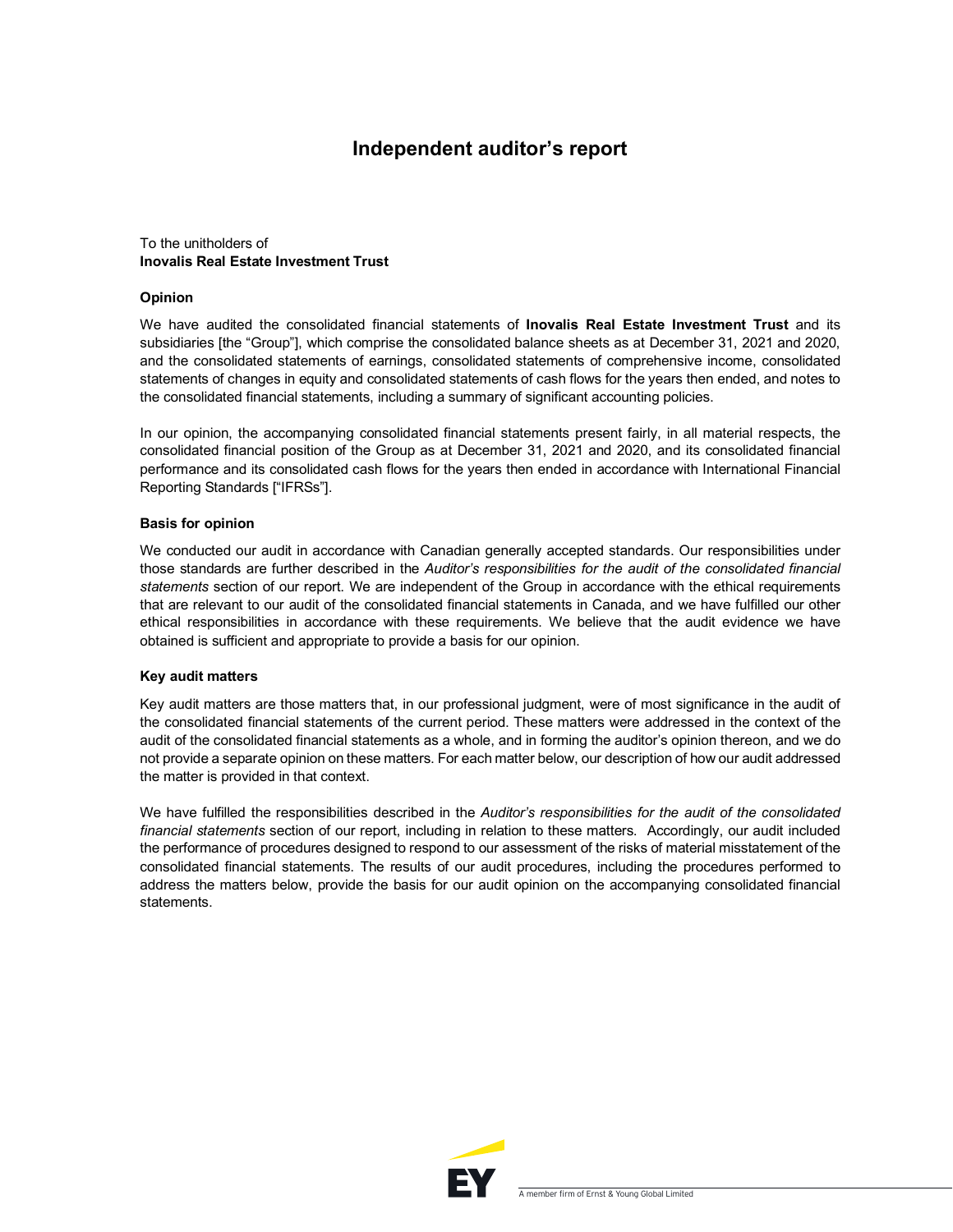#### *Valuation of investment properties*

The Group's investment property portfolio is comprised of income-producing properties owned directly with a fair value of \$428 million and the Group's share of the fair value of income-producing properties held through investments in joint ventures of \$143 million at December 31, 2021.

The Group engaged external specialists to value the investment property portfolio. The valuation methodology for these investment properties is based on an income approach, utilizing the direct capitalization method.

The valuation of the Group's investment property portfolio is a key audit matter given the inherently subjective nature of significant assumptions including, capitalization rates, and stabilized net operating income adjustments, such as market rental rates and stabilized vacancy. Given the size of the investment property portfolio relative to total consolidated assets of the Group, a relatively minor adjustment in assumptions in the valuation of each individual property can lead to a material difference in the consolidated financial statements. These assumptions are influenced by property-specific characteristics including location, type and quality of the properties and tenancy agreements.

Note 3 of the consolidated financial statements describes the accounting policy for investment properties.

Note 7 of the consolidated financial statements discloses the valuation method and valuation inputs, as well as the sensitivity of the fair value of investment properties to a change in capitalization rates.

#### **Key audit matter How our audit addressed the key audit matter**

With the assistance of our real estate valuation specialists, we evaluated the appropriateness of the underlying valuation methodology, and performed the following audit procedures, among others:

- We assessed the competence, objectivity and capabilities of management's external specialists engaged, by reviewing the qualifications and expertise of the individuals involved in the preparation and review of the valuations and assessed the suitability of the valuation methodology utilized.
- For a sample of investment properties, we evaluated the significant assumptions used in the determination of the capitalization rate and the stabilized net operating income adjustments by comparison to the expected real estate market benchmark range for similar assets and tenancies, in similar locations. We also considered whether there were any additional asset-specific characteristics that may impact the significant assumptions utilized and whether these were appropriately included in the overall assessment of fair value.
- We evaluated the REIT's critical accounting policies and related disclosures in the consolidated financial statements to assess appropriateness and conformity with IFRS.

#### **Other information**

Management is responsible for the other information. The other information comprises:

- Management's Discussion and Analysis
- The information, other than the consolidated financial statements and our auditor's report thereon, in the Annual Report

Our opinion on the consolidated financial statements does not cover the other information and we do not express any form of assurance conclusion thereon.

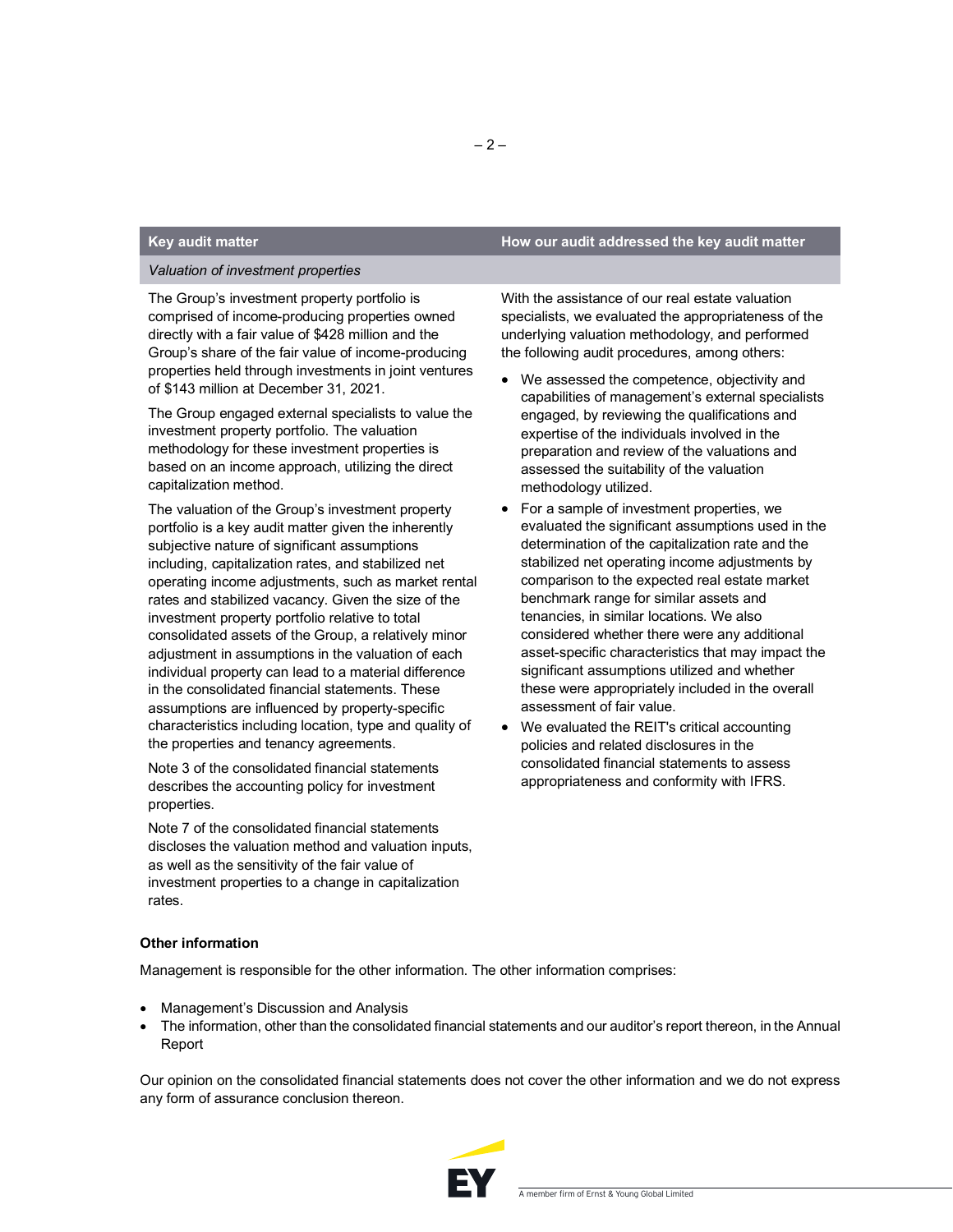In connection with our audit of the consolidated financial statements, our responsibility is to read the other information and, in doing so, consider whether the other information is materially inconsistent with the consolidated financial statements or our knowledge obtained in the audit or otherwise appears to be materially misstated.

We obtained Management's Discussion and Analysis and the Annual Report prior to the date of this auditor's report. If, based on the work we have performed, we conclude that there is a material misstatement of this other information, we are required to report that fact in this auditor's report. We have nothing to report in this regard.

#### **Responsibilities of management and those charged with governance for the consolidated financial statements**

Management is responsible for the preparation and fair presentation of the consolidated financial statements in accordance with IFRS, and for such internal control as management determines is necessary to enable the preparation of consolidated financial statements that are free from material misstatement, whether due to fraud or error.

In preparing the consolidated financial statements, management is responsible for assessing the Group's ability to continue as a going concern, disclosing, as applicable, matters related to going concern and using the going concern basis of accounting unless management either intends to liquidate the Group or to cease operations, or has no realistic alternative but to do so.

Those charged with governance are responsible for overseeing the Group's financial reporting process.

#### **Auditor's responsibilities for the audit of the consolidated financial statements**

Our objectives are to obtain reasonable assurance about whether the consolidated financial statements as a whole are free from material misstatement, whether due to fraud or error, and to issue an auditor's report that includes our opinion. Reasonable assurance is a high level of assurance, but is not a guarantee that an audit conducted in accordance with Canadian generally accepted auditing standards will always detect a material misstatement when it exists. Misstatements can arise from fraud or error and are considered material if, individually or in the aggregate, they could reasonably be expected to influence the economic decisions of users taken on the basis of these consolidated financial statements.

As part of an audit in accordance with Canadian generally accepted auditing standards, we exercise professional judgment and maintain professional skepticism throughout the audit. We also:

- Identify and assess the risks of material misstatement of the consolidated financial statements, whether due to fraud or error, design and perform audit procedures responsive to those risks, and obtain audit evidence that is sufficient and appropriate to provide a basis for our opinion. The risk of not detecting a material misstatement resulting from fraud is higher than for one resulting from error, as fraud may involve collusion, forgery, intentional omissions, misrepresentations, or the override of internal control;
- Obtain an understanding of internal control relevant to the audit in order to design audit procedures that are appropriate in the circumstances, but not for the purpose of expressing an opinion on the effectiveness of the Group's internal control;
- Evaluate the appropriateness of accounting policies used and the reasonableness of accounting estimates and related disclosures made by management;

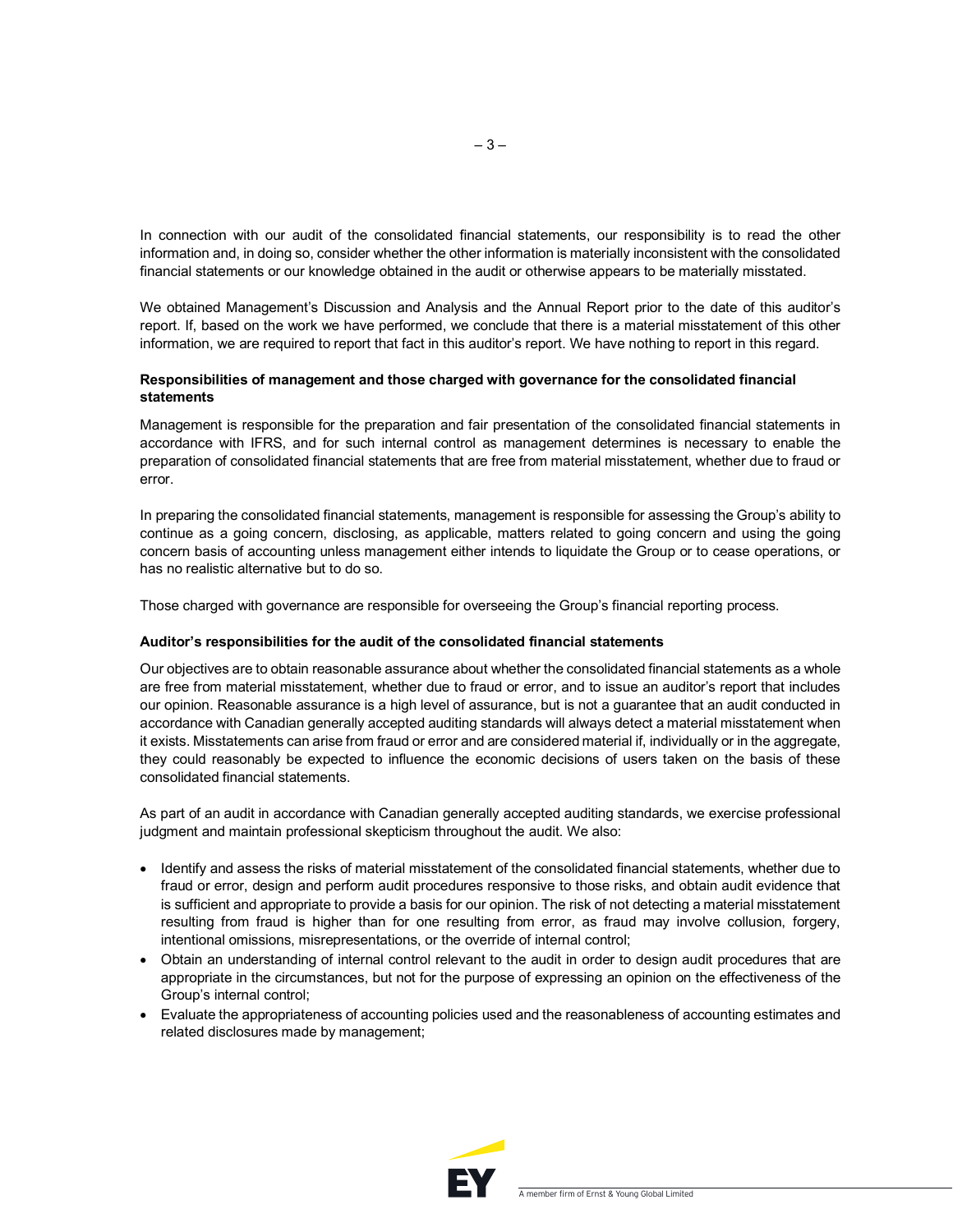• Conclude on the appropriateness of management's use of the going concern basis of accounting and, based on the audit evidence obtained, whether a material uncertainty exists related to events or conditions that may cast significant doubt on the Group's ability to continue as a going concern. If we conclude that a material uncertainty exists, we are required to draw attention in our auditor's report to the related disclosures in the consolidated financial statements or, if such disclosures are inadequate, to modify our opinion. Our conclusions are based on the audit evidence obtained up to the date of our auditor's report. However, future events or conditions may cause the Group to cease to continue as a going concern;

 $-4-$ 

- Evaluate the overall presentation, structure and content of the consolidated financial statements, including the disclosures, and whether the consolidated financial statements represent the underlying transactions and events in a manner that achieves fair presentation;
- Obtain sufficient appropriate audit evidence regarding the financial information of the entities or business activities within the Group to express an opinion on the consolidated financial statements. We are responsible for the direction, supervision and performance of the group audit. We remain solely responsible for our audit opinion.

We communicate with those charged with governance regarding, among other matters, the planned scope and timing of the audit and significant audit findings, including any significant deficiencies in internal control that we identify during our audit.

We also provide those charged with governance with a statement that we have complied with relevant ethical requirements regarding independence, and to communicate with them all relationships and other matters that may reasonably be thought to bear on our independence, and where applicable, related safeguards.

From the matters communicated with those charged with governance, we determine those matters that were of most significance in the audit of the consolidated financial statements of the current period and are therefore the key audit matters. We describe these matters in our auditor's report unless law or regulation precludes public disclosure about the matter or when, in extremely rare circumstances, we determine that a matter should not be communicated in our report because the adverse consequences of doing so would reasonably be expected to outweigh the public interest benefits of such communication.

The engagement partner on the audit resulting in this independent auditor's report is Sylvain Boucher.

Ernet + Young LLP

Montréal, Canada March 22, 2022

<sup>1</sup> CPA auditor, CA, public accountancy permit no. A113209

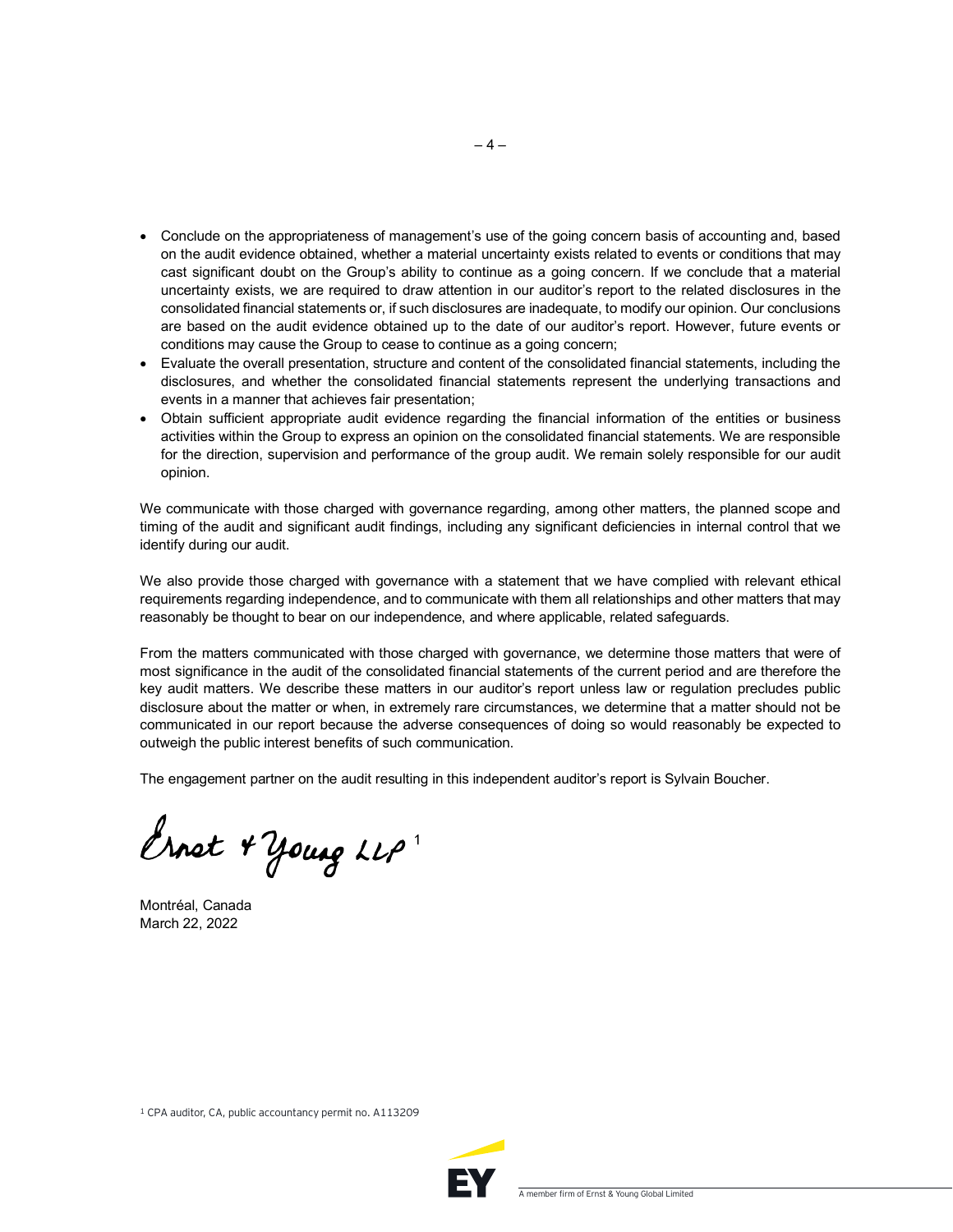## **Inovalis Real Estate Investment Trust Consolidated Balance Sheets**

## **As at December 31,**

## **(All dollar amounts in thousands of Canadian dollars)**

| <b>Assets</b>                                | Note                       | 2021    | 2020    |
|----------------------------------------------|----------------------------|---------|---------|
| Non-current assets                           |                            |         |         |
| Investment properties                        | $\boldsymbol{7}$           | 427 631 | 541 218 |
| Investments in joint ventures                | $\boldsymbol{\mathcal{S}}$ | 64 327  | 75 987  |
| Restricted cash                              | 12                         | 4 9 6 4 | 4874    |
| <b>Total non-current assets</b>              |                            | 496 922 | 622 079 |
| <b>Current assets</b>                        |                            |         |         |
| Trade receivables and other financial assets | $10\,$                     | 9368    | 6623    |
| Derivative financial instruments             | 9                          | 845     | 15      |
| Other current assets                         | 11                         | 3 4 3 1 | 2 4 4 4 |
| Restricted cash                              | 12                         | 52      | 552     |
| Cash                                         |                            | 76 627  | 80 376  |
| <b>Total current assets</b>                  |                            | 90 323  | 90 010  |
| <b>Total assets</b>                          |                            | 587 245 | 712 089 |
|                                              |                            |         |         |
| Liabilities and equity                       | <b>Note</b>                | 2021    | 2020    |
| Liabilities                                  |                            |         |         |
| Non-current liabilities                      |                            |         |         |
| Interest-bearing loan                        | 14                         | 334     | 474     |
| Mortgage loans                               | 14                         | 73 099  | 152 737 |
| Lease liabilities                            | 14                         | 106 351 | 121813  |
| Tenant deposits                              |                            | 1 1 7 2 | 1490    |
| Derivative financial instruments             | $\mathfrak{g}$             | 366     | 3 0 9 1 |
| Deferred tax liabilities                     | 23                         | 4941    | 13 212  |
| <b>Total non-current liabilities</b>         |                            | 186 263 | 292 817 |
| <b>Current liabilities</b>                   |                            |         |         |
| Interest-bearing loan                        | 14                         | 24      | 36      |
| Mortgage loans                               | 14                         | 19 609  | 4 7 5 2 |
| Lease liabilities                            | 14                         | 7700    | 8 4 7 4 |
| Lease equalization loans                     | 15                         |         | 371     |
| Tenant deposits                              |                            | 277     | 1 0 0 9 |
| Derivative financial instruments             | 9                          | 853     | 2 3 8 2 |
| Exchangeable securities                      | 16                         | 9015    | 9 9 4 5 |
| Trade and other payables                     | 17                         | 11 248  | 11 052  |
| Income tax payable<br>Deferred income        | 23                         | 2 1 6 7 | 4 0 6 9 |
|                                              |                            | 4 0 0 4 | 521     |
| <b>Total current liabilities</b>             |                            | 54 897  | 42 611  |
| <b>Total liabilities</b>                     |                            | 241 160 | 335 428 |
| Equity                                       |                            |         |         |
| Trust units                                  | 18                         | 288 752 | 286 975 |
| Retained earnings                            |                            | 46 979  | 53 350  |
| Accumulated other comprehensive income       | 25                         | 9055    | 34 913  |
| Total unitholders' equity                    |                            | 344 786 | 375 238 |
| Non-controlling interest                     | 19                         | 1 2 9 9 | 1423    |
| <b>Total equity</b>                          |                            | 346 085 | 376 661 |
| <b>Total liabilities and equity</b>          |                            | 587 245 | 712 089 |

*See accompanying notes to consolidated financial statements*

On behalf of the Board of Trustees of Inovalis Real Estate Investment Trust:

Jean-Daniel Cohen Robert Waxman<br>
Chairman and Trustee Robert Maxman<br>
Audit Chair and T

Audit Chair and Trustee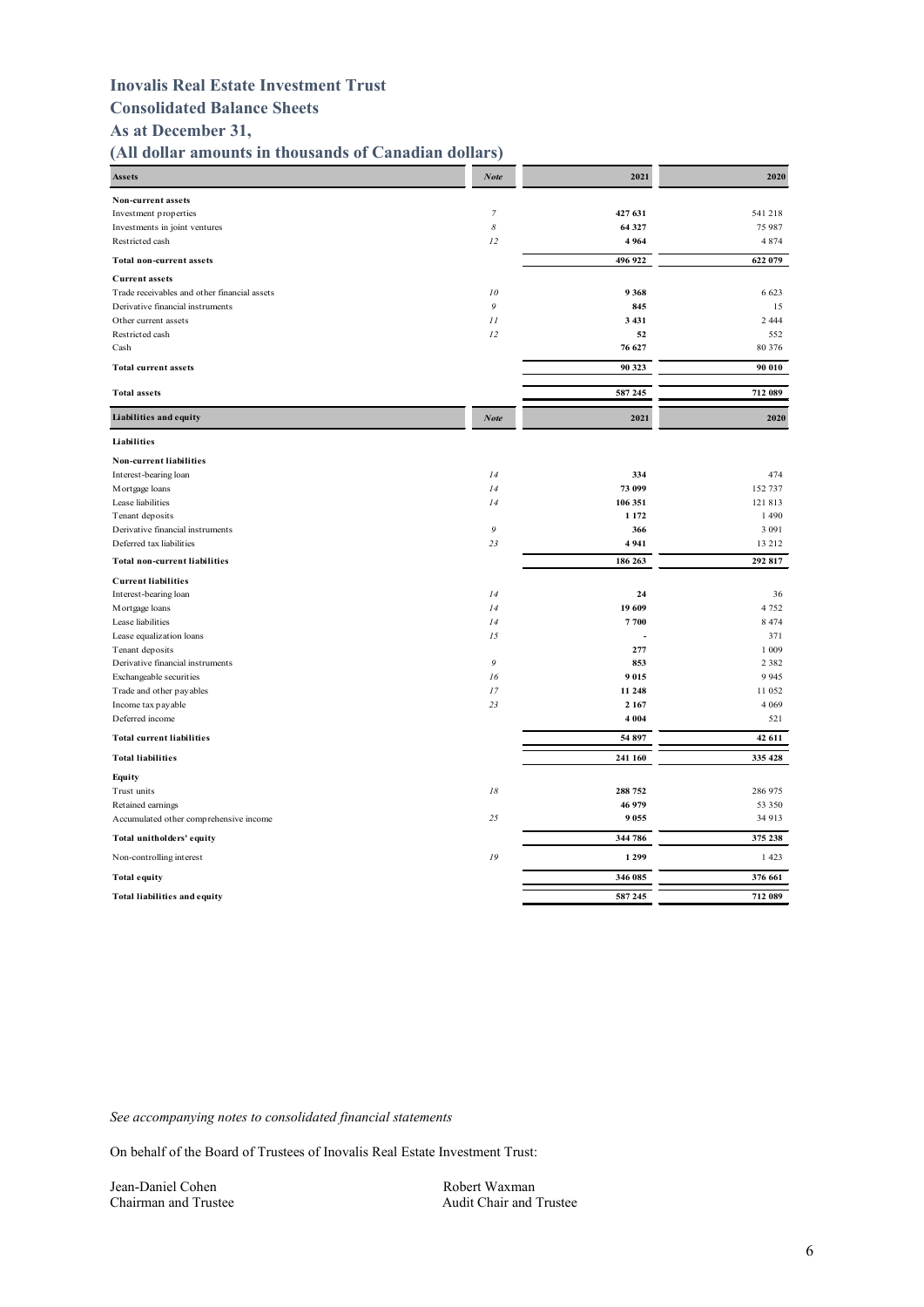## **Inovalis Real Estate Investment Trust**

## **Consolidated Statements of Earnings**

## **For the years ended December 31,**

**(All dollar amounts in thousands of Canadian dollars, except for per unit amounts)**

|                                                     | <b>Note</b>      | 2021    | 2020    |
|-----------------------------------------------------|------------------|---------|---------|
| Rental revenue                                      | 20               | 28 194  | 28 858  |
| Property operating cost recoveries                  | 20               | 5974    | 6.850   |
| Property operating costs                            | 21               | (9585)  | (8889)  |
| Other revenues                                      |                  | 290     | 59      |
| Other property operating expenses                   |                  | (682)   | (278)   |
| Net rental income                                   |                  | 24 191  | 26 600  |
| General and administrative expenses                 | 21               | (8392)  | (7864)  |
| Eviction and disposal costs                         | 21               | (3348)  |         |
| Foreign exchange (loss) gain                        |                  | (1129)  | 2 4 6 0 |
| Loss on disposal of investment properties           | $\boldsymbol{7}$ | (3988)  |         |
| Gain on acquisition of control of joint venture     | 8                |         | 207     |
| Loss on sale of joint ventures                      | 8<br>8           | (254)   |         |
| Share of net income (loss) from joint ventures      |                  | (2 062) | (6524)  |
| <b>Operating earnings</b>                           |                  | 5018    | 14 879  |
| Net change in fair value of Investment properties   | $\overline{7}$   | 29 419  | (7431)  |
| Net change in fair value of Financial derivatives   |                  | 2 2 1 5 | 1 1 6 6 |
| Net change in fair value of Exchangeable securities | 16               | (735)   | 1 1 5 4 |
| Net change in fair value of Promissory notes        | 13               |         | 12 730  |
| Finance income                                      | 22               | 3702    | 6 6 20  |
| Finance costs                                       | 22               | (7492)  | (9972)  |
| Distributions on Exchangeable securities            | 16               | (1238)  | (825)   |
| Income before income taxes                          |                  | 30889   | 18 3 21 |
| Current income tax expense                          | 23               | (8088)  | (4098)  |
| Deferred income tax recovery                        | 23               | 7498    | 3 9 9 0 |
| Total income tax expense                            |                  | (590)   | (108)   |
| Net income                                          |                  | 30 299  | 18 213  |
| Net income attributable to:                         |                  |         |         |
| Non-controlling interest                            |                  | (34)    | 17      |
| Unitholders of the Trust                            |                  | 30 333  | 18 19 6 |
|                                                     |                  | 30 299  | 18 213  |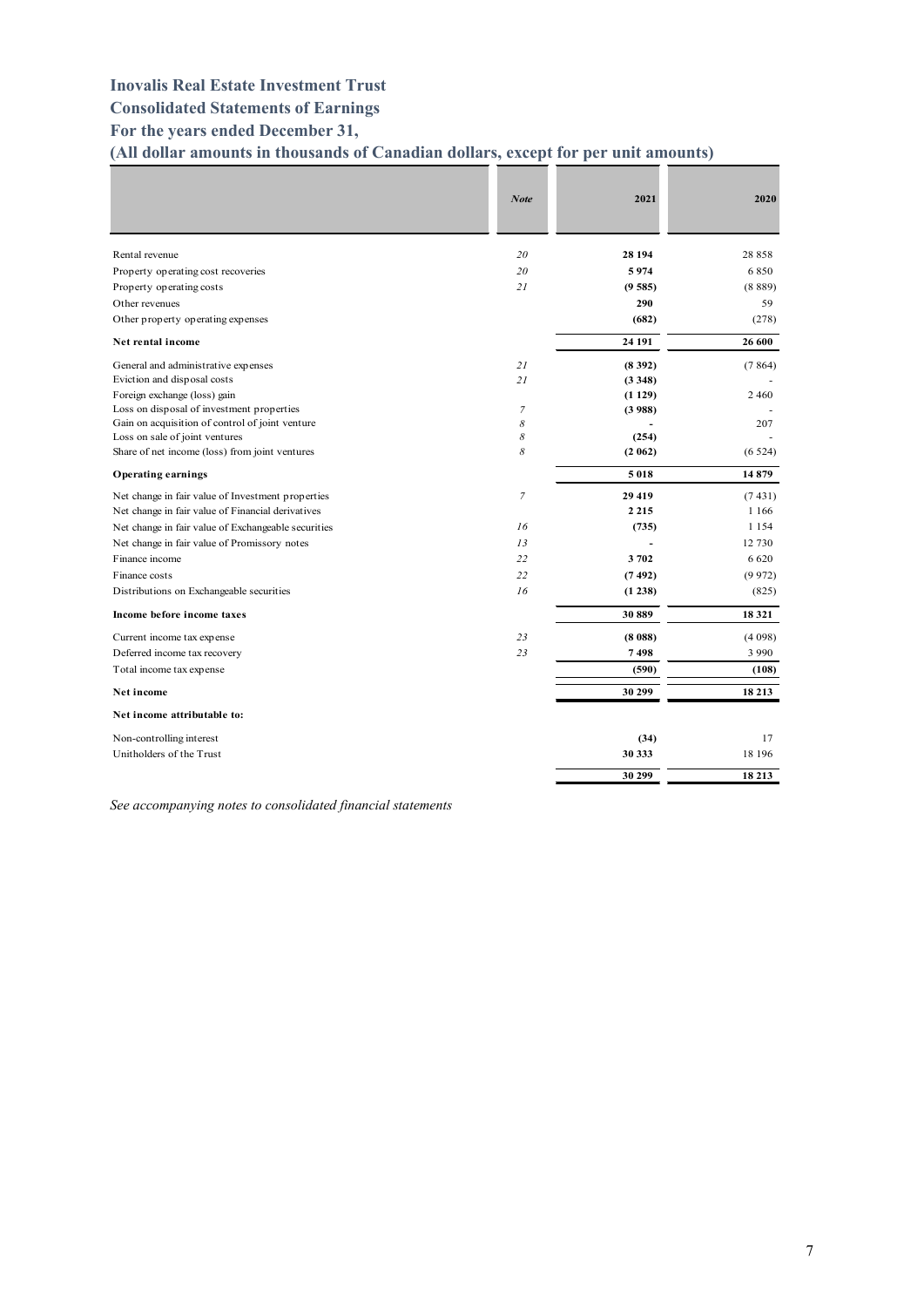## **Inovalis Real Estate Investment Trust Consolidated Statements of Comprehensive Income For the years ended December 31,**

## **(All dollar amounts in thousands of Canadian dollars)**

|                                                                                                   | <b>Note</b> | 2021    | 2020    |
|---------------------------------------------------------------------------------------------------|-------------|---------|---------|
| Net income for the year                                                                           |             | 30 299  | 18 213  |
| Other comprehensive (loss) income                                                                 |             |         |         |
| Items that may be reclassified subsequently to income:                                            |             |         |         |
| Net gains (losses) on derivatives designated as a hedge of the net investment in a foreign entity |             | 2472    | (3139)  |
| Change in cumulative translation adjustment account                                               | 25          | (28529) | 23 5 88 |
| Other comprehensive (loss) income                                                                 |             | (26057) | 20 449  |
| Total comprehensive income                                                                        |             | 4 2 4 2 | 38 662  |
| Total comprehensive income attributable to:                                                       |             |         |         |
| Non-controlling interest                                                                          | 19          | (233)   | 144     |
| Unitholders of the Trust                                                                          |             | 4475    | 38 518  |
| Total comprehensive income                                                                        |             | 4 2 4 2 | 38 662  |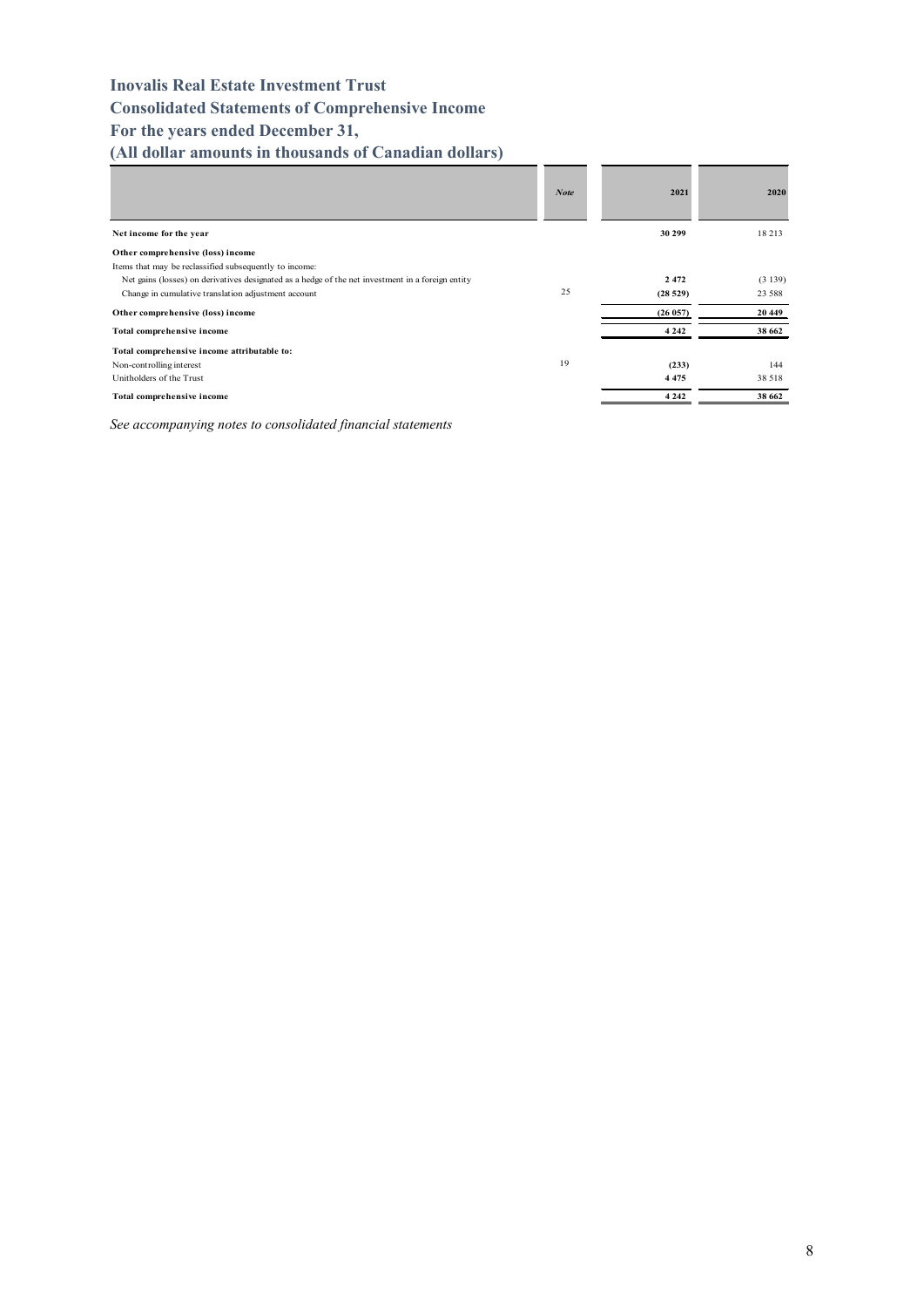## **Inovalis Real Estate Investment Trust Consolidated Statements of Changes in Equity For the years ended December 31,**

## **(All dollar amounts in thousands of Canadian dollars, unless otherwise stated)**

|                                                           | Note | <b>Number of Units</b><br>issued and<br>outstanding | <b>Trust Units</b> | Retained<br>earnings | <b>Accumulated other</b><br>comprehensive<br>income | Total attributable to the<br><b>Unitholders' of the Trust</b> | Non-<br>controlling<br>interest | <b>Total equity</b> |
|-----------------------------------------------------------|------|-----------------------------------------------------|--------------------|----------------------|-----------------------------------------------------|---------------------------------------------------------------|---------------------------------|---------------------|
| As at December 31, 2019                                   |      | 28 742 306                                          | 259 526            | 57827                | 14 5 91                                             | 331 944                                                       | 1 200                           | 333 144             |
| Issuance of units                                         |      | 4 501 938                                           | 35 110             |                      |                                                     | 35 110                                                        |                                 | 35 110              |
| Repurchase of Trust Units                                 | 18   | (989 275)                                           | (8874)             | 1 3 7 4              |                                                     | (7500)                                                        | ٠                               | (7500)              |
| Distributions carned by or declared to Unitholders        | 24   |                                                     | $\sim$             | (24047)              |                                                     | (24047)                                                       | ٠                               | (24047)             |
| Distributions under the Trust's reinvestment plan         | 24   | 145 616                                             | 1213               |                      |                                                     | 1 2 1 3                                                       |                                 | 1213                |
| Capital increase from non-controlling interest            |      |                                                     |                    |                      |                                                     |                                                               | 79                              | 79                  |
|                                                           |      | 3 658 279                                           | 27 449             | (22673)              |                                                     | 4 7 7 6                                                       | 79                              | 4855                |
| Net income for the year                                   |      |                                                     | ÷                  | 18 19 6              |                                                     | 18 19 6                                                       | 17                              | 18213               |
| Other comprehensive income                                |      |                                                     |                    |                      | 20 322                                              | 20 322                                                        | 127                             | 20 449              |
| Comprehensive income                                      |      |                                                     |                    | 18 19 6              | 20 322                                              | 38 518                                                        | 144                             | 38 662              |
| As at December 31, 2020                                   |      | 32 400 585                                          | 286 975            | 53 350               | 34 913                                              | 375 238                                                       | 1423                            | 376 661             |
| Issuance of units from exchangeable securities conversion | 16   | 175 627                                             | 1665               |                      |                                                     | 1 6 6 5                                                       |                                 | 1665                |
| Distributions carned by or declared to Unitholders        | 24   |                                                     | ٠                  | (36704)              |                                                     | (36704)                                                       | $\overline{\phantom{a}}$        | (36704)             |
| Issuance of units for payment of Trustee Fees             |      | 11597                                               | 112                |                      |                                                     | 112                                                           |                                 | 112                 |
| Foreign exchange impact on Non-controlling interest       |      |                                                     |                    |                      |                                                     |                                                               | 109                             | 109                 |
|                                                           |      | 187 224                                             | 1777               | (36704)              |                                                     | (34927)                                                       | 109                             | (34818)             |
| Net income for the year                                   |      |                                                     | ٠                  | 30 333               |                                                     | 30 333                                                        | (34)                            | 30 299              |
| Other comprehensive loss                                  |      |                                                     |                    |                      | (25858)                                             | (25858)                                                       | (199)                           | (26057)             |
| Comprehensive income (loss)                               |      |                                                     | ٠                  | 30 333               | (25858)                                             | 4 4 7 5                                                       | (233)                           | 4 2 4 2             |
| As at December 31, 2021                                   |      | 32 587 809                                          | 288 752            | 46 979               | 9 0 5 5                                             | 344 786                                                       | 1 2 9 9                         | 346 085             |
|                                                           |      |                                                     |                    |                      |                                                     |                                                               |                                 |                     |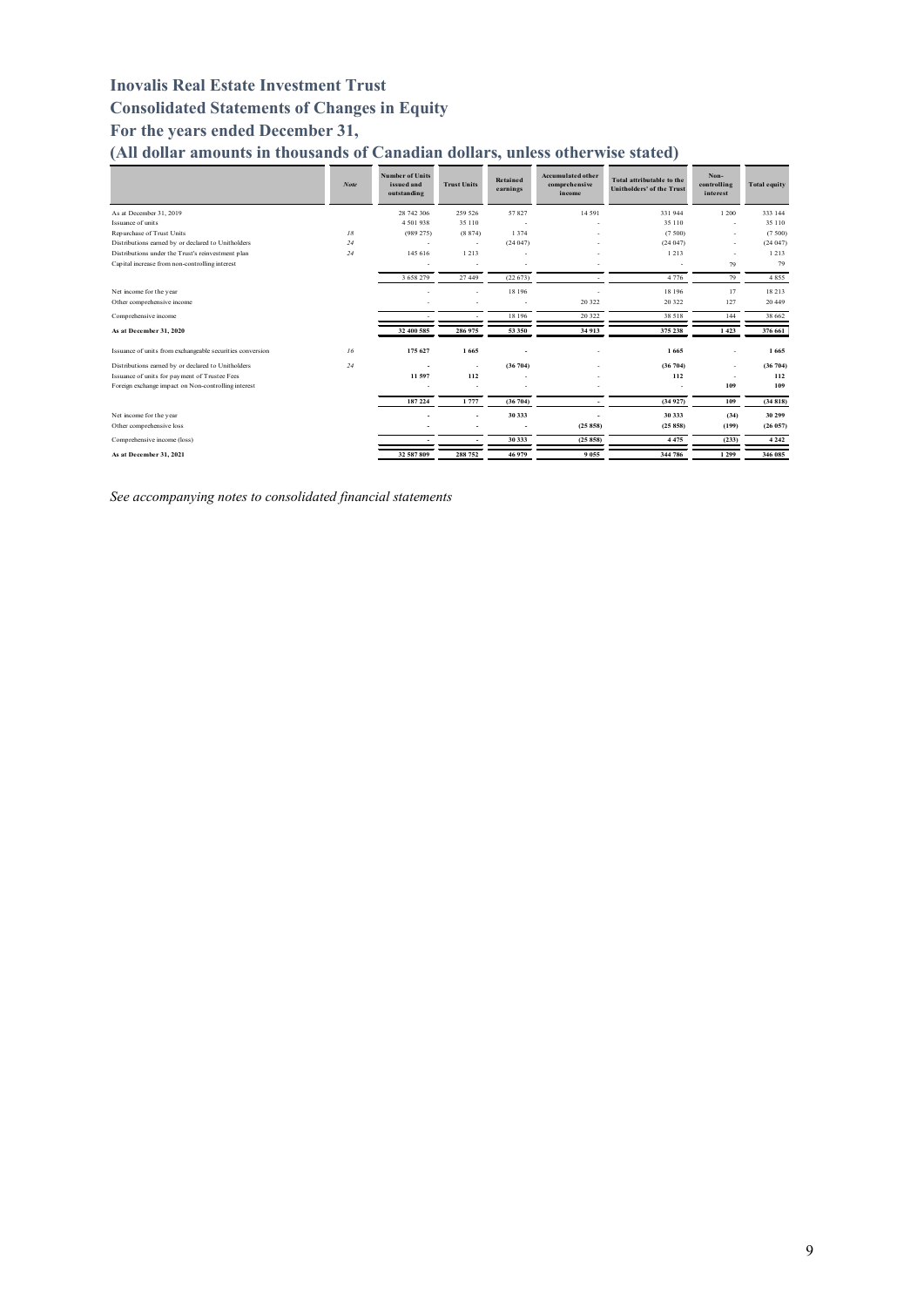## **Inovalis Real Estate Investment Trust**

**Consolidated Statements of Cash Flows**

## **For years ended December 31,**

**(All dollar amounts in thousands of Canadian dollars)**

|                                                                  | <b>Note</b>      | 2021     | 2020    |
|------------------------------------------------------------------|------------------|----------|---------|
|                                                                  |                  |          |         |
| <b>Operating activities</b>                                      |                  |          |         |
| Income before income taxes                                       |                  | 30 889   | 18321   |
| Interest received                                                |                  | 2631     | 5910    |
| Interest paid                                                    |                  | (7492)   | (9972)  |
| Income tax paid                                                  | 23               | (9898)   | (29)    |
| Distributions in respect of exchangeable securities paid in cash | 16               | (1254)   | (810)   |
| Adjustments for non-cash items and other reconciling items       | 32               | (22.507) | 2888    |
|                                                                  |                  | (7631)   | 16 308  |
| Working capital adjustments                                      | 32               | (284)    | (18973) |
| Net cash flows related to operating activities                   |                  | (7915)   | (2665)  |
| <b>Investing activities</b>                                      |                  |          |         |
| Additions to investment properties and capitalized letting fees  | $\boldsymbol{7}$ | (958)    | (2171)  |
| Disposition of investment property - Jeuneurs property           | $\overline{7}$   | 103 173  |         |
| Acquisition of invesment property - Walpur property              | 6                |          | (4906)  |
| Investments in joint ventures                                    | 8                | (941)    | (1627)  |
| Proceeds from sale of joint ventures                             | 8                | 965      |         |
| Distributions from joint ventures                                | 8                | 1715     | 12 4 30 |
| Loan repayments received from joint ventures                     | 8                | 2 1 6 0  | 2881    |
| Payment received for acquisition loan                            |                  |          | 26 26 1 |
| Net change in restricted cash                                    | 12               | 500      |         |
| Decrease in other financial assets                               |                  |          | 128     |
| Net cash flows related to investing activities                   |                  | 106 614  | 32 996  |
| <b>Financing activities</b>                                      |                  |          |         |
| Distributions to unitholders                                     | 24               | (36691)  | (22585) |
| Repayment of promissory notes                                    | 13               |          | (55)    |
| Repurchase of Trust Units                                        | 18               |          | (7500)  |
| Repayment of mortgage loans                                      | 14               | (53751)  | (3170)  |
| Repayment of lease liabilities                                   | 14               | (6593)   | (1978)  |
| Repayment of interest bearing loan                               |                  | (152)    | (131)   |
| Repayment of lease equalization loans                            |                  | (354)    | (1756)  |
| Net cash flows related to financing activities                   |                  | (97541)  | (37175) |
| Net increase (decrease) in cash                                  |                  | 1 1 5 8  | (6844)  |
| Effects of foreign exchange adjustments on cash                  |                  | (4907)   | 3811    |
| Cash at the beginning of the year                                |                  | 80 376   | 83 409  |
| Cash at the end of the year                                      |                  | 76 627   | 80 376  |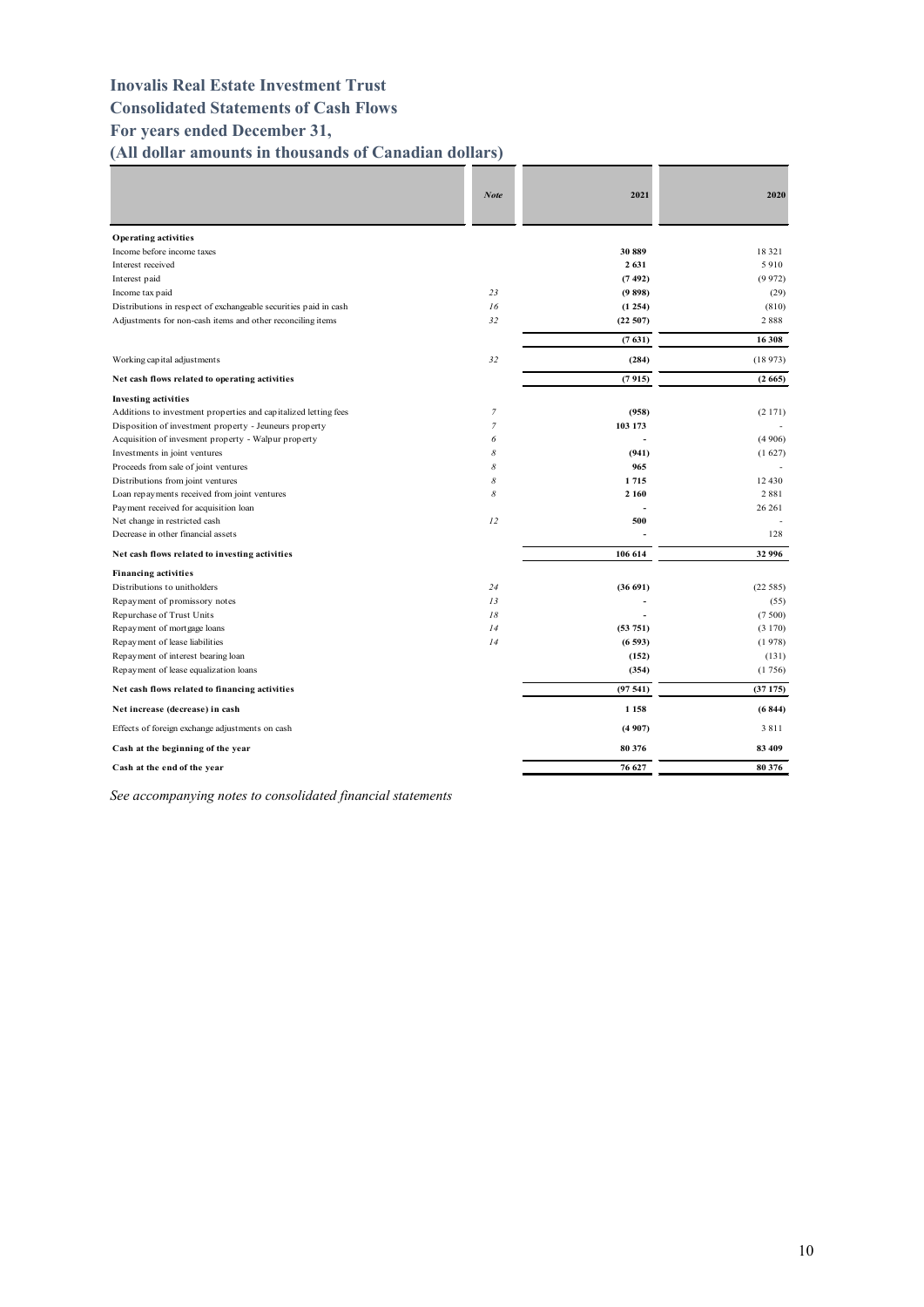## **Inovalis Real Estate Investment Trust Notes to the consolidated financial statements December 31, 2021 and 2020**

## **Note 1 – Organization**

The Inovalis Real Estate Investment Trust (the "Trust") is an open-ended real estate investment trust created pursuant to a Declaration of Trust dated February 8, 2013, under the laws of the Province of Ontario, Canada. These consolidated financial statements include the accounts of the Trust and its subsidiaries (together the "REIT"). The REIT's investment property portfolio, owned directly or through joint arrangements, is comprised of office rental properties located in France and Germany.

The REIT's head and registered office is located at 151 Yonge Street, 11th floor, Toronto, Ontario, M5C 2W7. The REIT's units are listed on the Toronto Stock Exchange ("TSX") under the symbol INO.UN.TO.

The REIT's consolidated financial statements for the year ended December 31, 2021, were authorized for issuance by the Board of Trustees on March 22, 2022.

The REIT has hired Inovalis S.A. ("Inovalis SA"), a real estate asset manager having operations in France and Germany, to manage certain functions. Refer to Note  $3 -$  Significant accounting policies, and to Note 28 – Transactions with related parties, for information regarding the services provided by Inovalis SA to the REIT.

Inovalis SA is considered as a related party of the REIT as they share the same management. The founder and Chairman of Inovalis S.A. is the President of the REIT, the Chief Executive Officer ("CEO") of Inovalis S.A. is also CEO of the REIT, and the Deputy Chief Executive Officer of Inovalis S.A. is Chief Investment Officer ("CIO") and Chief Financial Officer ("CFO") of the REIT.

## **Note 2 – Basis of presentation and statement of compliance**

## *Statement of compliance*

The consolidated financial statements have been prepared in accordance with International Financial Reporting Standard ("IFRS") as issued by the International Accounting Standards Board ("IASB").

This is the first set of the REIT's annual financial statements in which IFRS amendments described in Note 3 have been applied.

## *Basis of presentation*

The consolidated financial statements have been prepared on the historical cost basis except for the following material items in the statement of financial position which are measured at fair value:

- Investment properties (including right-of-use assets);
- Exchangeable securities:
- Derivative financial instruments.

Certain comparative figures have been reclassified in order to conform with presentation adopted in the current year including the following:

- *Gain/loss on fair value of investment property* has been reclassified as part of operating earnings within the Statement of Comprehensive Income to more appropriately reflect the nature of the expense.
- Various *general and administrative expenses* have been reclassified within Note 17 to more appropriately reflect the nature of the expense.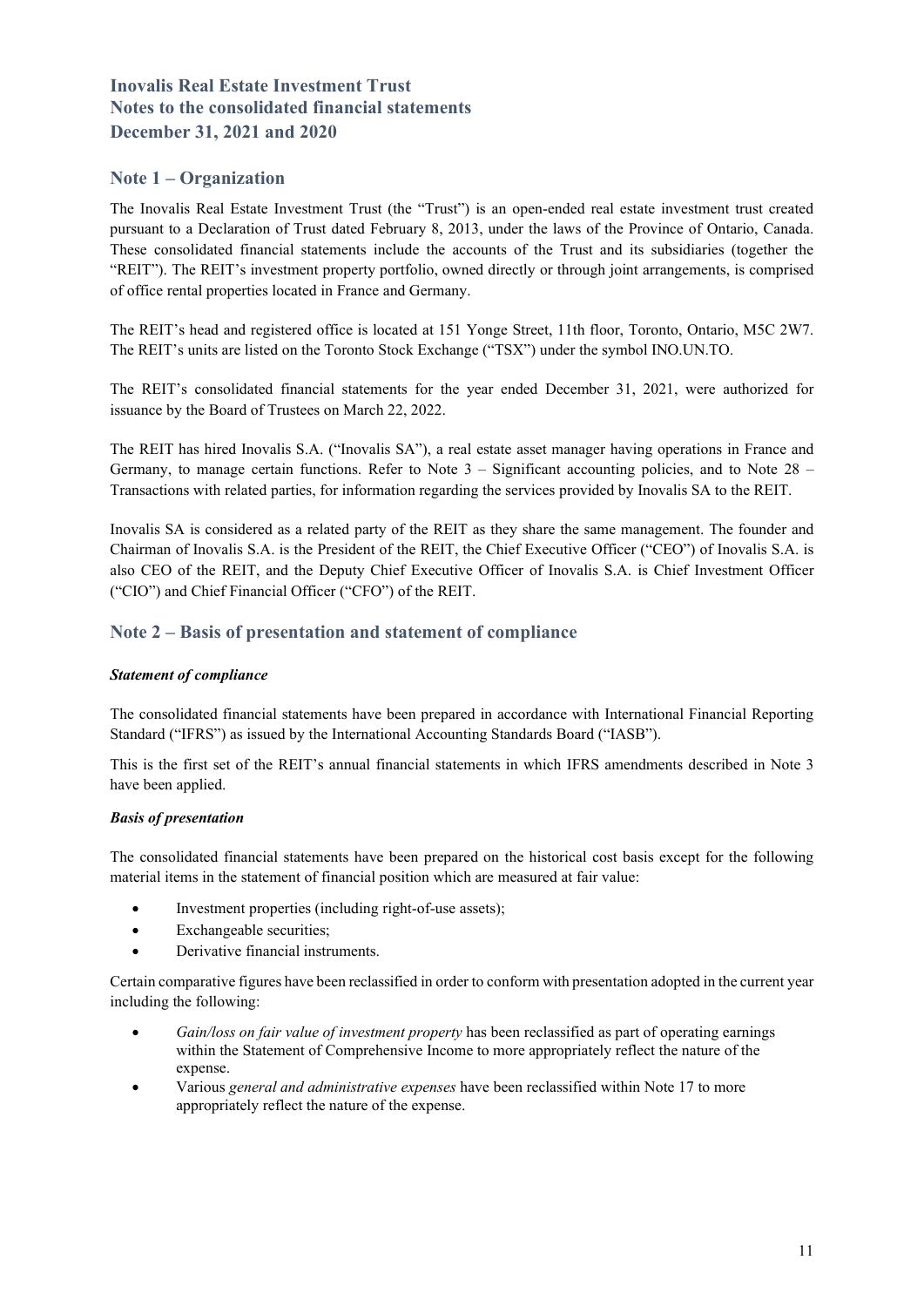## **Note 3 – Significant accounting policies**

The accounting policies set out below have been applied consistently to all periods presented in these consolidated financial statements.

### **New accounting standards adopted**

The REIT applied for the first-time certain standards and amendments, which are effective for annual periods beginning on or after 1 January 2021:

## **i) Amendments to IFRS 16,** *Leases* **("IFRS 16")** *– COVID-19 Related Rent Concessions* **beyond June 30, 2021:**

On May 28, 2020, the IASB amended IFRS 16 to provide lessees with an exemption from assessing whether a COVID-19 related rent concession is a lease modification. The amendment was intended to apply until June 30, 2021, but as the impact of the COVID-19 pandemic is continuing, on March 31, 2021, the IASB extended the period of application of the practical expedient to June 30, 2022. The amendment applies to annual reporting periods beginning on or after April 1, 2021. These amendments had no impact on the consolidated financial statements of the REIT. The REIT intends to use the practical expedients in future periods if they become applicable.

**ii) Amendments to IFRS 7,** *Financial Instruments: Disclosures* **("IFRS 7"), IFRS 9,** *Financial Instruments* **("IFRS 9") and IAS 39***, Financial Instruments: Recognition and Measurement* **("IAS 39")** *–* **Interbank Offered Rate (IBOR) Reform – Phase 2:**

The IASB published Phase 2 of its amendments to IFRS 7, IFRS 9, and IAS 39 in August 2020 to address issues that might affect financial performance during the reform of an interest rate benchmark. These amendments including the following practical expedients:

- A practical expedient to require contractual changes, or changes to cash flows that are directly required by the reform, to be treated as changes to a floating interest rate, equivalent to a movement in a market rate of interest
- Permit changes required by IBOR reform to be made to hedge designations and hedge documentation without the hedging relationship being discontinued
- Provide temporary relief to entities from having to meet the separately identifiable requirement when an RFR instrument is designated as a hedge of a risk component

These amendments had no impact on the consolidated financial statements of the REIT. The REIT intends to use the practical expedients in future periods if they become applicable.

The REIT has not early adopted any standard, interpretation or amendment that has been issued but is not yet effective. Please see Note 5 for accounting standards issued but not yet adopted by the REIT.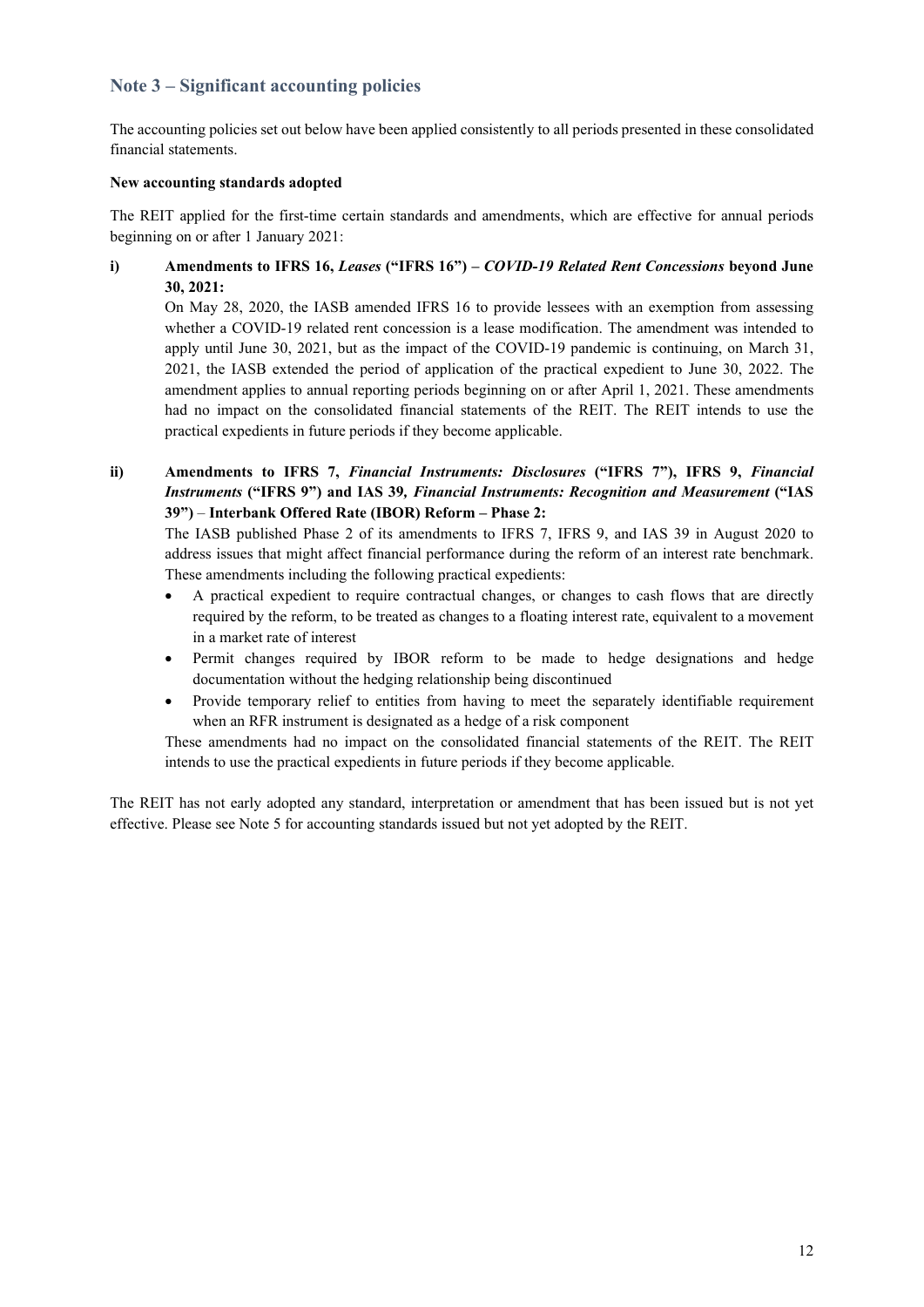#### **Basis of consolidation**

The consolidated financial statements include the financial statements of the Trust and all its subsidiaries. The Trust controls an entity if it has power over the entity, if it is exposed or has rights to variable returns from its involvement with the entity and has the ability to affect those returns through its power over the entity. All subsidiaries have the same reporting date as the Trust. Subsidiaries are consolidated from the date of acquisition, being the date on which the Trust obtains control, and continue to be consolidated until the date when such control ceases.

All intra-group balances, transactions and unrealized gains and losses resulting from intra-group transactions are eliminated on consolidation.

| Name of subsidiary               | <b>Principal Activity</b>              | Name of the assets             | <b>Country of</b><br><b>Incorporation</b> and<br>Residence | <b>Proportion of Ownership</b><br><b>Interest and Voting Power</b><br><b>Held - 2021</b> | <b>Proportion of Ownership</b><br><b>Interest and Voting Power</b><br><b>Held - 2020</b> |
|----------------------------------|----------------------------------------|--------------------------------|------------------------------------------------------------|------------------------------------------------------------------------------------------|------------------------------------------------------------------------------------------|
| Cancorp Europe SA ("CCEU")       | Holding Company for<br>European assets |                                | Luxembourg                                                 | 88.15%                                                                                   | 85.92%                                                                                   |
| Cancorp Cologne SARL             | Investment and holding<br>Company      |                                | Luxembourg                                                 | 100% held by CCEU                                                                        | 100% held by CCEU                                                                        |
| Walpur Four SAS ("Walpur")       | Investment property<br>holding         | <b>Bad Homburg</b><br>Property | France                                                     | 100% held by CCEU                                                                        | 100% held by CCEU                                                                        |
| <b>INOPCI1</b>                   | Holding Company<br>Investment          |                                | France                                                     | 100% held by CCEU                                                                        | 100% held by CCEU                                                                        |
| <b>SCI Baldi</b>                 | Investment property<br>holding         | Baldi Property                 | France                                                     | 100% held by INOPCI1                                                                     | 100% held by INOPCI1                                                                     |
| <b>SCI</b> Sabliere              | Investment property<br>holding         | Sabliere Property              | France                                                     | 100% held by INOPCI1                                                                     | 100% held by INOPCI1                                                                     |
| <b>SCI</b> Jeuneurs              | Investment property<br>holding         | Jeuneurs Property              | France                                                     | 100% held by INOPCI1                                                                     | 100% held by INOPCI1                                                                     |
| <b>SCI</b> Veronese              | Investment property<br>holding         | Courbevoie Property            | France                                                     | 100% held by INOPCI1                                                                     | 100% held by INOPCI1                                                                     |
| SCI M etropolitain               | Investment property<br>holding         | Metropolitain<br>Property      | France                                                     | 99% held by INOPCI1                                                                      | 99% held by INOPCI1                                                                      |
| Arcueil SI General Partner SARL. | General partner for<br>Arcueil SCS     |                                | Luxembourg                                                 | 100% held by CCEU                                                                        | 100% held by CCEU                                                                        |
| Arcueil SCS ("Arcueil")          | Investment and holding<br>Company      |                                | Luxembourg                                                 | 100% held by CCEU                                                                        | 100% held by CCEU                                                                        |
| Metropolitan LLC                 | Investment property<br>holding         |                                | <b>USA</b>                                                 | 100%                                                                                     | 100%                                                                                     |
| <b>SCI Lenine Arcueil</b>        | Investment property<br>holding         | Arcueil Property               | France                                                     | 99.90% held by INOPCI1                                                                   | 99.90% held by INOPCI1                                                                   |
| Cancorp Trio 1                   | Investment property<br>holding         | <b>Trio Properties</b>         | Germany                                                    | 94.90% held by CCEU                                                                      | 94.90% held by CCEU                                                                      |
| Cancorp Trio 2                   | Investment property<br>holding         | <b>Trio Properties</b>         | Germany                                                    | 94.90% held by CCEU                                                                      | 94.90% held by CCEU                                                                      |
| Cancorp Trio 3                   | Investment property<br>holding         | <b>Trio Properties</b>         | Germany                                                    | 94.90% held by CCEU                                                                      | 94.90% held by CCEU                                                                      |
| Cancorp Cologne 2 SARL           | Investment and holding<br>Company      |                                | Germany                                                    | 100% held by CCEU                                                                        | 100% held by CCEU                                                                        |

Details of the REIT's subsidiaries as of December 31, are as follows:

Also, as further explained in Note 3 under the caption "Exchangeable securities", the 11.85% interest held by Inovalis SA in CCEU and its subsidiaries is presented as a liability rather than a non-controlling interest (refer to Note 16 for details regarding this interest).

### **Business combinations**

When determining whether a transaction should be accounted for as a business combination or as an asset acquisition, the REIT has elected to use the concentration test specified in IFRS 3, *Business Combinations* ("IFRS 3"). Under the concentration test, if substantially all of the fair value of the gross assets acquired are concentrated in a single identifiable asset or group of similar identifiable assets, the REIT accounts for the transaction as an asset acquisition rather than a business combination.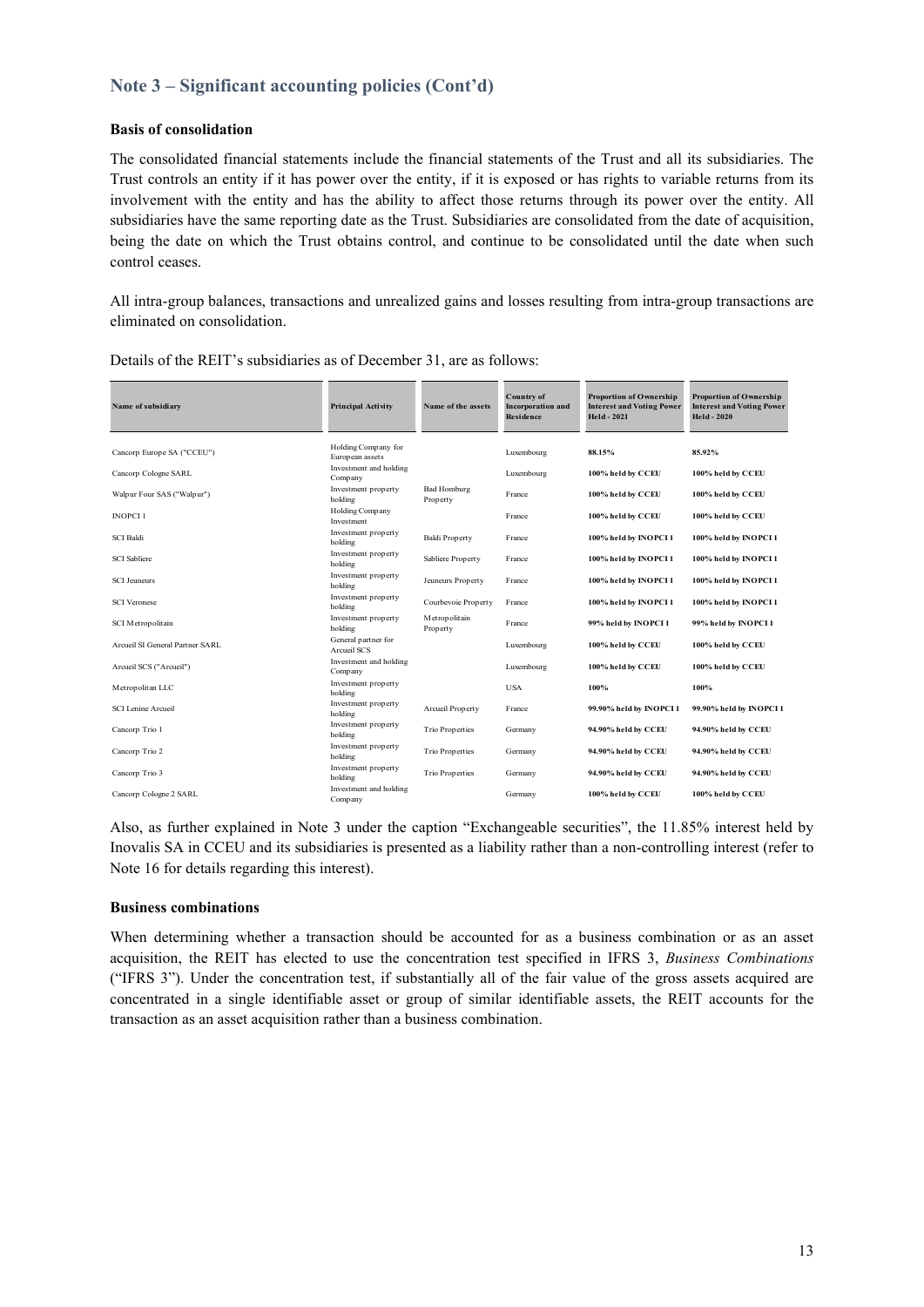### **Business combinations (Cont'd)**

Business combinations are accounted for using the acquisition method. Accordingly, the consideration transferred for the acquisition of a business is the fair value of the assets transferred, and any debt and trust units issued by the REIT on the date control of the acquired entity is obtained. Acquisition-related costs, other than those associated with the issue of debt or trust units, are expensed as incurred. Identifiable assets acquired and liabilities and contingent liabilities assumed in a business combination are generally measured at their fair values at the acquisition date. The REIT measures goodwill as the fair value of the consideration transferred including the recognized amount of any non-controlling interest in the acquiree, less the identifiable assets acquired and liabilities assumed, generally at fair value, all measured as of the acquisition date. When the excess is negative, a bargain purchase gain is recognized immediately in profit or loss.

The REIT elects on a transaction-by-transaction basis whether to measure non-controlling interest at its fair value, or at its proportionate share of the recognized amount of the identifiable net assets, at the acquisition date.

### **Asset acquisitions**

Upon the acquisition of an asset or a group of assets and liabilities that does not constitute a business, the REIT identifies and recognizes the individual identifiable assets acquired and liabilities assumed. The REIT first measures all assets and liabilities that are required to be measured at other than cost at the amount specified in the applicable IFRS Standard. The REIT deducts from the transaction price of the group, the amounts allocated to the assets and liabilities initially measured at an amount other than cost, and allocates the residual transaction price to the remaining identifiable assets and liabilities based on their relative fair values at the date of the acquisition.

When the acquisition of an asset or a group of assets and liabilities is achieved in stages, the REIT's previously held interests in the acquired assets and liabilities are remeasured to their acquisition-date fair values on the date that control is obtained. Any gain or loss on the previously held interest is recognized in profit or loss.

#### **Foreign currency translation**

(a) Functional and presentation currencies

Items included in the financial statements of each of the REIT's entities are measured using the currency of the primary economic environment in which the entity operates (the "functional currency").

(b) Functional and presentation currencies

The functional currency of the REIT's subsidiaries and joint ventures is the euro, whereas the functional currency of the Trust, as well as its presentation currency, is the Canadian dollar.

(c) Accounting for transactions and balances in foreign currencies

Foreign currency transactions are translated into the relevant functional currency of the respective entity using the exchange rates prevailing at the dates of the transactions or valuation where items are reassessed. Foreign exchange gains and losses resulting from the settlement of such transactions, and from the translation at periodend exchange rates of monetary assets and liabilities denominated in foreign currencies, are recognized in the consolidated statement of earnings under "Foreign exchange gain (loss)".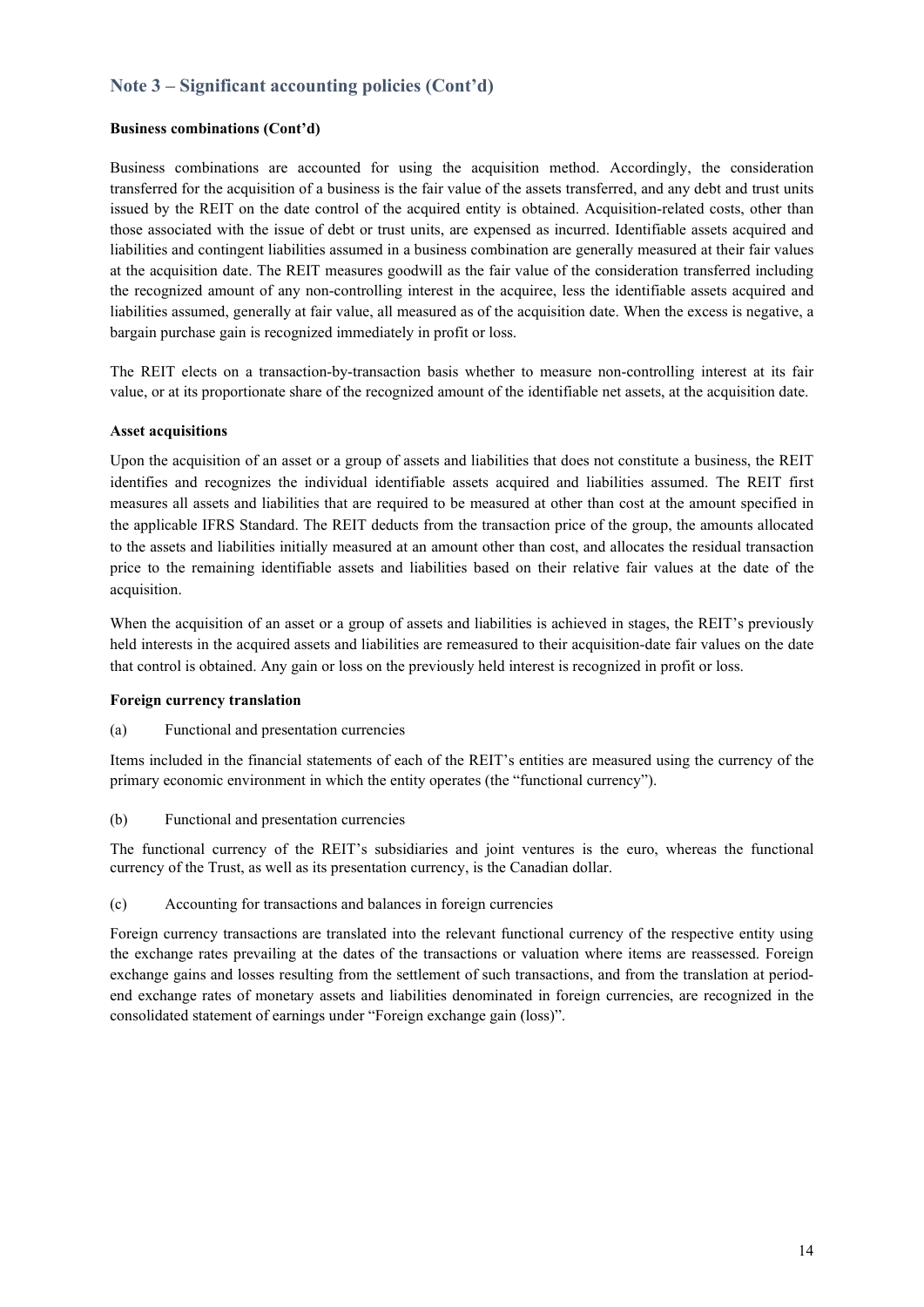### **Foreign currency translation (Cont'd)**

#### (d) Foreign operations

The results and financial position of all the entities that have a functional currency different from the presentation currency of the REIT are translated into the presentation currency upon consolidation as follows:

- i. Assets and liabilities for individual balance sheet are translated at the closing rate at the date;
- ii. Items presented in the consolidated statement of earnings, consolidated statement of comprehensive income and consolidated statement of cash flows are translated at average exchange rates (unless this average is not a reasonable approximation of the cumulative effect of the rates prevailing on the transaction dates, in which case income, expenses and cash flows are translated at the rate on the dates of the transactions); and
- iii. All resulting exchange differences are recognized in other comprehensive income and recognized as a cumulative translation adjustment account in "Accumulated other comprehensive income" in equity.

When a foreign operation is partially or entirely disposed of, related exchange differences that were recorded in equity are recognized in the consolidated statement of earnings as part of the gain or loss on the sale.

### **Investment properties**

An investment property is defined as property held to earn rental income or for capital appreciation or both but not for sale in the ordinary course of business or use for administrative purposes. Property held under a lease is classified as an investment property when the definition of an investment property is met.

Investment property other than property acquired in a business combination is measured initially at cost including transaction costs. Transaction costs include transfer costs, taxes, professional fees for legal services and broker acquisition fees to bring the property to the condition necessary for it to be capable of operating.

Subsequent to initial recognition, capital expenditures are capitalized as part of the investment properties which are then carried at fair value at each reporting date. Under the fair value model, investment properties are recorded at fair value, determined based on available market evidence at each reporting date. Gains or losses arising from changes in the fair values are recognized in the consolidated statement of earnings in the reporting period in which they arise. For the purpose of these consolidated financial statements, in order to avoid "double counting", the assessed fair value may be reduced by the carrying amount of any accrued income resulting from the straight lining of rental income.

The fair value of investment properties is determined by management with the assistance of independent appraisers who have the appropriate qualifications and relevant experience in the valuation of properties. Fair values of investment properties are determined by using recognized appraisal valuation techniques and the principles of IFRS 13, *Fair value measurement* ("IFRS 13"). Refer to Note 4 – Critical accounting judgments and estimates, for a more detailed description of the valuation techniques used.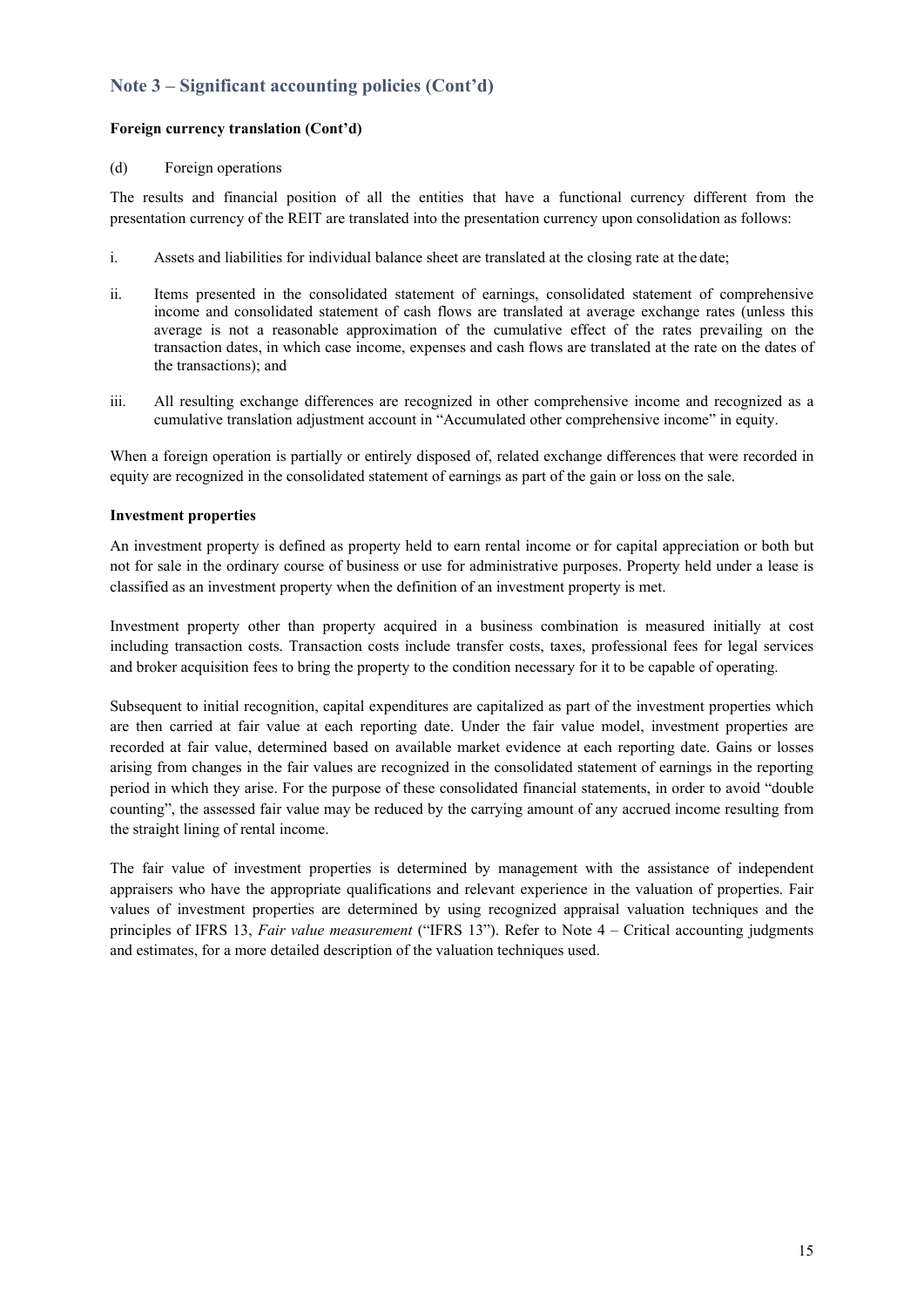### **Joint arrangements**

A joint arrangement is an arrangement in which the REIT and other parties undertake an economic activity that is subject to joint control. Joint control applies to situations where decisions about the relevant activities require the unanimous consent of the parties sharing control. A joint arrangement is classified either as a joint operation or a joint venture. A joint operation is an arrangement whereby joint operators have rights to the assets, and obligations for the liabilities, relating to the arrangement whereas a joint venture is an arrangement whereby parties to the joint ventures only have rights to the net assets of the arrangement. The REIT's investments in joint arrangements qualify as joint ventures.

A joint venture is initially recognized at cost plus directly related acquisition costs. However, any excess of the REIT's share of the fair value of the joint venture's identifiable assets and liabilities over the cost of the investment is included as income in the determination of the REIT's share of the joint venture's net profit or loss in the reporting period in which the investment is acquired.

Investments in joint ventures are subsequently accounted for using the equity method. The carrying amount includes investment in the joint venture using the equity method together with any long-term loan receivable that, in substance, form part of the REIT's net investment in the joint venture. The carrying amount of investment in joint ventures is increased or decreased to recognize the REIT's share of the net profit or loss and other comprehensive income (loss) of the joint venture, adjusted where necessary to ensure consistency with the accounting policies of the REIT. Unrealized gains and losses on transactions between the REIT and its joint ventures are eliminated to the extent of the REIT's interest in the joint venture.

The requirements of IAS 36, *Impairment of Assets* ("IAS 36") are applied to determine whether it is necessary to recognize any impairment loss with respect to the REIT's investment in an associate or a joint venture. When necessary, the entire carrying amount of the investment (including goodwill) is tested for impairment in accordance with IAS 36 as a single asset by comparing its recoverable amount (higher of value in use and fair value less costs of disposal) with its carrying amount. Any impairment loss recognized is not allocated to any asset, including goodwill that forms part of the carrying amount of the investment. Any reversal of that impairment loss is recognised in accordance with IAS 36 to the extent that the recoverable amount of the investment subsequently increases.

As at December 31, the REIT, through its subsidiary CCEU, holds the following joint ventures:

| Name of entity                             | <b>Principal Activity</b>         | <b>Property Name</b>     | <b>Country of</b><br><b>Incorporation</b> and<br>Residence | <b>Porportion of Ownership</b><br><b>Interest and Voting Power</b><br><b>Held - 2021</b> | <b>Porportion of Ownership</b><br><b>Interest and Voting Power</b><br><b>Held - 2020</b> |
|--------------------------------------------|-----------------------------------|--------------------------|------------------------------------------------------------|------------------------------------------------------------------------------------------|------------------------------------------------------------------------------------------|
| Cancorp Duisburg SARL ("CCD")              | Investment property<br>holding    | Duisburg Property        | Luxembourg                                                 | 50% held by CCEU                                                                         | 50% held by CCEU                                                                         |
| SCI Cancorp Cologne ("Cologne")            | Investment property<br>holding    | Cologne Property         | France                                                     | N/A                                                                                      | 6% held by<br><b>CanCorpCologne Sarl</b>                                                 |
| TFI Cancorp Stuttgart SARL ("Stuttgart")   | Investment property<br>holding    | Stuttgart Property       | Luxembourg                                                 | 50% held by CCEU                                                                         | 50% held by CCEU                                                                         |
| SCI Delizy Diamants ("Delizy")             | Investment property<br>holding    | Delizy Property          | France                                                     | 50% held by INOPCI1                                                                      | 50% held by INOPCI1                                                                      |
| TFI Cancorp Isenburg SARL ("Neu Isenburg") | Investment property<br>holding    | Neu Isenburg<br>Property | Luxembourg                                                 | 50% held by CCEU                                                                         | 50% held by CCEU                                                                         |
| TFI Cancorp Kosching SARL ("Kösching")     | Investment property<br>holding    | Kösching Property        | Luxembourg                                                 | 50% held by CCEU                                                                         | 50% held by CCEU                                                                         |
| SCCV Rueil - Le Lumiere                    | Investment and holding<br>Company | Rueil Property           | France                                                     | N/A                                                                                      | 20% held by CCEU                                                                         |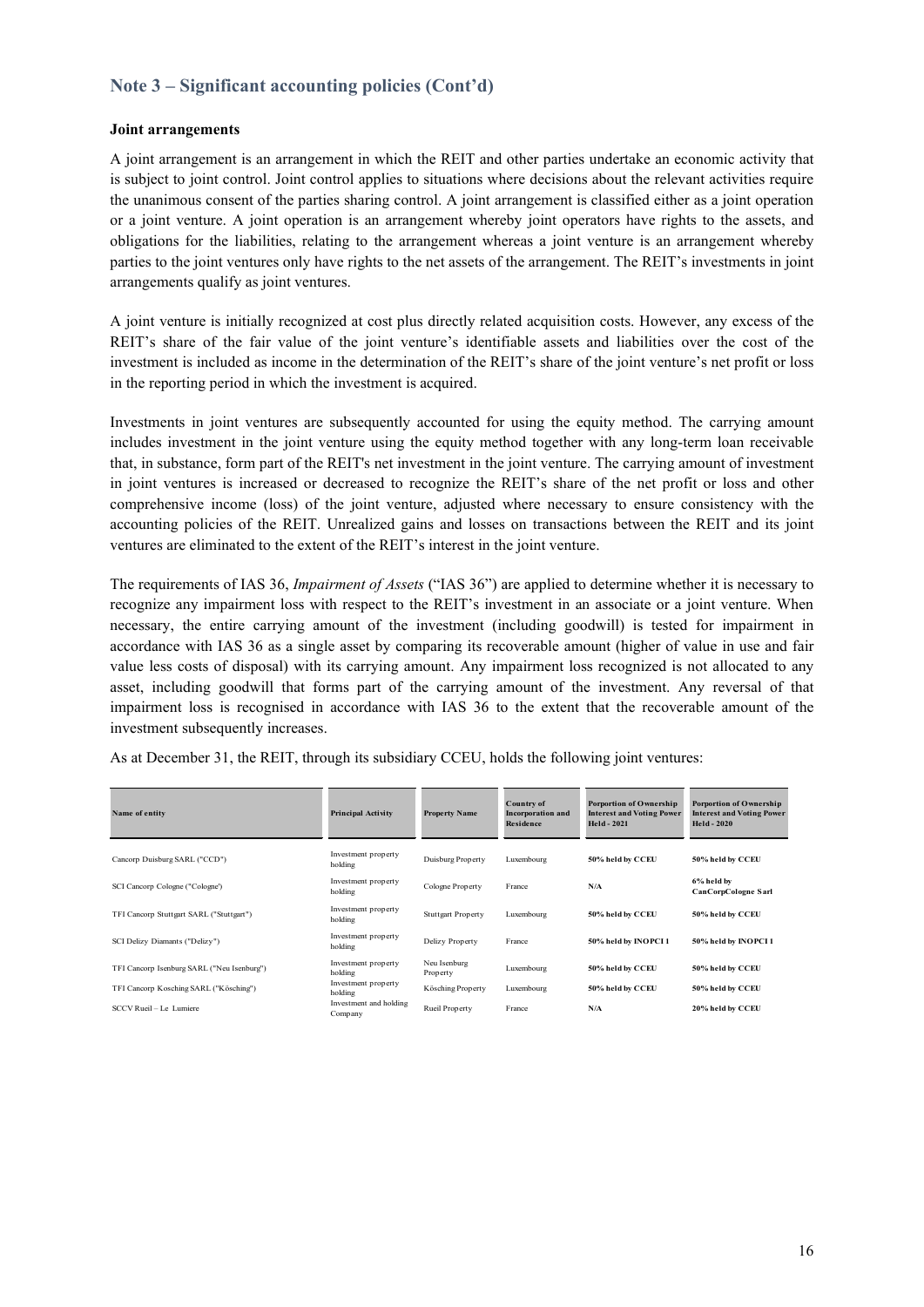## **Trust units**

The REIT classifies issued and outstanding units as equity in the consolidated balance sheet. The units are puttable financial instruments because of the unitholders' option to redeem units, whenever, at a redemption price per unit equal to the fair market value of the units at that time. The REIT has classified the units as equity on the basis that the units meet all the criteria in IAS 32, *Financial Instruments: Presentation* ("IAS 32") for such classification also referred to as the "puttable exemption", as follows:

- i. The units entitle the unitholder to a pro rata share of the REIT's net assets in the event of the REIT's liquidation. The REIT's net assets are those assets that remain after satisfaction of all its liabilities;
- ii. The units are in the class of instruments that are subordinate to all other classes of instruments because they have no priority over other claims to the assets of the REIT on liquidation, and do not need to be converted into another instrument before they are in the class of instruments that is subordinate to all other classes of instruments;
- iii. All Units have identical features;
- iv. Apart from the contractual obligation for the REIT to redeem the Units for cash, the Units do not include any contractual obligation to deliver cash or another financial asset to another entity, or to exchange financial assets or financial liabilities with another entity under conditions that are potentially unfavourable to the REIT, and are not a contract that will or may be settled in the REIT's own equity instruments; and
- v. The total expected cash flows attributable to the units over their life is based substantially on the profit or loss, the change in recognized net assets or the change in the fair value of the recognized and unrecognized net assets of the REIT over the life of the Units.

In addition to the units meeting all of the above criteria, the REIT has determined it has no other financial instrument or contract that has total cash flows based substantially on the net profit or loss, the change in recognized net assets, or the change in the fair value of the recognized and unrecognized net assets of the REIT. The REIT also determined it has no other financial instruments or contracts that have the effect of substantially restricting or fixing the residual return to the unitholders.

Units are initially recognized at the fair value of the consideration received in return for units issued by the REIT. Any transaction costs arising on the issuance of units are recognized directly as a reduction of the carrying value attributed to the units.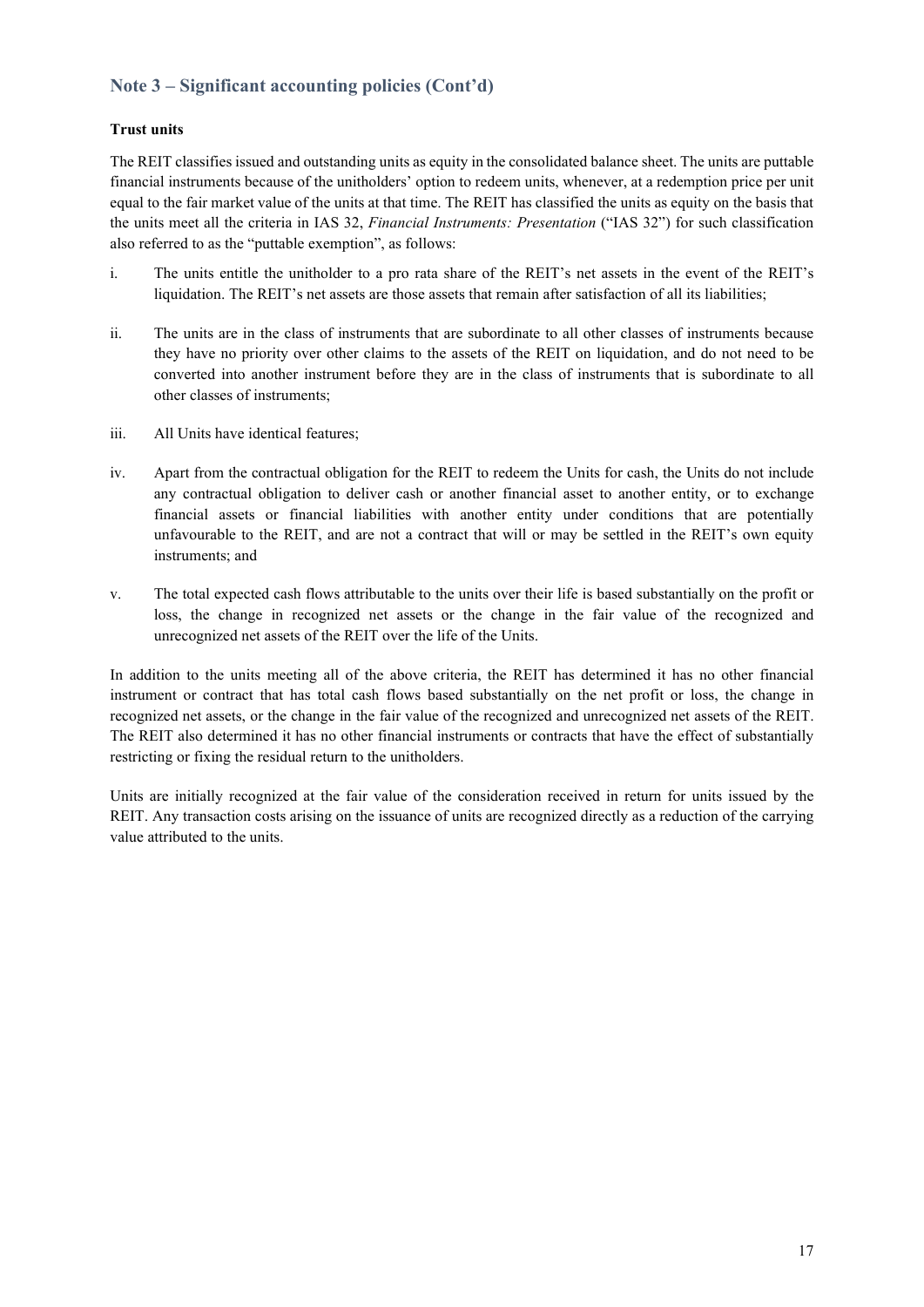### **Financial instruments**

#### *Recognition, initial measurement and derecognition*

Financial assets and liabilities are recognized when the REIT becomes a party to the contractual provisions of the instrument. At initial recognition, an entity shall measure a financial asset or financial liability at its fair value plus or minus, in the case of a financial asset or financial liability not at fair value through profit or loss, transaction costs that are directly attributable to the acquisition or issue of the financial asset or financial liability. Financial assets are unrecognized when the contractual rights to receive cash flows from the financial assets have expired or have been transferred and the REIT has transferred substantially all risks and rewards of ownership. Financial liabilities are unrecognized when the obligation specified in the contract is extinguished, discharged, cancelled or expires. An exchange between an existing borrower and lender of debt instruments with substantially different terms shall be accounted for as an extinguishment of the original financial liability and the recognition of a new financial liability. Similarly, a substantial modification of the terms of an existing financial liability or a part of it (whether or not attributable to the financial difficulty of the debtor) shall be accounted for as an extinguishment of the original financial liability and the recognition of a new financial liability. Financial assets and liabilities are offset, and the net amount presented in the consolidated balance sheet when, and only when, the REIT has a current legal right to offset the amounts and intends either to settle on a net basis or to realize the asset and settle the liability.

#### *Classification and subsequent measurement*

#### *Trade receivables, loan receivables from joint ventures, and other financial assets*

Trade receivables, loan receivables from joint ventures, and other financial assets are initially recognized at fair value and subsequently measured at amortized cost using the effective interest method, less a provision for impairment if applicable.

#### *Derivative financial instruments and hedge of a net investment in foreign operations*

Derivative financial instruments are initially recognized at their fair value on the date on which a derivative contract is entered into and are subsequently measured at fair value. Derivative financial instruments are measured at fair value through profit or loss, except those designated and effective as hedging instruments. Derivatives are carried as assets when the fair value is positive and as liabilities when the fair value is negative. At the inception of the hedging relationship there is a formal designation and documentation of the hedging relationship and the entity's risk management objective and strategy for undertaking the hedge. That documentation includes identification of the hedging instrument, the hedged item, the nature of the risk being hedged and how the entity will assess whether the hedging relationship meets the hedge effectiveness requirements (including its analysis of the sources of hedge ineffectiveness and how it determines the hedge ratio). Such hedges are expected to be highly effective and are assessed on an ongoing basis to determine that they have been highly effective throughout the financial reporting periods for which they were designated. If a cash flow hedge meets the qualifying criteria, those derivatives are carried at fair value and their change in fair value is accounted for in "Other comprehensive income".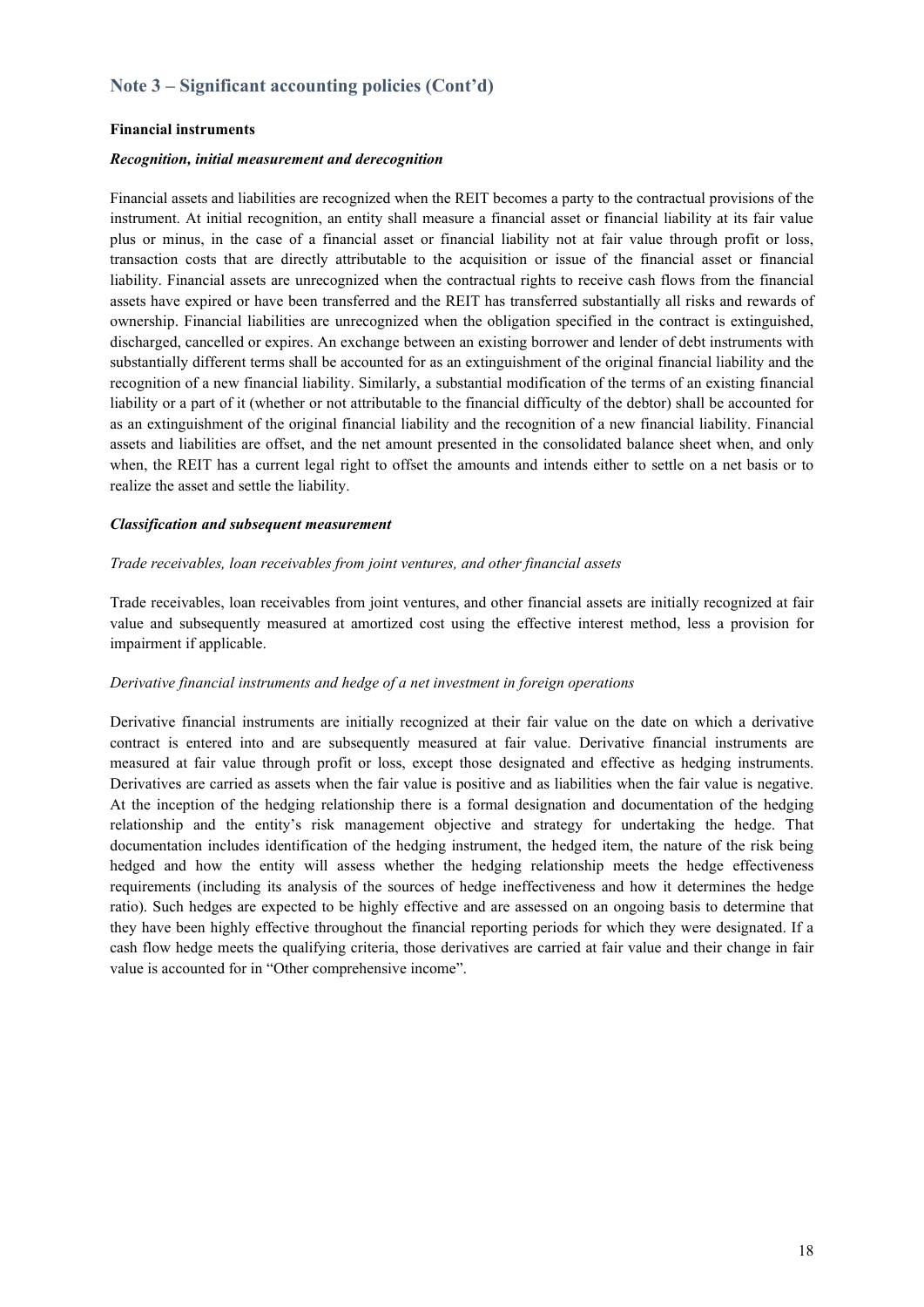#### **Financial instruments (Cont'd)**

#### *Classification and subsequent measurement (Cont'd)*

#### *Exchangeable securities*

The Exchangeable Securities issued by the Trust's subsidiary, CCEU, consist of convertible interest-bearing debt instruments in euros and exchangeable into a fixed number of units of the REIT at the discretion of the holder, Inovalis SA, and represent the interest not held by the REIT in controlled and consolidated subsidiaries. However, if upon maturity of the debt instruments, the unit price of the REIT's units is less than \$10 per unit, the REIT has the right to exchange the Exchangeable Securities for a fixed number of units of the REIT rather than reimburse the debt. This liability is designated at fair value through profit or loss and measured initially and subsequently at fair value with changes in fair value recorded in profit or loss. This designation is related to the existence of non- closely related embedded derivatives. Gains and losses on remeasurement to fair value are included in the consolidated statement of earnings in "Net change in fair value of Exchangeable Securities" as the cumulative change due to credit spread change is negligible. Transaction costs are expensed in the consolidated statement of earnings in the period in which the costs are incurred and the services are received. The exchangeable securities are classified as current except for the portion held in escrow, which is classified as non-current.

The Exchangeable Securities are accompanied by Special Voting Units issued by the Trust, which have no economic interest but provide the Exchangeable Securities holder with the same voting rights in the Trust as a Unit. Special Voting Units may only be issued in connection with or in relation to Exchangeable Securities for the purpose of providing voting rights with respect to the Trust to the holders of such securities.

In performing its obligations under the management agreement, Inovalis SA is entitled to receive asset management fees. These asset management fees earned by Inovalis SA, in its role as manager of the REIT, are settled quarterly through the issuance of either exchangeable securities or in cash.

The per-unit value of the Exchangeable Securities issued at the time of the Initial Public Offering, including the overallotment, was based on the offering price. The per-unit value of Exchangeable Securities issued by CCEU in lieu of payment for annual management fees is determined based on average quoted market price of the REIT's units on the Toronto stock exchange for five days (volume weighted average price) immediately preceding the transaction.

Until March 2018, 50% of the Exchangeable Securities issued for payment of management fees were subject to an escrow arrangement that only releases the Exchangeable Securities after the termination of the management agreement or after the internalization of management to the REIT. In the case of internalization, one third of the latter securities will be released immediately and one third will be released on the first and second anniversary, respectively, of internalization. Once the Exchangeable Securities are released from escrow, it is then possible for Inovalis SA to receive one of the REIT's units for each of its Exchangeable Securities.

The amendment to the management agreement signed on April 1, 2018 cancelled the obligation to put 50% of the Exchangeable Securities issued for payment of management fees in escrow.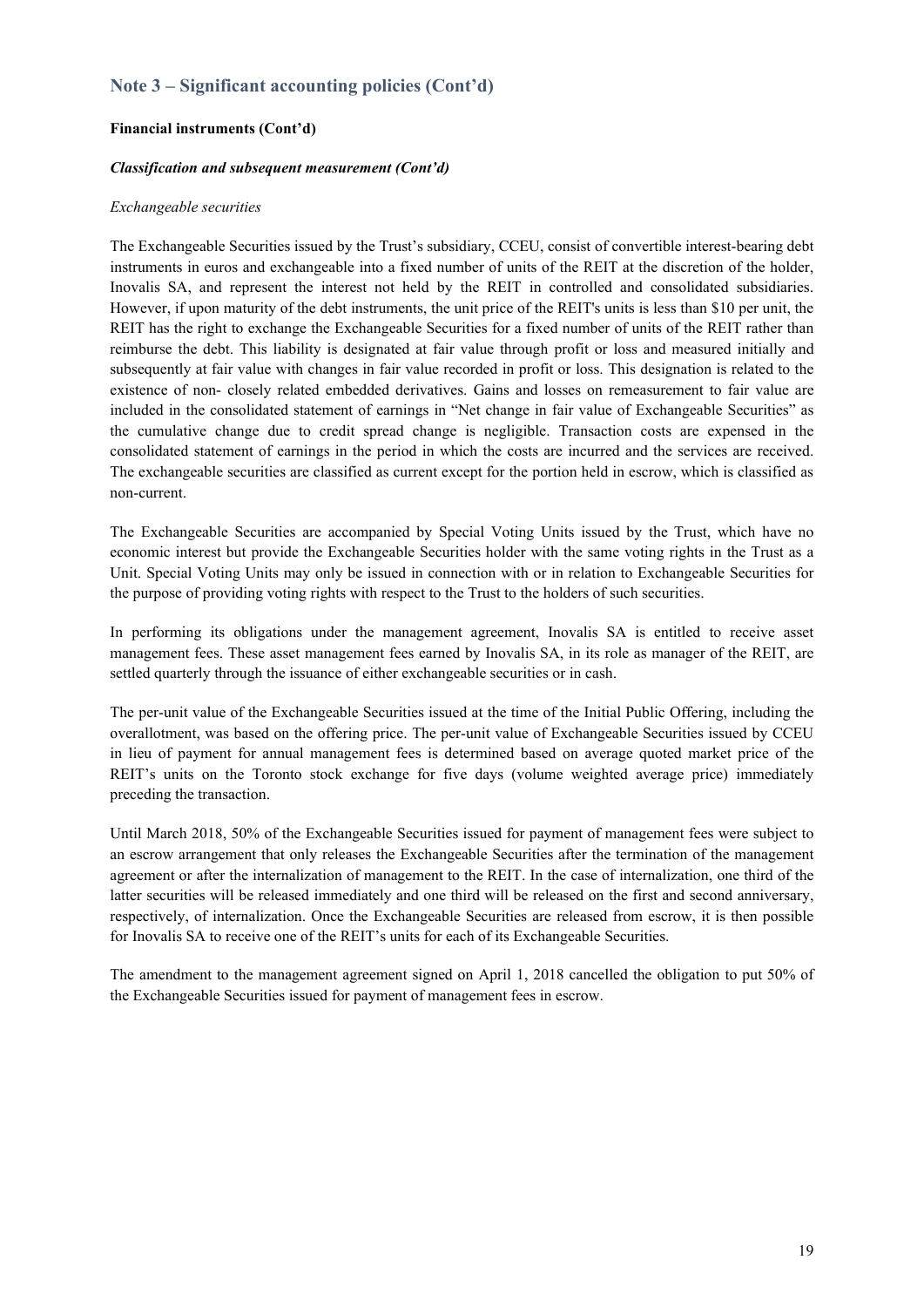## **Financial instruments (Cont'd)**

### *Classification and subsequent measurement (Cont'd)*

### *Tenant deposits*

Tenant deposits are measured initially at fair value and subsequently at amortized cost using the effective interest method. Under the effective interest method, the difference between the fair value and the notional amount of tenant deposits assumed in business combinations is deferred and recognized over time until the repayment date.

### *Mortgage loans and lease equalization loans*

Mortgages loans and lease equalization loans are recognized initially at fair value and subsequently at amortized cost using the effective interest method with transaction cost spread using the same method. These financial liabilities are classified as current liabilities if payment is due within twelve months which can include accrued interest. Otherwise, they are presented as non-current liabilities. Under the effective interest method, the difference between the fair value and the notional amount of these loans assumed in business combinations is deferred and recognized over time until the repayment date.

### *Trade and other payables*

Trade and other payables are initially recognized at fair value and subsequently measured at amortized cost using the effective interest method.

### *Fair value hierarchy of financial and non-financial items*

The fair value hierarchy, which applies to the determination of fair value, requires, first, the use of observable data which reflect market data obtained from independent sources, if such data exist. An asset or liability is classified at the lowest hierarchical level when significant unobservable market data has been used in the fair value measurement.

The REIT uses the following hierarchy for the fair value determination of financial and non-financial items:

- Level 1 quoted prices (unadjusted) in active markets for identical assets or liabilities that the entity can access on the valuation date.
- Level 2 use of a model with inputs (other than quoted prices classified level 1) that are directly or indirectly observable market data.
- Level 3 use of a model with inputs that are not based on observable market data.

The REIT recognizes transfers between levels of the fair value hierarchy at the date of the event of a change in circumstances that caused the transfer.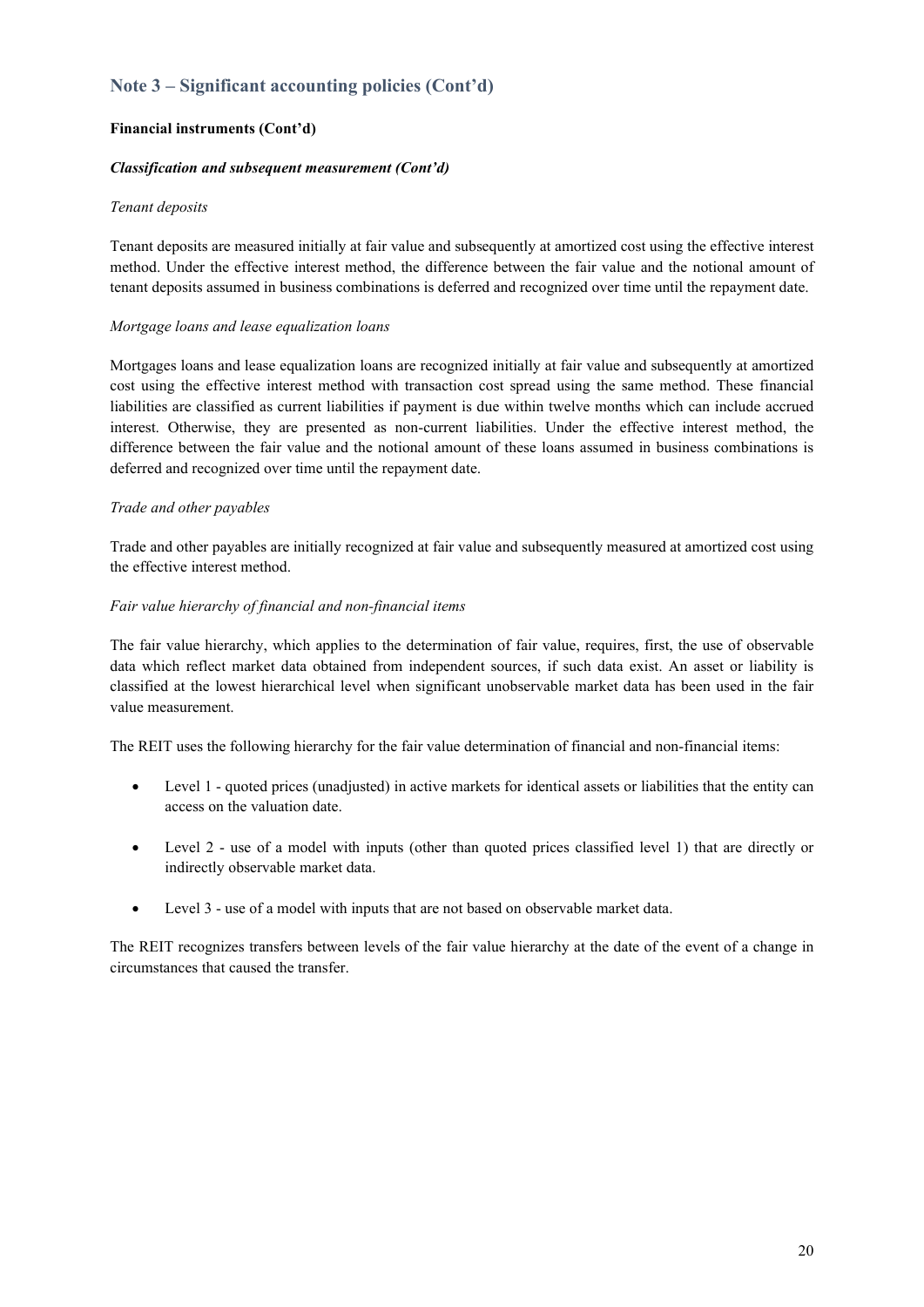## **Financial instruments (Cont'd)**

### *Classification and subsequent measurement (Cont'd)*

### *Impairment*

The REIT uses the expected credit loss ("ECL") model for calculating impairment on financial assets other than those carried at fair value through profit or loss.

For trade receivables, the REIT applies the simplified approach as permitted by IFRS 9 which requires lifetime expected credit losses ("LTECL") be recognized from initial recognition of receivables. The carrying amount of these assets in the consolidated balance sheet is stated net of any loss allowance.

For its loans to joint ventures, the ECL is based on the credit losses expected to arise over the life of the loan (the LTECL), unless there has been no significant increase in credit risk since origination, in which case, the allowance is based on the 12-months' expected credit losses (the "12mECL"). The 12mECL is the portion of LTECL that represent the ECL that result from default events on a financial instrument that are possible within 12-months after the reporting date.

The REIT has established a policy to perform an assessment each period as to whether a financial instrument's credit risk has increased significantly since initial recognition, by considering the change in the risk of default occurring over the remaining life of the financial instrument.

Based on the above processes, the REIT groups its loans to joint ventures into Stage 1, Stage 2, Stage 3 and Purchased or Originated Credit Impaired ("POCI"), as described below:

- Stage 1: When loans are first recognized, the REIT recognizes an allowance based on 12mECL. Stage 1 loans also include facilities where the credit risk has improved and the loan has been reclassified from Stage 2.
- Stage 2: When a loan has shown a significant increase in credit risk since origination and is not creditimpaired, the REIT records an allowance for the LTECL.
- Stage 3: Loans considered credit-impaired (see Note 8.) The REIT records an allowance for the LTECL.

POCI assets are financial assets that are credit impaired on initial recognition. POCI assets are recorded at fair value at original recognition and interest income is subsequently recognized based on a credit-adjusted EIR.

Interest income is recorded based on the gross carrying amount of instruments in Stages 1 and 2, whereas it is calculated based on the carrying amount net of the ECL for those instruments in Stage 3.

Expected credit losses are measured based on expected cash shortfalls, discounted at the instrument's original effective interest rate. A cash shortfall is the difference between the cash flows that are due to an entity in accordance with the contract and the cash flows that the entity expects to receive and are determined using the Probability of Default ("PD"), i.e. the likelihood of default over a given time horizon, the Exposure at Default ("EAD"), i.e. an estimate of the exposure at a future default date, and the Loss Given Default ("LGD"), i.e. an estimate of the loss arising in the case where a default occurs at a given time.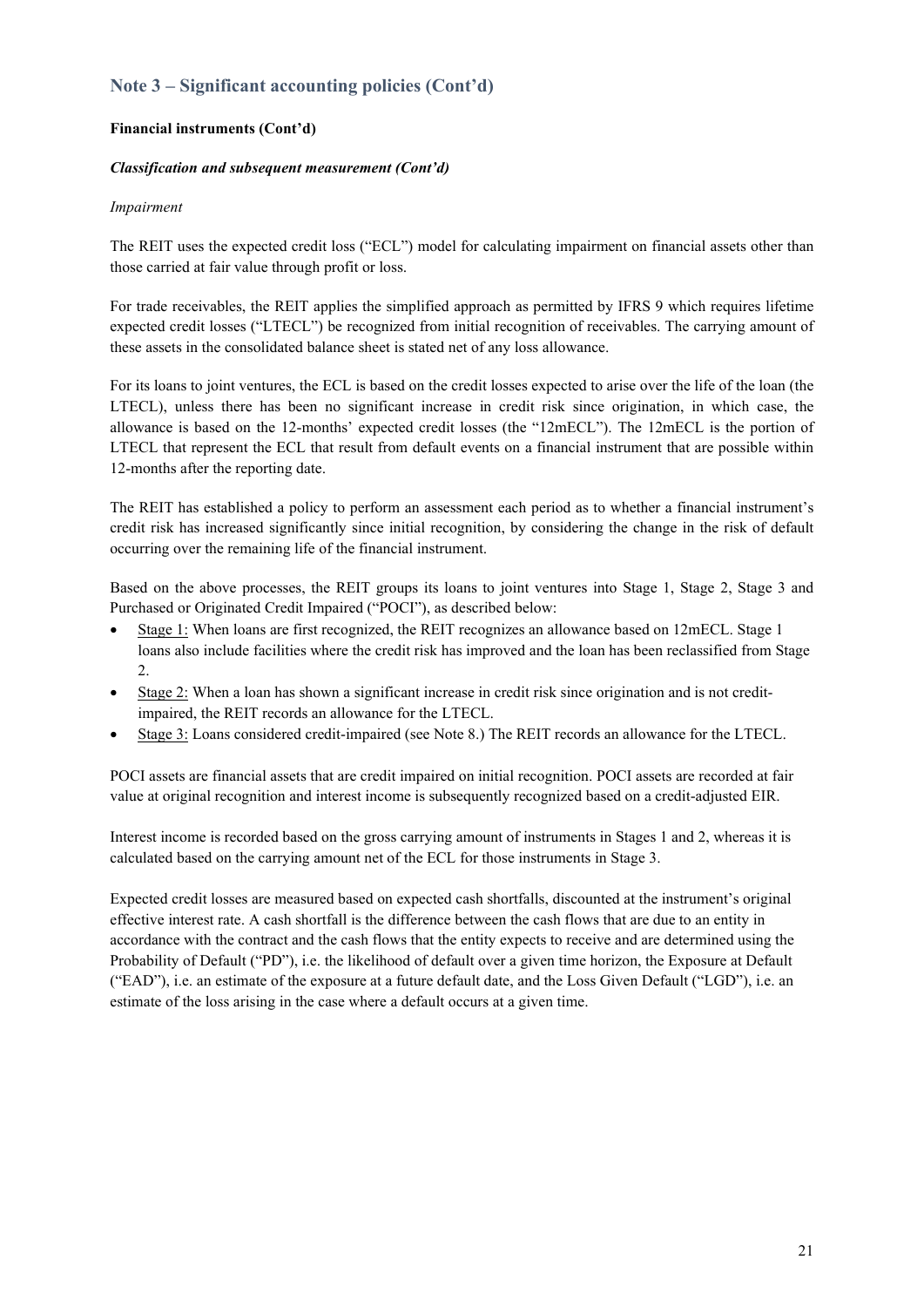## **Financial instruments (Cont'd)**

### *Classification and subsequent measurement (Cont'd)*

## *Impairment (Cont'd)*

The ECL allowance is only recognised or released to the extent that there is a subsequent change in the expected credit losses. Impairment losses on all financial assets other than loans to joint ventures are recorded in administration expenses in the consolidated statement of earnings of the REIT. Impairment losses on loans to joint ventures are recorded in net income (loss) from joint ventures. Also see Note 8. Impairment losses are grouped with the carrying amount of the financial asset or group of financial assets reduced through the use of impairment allowance accounts in the consolidated statement of financial position.

In periods subsequent to the impairment where the impairment loss has decreased, and such decrease can be related objectively to conditions and changes in factors occurring after the impairment was initially recognized, the previously recognized impairment loss would be reversed through the consolidated statement of earnings. The impairment reversal would be limited to the lesser of the decrease in impairment or the extent that the carrying amount of the financial asset, at the date the impairment is reversed, does not exceed what the amortized cost would have been had the impairment not been recognized, after the reversal.

#### **Assets held for sale**

Assets held for sale and liabilities directly associated with assets held for sale are presented on a separate line of the balance sheet when (i) the REIT made the decision to sell the assets (ii) the assets are available for immediate sale in its present condition and (iii) the sale is considered highly probable. These assets are measured at the lower of their carrying value and fair value, less the selling costs.

If impairment loss identified for a disposal group exceeds the carrying amount of non-current assets which are in the scope of IFRS 5, *Non-current Assets Held for Sale and Discontinued Operations* for measurement within that disposal group, such excess is not recognized.

#### **Leases**

The REIT assesses at contract inception whether a contract is, or contains, a lease based on the definition of a lease. Under IFRS 16, a contract is, or contains, a lease if the contract conveys a right to control the use of an identified asset for a period of time in exchange for consideration. At inception or on reassessment of a contract that contains a lease component, the REIT allocates the consideration in the contract to each lease and non-lease component on the basis of their relative stand-alone prices.

#### *As a lessor*

The REIT leases out its investment property, including right-of-use assets. The REIT has classified these leases as operating leases. Rental income arising is accounted for on a straight-line basis over the lease terms and is included in revenue in the statement of profit or loss due to its operating nature. Initial direct costs incurred in negotiating and arranging an operating lease are added to the carrying amount of the leased asset and recognized over the lease term on the same basis as rental income. Contingent rents are recognized as revenue in the period in which they are earned.

The REIT applies IFRS 15, *Revenue from Contracts with Customers* to allocate consideration in the contract to each lease and non-lease component.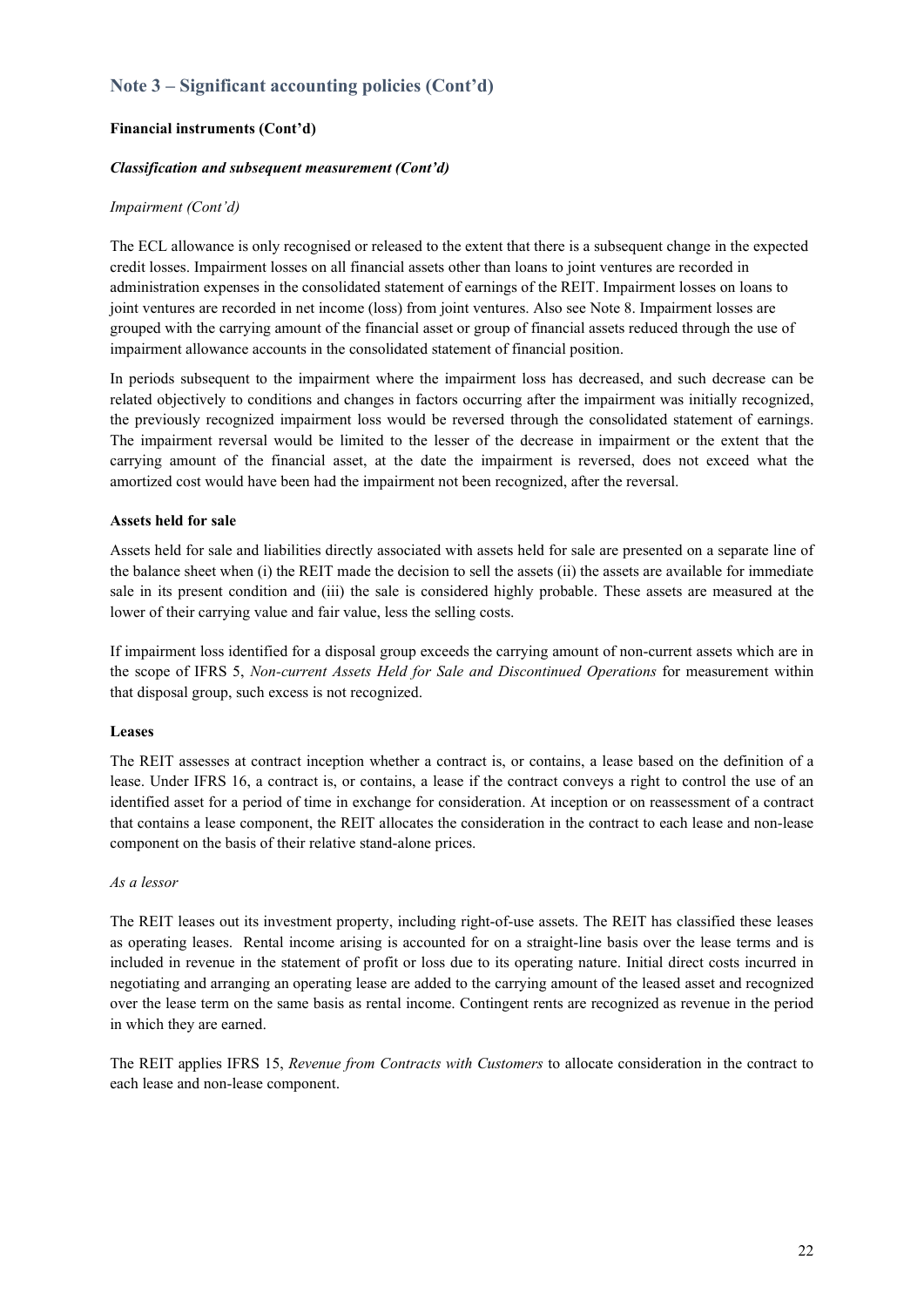## **Leases (Cont'd)**

### *As a lessee*

The REIT recognizes a right-of-use asset and a lease liability at the lease commencement date. Right-of-use assets that meet the definition of investment property are presented within investment property. These right-ofuse assets are initially measured at cost, and subsequently measured at fair value, in accordance with the REIT's accounting policies.

The lease liability is initially measured at the present value of the lease payments that are not paid at the commencement date, discounted using the interest rate implicit in the lease or, if that rate cannot be readily determined, the REIT's incremental borrowing rate for similar assets. Generally, the REIT uses its incremental borrowing rate as the discount rate. The lease liability is subsequently increased by the interest cost on the lease liability and decreased by lease payments made. It is remeasured when there is a change in future lease payments arising from a change in an index or rate, a change in the estimate of the amount expected to be payable under a residual value guarantee, or as appropriate, changes in the assessment of whether a purchase or extension option is reasonably certain to be exercised or a termination option is reasonably certain not to be exercised.

### **Revenue recognition**

### *Rental revenue*

Management has determined that all leases concluded between the REIT and its tenants are operating leases. Rental revenue from operating leases is recognized on a straight-line basis over the term of the lease. The lease term is the non-cancellable period of the lease together with any further term for which the tenant has the option to continue the lease, where, at the inception of the lease, the REIT is reasonably certain that the tenant will exercise that option. Rental revenue received during the financial year but relating to a subsequent financial year are included in the liabilities under the caption "Deferred Income". Lease cancellation fees are recognized when they are due. Lastly, incidental income is recognized when services are rendered.

## *Property operating cost recoveries*

Leases generally provide for the tenants' payment of maintenance expenses for common elements, property taxes and other operating costs, such payment being recognized as operating cost recoveries in the period when the right to payment vests.

#### *Finance income and costs*

Interest income and expenses are recognized as they accrue using the effective interest method.

## **Distributions**

Distributions to unitholders are recognized as a reduction of retained earnings and as a liability in the period in which the distributions are approved by the Board of Trustees. Distributions on exchangeable securities are recognized in the consolidated statements of earnings.

A Distribution Reinvestment Plan ("DRIP") has been put in place starting from the July 2013 distribution, providing unitholders with the opportunity to accumulate additional units plus additional bonus units in an amount equal to three percent of the distributions reinvested by the unitholders. Until further notice, response to the market disruption caused by the COVID-19 pandemic, the REIT has suspended its Distribution Reinvestment and Unit Purchase Plan (the "DRIP") effective as of the distribution payable on May 15, 2020 to unitholders of record as at April 30, 2020.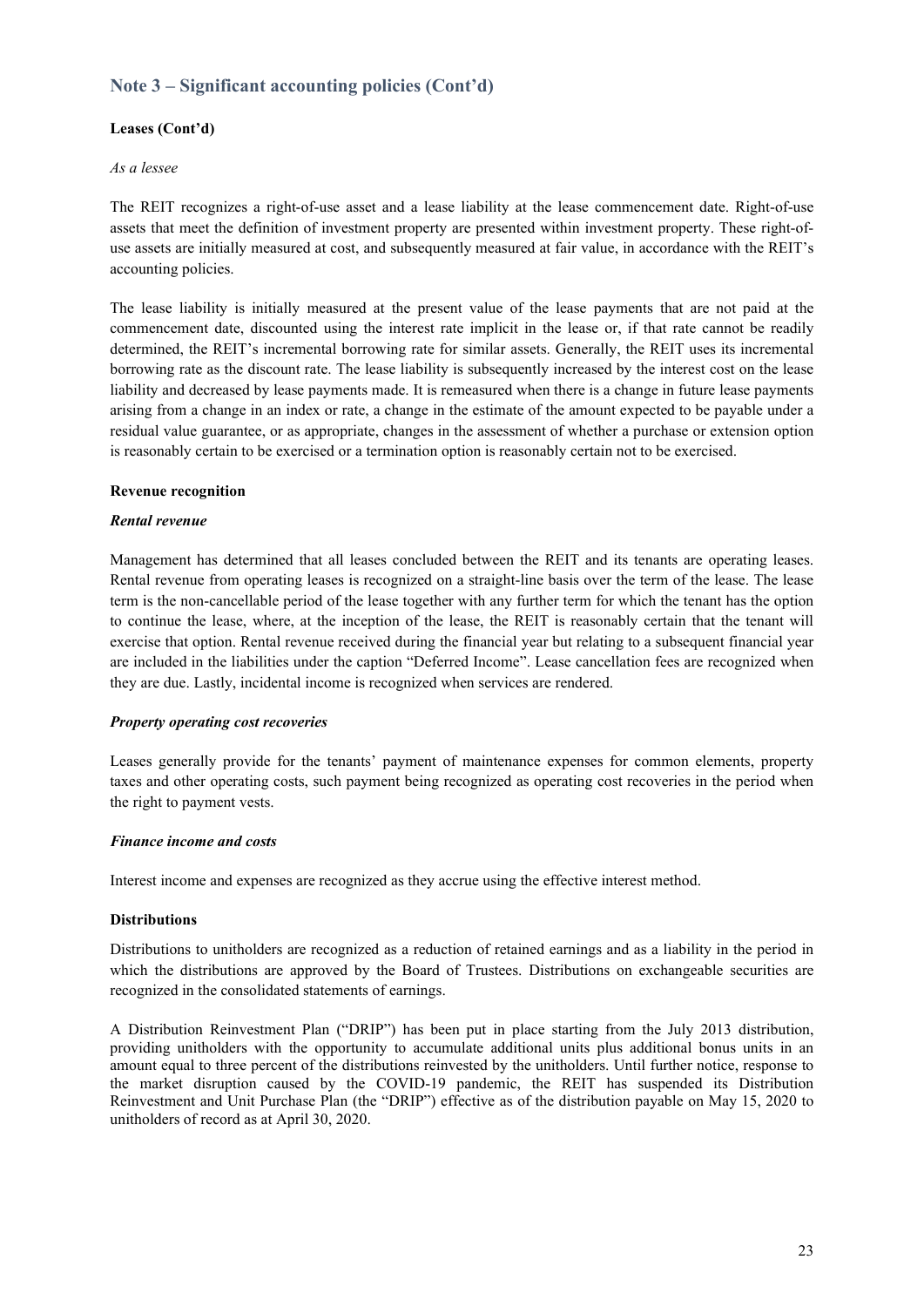### **Provisions**

Provisions are recognized when the REIT has a present legal or constructive obligation as a result of a past event, it is probable that an outflow of economic resources will be required from the REIT and amounts can be estimated reliably.

Provisions are measured at the estimated expenditure required to settle the present obligation, based on the most reliable evidence available at the reporting date, including the risks and uncertainties associated with the present obligation. Provisions are discounted to their present value, where the time value of money is material.

No liability is recognized if an outflow of economic resources as a result of present obligations is not probable. Such situations are disclosed as contingent liabilities unless the outflow of resources is remote.

#### **Income taxes and levies**

### *IFRIC 21 – Levies*

In accordance with IFRS Interpretations Committee ("IFRIC") 21, *Levies*, the REIT recognizes the full amount of annual property tax liabilities at the point in time when the realty tax obligation is imposed. This is the obligating event that gives rise to a liability to pay property taxes.

### *Canadian income taxes*

The Trust is considered a mutual fund trust for income tax purposes in Canada. In Canada, mutual fund trusts are not taxed on income earned in a taxation year, to the extent that such income has been distributed to unitholders prior to the end of the taxation year. Pursuant to the REIT's Amended and Restated Declaration of Trust, dated April 10, 2013, the trustees shall make payable to unitholders a distribution of sufficient net realized capital gains and income that the Trust shall not be liable to pay taxes under Part 1 of the Tax Act. As a result, there is generally little possibility of the Trust being taxable on ordinary income under Part 1 of the Income Tax Act. Consequently, the Trust does not recognize Canadian income taxes under IAS 12, *Income Taxes* ("IAS 12") because it has an "in-substance" exemption. The Trust consolidates wholly owned incorporated entities that are subject to tax. The tax disclosures and expense relate to these entities.

#### *Foreign taxes*

The REIT's subsidiaries may be subject to income tax and to withholding tax on distribution among its subsidiaries, pursuant to applicable legislation in France, Germany, Luxembourg and the United States. The tax expenses for the year related to non-Canadian taxable subsidiaries comprises current and deferred taxes. Where applicable, the current tax charge is calculated based on the tax laws enacted or substantively enacted at the consolidated balance sheet date. Management periodically evaluates positions taken in tax returns with respect to situations in which applicable tax regulation is subject to interpretation. It establishes provisions where appropriate based on amounts expected to be paid to the tax authorities.

Where applicable, deferred tax is recognized using the liability method on temporary differences at the reporting date between the tax bases of assets and liabilities and their carrying amounts in the consolidated financial Statements. Deferred tax assets and liabilities are measured at the tax rates (and tax laws) that have been enacted or substantively enacted at the reporting date and are expected to apply when the related deferred tax asset is realized, or the deferred tax liability is settled.

Deferred income tax assets are recognized only to the extent that it is probable that taxable profit will be available against which deductible temporary differences, carried forward tax credits or tax losses can be utilized. Deferred tax assets are reviewed at each reporting date and are reduced to the extent that it is no longer probable that the related tax benefit will be realized.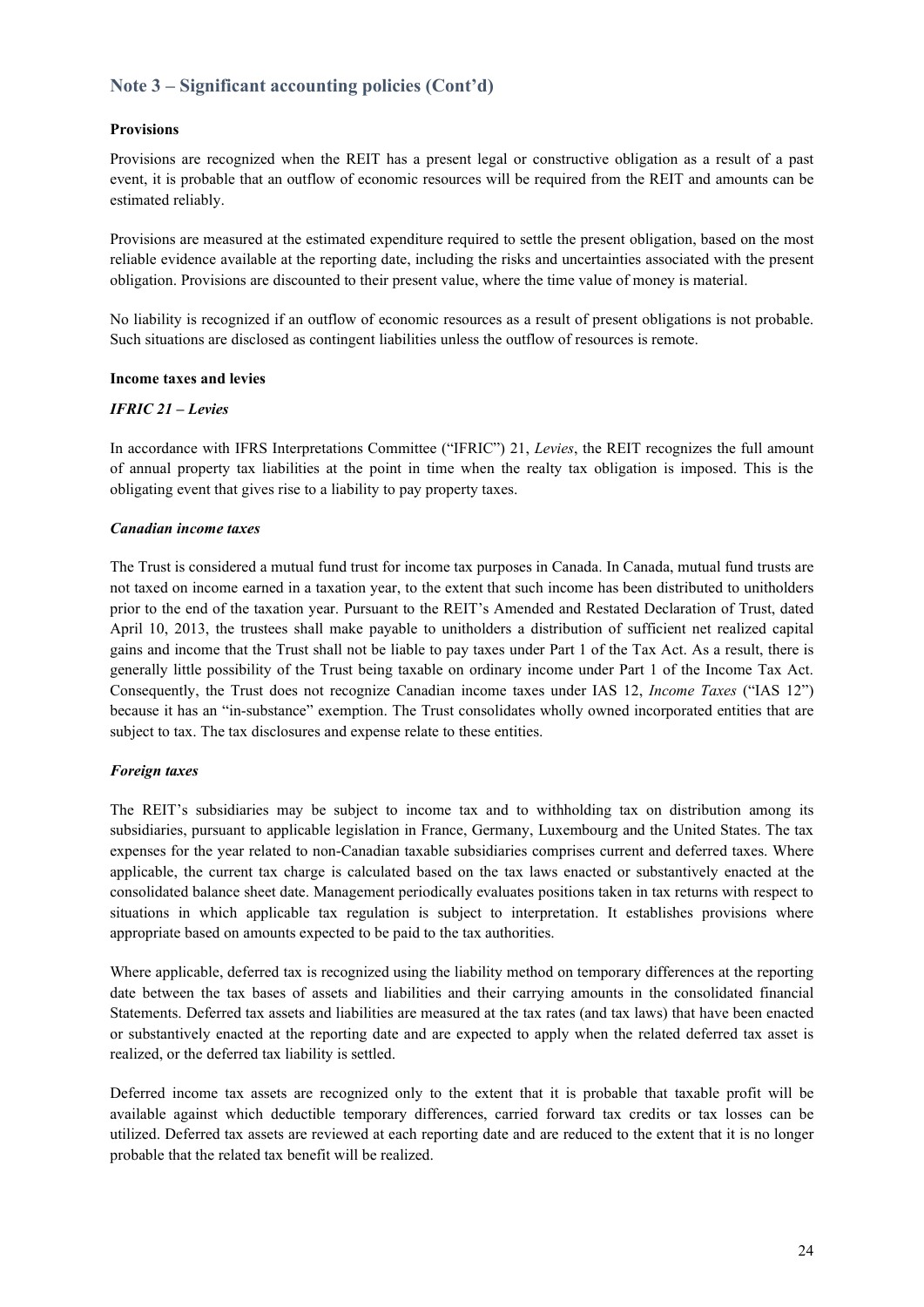### **Income taxes and levies (Cont'd)**

### *Foreign taxes (Cont'd)*

According to the rebuttable presumption exception of IAS 12, the measurement of a deferred tax liability or a deferred tax asset arising on an investment property measured at fair value should reflect the tax consequences of recovering the carrying amount entirely through sales.

### **Segment reporting**

The REIT owns and operates a portfolio of investment properties located in France and Germany. These properties are used to derive revenues from the rental of office space leased to corporate clients in urban areas. Management has determined that this portfolio is a single operating segment.

## **Note 4 – Critical accounting judgments and estimates**

In preparing these consolidated financial statements, management is required to make subjective estimates and assumptions that affect the reported amount of assets, liabilities, net income and related disclosures. Uncertainty about these estimates could result in outcomes that require a material adjustment to the carrying amount of asset or liability affected in future periods.

The areas involving a higher degree of judgment or complexity, or areas where assumptions and estimates are significant to the consolidated financial statements are presented below:

### **Business combination**

The REIT performs an assessment of each acquisition of investment property to determine whether the acquisition is to be accounted for as an asset acquisition or business combination.

Accounting for business combinations under IFRS 3 only applies if it is considered that a business has been acquired. Under IFRS 3, a business is defined as an integrated set of activities and assets conducted and managed for the purpose of providing a return to investors. A business generally consists of inputs, processes applied to those inputs, and resulting outputs that are, or will be, used to generate revenues.

For each transaction, the REIT may elect to apply the concentration test under IFRS 3 to determine if the fair value of gross assets acquired is substantially concentrated in a single asset (or a group of similar assets). If this concentration test is met, the acquisition is qualified as an acquisition of a group of assets and liabilities and not of a business.

If the concentration test is not met, or if the REIT elects not to apply the test, the REIT then performs the detailed assessment whether the transaction is an acquisition of a business or of assets. The purchase of investment properties is classified as a business acquisition on the basis that it involves the acquisition of leasable space (inputs), management processes to lease that space to tenants and leasing arrangements with tenants that generated rental income (processes). In the absence of such criteria, a group of assets is deemed to have been acquired. When the acquisition does not represent a business combination, it is accounted for as an acquisition of a group of assets and liabilities.

#### **Joint arrangements**

The joint arrangements are separately incorporated. The REIT has, after considering the structure and form of the arrangement, the terms agreed by the parties in the contractual arrangement and the REIT's rights and obligations arising from the arrangement, classified its interests as joint ventures under IFRS 11, *Joint Arrangements* ("IFRS 11"). As a consequence, it accounts for its investments using the equity method. The classification of joint arrangements in accordance with IFRS 11 may require the judgment of management, particularly if there are several agreements related to the joint arrangements.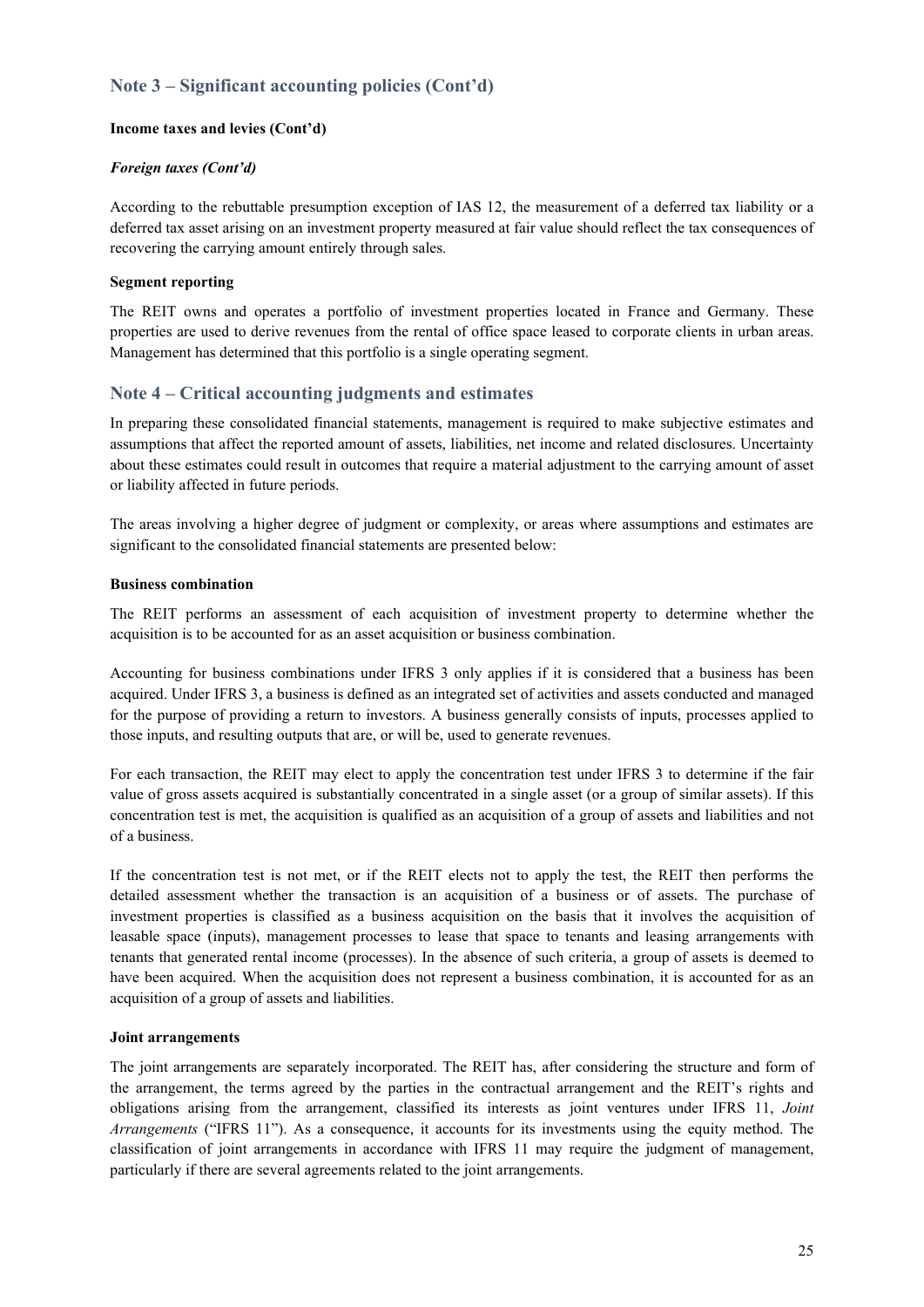## **Note 4 – Critical accounting judgments and estimates (Cont'd)**

### **Valuation of investment property**

The fair value of investment properties is determined by real estate valuation experts using recognized valuation techniques and the principles of IFRS 13. Investment properties are measured based on estimates prepared by independent real estate valuation experts, except where such values cannot be reliably determined. The significant methods and assumptions used by valuators in estimating the fair value of investment properties is set out in Note 7.

### **Current tax liabilities**

Current tax liabilities relating to proposed income tax reassessments are accounted for under IFRIC 23 – Uncertainty over Income Tax Treatments. The REIT has accounted for such amounts by recording a liability equal to the amount that best represents the expected payout, using the "most likely" estimation model. The significant assumptions used by management to determine the expected payout include the likelihood that the tax authorities will accept the REIT's proposed treatment versus the likelihood that the REIT's proposed treatment will be disallowed.

### **Deferred tax liabilities**

The deferred tax liabilities correspond to the deferred tax expense relating to the origination of temporary differences arising from the unrealized gains on investment properties located in France and Germany.

On June 30, 2021, Management obtained regulatory approval for the conversion of CanCorpEurope into a Specialized Investment Fund ("SIF"). CCEU is an 88.15% owned subsidiary of the REIT that acts as a holding company for the REIT's European assets. The new legal name of CanCorpEurope after the conversion is CanCorpEurope S.A., SICAV-SIF ("CCEU"). A SIF is a regulated entity in Luxembourg that is not subject to Luxembourg taxes on income or capital gains. Subsequent to the conversion, dividend distributions to CCEU from INOPCI1, a French subsidiary of CCEU, are subject to a 15% withholding tax. CCEU was previously subject to withholding tax of 25% on any distributions from INOPCI1. Deferred income tax liabilities relating to distributions from INOPCI1 are based on the reduced rate of 15% and the assumption of the distribution of 50% of CCEU's net profits arising from capital gains upon the disposition of its investment properties (which results in an effective rate of 7.5%). The impact of this change was an increase to deferred income tax recovery of €3,436 (\$4,941) and a decrease to deferred tax liabilities of an equal amount.

#### **Deferred tax assets**

Deferred tax assets are recognised for unused tax losses to the extent that it is probable that taxable profit will be available against which the losses can be utilised. Significant management judgement is required to determine the amount of deferred tax assets that can be recognised, based upon the likely timing and the level of future taxable profits, together with future tax planning strategies.

Further details on taxes are disclosed in Note 23.

## **Critical accounting estimates**

## *COVID-19*

The outbreak of COVID-19, which the World Health Organization has declared to constitute a pandemic, has impacted global commercial activity and contributed to significant volatility in certain equity and debt markets. The extent and duration of the impact of COVID-19 on communities and the economy remains unclear. In the preparation of these consolidated financial statements, the REIT has incorporated the potential impact of COVID-19 into its estimates and assumptions that affect the carrying amounts of assets and liabilities and the reported amount of earnings for the reporting period using the best available information as of December 31, 2021. Actual results could differ from those estimates. The estimates and assumptions that the REIT considers critical and/or could be impacted by COVID-19 include those underlying the valuation of investment properties, the valuation of its investments in joint ventures, the estimate of any expected credit losses on amounts receivable including loans to joint ventures, and determining the fair values of derivative financial instruments.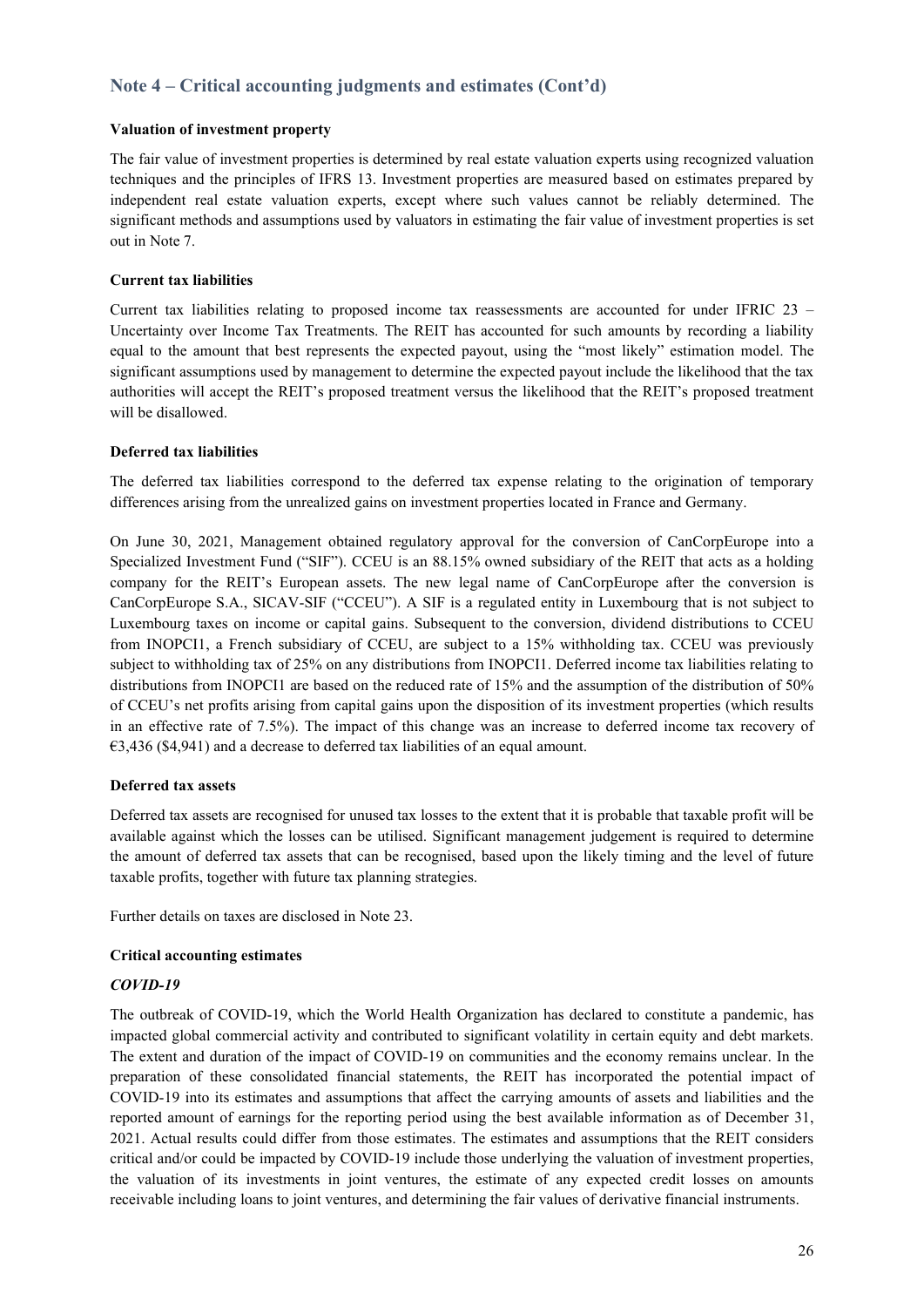## **Note 5 – Future changes in accounting policies**

The REIT monitors the potential changes proposed by the IASB and analyzes the effect that changes in the standards may have on the REIT's operations. Standards issued but not yet effective up to the date of issuance of these consolidated financial statements are described below. This description is of the standards and interpretations issued that the REIT reasonably expects to be applicable at a future date. The REIT intends to adopt the following standard when it becomes effective:

### **Amendments to IAS 1,** *Presentation of Financial Statements ("IAS 1") –* **Classification of Liabilities as Current or Non-Current:**

In January 2020, the IASB issued amendments to paragraphs 69-76 of IAS 1 to clarify the requirements for classifying liabilities as current or non-current. The amendments specify that the conditions which exist at the end of a reporting period are those which will be used to determine if a right to defer settlement of a liability exists. The amendments also clarify the situations that are considered a settlement of a liability.

The amendments are effective for annual reporting period beginning on or after January 1, 2023, with earlier adoption permitted. The amendments are to be applied retrospectively. Management is currently assessing the impact of the amendments.

## **Amendment to IFRS 9,** *Financial Instruments* **– Fees in the '10 per cent' Test for Derecognition of Financial Liabilities**

As part of its 2018-2020 annual improvements to IFRS standards process, the IASB issued an amendment to IFRS 9. The amendment clarifies the fees that an entity includes when assessing whether the terms of a new or modified financial liability are substantially different from the terms of the original financial liability. These fees include only those paid or received between the borrower and the lender, including fees paid or received by either the borrower or lender on the other's behalf. An entity applies the amendment to financial liabilities that are modified or exchanged on or after the beginning of the annual reporting period in which the entity first applies the amendment.

The amendment is effective for annual reporting periods beginning on or after January 1, 2022 with earlier adoption permitted. The REIT will apply the amendment to financial liabilities that are modified or exchanged on or after January 1, 2022.

#### **Amendments to IAS 37,** *Onerous Contracts* **– Costs of Fulfilling a Contract**

In May 2020, the IASB issued amendments to IAS 37 to specify which costs an entity needs to include when assessing whether a contract is onerous or loss-making. The amendments apply a "directly related cost approach". The costs that relate directly to a contract to provide goods or services include both incremental costs and an allocation of costs directly related to contract activities. General and administrative costs do not relate directly to a contract and are excluded unless they are explicitly chargeable to the counterparty under the contract.

The amendments are effective for annual reporting periods beginning on or after January 1, 2022. Management is currently assessing the impact of the amendments. The REIT will apply the amendment to contracts that are assessed as onerous or loss-making on or after January 1, 2022.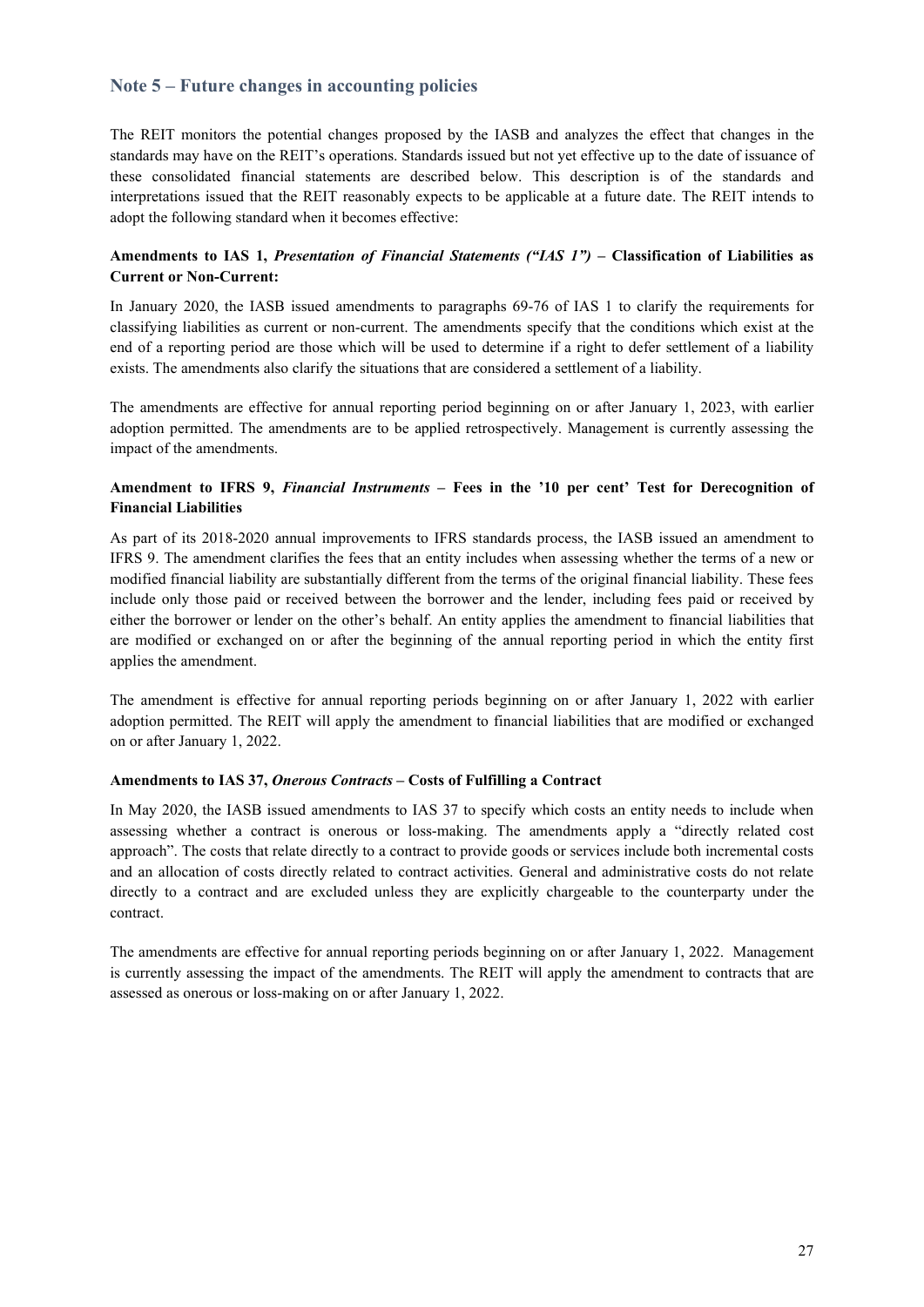## **Note 5 – Future changes in accounting policies (Cont'd)**

## **Amendments to IAS 8,** *Accounting Policies, Changes in Accounting Estimates and Errors* **– Definition of Accounting Estimates**

In February 2021, the IASB issued amendments to IAS 8, in which it introduces a definition of 'accounting estimates'. The amendments clarify the distinction between changes in accounting estimates and changes in accounting policies and the correction of errors. Also, they clarify how entities use measurement techniques and inputs to develop accounting estimates. The amendments apply to changes in accounting policies and changes in accounting estimates that occur on or after the start of beginning of the annual reporting period in which the entity first applies the amendment.

The amendments are effective for annual reporting periods beginning on or after January 1, 2023. Management is currently assessing the impact of the amendments.

#### **Amendments to IAS 1 and IFRS Practice Statement 2 – Disclosure of Accounting Policies**

In February 2021, the IASB issued amendments to IAS 1 and IFRS Practice Statement 2, Making Materiality Judgements, in which it provides guidance and examples to help entities apply materiality judgements to accounting policy disclosures. The amendments aim to help entities provide accounting policy disclosures that are more useful by replacing the requirement for entities to disclose their 'significant' accounting policies with a requirement to disclose their 'material' accounting policies and adding guidance on how entities apply the concept of materiality in making decisions about accounting policy disclosures.

The amendments are applicable for annual periods beginning on or after January 1, 2023 with earlier application permitted. Since the amendments to the Practice Statement 2 provide non-mandatory guidance on the application of the definition of material to accounting policy information, an effective date for these amendments is not necessary. Management is currently assessing the impact of the amendments to determine the impact they will have on the REIT's accounting policy disclosures.

#### **Amendments to IAS 12 – Deferred Tax Related to Assets and Liabilities from a Single Transaction.**

In May 2021, the IASB issued amendments to IAS 12, Income Taxes, which require companies to recognize deferred tax on transactions that, on initial recognition, give rise to equal amounts of taxable and deductible temporary differences.

The amendments are effective for annual reporting periods beginning on or after January 1, 2023. Management is currently assessing the impact of the amendments.

## **Note 6 – Acquisition of investment properties**

#### **Transactions that Occurred in 2020**

#### **Walpur**

On July 27, 2020, the REIT entered into an agreement with its joint venture partner to buy-back the 50% interest held in Walpur by its joint venture partner. The transaction was closed on October 27, 2020 and is in line with the REIT's strategy to buy-back joint ventures in order to simplify ownership structure. The REIT purchased 50% of the shares of Walpur 4 and an interest-bearing loan owned by the seller for total consideration of  $\epsilon$ 7,057 (\$10,975), including transaction costs of  $\epsilon$ 1,190 (\$1,851).

The REIT has elected to apply the "concentration test" in accordance with IFRS 3. As the fair value of the gross assets acquired is substantially concentrated in the Walpur property, the transaction has been qualified as an acquisition of assets.

The Walpur acquisition includes an unrecognized deferred tax liability of  $E1,421$  (\$2,210) in relation to the IAS 12 recognition exemption on acquisition of assets. The REIT has elected to remeasure its previously held interests in the acquired assets and liabilities to their acquisition-date-fair values, resulting in a gain on remeasurement of €135 (\$207).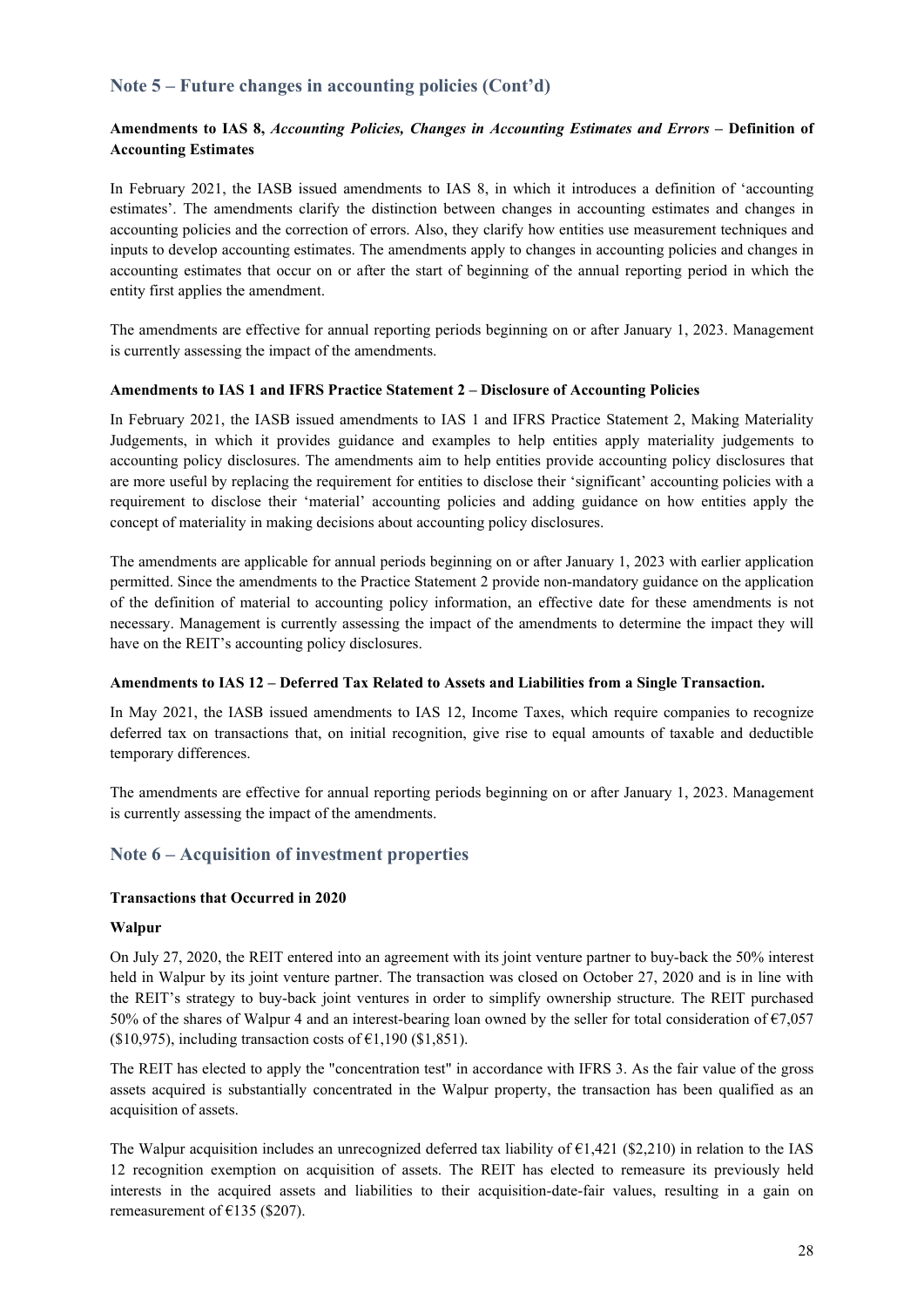## **Note 6 – Acquisition of investment properties (Cont'd)**

| Purchase price allocation                                                            | (in 000's of $\epsilon$ ) | (in 000's of \$) |
|--------------------------------------------------------------------------------------|---------------------------|------------------|
| Recognized amounts of identifiable assets acquired and liabilities assumed           |                           |                  |
| Investment property                                                                  | 22.542                    | 35 057           |
| Loan receivable from Walpur 4                                                        | 2 7 8 8                   | 4 3 3 6          |
| Other assets $(1)$                                                                   | 2 600                     | 4 0 4 4          |
| <b>Total assets acquired</b>                                                         | 27930                     | 43 437           |
| Former shareholder's loan payable                                                    | (2837)                    | (4412)           |
| Mortgage loan payable                                                                | (11071)                   | (17218)          |
| Other liabilities                                                                    | (289)                     | (449)            |
| <b>Total liabilities assumed</b>                                                     | (14197)                   | (22079)          |
| Net asset acquired                                                                   | 13733                     | 21 358           |
| Consideration transferred by the REIT for the acquisition consists of the following: |                           |                  |
| Acquisition costs                                                                    | 1 1 9 0                   | 1851             |
| Cash transferred for equity interest                                                 | 3 0 7 9                   | 4 7 8 8          |
| Cash transferred for loan receivable from Walpur 4                                   | 2 7 8 8                   | 4 3 3 6          |
| <b>Total consideration transferred</b>                                               | 7057                      | 10 975           |
| Equity method investment derecognized by the REIT                                    |                           |                  |
| Equity method investment in Walpur 4                                                 | 6541                      | 10 176           |
| Gain on purchase of Walpur 4:                                                        |                           |                  |
| Gain on purchase of Walpur 4                                                         | 135                       | 207              |

*(1) Including cash of €2,504 (\$3,894)*

## **Note 7 – Investment properties**

Reconciliations of the carrying amounts of investment properties for the years ended December 31, 2021 and 2020 are as follow:

|                                                                  | 2021     | 2020    |
|------------------------------------------------------------------|----------|---------|
| Balance, beginning of year                                       | 541 218  | 478 700 |
| Capex                                                            | 1403     | 1968    |
| Acquisition of Bad Homburg investment property held by Walpur 4  |          | 35 057  |
| Disposition of Jeuneurs investment property held by Jeuneurs SCI | (103173) |         |
| Change in capitalized letting fees                               | (445)    | 203     |
| Rent free periods                                                | (7)      | 241     |
| Net change in fair value of investment properties                | 29 419   | (7431)  |
| Foreign currency translation adjustment                          | (40784)  | 32 480  |
| Balance, end of year                                             | 427 631  | 541 218 |

All of the REIT's investment properties with a fair value of \$427,631 (2020 - \$541,218) are pledged as security for an amount of \$206,759 (2020 - \$287,776) in mortgage loans and lease liabilities.

On July 27, 2021, the REIT entered into a sale agreement for the Jeuneurs investment property, which is located downtown Paris, France, in the central business district. The REIT closed the transaction on November 30, 2021, for a total consideration, net of transaction costs, of  $668,448$  (\$99,185). The REIT paid transaction costs for an amount of €2,752 (\$3,988) which include €712 (\$1,056) in disposition fees paid to Inovalis SA, a related party to the REIT, €1,424 (\$2,111) in broker fees paid to Advenis Real Estate Solutions, a subsidiary of Inovalis SA and €586 (\$869) in unrecoverable VAT to local tax authorities. See Note 28 for further details. The REIT recognized a loss on sale of investment property of  $\epsilon$ 2,752 (\$3,988) relating to the sale.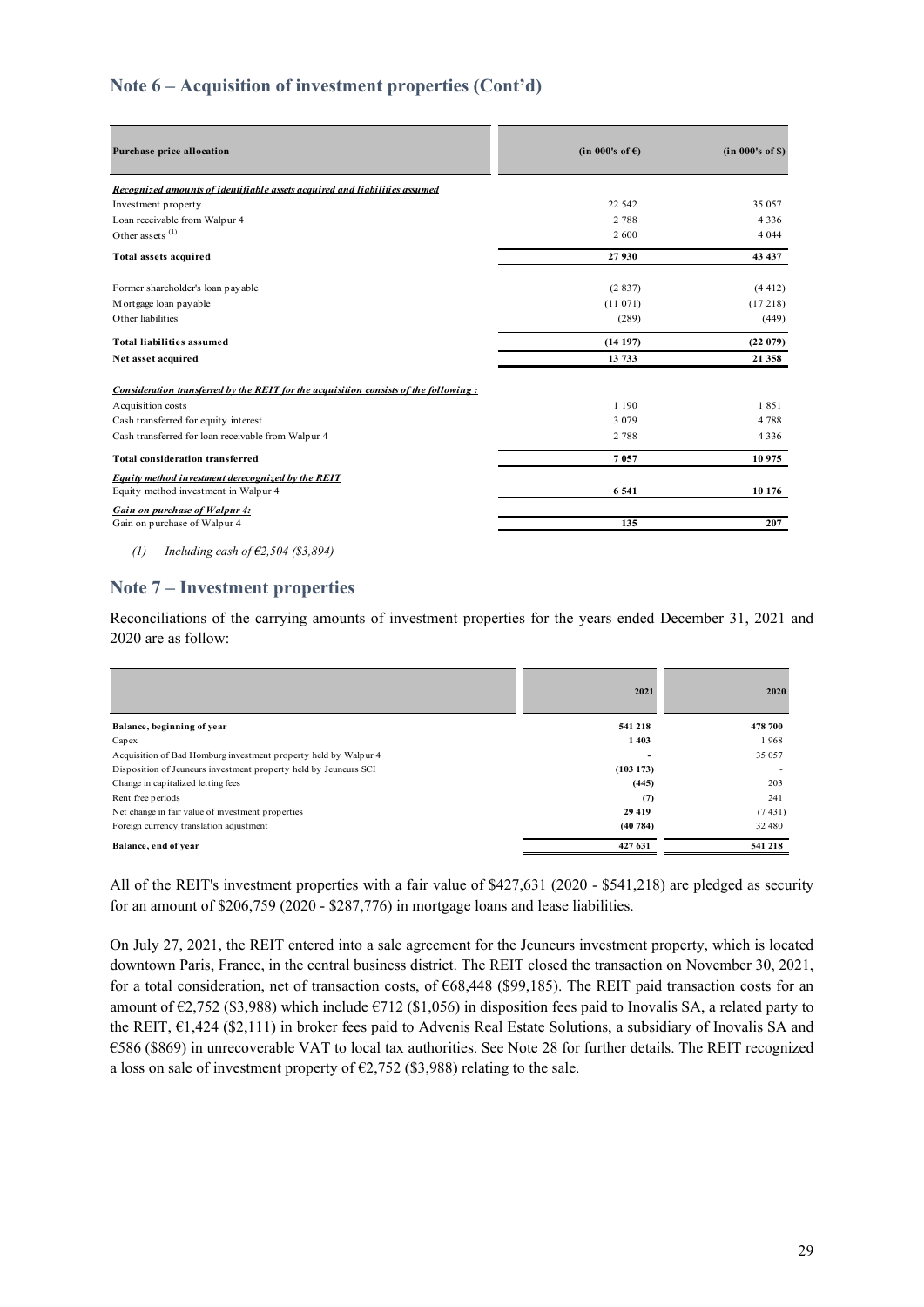## **Note 7 – Investment properties (Cont'd)**

## **Valuation of investment properties**

### *Fair Value*

Fair value is the price that would be received to sell an asset or paid to transfer a liability in an orderly transaction between market participants at the measurement date (i.e, an exit price). Expectations about future improvements or modifications to be made to the investment property to reflect its highest and best use may be considered in the valuation.

Investment properties and properties held for sale are carried at fair value, and the REIT uses significant unobservable inputs to estimate fair value of these assets at each reporting date including capitalization rate and stabilized net operating income. See below for further description of inputs used by the REIT in estimating the fair value of its properties. Significant unobservable inputs are classified as Level 3 inputs under IFRS. See Note 26 for further details.

Quoted market prices in active markets are the best evidence of fair value and are used as the basis for fair value measurement, when available. When quoted market prices are not available, judgment is required to estimate fair value based on the best information available, including prices for similar assets and the use of other valuation techniques. These valuation techniques are consistent with the objective of measuring fair value and involve a degree of estimation depending on the availability of market-based information.

### *Valuation Processes and Techniques*

The fair value of investment properties is determined by real estate valuation experts using recognized valuation techniques and the principles of IFRS 13. The technique used by the REIT is the Direct Capitalization Method ("DC").

On the Direct Capitalization Method, the cash generated during the term of the lease as well as the cash generated at reversion, as estimated based on the normalized net operating income generated by the property, are capitalized on using the same capitalization (discount) rate. The capitalization rates are determined based on recent real estate transactions with similar characteristics and location to those of the REIT assets.

The group that determines the REIT's valuation policies and procedures for property valuations comprises the CEO, CIO and CFO. Each year, Inovalis SA appoints an independent real estate valuation expert who is responsible for the valuation of the REIT's properties. Selection criteria include market knowledge, reputation, independence and whether professional standards are maintained.

In addition, the CEO and the CIO are responsible for the internal valuation department in charge of the evaluation of the REIT's properties. Inovalis SA's internal valuation department comprises a certain number of employees that hold relevant internationally recognized professional qualifications and are experienced in valuing the types of property in the applicable locations. External valuations are obtained every six months for the French properties and German properties. For the purpose of preparing the annual consolidated financial statements, all properties are valued by external evaluators as of December 31, 2021.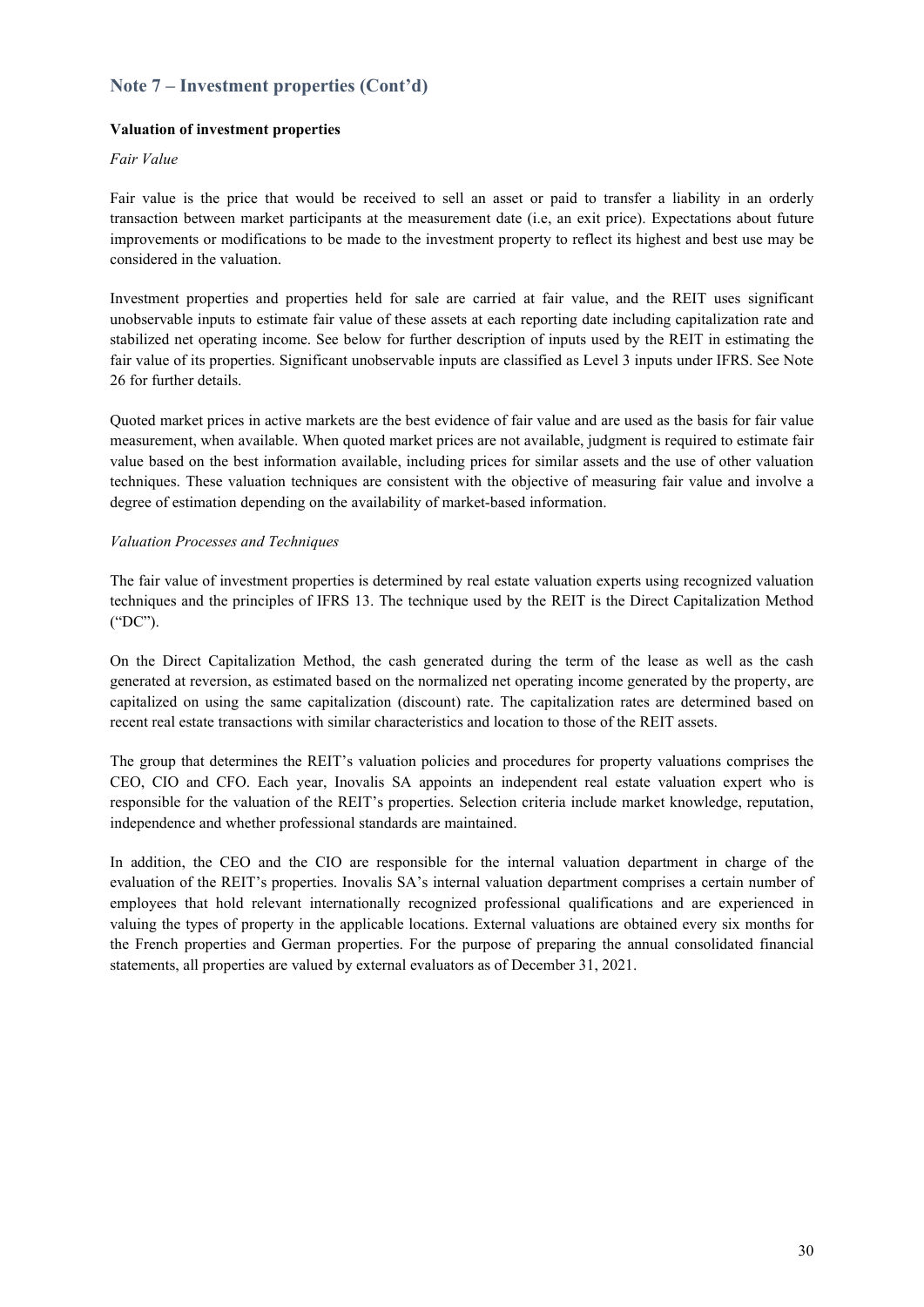## **Note 7 – Investment properties (Cont'd)**

## *Valuation of investment properties (Cont'd)*

#### *Valuation Processes and Techniques (Cont'd)*

The adjusted market-value and capitalization rates by country for investment properties owned entirely by the REIT are set out in the following table:

|                                                                      |                                    |                                    | As at December 31, 2021 |                                  | As at December 31, 2020         |         |
|----------------------------------------------------------------------|------------------------------------|------------------------------------|-------------------------|----------------------------------|---------------------------------|---------|
|                                                                      | France                             | Germany                            | Total                   | France                           | Germany                         | Total   |
| Fair value of investment properties for financial reporting purposes |                                    |                                    |                         |                                  |                                 |         |
| Market value (in Euros) as estimated by external appraisers          | 231 896                            | 67699                              | 299 595                 | 281 350                          | 68 700                          | 350 050 |
| Option costs                                                         | (2 221)                            |                                    | (2 221)                 | (2112)                           |                                 | (2112)  |
| Adjusted market value in Euros                                       | 229 675                            | 67699                              | 297 374                 | 279 238                          | 68 700                          | 347 938 |
| Exchange adjustment                                                  | 100 603                            | 29 654                             | 130 257                 | 155 117                          | 38 163                          | 193 280 |
| <b>Adjusted market value in CADS</b>                                 | 330 278                            | 97 353                             | 427 631                 | 434 355                          | 106 863                         | 541 218 |
| Principal method used to value property                              | Direct<br>Capitalization<br>Method | Direct<br>Capitalization<br>Method |                         | Direct Capitalization<br>M ethod | Direct Capitalization<br>Method |         |
| Capitalization rate                                                  | 4.20% to 7.00%                     | 5.00% to 5.50%                     |                         | 4.20% to 7.00%                   | 4.90% to 5.75%                  |         |
| Terminal capitalization rate                                         | 5.37%                              | 5.00%                              |                         | 5.37%                            | 4.90%                           |         |
| Impact on the fair value of investment properties of:                |                                    |                                    |                         |                                  |                                 |         |
| an increase of 25 bps on the cap rate                                | (14687)                            | (4501)                             | (19188)                 | (19896)                          | (4954)                          | (24850) |
| a decrease of 25 bps on the cap rate                                 | 16 179                             | 4961                               | 21 140                  | 21978                            | 5 4 6 3                         | 27 441  |

The adjusted market-value and capitalization rates by country for investment properties owned by the REIT through joint ventures are set out in the following table:

|                                                                                                                                                                                    |                                    | As at December 31, 2021            | As at December 31, 2020 |                                    |                                    |                  |
|------------------------------------------------------------------------------------------------------------------------------------------------------------------------------------|------------------------------------|------------------------------------|-------------------------|------------------------------------|------------------------------------|------------------|
|                                                                                                                                                                                    | France                             | Germany                            | Total                   | France                             | Germany                            | Total            |
| Fair value of investment properties owned in joint ventures for financial reporting purposes<br>Market value (in Euros) as estimated by external appraisers<br>Option costs        | 26 627<br>(427)                    | 170 700                            | 197327<br>(427)         | 26.800<br>(633)                    | 195 000<br>٠                       | 221 800<br>(633) |
| <b>Adjusted market value in Euros</b>                                                                                                                                              | 26 200                             | 170 700                            | 196 900                 | 26 167                             | 195 000                            | 221 167          |
| Exchange adjustment                                                                                                                                                                | 11 476                             | 74 770                             | 86 24 6                 | 14 5 3 6                           | 108 323                            | 122 859          |
| Adjusted market value in CADS - 100%                                                                                                                                               | 37 676                             | 245 470                            | 283 146                 | 40 703                             | 303 323                            | 344 026          |
| Adjusted market value in CAD\$ - REIT's portion                                                                                                                                    | 18838                              | 122 735                            | 141 573                 | 21 160                             | 135 030                            | 156 190          |
| Principal method used to value property                                                                                                                                            | Direct<br>Capitalization<br>Method | Direct<br>Capitalization<br>Method |                         | Direct<br>Capitalization<br>Method | Direct<br>Capitalization<br>Method |                  |
| Capitalization rate                                                                                                                                                                | 6.00%                              | 5.00% to 6.00%                     |                         | 6.00%                              | 3.80% to 5.75%                     |                  |
| Terminal capitalization rate                                                                                                                                                       | 6.00%                              | 5.00%                              |                         | 6.00%                              | 5.43%                              |                  |
| Impact on the fair value of investment properties of:<br>an increase of 25 bps on the cap rate and/or discount rates<br>a decrease of 25 bps on the cap rate and/or discount rates | (1048)<br>1 1 3 9                  | (7726)<br>8499                     | (8774)<br>9638          | (821)<br>892                       | (6063)<br>6 6 6 5                  | (6884)<br>7557   |

### **Right-of-use asset**

The REIT leases various investment properties with a carrying amount of \$232,351 (2020 – \$251,508) under leases which begin to expire in approximately 6 years (2020: 7 years).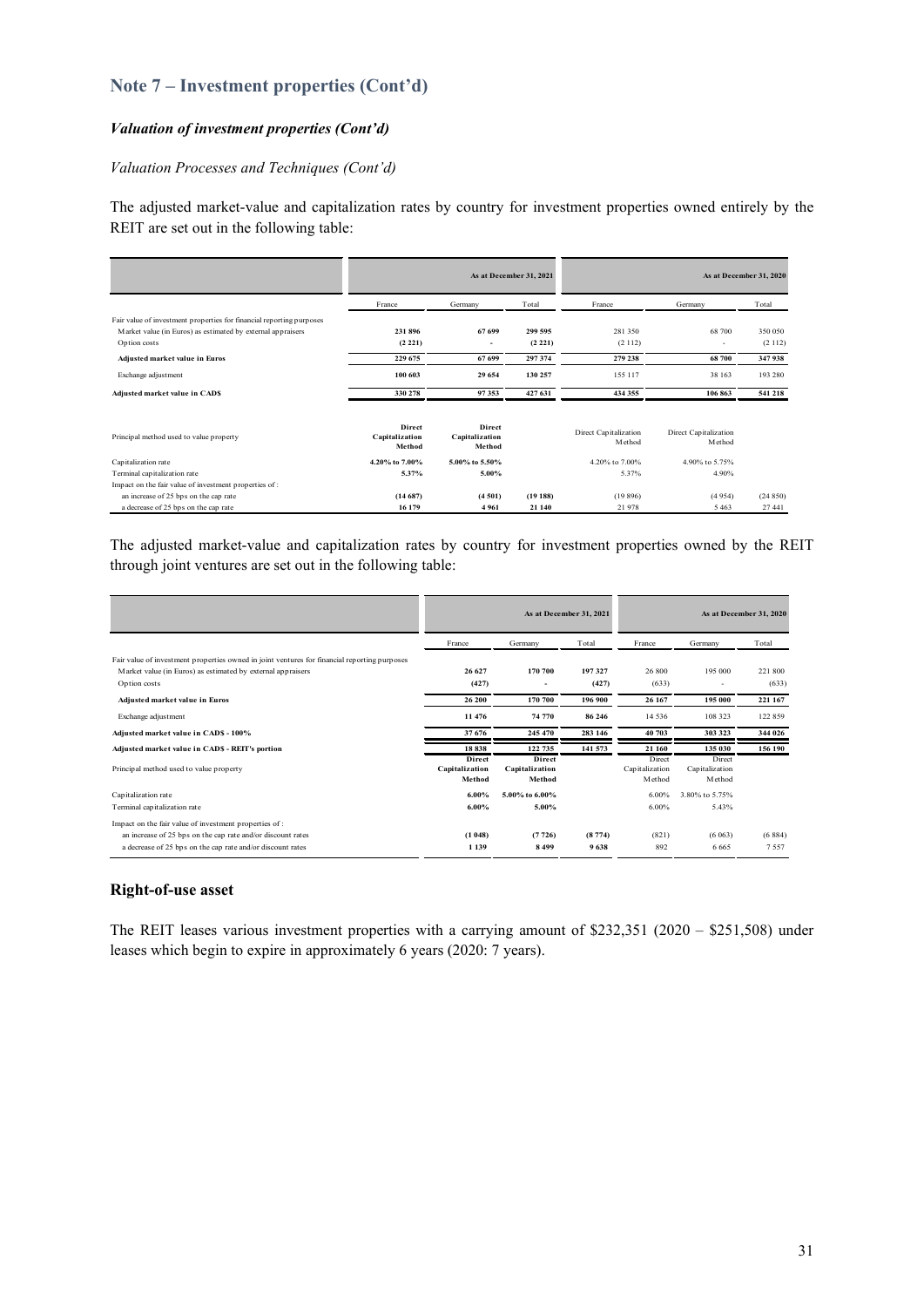## **Note 8 – Investments in joint ventures**

Outlined below is a breakdown of the carrying amounts of the components of the investments in joint ventures:

|                                                                     | <b>CCD</b> | Walpur <sup>3</sup> | Arcueil | Cologne | <b>Stuttgart</b> | Delizy         | Neu<br>Isenburg          | Kosching                 | SCCV <sup>4,5</sup> | <b>Total</b> |
|---------------------------------------------------------------------|------------|---------------------|---------|---------|------------------|----------------|--------------------------|--------------------------|---------------------|--------------|
| Balance -December 31, 2019                                          | 26 29 6    | 9518                | 14 4 16 | 955     | 17531            | 8479           | 13 505                   | 10 082                   |                     | 100 782      |
| Additional investment for the year                                  | 673        |                     |         |         |                  | 558            |                          |                          |                     | 1 2 3 1      |
| Acquisition costs                                                   |            |                     |         |         |                  |                |                          |                          | 396                 | 396          |
| Investment from exercise of call option                             |            |                     |         |         |                  |                |                          |                          | 14 2 18             | 14 218       |
| Distribution from joint ventures                                    |            |                     |         |         |                  |                |                          | $\overline{\phantom{a}}$ | (12430)             | (12.430)     |
| Share of net (loss) income from investments                         | (5817)     | (15)                | (17)    | 46      | (6)              | (1219)         | 208                      | 681                      | ٠                   | (6139)       |
| Impairment of investment in joint ventures                          |            |                     |         |         | ۰                |                |                          |                          | (385)               | (385)        |
| Accrued interest on loan receivable prior to acquisition of control | ۰          | 28                  |         |         |                  |                |                          |                          | ٠                   | 28           |
| Loan to joint ventures repayments                                   |            |                     |         |         | (754)            | $\overline{a}$ | (1476)                   | (651)                    | $\overline{a}$      | (2881)       |
| Exchange differences                                                | 1701       | 645                 | 6       | 66      | 1 1 7 9          | 565            | 897                      | 686                      | 3                   | 5 7 4 8      |
| Acquisition of control                                              | ٠          | (10176)             | (14405) |         |                  |                |                          |                          | ٠                   | (24581)      |
| Balance - December 31, 2020                                         | 22 853     |                     |         | 1067    | 17950            | 8383           | 13 134                   | 10 798                   | 1802                | 75 987       |
| Distributions declared <sup>6</sup>                                 |            |                     |         |         |                  |                |                          |                          | (1715)              | (1715)       |
| Additional investment for the year                                  |            |                     |         |         | ٠                | 941            |                          |                          | ٠                   | 941          |
| Share of net (loss) income from investments <sup>1</sup>            | 3 0 6 5    |                     |         |         | (1975)           | (1067)         | (81)                     | 732                      | $\overline{2}$      | 676          |
| Impairment of loans to joint ventures <sup>2</sup>                  |            |                     |         |         | ۰                | (2738)         | $\overline{\phantom{a}}$ |                          | ٠                   | (2738)       |
| Loan to joint ventures repayments                                   |            |                     |         |         | (759)            | ٠              | (708)                    | (693)                    | ٠                   | (2160)       |
| Disposals of interests in joint ventures <sup>7</sup>               |            |                     | ٠       | (1017)  |                  |                | $\overline{a}$           | ٠                        | (5)                 | (1022)       |
| Exchange differences                                                | (1818)     |                     |         | (50)    | (1274)           | (631)          | (968)                    | (817)                    | (84)                | (5642)       |
| Balance - December 31, 2021                                         | 24 100     |                     |         |         | 13 942           | 4888           | 11 377                   | 10 020                   |                     | 64 327       |

- *(1) The share of net earnings includes the interest expense in relation to the loans granted to the joint ventures. The interest earned by the REIT in relation to these loans amounts to \$3,354 (2020 – \$3,955) and are included in "Finance income from joint venture loans" (see note 22).*
- *(2) The REIT recorded an impairment charge of \$2,738 to reduce the loan advanced to Delizy to its recoverable amount. Also see "Impairment of loans to joint ventures" section below.*
- *(3) On October 27, 2020, the REIT became the only shareholder of the Walpur joint venture following the repurchase of the 50% equity interest owned by a co-investor, and began consolidating this entity.*
- *(4) On October 2, 2020, the REIT exercised its call option to acquire a 20% equity interest in SCCV that was previously held by Neo Soleil SAS, a company jointly controlled by Inovalis SA. The sale of the SCCV Rueil property resulted in an income tax expense of €2,660 (\$4,069) for CanCorp Europe which was not included in the share of net income from investments.*
- *(5) Subsequent to the sale of the commercial property in SCCV, as a result of SCCV not expecting additional profitable operations going forward, the REIT carried out a review of the recoverable amount of its equity method investment in SCCV. The review lead to the recognition of an impairment loss of €252 (\$385), which has been recognized in profit or loss in Share of net (loss) income from joint ventures. The REIT's equity method investment in SCCV was impaired to its recoverable amount based on CCEU's value in use of €1,159 (\$1,802).*
- *(6) On June 28, 2021, SCCV declared a distribution to pay out the remaining profit from the sale of the Rueil property. On November 18, 2021, €1,000 (\$1,433) of the distribution was paid to the REIT.*
- *(7) On June 29, 2021, the REIT sold its entire 6% interest in Cologne. On December 8, 2021, the REIT sold its entire 20% equity interest in SCCV.*

The balance of investments in joint ventures as at December 31, 2021 includes loans to joint ventures for an amount of \$34,083 which is detailed as follows:

| Loans to joint ventures                                   | <b>CCD</b> | Cologne                  | <b>Stuttgart</b> | <b>Delizy</b>  | Neu<br><b>Isenburg</b> | Kosching                         | <b>Total</b>    |
|-----------------------------------------------------------|------------|--------------------------|------------------|----------------|------------------------|----------------------------------|-----------------|
| Gross Balance - December 31, 2021<br>Less: Cumulative ECL | 14 946     | $\overline{\phantom{a}}$ | 9957             | 9956<br>(2738) | 1 234                  | 728                              | 36821<br>(2738) |
| Net Balance - December 31, 2021                           | 14 9 46    |                          | 9957             | 7218           | 1 2 3 4                | 728                              | 34 083          |
| Gross Balance - December 31, 2020<br>Less: Cumulative ECL | 16 167     | 821                      | 11 568<br>-      | 8 3 8 3        | 2077                   | 1515<br>$\overline{\phantom{a}}$ | 40 5 31         |
| Net Balance - December 31, 2020                           | 16 167     | 821                      | 11 568           | 8383           | 2077                   | 1515                             | 40 531          |

#### **2021**

#### *CCD*

On April 16, 2021, the REIT entered into an agreement to defer monthly interest payments receivable on its loan to CCD for the months of November 2020 to December 2021. Interest payments for November and December 2020 are due, on or before December 31, 2021. Interest payments for January 2021 to December 2021 are due, on or before December 31, 2022. As at December 31, 2021, interest for the months of November 2020 to March 2021 has been paid by CCD and interest for the months of April 2021 to December 2021 is pending refinancing of the senior debt expected for Q1 2022. No additional interest is being charged on any interest payments deferred. There was no impact on the REIT's income from joint ventures as a result of the deferral.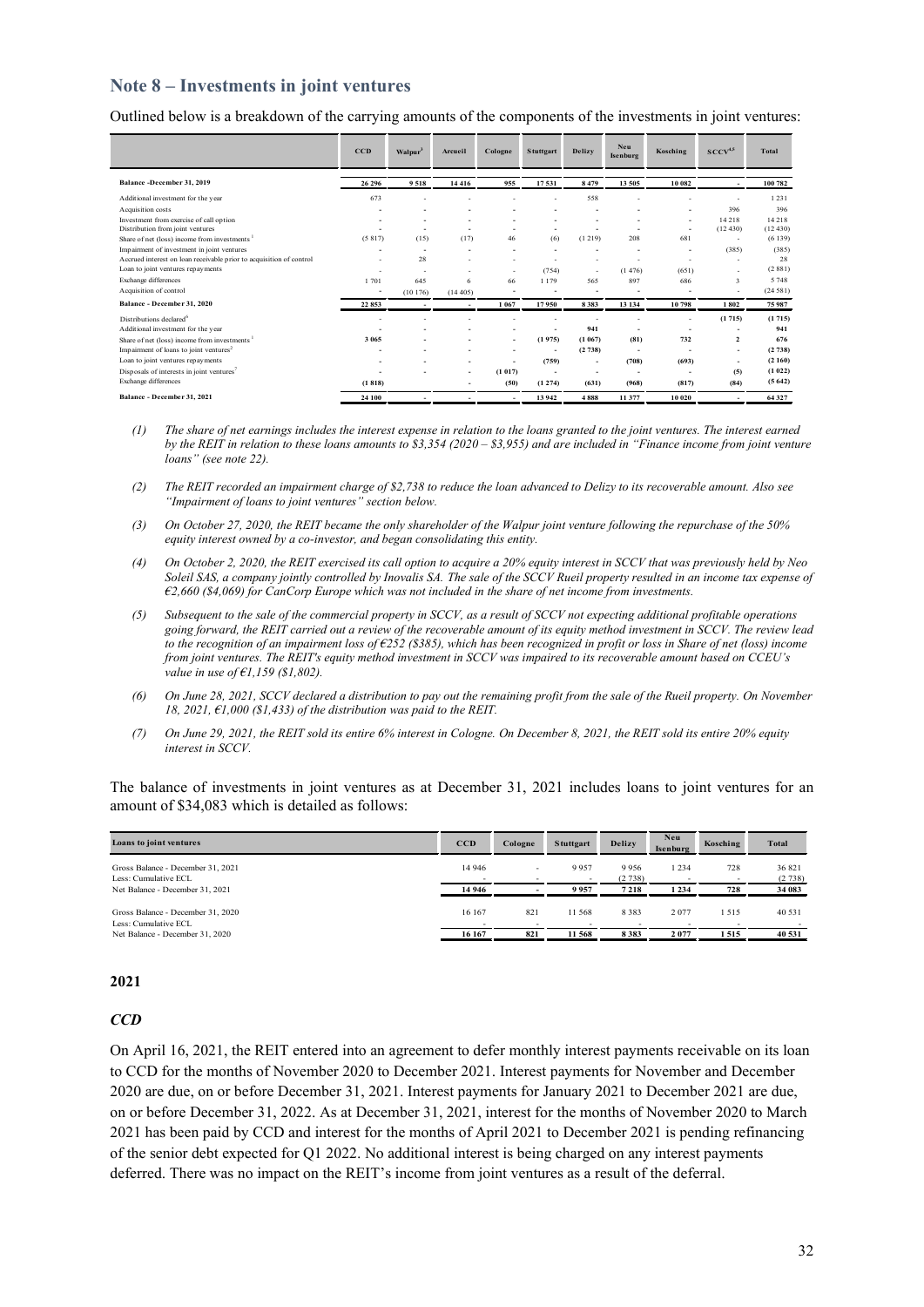## **Note 8 – Investments in joint ventures (Cont'd)**

### *Cologne*

On June 29, 2021, the REIT sold its 6% interest in Cologne and the balance of its interest-bearing loan with Cologne to a related party, SC Advenis IMMO Capital, for a total consideration of €655 (\$963). The REIT recognized a loss on sale of  $\epsilon$ 73 (\$108) relating to the disposition. Included in the loss on sale is  $\epsilon$ 37 (\$54) relating to transaction costs directly attributable to the sale. See Note 28 – Transactions with related parties.

### *Delizy*

On July 16, 2021, the REIT entered into an agreement to defer monthly interest on its loan to Delizy such that interest payments for the months of November 2020 to September 2021 were due on October 1, 2021. On December 21, 2021 the REIT amended the interest deferral agreement such that interest payments for the months of November 2020 to March 2022 are now due on March 31, 2022. No additional interest has been charged on any interest payments deferred. The situation will be re-assessed at the end of Q1 2022 and will depend on the REIT's ability to locate tenants for the portion of the building that is currently vacant. There was no impact on the REIT's income from joint ventures as a result of the above deferrals.

#### *SCCV Rueil Le Lumiere*

On December 8, 2021, the REIT sold its 20% interest in SCCV and the balance of its dividend receivable from SCCV to a third party, Neo Soleil, for a total consideration of  $\epsilon$ 125 (\$179). Included in the consideration was  $\epsilon$ 2  $(S2)$  was paid for the equity interest and  $E(123 (S177))$  was paid for the dividend receivable. The REIT recognized a loss on sale of  $\epsilon$ 103 (\$146) relating to the disposition.

#### *Repayments on loans to joint ventures*

During the year ended December 31, 2021, loan repayments of €512 (\$759), €478 (\$708) and €468 (\$693) occurred respectively for Stuttgart, Neu-Isenburg and Kosching.

#### **2020**

#### *Walpur*

In accordance with the agreement signed between the two investors on July 27, 2020, the co-investor to the Walpur joint venture, holding 50% interest, was bought out of the partnership on October 27, 2020. Previously, the joint venture was accounted for using the equity method, see Note 6 for further discussion of the acquisition.

#### *SCCV Rueil Le Lumiere*

In December 2016, the REIT funded an acquisition and development loan for an asset located at 17/19 Rue des Deux Gares 92500 Rueil Malmaison. The financing arrangement was issued to SCCV Rueil Le Lumiere ("SCCV") in relation to development of the commercial property. As of December 31, 2020, the commercial property was developed and sold.

The financing for the property investment had been structured in tandem with a call option agreement dated December 22, 2016 between the REIT and Neo Soleil SAS, an entity controlled by Inovalis SA. On October 2, 2020, the REIT exercised its call option related to acquire a 20% equity interest in SCCV that was previously held by Neo Soleil SAS for a nominal purchase price. The call option was exercised by the REIT to materialize the gain on the sale of the commercial property. The REIT also incurred transaction costs of  $\epsilon$ 252 (\$391) relating to the acquisition.

#### *Arcueil*

In accordance with the agreement signed between the two investors on December 18, 2019, the partner to the Arcueil joint venture, holding 75% interest, was bought out of the partnership on January 22, 2020.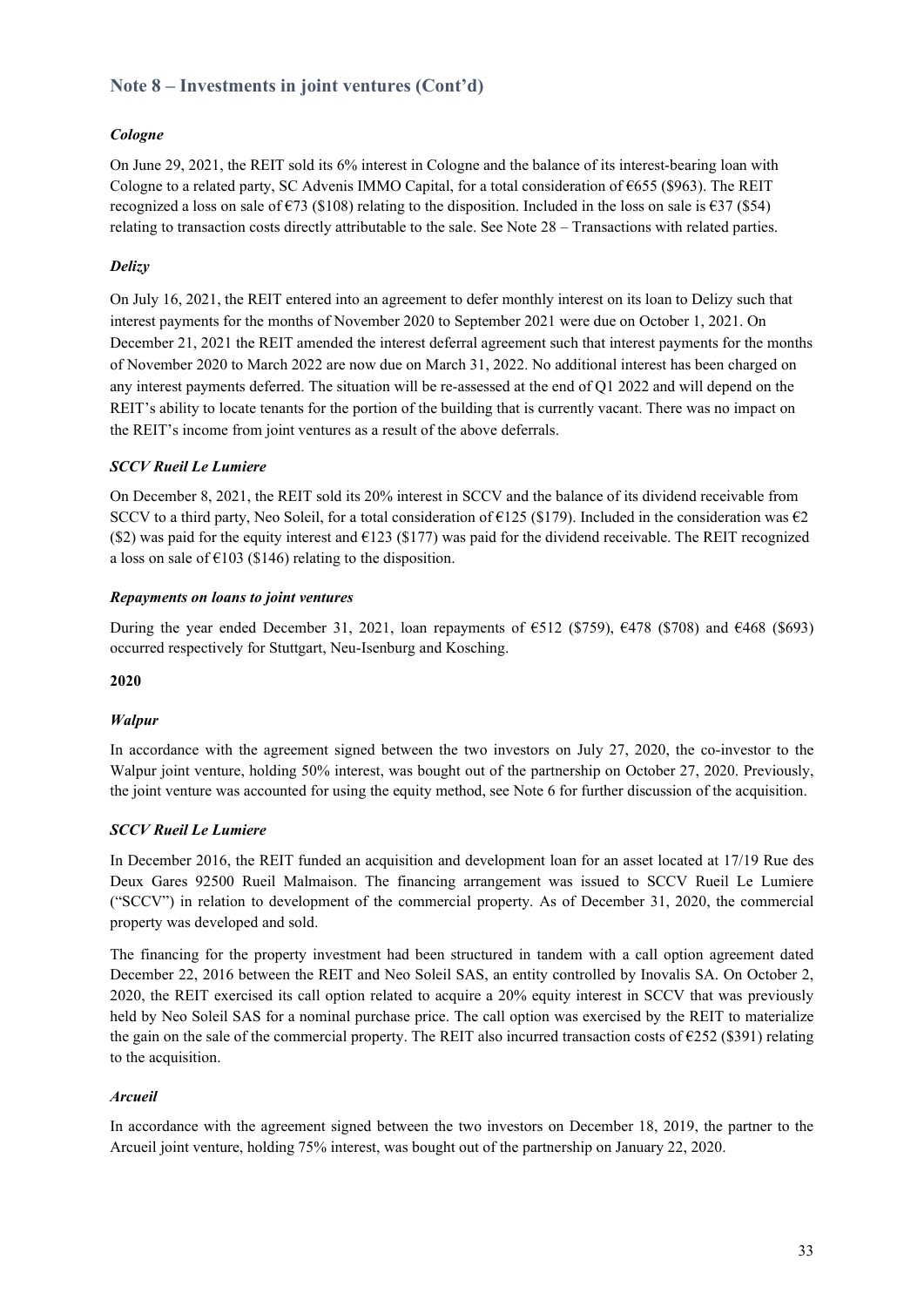## **Note 8 – Investments in joint ventures (Cont'd)**

#### *Repayments on loans to joint ventures*

During the year ended December 31, 2020, loan repayments of €451 (\$754), €922 (\$1,476) and €350 (\$651) occurred respectively for Stuttgart, Neu-Isenburg and Kosching.

#### **Impairment on loans to joint ventures**

#### *Delizy*

In December of 2021, the REIT obtained an appraisal of the value of the building held by Delizy. The appraisal reflected a decline in the fair value from prior periods, such that the REIT's loan to Delizy would not be recoverable in its entirety if the building were to be realized at the appraised value. Based on the decline in fair value, together with the interest deferral in Q2 of 2021 and other factors considered, the loan to Delizy has been determined to be Stage 3 credit impaired as at December 31, 2021. As a result, an expected credit loss has been recorded based on the expected cash shortfall which was determined based on the fair value of the property, anticipated disposal costs and other assets and liabilities of the joint venture.

#### **Summarized financial information for joint ventures**

The tables below provide the summarized financial information for joint ventures. The information disclosed reflects the amounts presented in the financial statements of the relevant joint ventures. They have been amended to reflect adjustments made by the REIT when using the equity method, including modifications for differences in accounting policy.

| <b>Summarised balance sheet</b>                  | CCD             |                 |                 | Walpur          |                          | <b>Arcueil</b>   |                          | Cologne         |         | <b>Stutteart</b> |                | <b>Delizy</b>            |                | Neu<br>Isenburg |                |                 | Kosching       | <b>SCCV</b>     |                          |                 | <b>Total</b> |
|--------------------------------------------------|-----------------|-----------------|-----------------|-----------------|--------------------------|------------------|--------------------------|-----------------|---------|------------------|----------------|--------------------------|----------------|-----------------|----------------|-----------------|----------------|-----------------|--------------------------|-----------------|--------------|
|                                                  | Dec 31.<br>2021 | Dec 31.<br>2020 | Dec 31.<br>2021 | Dec 31.<br>2020 | Dec 31.<br>2021          | Dec 31,<br>2020  | Dec 31.<br>2021          | Dec 31,<br>2020 |         | Dec 31.<br>2021  | Dec 31<br>2020 | Dec 31.<br>2021          | Dec 31<br>2020 | Dec 31<br>2021  | Dec 31<br>2020 | Dec 31.<br>2021 | Dec 31<br>2020 | Dec 31,<br>2021 | Dec 31,<br>2020          | Dec 31,<br>2021 | Dec 31, 2020 |
| <b>Current</b> assets                            |                 |                 |                 |                 |                          |                  |                          |                 |         |                  |                |                          |                |                 |                |                 |                |                 |                          |                 |              |
| Cash and cash equivalents                        | 534             | 786             |                 |                 |                          |                  |                          |                 | 606     | 2432             | 2625           | 998                      | 634            | 1634            | 1994           | 603             | 874            |                 | 1601                     | 6 2 0 1         | 9 1 2 0      |
| Other current assets                             | (127)           | 232             |                 |                 |                          |                  |                          |                 | 462     | 2 2 9 4          | 752            | 1019                     | 980            | 688             | 368            | 256             | 150            | $\sim$          | 18 157                   | 4 1 3 0         | 21 101       |
| <b>Total current assets</b>                      | 407             | 1018            |                 |                 |                          |                  |                          |                 | 1 068   | 4 7 2 6          | 3377           | 2 0 1 7                  | 1614           | 2 3 2 2         | 2 3 6 2        | 859             | 1024           |                 | $-19758$                 | 10 331          | 30 221       |
| <b>Non-current assets</b>                        | 92 143          | 90 468          |                 |                 |                          |                  |                          |                 | 38 022  | 62 765           | 74 353         | 37 061                   | 41 055         | 53 083          | 59 265         | 40 408          | 43 5 5 4       |                 |                          | 285 460         | 346 717      |
| <b>Current liabilities</b>                       |                 |                 |                 |                 |                          |                  |                          |                 |         |                  |                |                          |                |                 |                |                 |                |                 |                          |                 |              |
| Financial liabilities                            | 2 2 4 2         | 17 786          |                 |                 |                          |                  |                          |                 | 835     | 108              | 251            | 2916                     | 1 2 9 1        | 249             | 272            | 271             | 302            |                 |                          | 5 7 8 6         | 20 737       |
| Other current liabilities                        | 695             | 900             |                 |                 |                          |                  |                          | <b>A</b>        | 13 3 25 | 2 5 1 6          | 654            | 812                      | 1 7 7 4        | 784             | 768            | 520             | 491            | $\sim$          | 10 742                   | 5 3 2 7         | 28 654       |
| <b>Total current liabilities</b>                 | 2937            | 18 686          |                 |                 |                          |                  |                          |                 | 14 160  | 2 6 2 4          | 905            | 3728                     | 3 0 6 5        | 1 033           | 1 0 4 0        | 791             | 793            | $\sim$          | 10742                    | 11 113          | 49 391       |
| <b>Non-current liabilities</b>                   |                 |                 |                 |                 |                          |                  |                          |                 |         |                  |                |                          |                |                 |                |                 |                |                 |                          |                 |              |
| <b>Financial liabilities</b>                     | 65 123          | 54 277          |                 |                 |                          |                  |                          |                 | 21 080  | 55 239           | 61310          | 40 010                   | 42 405         | 35 25 4         | 39 621         | 20 631          | 23.990         |                 |                          | 216 257         | 242 683      |
| Other non-current liabilities                    | 6 183           | 5 1 5 1         |                 |                 |                          |                  |                          |                 |         | 4 1 4 0          | 5435           |                          |                | 3 3 7 3         | 3 7 6 4        | 2899            | 3 0 0 1        |                 |                          | 16 5 9 5        | 17351        |
| <b>Total non-current liabilities</b>             | 71 30 6         | 59 428          |                 |                 |                          |                  |                          |                 | 21 080  | 59 379           | 66 745         | 40 010                   | 42 405         | 38 627          | 43 385         | 23 530          | 26 991         |                 |                          | 232 852         | 260 034      |
| Net assets                                       | 18 307          | 13 372          |                 | $\sim$          |                          | $\sim$<br>$\sim$ |                          |                 | 3850    | 5488             | 10 080         | (4660)                   | (2801)         | 15745           | 17 20 2        | 16 946          | 16 794         |                 | 9016                     | 51826           | 67 513       |
|                                                  |                 |                 |                 |                 |                          |                  |                          |                 |         |                  |                |                          |                |                 |                |                 |                |                 |                          |                 |              |
| REIT's share in %                                | 50%             | 50%             | 0%              | 50%             | 0%                       | 25%              | 6%                       |                 | 6%      | 50%              | 50%            | 50%                      | 50%            | 50%             | 50%            | 50%             | 50%            | 20%             | 20%                      |                 |              |
| REIT's share in CAD                              | 9 1 5 4         | 6 68 6          |                 |                 |                          |                  |                          |                 | 231     | 2 7 4 4          | 5 0 4 0        | (2330)                   | 1401           | 7873            | 8 601          | 8473            | 8 3 9 7        |                 | 1802                     | 25 914          | 29 3 5 6     |
| Goodwill                                         |                 |                 |                 |                 |                          |                  |                          |                 | ٠.      | 1 2 4 1          | 1342           |                          |                | 1514            | 1638           | . .             |                |                 | $\overline{\phantom{a}}$ | 2 7 5 5         | 2980         |
| Acquisition costs                                |                 |                 |                 |                 |                          |                  |                          |                 | 15      |                  |                | $\overline{\phantom{a}}$ | ٠              | 756             | 818            | 819             | 886            |                 | 391                      | 1575            | 2 1 1 0      |
| Loans to Joint Ventures                          | 14 9 46         | 16 167          |                 |                 |                          |                  |                          |                 | 821     | 9957             | 11 5 68        | 9956                     | 9 7 8 4        | 1 2 3 4         | 2077           | 728             | 1515           |                 |                          | 36 821          | 41 932       |
| Impairment charge net of foreign exchange impact |                 |                 |                 |                 |                          |                  |                          |                 |         |                  |                | (2738)                   |                |                 |                |                 |                |                 | (391)                    | (2738)          | (391)        |
| <b>Carrying</b> amount                           | 24 100          | 22853           |                 | $\sim$          | $\overline{\phantom{a}}$ |                  | $\overline{\phantom{a}}$ |                 | 1 0 6 7 | 13 942           | 17950          | 4888                     | 8 3 8 3        | 11 377          | 13 13 4        | 10 020          | 10 798         |                 | 1802                     | 64 3 27         | 75987        |

*(1) The goodwill is the difference between the amount paid for the joint venture at the acquisition date and the proportionate share of the REIT in assets and liabilities of the joint venture at fair value at the acquisitiondate.*

| Summarised statement of comprehensive income      | <b>CCD</b>      |                 |                 | Walpur                   |                 | <b>Arcueil</b>                     | Cologne                  |                          | Stuttgart       |                          | <b>Delizy</b>            |                          | Neu<br><b>Isenburg</b> |                 |                 | Kosching        |                 | <b>SCCV</b>     |                 | <b>Total</b> |
|---------------------------------------------------|-----------------|-----------------|-----------------|--------------------------|-----------------|------------------------------------|--------------------------|--------------------------|-----------------|--------------------------|--------------------------|--------------------------|------------------------|-----------------|-----------------|-----------------|-----------------|-----------------|-----------------|--------------|
|                                                   | Dec 31.<br>2021 | Dec 31.<br>2020 | Dec 31.<br>2021 | Dec 31.<br>2020          | Dec 31.<br>2021 | Dec 31.<br>2020                    | Dec 31.<br>2021          | Dec 31.<br>2020          | Dec 31.<br>2021 | Dec 31<br>2020           | Dec 31.<br>2021          | Dec 31<br>2020           | Dec 31<br>2021         | Dec 31.<br>2020 | Dec 31.<br>2021 | Dec 31.<br>2020 | Dec 31.<br>2021 | Dec 31.<br>2020 | Dec 31,<br>2021 | Dec 31, 2020 |
| Net rental earnings                               | 3594            | 3 9 2 5         |                 | 1791<br>$\sim$           |                 | $\sim$<br>$\sim$                   | 774                      | 1674                     | 4583            | 4 3 5 9                  | 1355                     | 1591                     | 3 1 4 2                | 3 1 6 8         | 2 5 5 8         | 2 6 2 4         | 51              | $\sim$          | 16057           | 19 13 2      |
| Administration expenses                           | (672)           | (726)           |                 | (256)<br>$\sim$          |                 | $\sim$<br>$\overline{\phantom{a}}$ | (21)                     | (47)                     | (769)           | (816)                    | (590)                    | (551)                    | (690)                  | (759)           | (481)           | (425)           | (37)            | $\sim$          | (3.260)         | (3.580)      |
| Net change in fair value of investment properties | 7768            | (12823)         |                 | (612)<br>$\sim$          |                 | $\sim$                             | ٠                        | 765                      | (7117)          | (1522)                   | (833)                    | (1380)                   | (1808)                 | (696)           | 137             | (137)           | $\sim$          | $\sim$          | (1853)          | (16, 405)    |
| Acquisition costs                                 |                 |                 |                 |                          |                 |                                    |                          |                          |                 |                          |                          |                          |                        |                 | $\sim$          | 134             | $\sim$          |                 |                 | 134          |
| Loss on financial instruments at FVTPL            |                 |                 |                 |                          |                 |                                    |                          |                          |                 | $\overline{\phantom{a}}$ | (11)                     | 15                       |                        |                 |                 |                 |                 |                 | (11)            | 15           |
| Finance income                                    |                 |                 |                 |                          |                 |                                    | 690                      |                          |                 |                          |                          |                          |                        |                 |                 |                 |                 |                 | 690             | 10           |
| Finance costs                                     | (3710)          | (3.909)         |                 | (957)<br>$\sim$          |                 | $\sim$<br>$\sim$                   | (1443)                   | (1632)                   | (1912)          | (2.145)                  | (2.055)                  | (2118)                   | (1004)                 | (1201)          | (514)           | (628)           | $\sim$          |                 | (10638)         | (12.590)     |
| Loss on disposal of an int.in a subsidiary        |                 |                 |                 |                          |                 |                                    |                          |                          |                 |                          |                          |                          |                        |                 |                 |                 |                 |                 |                 |              |
| Current income tax (expense) recovery             | (2)             | (2)             |                 | $\overline{\phantom{a}}$ |                 |                                    |                          |                          | (13)            | 93                       | $\overline{\phantom{a}}$ |                          | 66                     | (17)            | (108)           | (149)           |                 |                 | (57)            | (75)         |
| Deferred income tax recovery (expense)            | (847)           | 1902            |                 |                          |                 |                                    | $\overline{\phantom{a}}$ | $\overline{\phantom{a}}$ | 1278            | 19                       | $\overline{\phantom{a}}$ | $\overline{\phantom{a}}$ | 132                    | (80)            | (128)           | (58)            |                 |                 | 435             | 1788         |
| Profit (loss) for the year                        | 6 1 3 1         | (11633)         |                 | (29)<br>$\sim$           |                 | $\sim$                             | $\sim$                   | 765                      | (3950)          | (12)                     | (2134)                   | (2.438)                  | (162)                  | 415             | 1 4 6 4         | 1361            | 14              | $\sim$          | 1363            | (11571)      |
| REIT's share in %                                 | 50%             | 50%             |                 | $0\%$<br>50%             | $0\%$           | 25%                                | 6%                       | 6%                       | 50%             | 50%                      | 50%                      | 50%                      | 50%                    | 50%             | 50%             | 50%             | 20%             | 20%             |                 |              |
| Impairment on equity method investment            |                 |                 |                 |                          |                 |                                    |                          |                          | ٠.              |                          |                          | $\overline{\phantom{a}}$ |                        |                 |                 |                 |                 | (385)           |                 | (385)        |
| Share of net earnings (loss) from investments     | 3 0 6 5         | (5817)          |                 | (15)                     |                 | (17)                               | $\overline{\phantom{a}}$ | 46                       | (1975)          | (6)                      | (1067)                   | (1 219)                  | (81)                   | 208             | 732             | 681             |                 |                 | 676             | (6139)       |
|                                                   |                 |                 |                 |                          |                 |                                    |                          |                          |                 |                          |                          |                          |                        |                 |                 |                 |                 |                 |                 |              |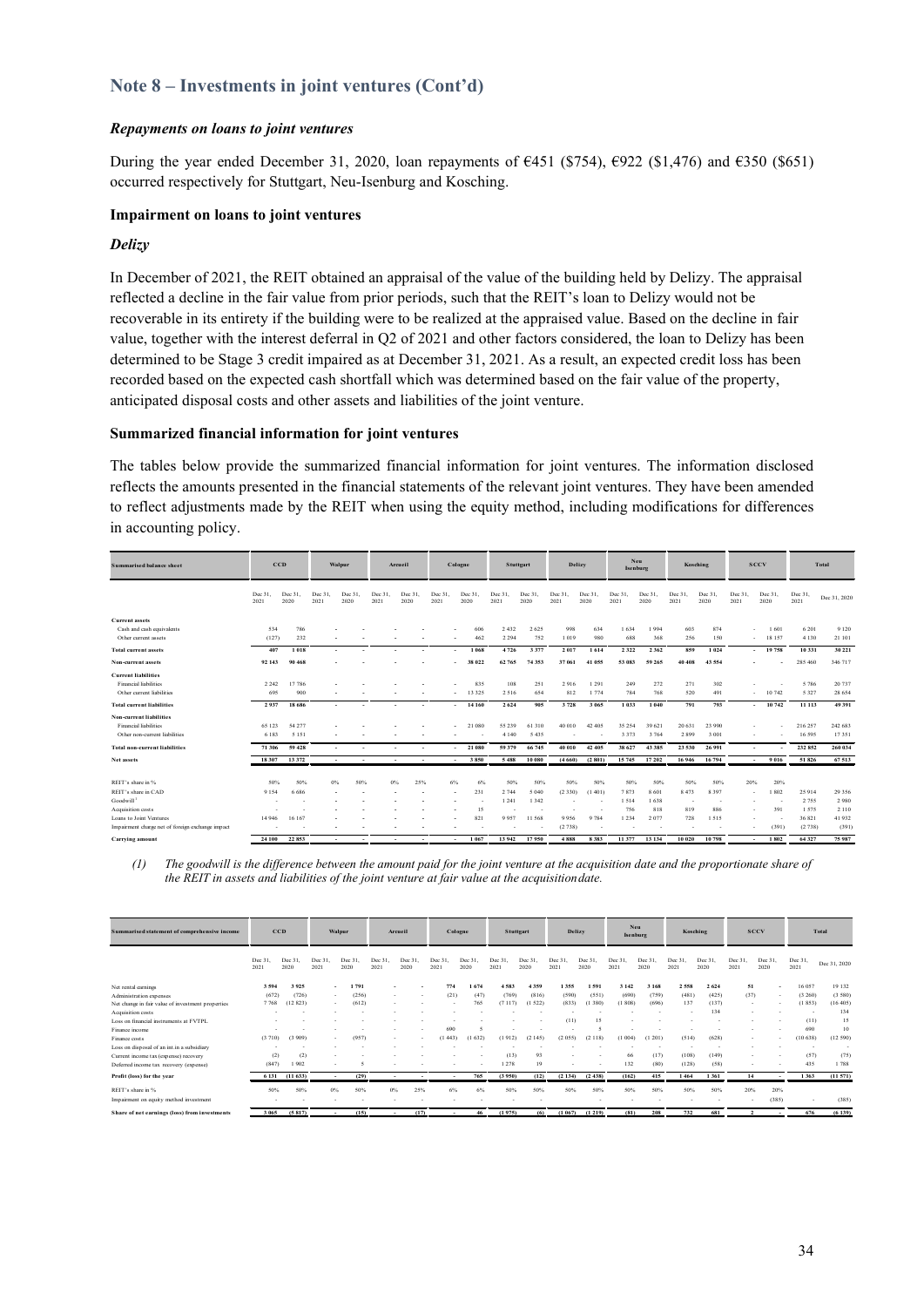## **Note 9 – Derivative financial instruments**

## A summary of the derivative financial instruments held by the REIT is outlined below:

|                                             |                        | Period covered |            | Conversion from/to      |                  |           | As at December 31, 2021            |                   |                         |                 |  |  |
|---------------------------------------------|------------------------|----------------|------------|-------------------------|------------------|-----------|------------------------------------|-------------------|-------------------------|-----------------|--|--|
| <b>Classification and type</b>              | Number of<br>contracts | From           | To         | <b>Euros</b> or<br>rate | <b>S</b> or rate | Rate      | Total<br>notional<br>amount        | <b>Fair value</b> | Current                 | Non-<br>current |  |  |
| Derivatives designated for hedge accounting |                        |                |            |                         |                  |           |                                    |                   |                         |                 |  |  |
| Foreign exchange                            | 10                     | 10/01/2022     | 11/10/2022 | 1 1 7 9                 | 1800             | 1,5266    | 18 000                             | 845               | 845                     |                 |  |  |
|                                             |                        |                |            |                         |                  |           |                                    | 845               | 845                     | $\sim$          |  |  |
| Other derivatives                           |                        |                |            |                         |                  |           |                                    |                   |                         |                 |  |  |
| Interest rate SWAP                          | $\mathbf{1}$           | 01/01/2022     | 10/01/2023 | Variable                | Fixed            | 0,282%    | 50 647                             | (362)             | (308)                   | (54)            |  |  |
| Interest rate CAP                           | $\overline{2}$         | 31/12/2021     | 31/12/2024 | Variable                | Capped           | 1,000%    | 62 499                             | (212)             | (95)                    | (117)           |  |  |
| Interest rate SWAP                          | 2                      | 01/01/2022     | 21/03/2024 | Variable                | Fixed            | 0,230%    | 75 053                             | (645)             | (450)                   | (195)           |  |  |
|                                             |                        |                |            |                         |                  |           |                                    | (1 219)           | (853)                   | (366)           |  |  |
|                                             |                        | Period covered |            | Conversion from/to      |                  |           |                                    |                   | As at December 31, 2020 |                 |  |  |
| <b>Classification and type</b>              | Number of<br>contracts | From           | To         | <b>Euros</b> or<br>rate | <b>S</b> or rate | Rate      | <b>Total</b><br>notional<br>amount | <b>Fair value</b> | Current                 | Non-<br>current |  |  |
| Other derivatives                           |                        |                |            |                         |                  |           |                                    |                   |                         |                 |  |  |
| Interest rate FLOOR                         | 2                      | 01/01/2020     | 21/03/2021 | Variable                | Floored          | $0,000\%$ | 73 688                             | 15                | 15                      |                 |  |  |
|                                             |                        |                |            |                         |                  |           |                                    | 15                | 15                      |                 |  |  |
| Derivatives designated for hedge accounting |                        |                |            |                         |                  |           |                                    |                   |                         |                 |  |  |
| Foreign exchange                            | 22                     | 11/01/2021     | 11/10/2022 | 1 1 9 0                 | 1800             | 1,5143    | 39 600                             | (1585)            | (930)                   | (655)           |  |  |
| Other derivatives                           |                        |                |            |                         |                  |           |                                    |                   |                         |                 |  |  |
| Interest rate SWAP                          | 1                      | 01/01/2021     | 23/12/2021 | Variable                | Fixed            | 0,394%    | 17849                              | (165)             | (165)                   |                 |  |  |
| Interest rate SWAP                          | 1                      | 01/10/2020     | 10/01/2023 | Variable                | Fixed            | 0,282%    | 50 647                             | (825)             | (371)                   | (454)           |  |  |
| Interest rate CAP                           | 2                      | 30/09/2020     | 31/12/2024 | Variable                | Capped           | 1,000%    | 62 499                             | (1264)            | (342)                   | (922)           |  |  |
| Interest rate SWAP                          | 2                      | 01/10/2020     | 21/03/2024 | Variable                | Fixed            | 0,230%    | 75 053                             | (1634)            | (574)                   | (1060)          |  |  |
|                                             |                        |                |            |                         |                  |           |                                    | (5473)            | (2382)                  | (3091)          |  |  |
|                                             |                        |                |            |                         |                  |           |                                    |                   |                         |                 |  |  |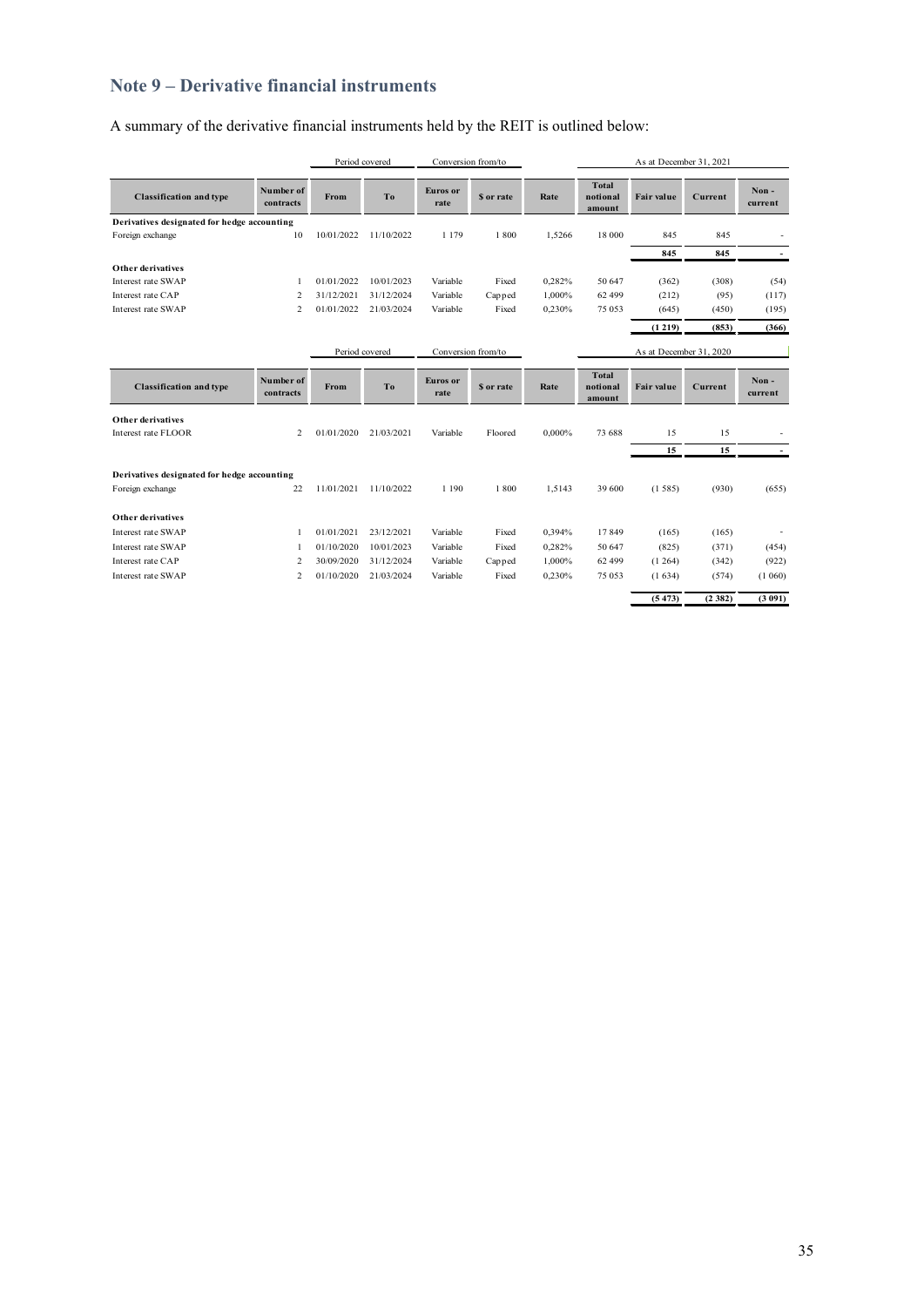## **Note 9 – Derivative financial instruments (Cont'd)**

In conjunction with the sale of the Jeuneurs property, the REIT paid a fee to early terminate the interest-rate swap held within the Jeuneurs entity. The fee paid to exit the interest rate swap was €413 (\$598) and the net cost has been included in Other finance costs (See Note 22).

During the year-ended December 31, 2021, the REIT did not enter into any additional foreign exchange forward contracts.

### **Call option**

The REIT was granted an option to purchase 20% of the shares of the SCCV entity holding the property for an exercise price equal to the nominal share value. Upon completion of the Rueil property held by SCCV Rueil, on October 2, 2020, the REIT exercised its call option and acquired 20% of the shares (2,200 shares) of SCCV Rueil for a nominal purchase price. The initial cost of the interest in SCCV Rueil is  $\epsilon$ 9,373 (\$14,614). Included in this amount is a nominal amount of purchase price paid for the shares, €9,119 (\$14,218) which was the value of the call option as at the date of exercise, and  $\epsilon$ 252 (\$391) in transaction costs. No gain or loss was recorded on the date of exercise as the call option was recorded at its fair value immediately prior to exercise.

Subsequent to the exercise of the option, the investment in SCCV is accounted for by the REIT using the equity method. On December 8, 2021, the REIT sold its 20% interest in SCCV and the balance of its interest-bearing loan with SCCV to a third party. See Note 8 for details.

The main assumptions used to calculate the level 3 fair value of the option included (i) the level of expected gain on the sale of the property and (ii) the probability of realization of that gain.

|                                             | As at December<br>31, 2019 | <b>Fair value</b><br>changes | Foreign<br>exchange<br>movement | Deferred tax on<br>exercise of call<br>option | <b>Conversion into JV</b><br>investment of SCCV<br>Rueil | As at December<br>31, 2020 | As at December<br>31, 2021 |
|---------------------------------------------|----------------------------|------------------------------|---------------------------------|-----------------------------------------------|----------------------------------------------------------|----------------------------|----------------------------|
| Call option related to the acquisition loan | 9 1 2 4                    | 664                          | 361                             | 4 0 6 9                                       | (14218)                                                  |                            |                            |
| Call option related to the acquisition loan | 9 1 2 4                    | 664                          | 361                             | 4 0 6 9                                       | (14218)                                                  |                            |                            |

## **Note 10 – Trade receivables and other financial assets**

|                                                    | As at December 31, 2021 | As at December 31, 2020 |
|----------------------------------------------------|-------------------------|-------------------------|
| Trade receivables                                  | 2088                    | 3 5 7 7                 |
| Provision for impairment of trade receivables      | (579)                   | (60)                    |
| Trade receivables                                  | 1509                    | 3517                    |
| Other receivables                                  | 5449                    | 1731                    |
| Other receivables - Inovalis SA                    | 233                     | 269                     |
| Interest receivable - Joint ventures - current     | 2 1 7 7                 | 1 1 0 6                 |
| Other current financial assets                     | 7859                    | 3 1 0 6                 |
| Total trade receivables and other financial assets | 9 3 6 8                 | 6 6 23                  |

## **Note 11 – Other current assets**

|                                     | As at December 31, 2021 | As at December 31, 2020 |
|-------------------------------------|-------------------------|-------------------------|
| VAT and other sales tax receivables | 3 1 7 1                 | 2 2 6 9                 |
| Prepaid expenses                    | 260                     | 175                     |
| Other current assets                | 3 4 3 1                 | 2444                    |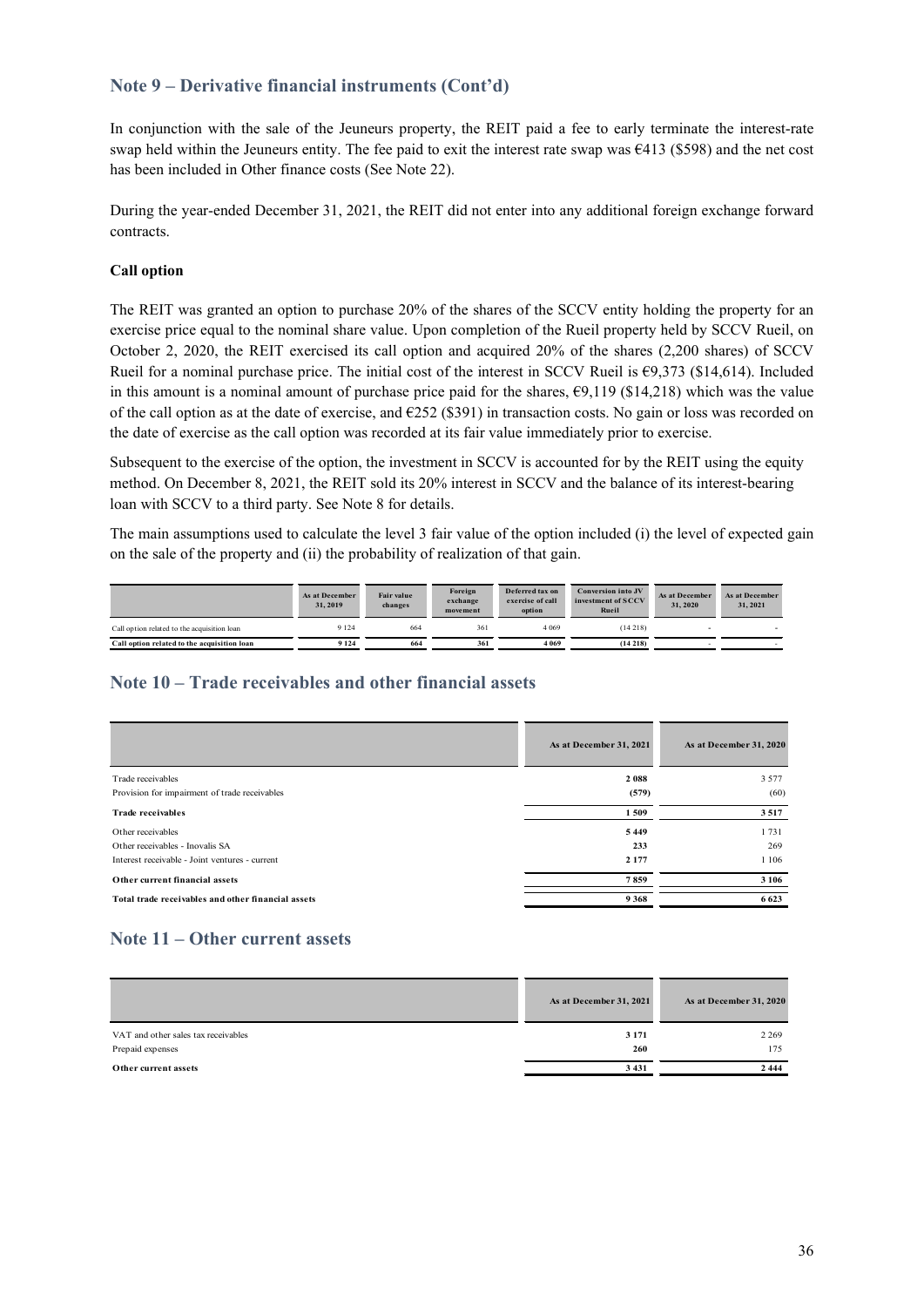## **Note 12 – Restricted cash**

As at December 31, 2021, the restricted cash includes a guarantee deposit of  $\epsilon$ 1,000 (\$1,439) in relation to the bank loan agreement in place for the Veronese investment property (refer to Note 15) and  $\epsilon$ 2,486 (\$3,577), of which  $636$  (\$52) is in current assets, in relation to capital expenditure reserve for the TRIO property. The Veronese's guarantee deposit should be repaid at the latest at the maturity date of the financing agreement (March 31, 2031).

As at December 31, 2020, the restricted cash includes a guarantee deposit of  $\epsilon$ 1,000 (\$1,554) in relation to the bank loan agreement in place for the Veronese investment property (refer to Note 15) and €2,489 (\$3,872), of which €355 (\$552) in current assets, in relation to capital expenditure reserve for the TRIO property. The Veronese's guarantee deposit should be repaid at the latest at the maturity date of the financing agreement (March 31, 2031).

## **Note 13 – Promissory Notes**

The REIT entered into three private placements in the form of Euro denominated interest bearing promissory notes ("Note 1"," Note 2", "Note 3" and collectively the "Promissory Notes") through its subsidiary CCEU to a single non-Canadian investor (the "Investor") on June 22, 2017, October 4, 2017 and April 19, 2018, respectively. The REIT incurred issuance fees of 3% and may incur financing fees equal to the product of the amount of the monthly distribution payable on a REIT Unit that exceeds a stated amount (the "Distribution Threshold") and the Equivalent REIT Units. CCEU has the option to repay all or any portion of the promissory notes following the first anniversary of the issue date of each promissory note.

On the issue date of Note 1, Note 2 and Note 3, the Trust entered into put and call agreements with the investor. Pursuant to put and call agreements, the investor has the right to require the trust, beginning one year following the first anniversary of the issue date of the promissory note, to purchase all or any portion of the Promissory notes (the "Put Option") for cash consideration equal to the amount of the Promissory Notes being acquired, divided by the applicable conversion rate applicable to the issuance of the Promissory Notes (the "Conversion Rate") and multiplied by the market price of the units of the Trust at the time the Put Option is exercised.

The Trust has the right to require the investor to sell, at any moment, all or any portion of the Promissory Notes (the "Call Option") by delivering Trust units equivalent to the value of Promissory Notes being acquired divided

by the applicable Conversion Rate. The Equivalent Trust Units are the number of Units that the trust would have to be issued if required to settle the Put Option or the Call Option for all promissory notes by issuing units.

Promissory Notes were issued as follows:

|                               | <b>Issue Date</b> | Maturity<br>Date | <b>Notional</b><br>value<br>$(in 000's of \epsilon)$ | Interest rate | <b>Isuance Fee</b><br>$(in 000's of \epsilon)$ | <b>Distribution</b><br><b>Threshold</b> |         | Equivalent<br><b>Trust Units</b> | Conversion<br>Rate |
|-------------------------------|-------------------|------------------|------------------------------------------------------|---------------|------------------------------------------------|-----------------------------------------|---------|----------------------------------|--------------------|
| Notes 1                       | $22 - Jun-17$     | $31 - Dec-20$    | 8607                                                 | 8.18%         | 274                                            | S                                       | 0.06900 | 1 280 208                        | 6,72280            |
| Notes 2                       | $4-Oct-17$        | $4-Oct-20$       | 7 2 4 0                                              | 8.13%         | 218                                            | S                                       | 0.06900 | 1 091 103                        | 6,65570            |
| Notes 3                       | $19-Apr-18$       | $19-Apr-21$      | 13 5 8 4                                             | 7.95%         | 408                                            | S                                       | 0,06875 | 2 121 008                        | 6,40450            |
| <b>Total Promissory Notes</b> |                   |                  | 29 431                                               |               | 900                                            |                                         |         | 4 4 9 2 3 1 9                    |                    |

On August 11, 2017 and July 31, 2018, the REIT completed partial repayments of Note 1 for  $\epsilon$ 440 (\$640) and  $€86$  (\$132) respectively.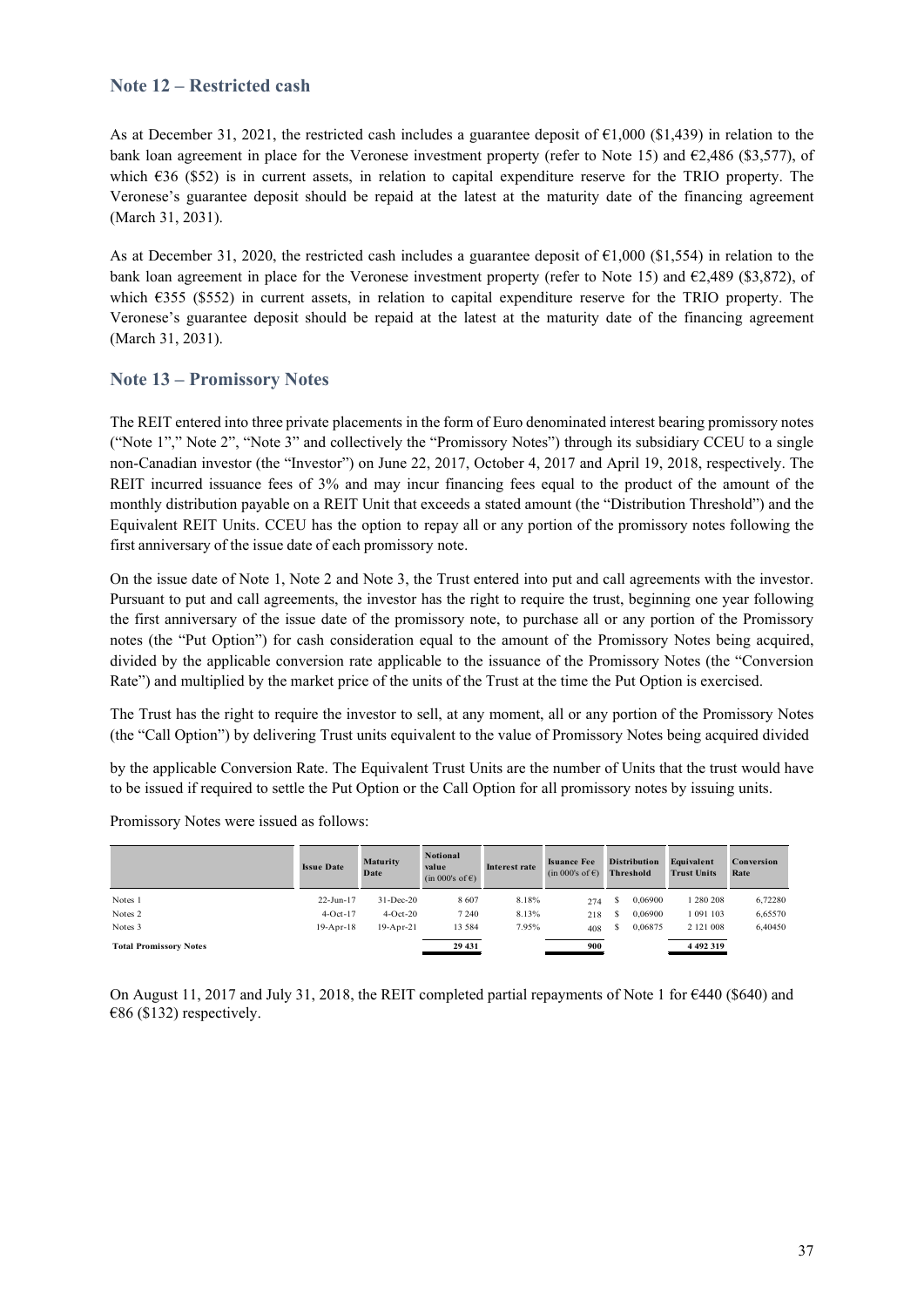## **Note 13 – Promissory Notes (Cont'd)**

On June 22, 2020, the REIT obtained an extension to its promissory note issued in June 2017 with REIT Notes Program Ltd (Note 1). As part of the amended agreement, the term of the Promissory Note was extended to the maturity date of December 31, 2020, all other conditions and features as per above have not been modified. In accordance with IFRS 9, the original liability was extinguished, and the REIT recognized a new liability in the second quarter of 2020. On June 25, 2020, the REIT completed a partial repayment of Note 1 for €13 (\$20).

On October 4, 2020, the REIT signed an amended agreement to extend its promissory note issued in October 2017 with REIT Notes Program Ltd (Note 2). As part of the amended agreement, the term of the Promissory Note is extended to the maturity date of October 4, 2021. All other conditions and features of the note have not been modified. In accordance with IFRS 9, the original liability was extinguished, and the REIT recognized a new liability in the fourth quarter of 2020. On October 13, 2020 the REIT completed a partial repayment of Note 2 for €22 (\$35).

Later in October of 2020, the Investor confirmed its intention to exercise the Put Option under the put/call agreement and redeem the entire outstanding principal amount of the three Promissory Notes. On November 3, 2020 the REIT entirely repaid Note 3 by delivering 2,121,008 units to the Investor. On November 5, 2020 the REIT entirely repaid Note 1 and Note 2 by delivering 1,280,208 and 1,087,911 units, respectively. Earlier in the year, the REIT issued 12,811 units related to a prior year partial repayment of Note 1. The fair value of the Promissory Notes (including the Put Option and Call Option) was €22,727 (\$35,034) as at the date of issuance of the Units, which was based on the Unit price as at the dates of issuance. The principal outstanding was \$45,370 as at the date of issuance. The promissory notes, including the put/call options, were measured at their fair value immediately prior to exercise, meaning that no gain/loss resulted from the issuance of the Units as consideration to repay the Notes. The total gain on the promissory notes, including the put/call option for the year ended December 31, 2020 was €8,380 (\$12,730).

As at December 31, 2021 and December 31, 2020, the REIT has no promissory note balances remaining outstanding to third parties. The notes remaining outstanding represent intercompany promissory notes between CCEU and the REIT.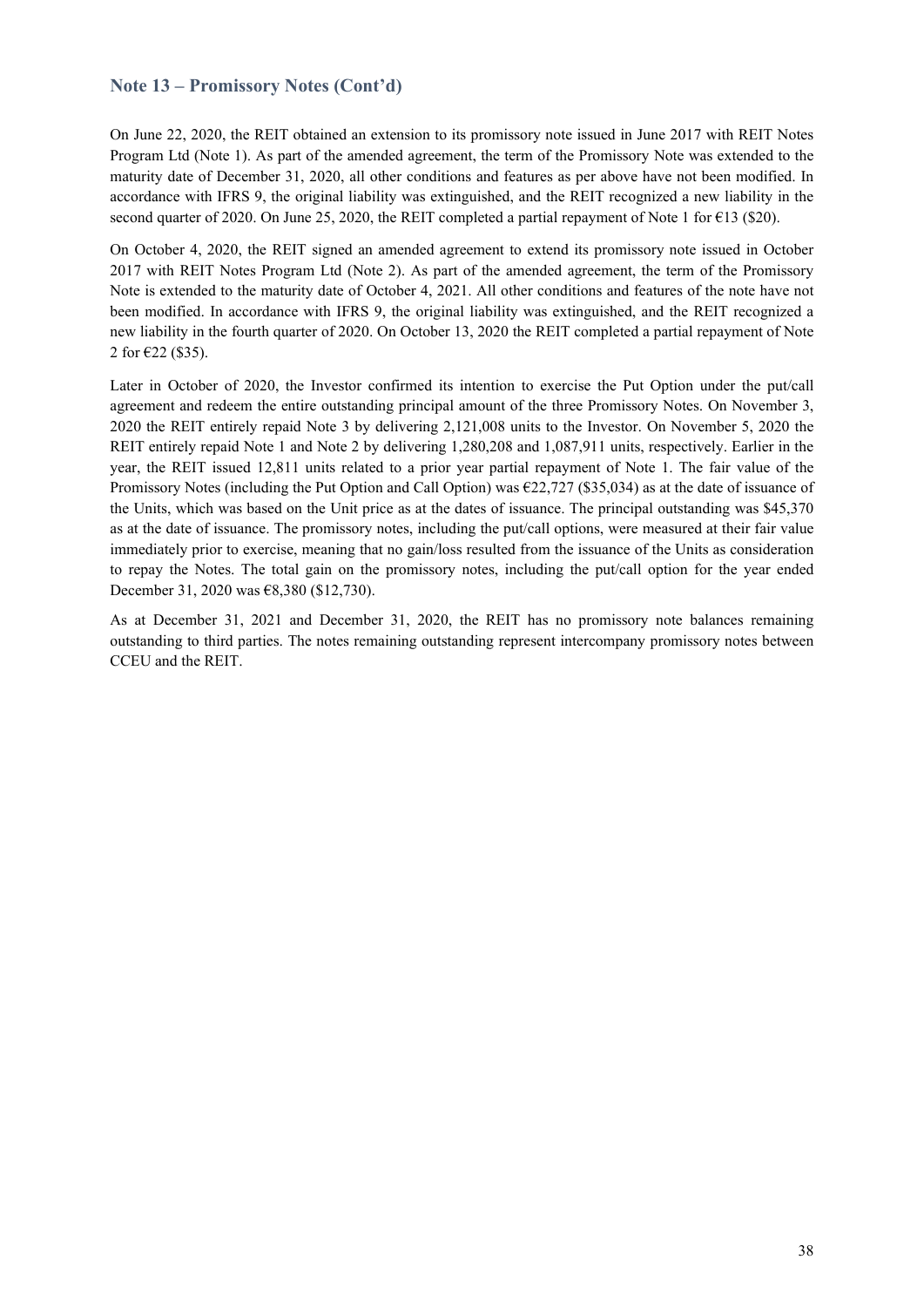## **Note 14 – Mortgage loans, lease liabilities and interest-bearing loan**

Mortgage loans, and leases liabilities consist of the following:

|                                            |                       |                 | As at December 31, 2021 |             |         |  |  |  |
|--------------------------------------------|-----------------------|-----------------|-------------------------|-------------|---------|--|--|--|
| Entity                                     | Interest rate         | <b>Maturity</b> | <b>Total</b>            | Non-current | Current |  |  |  |
| Mortgage loan - Veronese SCI               | Euribor $3M + 1.90\%$ | 21/03/2031      | 10 544                  | 9620        | 924     |  |  |  |
| Mortgage loan - Sabliere SCI               | Euribor $3M + 1.59\%$ | 23/06/2026      | 16 017                  | 14817       | 1 200   |  |  |  |
| Mortgage loan - Cancorp Trio               | 1.56%                 | 15/03/2024      | 43 342                  | 42 894      | 448     |  |  |  |
| Mortgage loan - Baldi SCI                  | Euribor $3M + 1.75%$  | 26/10/2027      | 6854                    | 5 7 6 8     | 1 0 8 6 |  |  |  |
| Mortgage loan - Walpur Four                | 1,43%                 | 31/03/2022      | 15951                   |             | 15 951  |  |  |  |
| Mortgage loans                             |                       |                 | 92 708                  | 73 099      | 19 609  |  |  |  |
| Lease liabilities - Arcueil SCI            | Euribor $3M + 2.20\%$ | 08/07/2027      | 57 273                  | 52 832      | 4 4 4 1 |  |  |  |
| Lease liabilities - Metropolitain SCI      | Euribor $3M + 1.84\%$ | 18/03/2031      | 56 778                  | 53 519      | 3 2 5 9 |  |  |  |
| Lease liabilities                          |                       |                 | 114 051                 | 106 351     | 7700    |  |  |  |
| Total mortgage loans and lease liabilities |                       |                 | 206 759                 | 179 450     | 27 309  |  |  |  |

|                                            |                       |                 |              |             | As at December 31, 2020 |
|--------------------------------------------|-----------------------|-----------------|--------------|-------------|-------------------------|
| <b>Entity</b>                              | Interest rate         | <b>Maturity</b> | <b>Total</b> | Non-current | Current                 |
| Mortgage loan - Jeuneurs SCI               | Euribor $3M + 1.75%$  | 26/10/2027      | 42 176       | 40 751      | 1425                    |
| Mortgage loan - Veronese SCI               | Euribor $3M + 1.90\%$ | 21/03/2031      | 12 3 6 1     | 11 399      | 962                     |
| Mortgage loan - Sabliere SCI               | Euribor $3M + 1.59%$  | 23/06/2026      | 18 3 5 7     | 17 3 20     | 1 0 3 7                 |
| Mortgage loan - Cancorp Trio 1             | 1.56%                 | 15/03/2024      | 47 055       | 46 569      | 486                     |
| Mortgage loan - Baldi SCI                  | Euribor $3M + 1.75\%$ | 26/10/2027      | 20 3 3 4     | 19 492      | 842                     |
| Mortgage loan - Walpur Four                | 1.43%                 | 31/03/2022      | 17 20 6      | 17 20 6     |                         |
| Mortgage loans                             |                       |                 | 157489       | 152 737     | 4 7 5 2                 |
|                                            |                       |                 |              |             |                         |
| Lease liabilities - Arcueil SCI            | Euribor $3M + 2.20\%$ | 08/07/2027      | 67 067       | 61 256      | 5811                    |
| Lease liabilities - Metropolitain SCI      | Euribor $3M + 1.84\%$ | 18/03/2031      | 63 220       | 60 557      | 2 6 6 3                 |
| Lease liabilities                          |                       |                 | 130 287      | 121 813     | 8474                    |
| Total mortgage loans and lease liabilities |                       |                 | 287 776      | 274 550     | 13 2 26                 |

The aggregate principal repayments and balances maturing on the mortgage loans in the year indicated, are as follows:

|                                         |                          | As at December 31, 2021 | As at December 31, 2020  |                     |  |  |
|-----------------------------------------|--------------------------|-------------------------|--------------------------|---------------------|--|--|
|                                         | Carrying value           | Minimum<br>payments     | <b>Carrying value</b>    | Minimum<br>payments |  |  |
| Within 1 year                           | 19 609                   | 20 906                  | 4 7 5 2                  | 7 2 2 5             |  |  |
| After 1 year, but not more than 5 years | 65 731                   | 67946                   | 81 945                   | 91 540              |  |  |
| More than 5 years                       | 7368                     | 8 0 3 0                 | 70 792                   | 70 977              |  |  |
|                                         | 92 708                   | 96 882                  | 157 489                  | 169 742             |  |  |
| Less: future interest costs             | $\overline{\phantom{0}}$ | (4174)                  | $\overline{\phantom{0}}$ | (12 253)            |  |  |
| <b>Total mortgage loans</b>             | 92 708                   | 92 708                  | 157 489                  | 157 489             |  |  |
|                                         |                          |                         |                          |                     |  |  |

As at December 31, 2020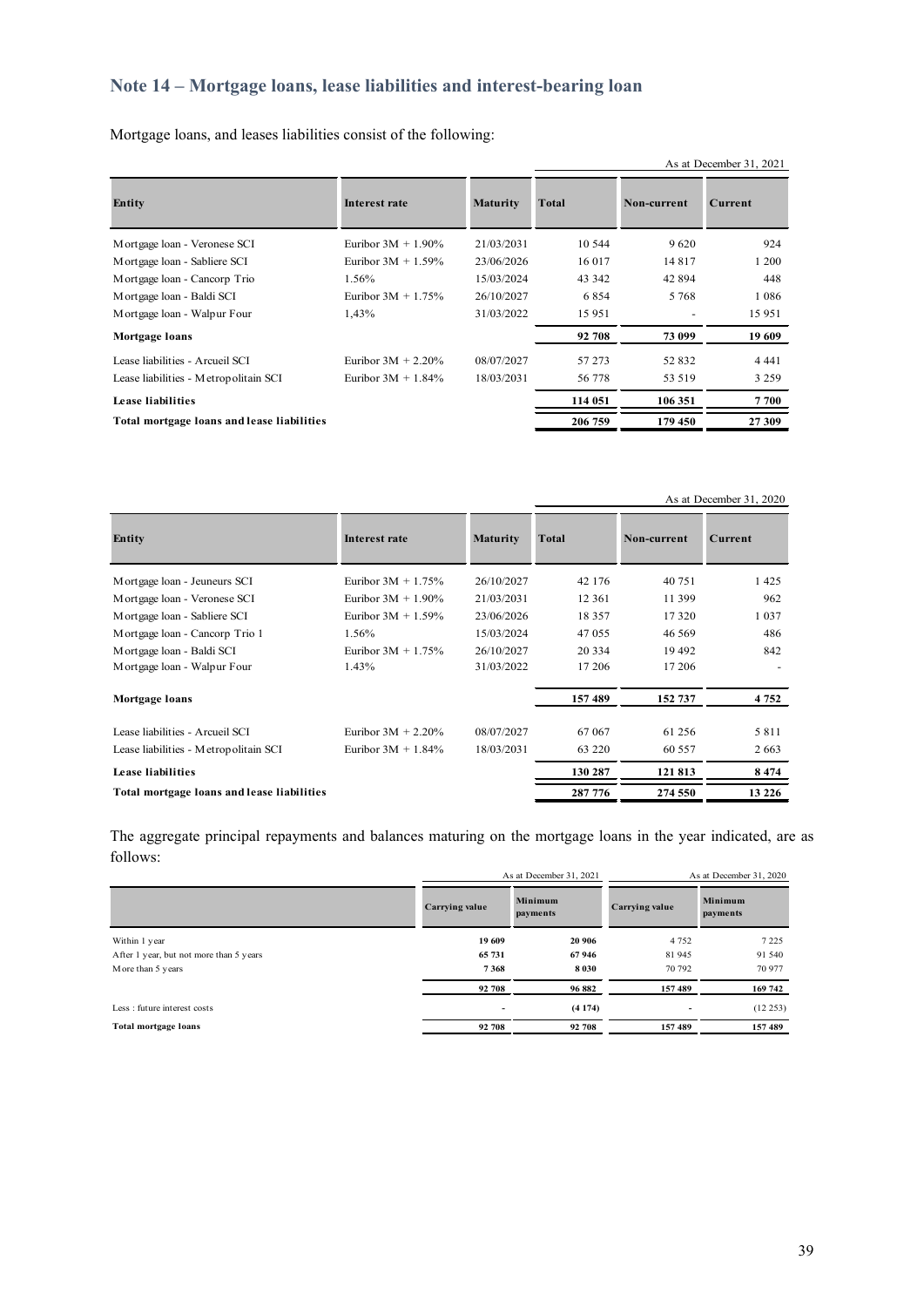## **Note 14 – Mortgage loans, lease liabilities and interest-bearing loan (Cont'd)**

The aggregate principal repayments and balances maturing on the lease liabilities in the year indicated, are as follows:

|                                         |                       | As at December 31, 2021   | As at December 31, 2020  |                           |  |  |  |
|-----------------------------------------|-----------------------|---------------------------|--------------------------|---------------------------|--|--|--|
|                                         | <b>Carrying value</b> | Minimum lease<br>payments | <b>Carrying value</b>    | Minimum lease<br>payments |  |  |  |
| Within 1 year                           | 7700                  | 9646                      | 8 4 7 4                  | 12 5 20                   |  |  |  |
| After 1 year, but not more than 5 years | 25 792                | 32 678                    | 28 28 8                  | 36 245                    |  |  |  |
| More than 5 years                       | 80 559                | 84 767                    | 93 5 25                  | 97853                     |  |  |  |
|                                         | 114 051               | 127 091                   | 130 287                  | 146 618                   |  |  |  |
| Less: future interest costs             | $\overline{a}$        | (13040)                   | $\overline{\phantom{0}}$ | (16331)                   |  |  |  |
| <b>Total lease liabilities</b>          | 114 051               | 114 051                   | 130 287                  | 130 287                   |  |  |  |

#### **2021**

### **Loan prepayment - SCI Jeuneurs**

In conjunction with the sale of the Jeuneurs Property (see Note 7), the REIT paid a fee in order to early terminate the loan payable held within the Jeuneurs entity, for which the Jeuneurs Property was initially used as collateral. The fee paid was  $E$ 134 (\$195) and has been included in "Other finance costs" (see note 22).

### **Interest-bearing loan**

The interest-bearing loan of  $E$ 249 (\$358) at December 31, 2021 ( $E$ 355 (\$510) at December 31, 2020), is repayable to Inovalis Luxembourg which is a subsidiary of Inovalis SA. This loan has a 6.5 year term and bears a market practice interest at a fixed rate of 6.5%.

### **2020**

## **Loan concessions**

Given the unprecedented circumstances surrounding the COVID-19 pandemic, there is inherently more economic uncertainty and expectations as compared to prior periods. During the year end December 31, 2021, the REIT did not accept any deferral plans. During the year end December 31, 2020, the REIT accepted deferral plans whenever proposed by banks/financial lessors, further to government incentives. The plan unfolds as follows:

## *Sabliere SCI*

The REIT accepted to defer the interest and principal payments due in the three-month periods ending June 30 and September 30, 2020 in respect of its outstanding mortgage liability due 2025 by six months from their due dates. The payment resumed on December 23, 2020 and the term of the loan has been extended by six months.

## *Courbevoie SCI*

The REIT accepted to defer the interest and principal payments due in three-month periods ending June 30 and September 30, 2020 in respect of its outstanding mortgage loan due 2031. The interest payment due on these quarters were paid on December 21, 2020 and amortization was reduced by the interest paid as to not increase future quarterly payments. The principal unpaid will be settled at the maturity date.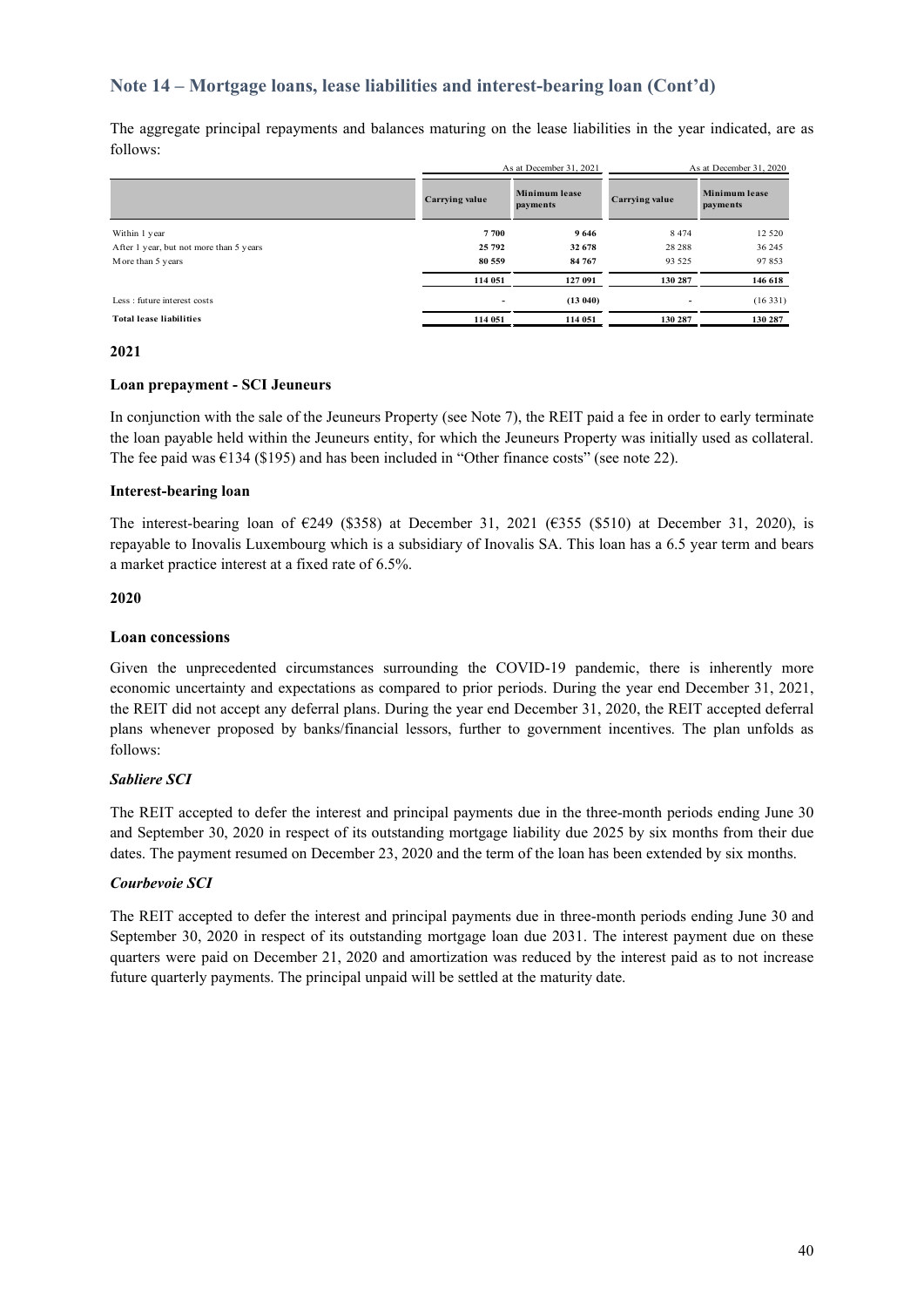## **Note 14 – Mortgage loans, lease liabilities and interest-bearing loan (Cont'd)**

## *Baldi SCI*

The REIT elected to defer the interest and principal payments due in the three-month periods ending September 30, 2020 in respect of its outstanding mortgage loan due 2027. The interest payment was paid on December 31, 2020 and amortization was reduced by the interest paid as to not increase future quarterly payments. The principal unpaid will be settled at the maturity date.

These loan modifications (Courbevoie SCI, Sabliere SCI and Baldi SCI) were non-substantial, and as a result, the REIT recognized a combined gain of \$40 in the consolidated statement of earnings for the year ended December 31, 2020.

### *Metropolitain SCI*

The REIT elected to defer the quarterly payments due on June 18 and Sept 18, 2020 under this lease liability. Payment resumed on December 18, 2020. Starting March 18, 2021 eight quarterly payments will be proportionally increased by the total amount of \$1,600 for the two deferred quarterly payments. In addition to these proportional increases, interest payments for the eight quarters starting March 18, 2021 will also be increased to account for the time value of the deferred payments. In accordance with the amendment to IFRS 16, the REIT took the exemption for lease modifications provided and the payment deferrals for Metropolitain SCI were not treated as modifications to the leases. The approach taken by the REIT was to continue to account for the lease liability and right-of-use asset using the rights and obligations of the existing lease, unchanged.

### *Arcueil*

On October 23, 2020 the REIT entered into an agreement to defer the quarterly payment due on April 8, 2020 and July 8, 2020 under this lease liability to April 8, 2027. Regular payments under the lease obligation resumed starting October 8, 2020. An amount of \$255 representing a one-time payment of 1% per annum for the remaining duration of the lease was incurred and reported as a payable at December 31, 2020. In accordance with the amendment to IFRS 16, the REIT took the exemption for lease modifications provided and the payment deferrals for Arcueil were not treated as modifications to the lease. The approach taken by the REIT was to continue to account for the lease liability and right-of-use asset using the rights and obligations of the existing lease, unchanged.

## **Note 15 – Lease equalization loans**



Inovalis SA entered into lease equalization agreements with the REIT, which have the effect of equalizing the rent payments providing the REIT with stable and predictable monthly revenue over the term of certain leases in the BBA and Baldi properties.

Under the lease equalization agreements, Inovalis SA were required to make payments to the REIT on a quarterly basis during the period commencing on April 16, 2013, and ending on September 30, 2015, corresponding to the difference between the actual lease payments over such period and the average lease payments over the term of the lease, which is \$4,596 in the aggregate.

Following the sale of BBA, the lease equalization loan has been repaid on March 9, 2020.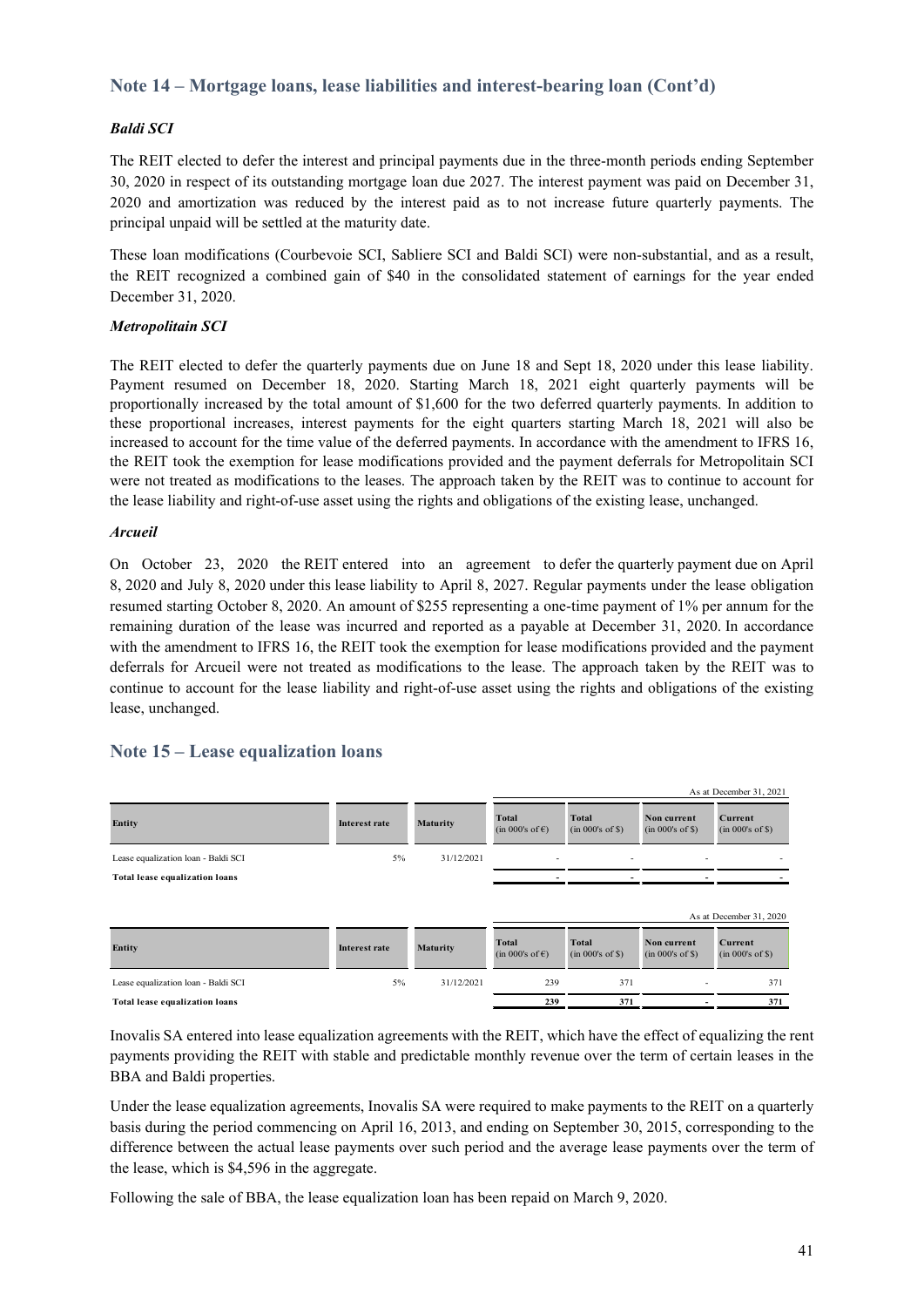## **Note 15 – Lease equalization loans (Cont'd)**

For Baldi SCI, Inovalis SA is also required to make payments on a quarterly basis during the period commencing on January 1, 2015, and ending on December 31, 2016, corresponding to the difference between the actual lease payments over such period and the average lease payments over the term of the lease, which is \$1,397 in the aggregate. Baldi SCI will be required to make payments to Inovalis SA, on a quarterly basis during the period commencing on January 1, 2017, and ending on December 31, 2021, corresponding to the difference between actual lease payments over such period and the average lease payments over the term of the lease, which is \$1,390 in the aggregate, plus 5.00% per annum of such amount which shall begin to accrue on any amount when such amount is advanced by Inovalis SA.

Payments for each of the next five years of lease equalization loans are as follows:

|                          |                          |                          | As at December 31, 2020 |
|--------------------------|--------------------------|--------------------------|-------------------------|
| Carrying value           | Minimum<br>payments      | <b>Carrying value</b>    | Minimum<br>payments     |
| $\overline{\phantom{0}}$ | $\overline{\phantom{0}}$ | 371                      | 382                     |
|                          |                          | 371                      | 382                     |
| $\overline{\phantom{0}}$ | $\sim$                   | $\overline{\phantom{a}}$ | (11)                    |
|                          |                          | 371                      | 371                     |
|                          |                          | As at December 31, 2021  |                         |

## **Note 16 – Exchangeable securities**

|                                                                                                                     | <b>Exchangeable securities</b>              |                                                      |  |
|---------------------------------------------------------------------------------------------------------------------|---------------------------------------------|------------------------------------------------------|--|
| Exchangeable securities issued and outstanding                                                                      | <b>Number of Exchangeable</b><br>securities | Carrying amount of<br><b>Exchangeable securities</b> |  |
| Balance - December 31, 2019                                                                                         | 897 082                                     | 9 5 6 2                                              |  |
| Asset management fees paid in exchangeable securities<br>Net change in fair value of exchangeable securities        | 216 581                                     | 1537<br>(1154)                                       |  |
| Balance - December 31, 2020                                                                                         | 1 1 1 3 6 6 3                               | 9945                                                 |  |
| Conversion of exchangeable securities into units of the REIT<br>Net change in fair value of exchangeable securities | (175627)                                    | (1665)<br>735                                        |  |
| Balance - December 31, 2021                                                                                         | 938 036                                     | 9 0 1 5                                              |  |

|                                                                                                        |                                                |                                               | As at December 31, 2021                           |
|--------------------------------------------------------------------------------------------------------|------------------------------------------------|-----------------------------------------------|---------------------------------------------------|
| Exchangeable securities in escrow                                                                      | Number in escrow - presented<br>as non-current | Number not in escrow-<br>presented as current | <b>Total number of Exchangeable</b><br>securities |
| Number of exchangeable securities - outstanding - beginning of year<br>Securities converted into units |                                                | 1 1 1 3 6 6 3<br>(175627)                     | 1 1 1 3 6 6 3<br>(175627)                         |
| Number of exchangeable securities - outstanding - end of year                                          |                                                | 938 036                                       | 938 036                                           |
| Classification of liabilities for exchangeable securities (\$)                                         | -                                              | 9 0 1 5                                       | 9 0 1 5                                           |

|                                                                     |                                                |                                               | As at December 31, 2020                           |  |  |  |
|---------------------------------------------------------------------|------------------------------------------------|-----------------------------------------------|---------------------------------------------------|--|--|--|
| <b>Exchangeable securities in escrow</b>                            | Number in escrow - presented<br>as non-current | Number not in escrow-<br>presented as current | <b>Total number of Exchangeable</b><br>securities |  |  |  |
| Number of exchangeable securities - outstanding - beginning of year | 252.861                                        | 644 221                                       | 897 082                                           |  |  |  |
| Partial release of exchangeable securities in escrow                | (252861)                                       | 252 861                                       |                                                   |  |  |  |
| Securities issued in lieu of asset management fees                  | $\overline{\phantom{a}}$                       | 216.581                                       | 216 581                                           |  |  |  |
| Number of exchangeable securities - outstanding - end of year       |                                                | 1 1 1 3 6 6 3                                 | 1 1 1 3 6 6 3                                     |  |  |  |
| Classification of liabilities for exchangeable securities (\$)      |                                                | 9945                                          | 9945                                              |  |  |  |

#### **Distribution in respect of Exchangeable securities:**

The Exchangeable Securities entitle the holders, Inovalis SA, to cash distributions from CCEU equal, on a per unit basis to the distributions paid to holders of units by the REIT.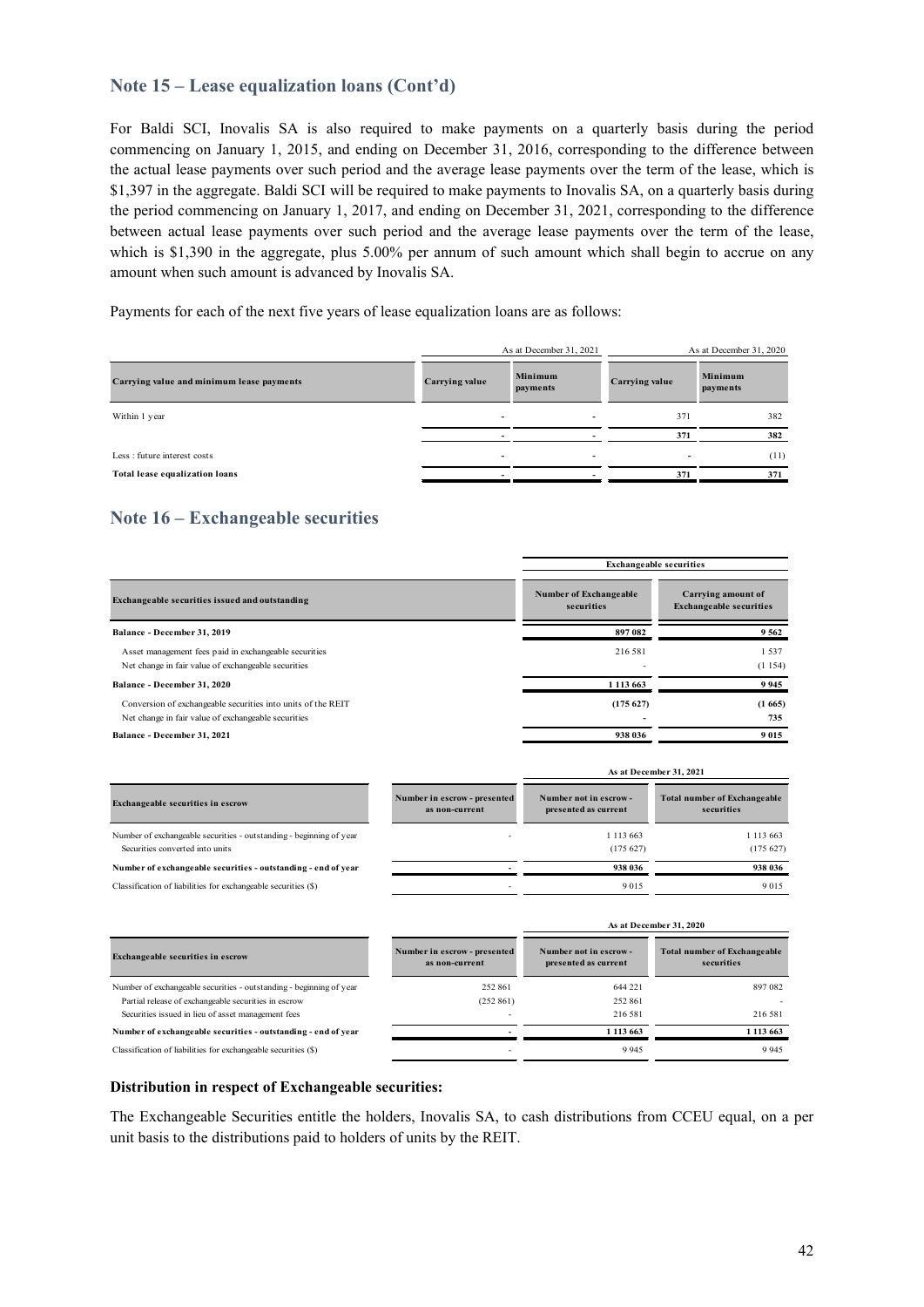## **Note 16 – Exchangeable securities (Cont'd)**

The following table breaks down distribution payments for the years ended December 31:

|                                                      | 2021    | 2020  |
|------------------------------------------------------|---------|-------|
| Amount payable at the beginning of the year          | 265     | 250   |
| Declared and recognized in earnings during the year  | 1 2 3 8 | 825   |
| Distribution on exchangeable securities paid in cash | (1254)  | (810) |
| Amount payable at the end of the year                | 249     | 265   |

## **Note 17 – Trade and other payables**

|                                     | <b>Note</b> | As at December 31, 2021 | As at December 31, 2020 |
|-------------------------------------|-------------|-------------------------|-------------------------|
| Trade payables                      |             | 6806                    | 3978                    |
| Trade payables - Inovalis SA        | 28          | ٠                       | 388                     |
| <b>Trade payables</b>               |             | 6806                    | 4 3 6 6                 |
| Other payables                      |             | 399                     | 2 1 8 1                 |
| Other payables - Joint ventures     |             | 505                     | 899                     |
| Distributions payable               | 24          | 2 2 4 0                 | 2 2 2 7                 |
| Distributions payable - Inovalis SA | 28          | 249                     | 265                     |
| VAT payable                         |             | 1 0 4 9                 | 1 1 1 4                 |
| Other payables                      |             | 4 4 4 2                 | 6 6 8 6                 |
| Total trade and other payables      |             | 11 248                  | 11 052                  |

## **Note 18 – Trust units**

#### **Trust units**

The REIT is authorized to issue an unlimited number of units and an unlimited number of Special Voting Units.

The beneficial interests of the REIT are comprised of a single class of units which represent a unitholders' proportionate undivided beneficial interest in the REIT. No unit has any preference over any other unit. Each unit confers the right to one vote at any meeting of unitholders and to participate on a pro rata basis in any distributions by the REIT and, in the event of the termination of the REIT, in the net assets of the REIT remaining after the settlement of all liabilities of the Trust. The units of the Trust are redeemable at the demand of the unitholders at the fair market value of the units at that time.

Special Voting Units have no economic entitlement in the REIT but entitle the holder to one vote per Special Trust Unit at any meeting of the unitholders of the REIT. Special Voting Units may only be issued in connection with or in relation to Exchangeable Securities (see Note 16 – Exchangeable Securities) for the purpose of providing voting rights with respect to the REIT to the holders of such securities. As at December 31, 2021, 938,036 Special Voting Units were issued and outstanding  $(2020 - 1, 113, 663)$ .

A DRIP has been put in place starting from the July 2013 distribution, providing unitholders with the opportunity to accumulate additional units plus additional bonus units in an amount equal to three percent of the distributions reinvested by the unitholders (see Note 24 - Distributions). Until further notice, in response to the market disruption caused by the COVID-19 pandemic, the REIT has suspended the DRIP effective as of the distribution payable on May 15, 2020 to unitholders of record as at April 30, 2020.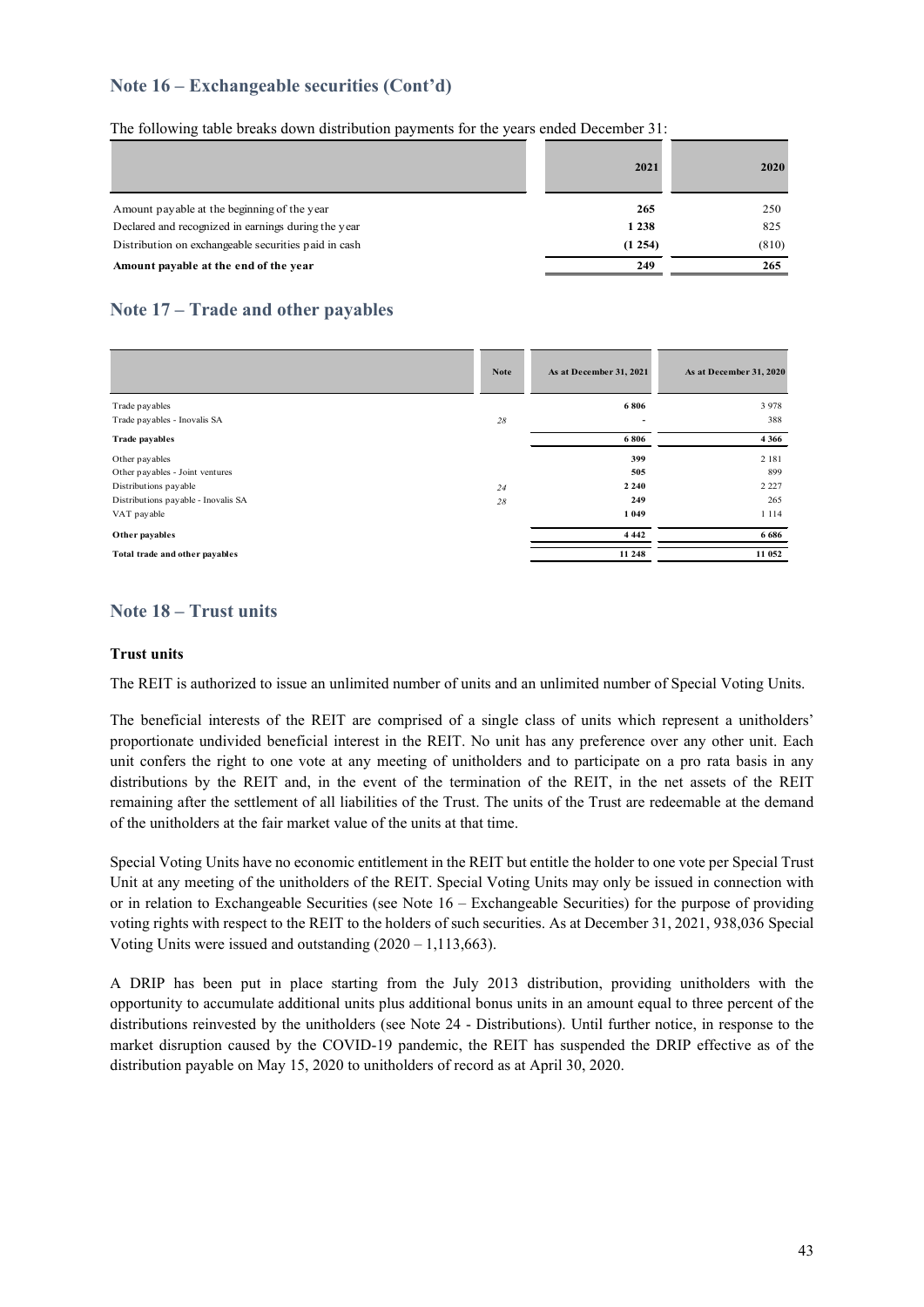## **Note 18 – Trust units (Cont'd)**

### **Normal course issuer bid**

On April 17, 2020 the Toronto Stock Exchange (the "TSX") approved the REIT's intention to make a normal course issuer bid ("NCIB") to acquire up to a maximum of 2,622,412 of its units, or approximately 10% of its public float as of April 15, 2020 over the next 12 months for cancellation.

The number of units that can be purchased pursuant to the NCIB is subject to a current daily maximum of 20,890 Units, subject to the REIT's ability to make one block purchase of Units per calendar week that exceeds such limits.

On April 21, 2021, the NCIB was terminated as the REIT did not enter into a renewal agreement.

### **Transactions relating to trust units**

#### **2021**

During the year ended December 31, 2021, the REIT issued 11,597 units for \$112 at a weighted average price of \$9.66 in exchange for 11,597 DSUs.

During the year ended December 31, 2021, the REIT converted 175,627 Exchangeable Securities in the amount of \$1,665 into 175,627 units of the REIT (Note 16 – Exchangeable Securities).

### **2020**

During the year ended December 31, 2020, the REIT repurchased 989,275 units for \$7,500 at a weighted average price of \$7.58. For the year ended December 31, 2020, all of the 989,275 units were cancelled. The units repurchased during the year ended December 31, 2020 resulted in a reduction of Trust Units representing the average book value of \$8,874 and an increase in retained earnings of \$1,374.

During the year ended December 31, 2020, the REIT issued 4,501,938 units following the conversion of the promissory notes with a cumulative face value of \$45,370. (Note 13 – Promissory Notes).

## **Note 19 – Non-controlling interest**

Set out below is summarized financial information for each subsidiary that has non-controlling interests that are material to the group. The amounts disclosed for each subsidiary are before inter-company eliminations.

| <b>Summarised balance sheet</b>                |                 | Cancorp Trio 1  |                 | <b>Cancorp Trio 2</b> |                          | <b>Cancorp Trio 3</b> |                 | <b>SCI Metropolitain</b> |                 | <b>SCI Lenine Arcueil</b> |                 | Total           |
|------------------------------------------------|-----------------|-----------------|-----------------|-----------------------|--------------------------|-----------------------|-----------------|--------------------------|-----------------|---------------------------|-----------------|-----------------|
|                                                | Dec 31.<br>2021 | Dec 31.<br>2020 | Dec 31.<br>2021 | Dec 31.<br>2020       | Dec 31.<br>2021          | Dec 31.<br>2020       | Dec 31.<br>2021 | Dec 31.<br>2020          | Dec 31.<br>2021 | Dec 31.<br>2020           | Dec 31.<br>2021 | Dec 31.<br>2020 |
| <b>Current assets</b>                          |                 |                 |                 |                       |                          |                       |                 |                          |                 |                           |                 |                 |
| Cash and cash equivalents                      | 840             | 1975            | 18              | 15                    | 16                       | 61                    | 918             | 4 2 2 6                  | 8610            | 5 7 6 2                   | 10 40 2         | 12 039          |
| Other current assets                           | 411             | 835             | 552             | 285                   | 280                      | 39                    | 1255            | 1 3 4 6                  | 328             | 1 1 8 0                   | 2826            | 3685            |
| <b>Total current assets</b>                    | 1 2 5 1         | 2810            | 570             | 300                   | 296                      | 100                   | 2 1 7 3         | 5 5 7 2                  | 8938            | 6942                      | 13 228          | 15724           |
| <b>Non-current assets</b>                      | 24 850          | 25850           | 15875           | 17556                 | 21 071                   | 23 642                | 88 333          | 92 836                   | 159 252         | 172 263                   | 309 381         | 332 147         |
| <b>Current liabilities</b>                     |                 |                 |                 |                       |                          |                       |                 |                          |                 |                           |                 |                 |
| Financial liabilities                          | 175             | 190             | 122             | 132                   | 155                      | 167                   | 3 2 5 9         | 2 6 6 3                  | 4 4 4 1         | 7608                      | 8 1 5 2         | 10760           |
| Other current liabilities                      | 160             | 251             | 504             | 213                   | 432                      | 193                   | 996             | 385                      | 3 3 6 1         | 418                       | 5453            | 1 4 6 0         |
| <b>Total current liabilities</b>               | 335             | 441             | 626             | 345                   | 587                      | 360                   | 4 2 5 5         | 3 0 4 8                  | 7802            | 8026                      | 13 605          | 12 220          |
| <b>Non-current liabilities</b>                 |                 |                 |                 |                       |                          |                       |                 |                          |                 |                           |                 |                 |
| <b>Financial liabilities</b>                   | 16 633          | 18 113          | 11 744          | 12 775                | 14852                    | 16 155                | 55 148          | 63 611                   | 52 832          | 59 459                    | 151 209         | 170 113         |
| Other non-current liabilities                  | ×               | 215             | ٠               | 150                   | $\overline{\phantom{a}}$ | 190                   |                 | ٠                        |                 |                           |                 | 555             |
| <b>Total non-current liabilities</b>           | 16 633          | 18328           | 11 744          | 12 9 25               | 14852                    | 16 345                | 55 148          | 63 611                   | 52 832          | 59 459                    | 151 209         | 170 668         |
| Equity                                         | 9 1 3 3         | 9891            | 4 0 7 5         | 4586                  | 5928                     | 7 037                 | 31 103          | 31 749                   | 107 556         | 111 720                   | 157 795         | 164 983         |
| Equity attribuable to non-controlling interest | 428             | 464             | 182             | 206                   | 269                      | 323                   | 312             | 318                      | 108             | 112                       | 1 2 9 9         | 1 4 2 3         |
|                                                |                 |                 |                 |                       |                          |                       |                 |                          |                 |                           |                 |                 |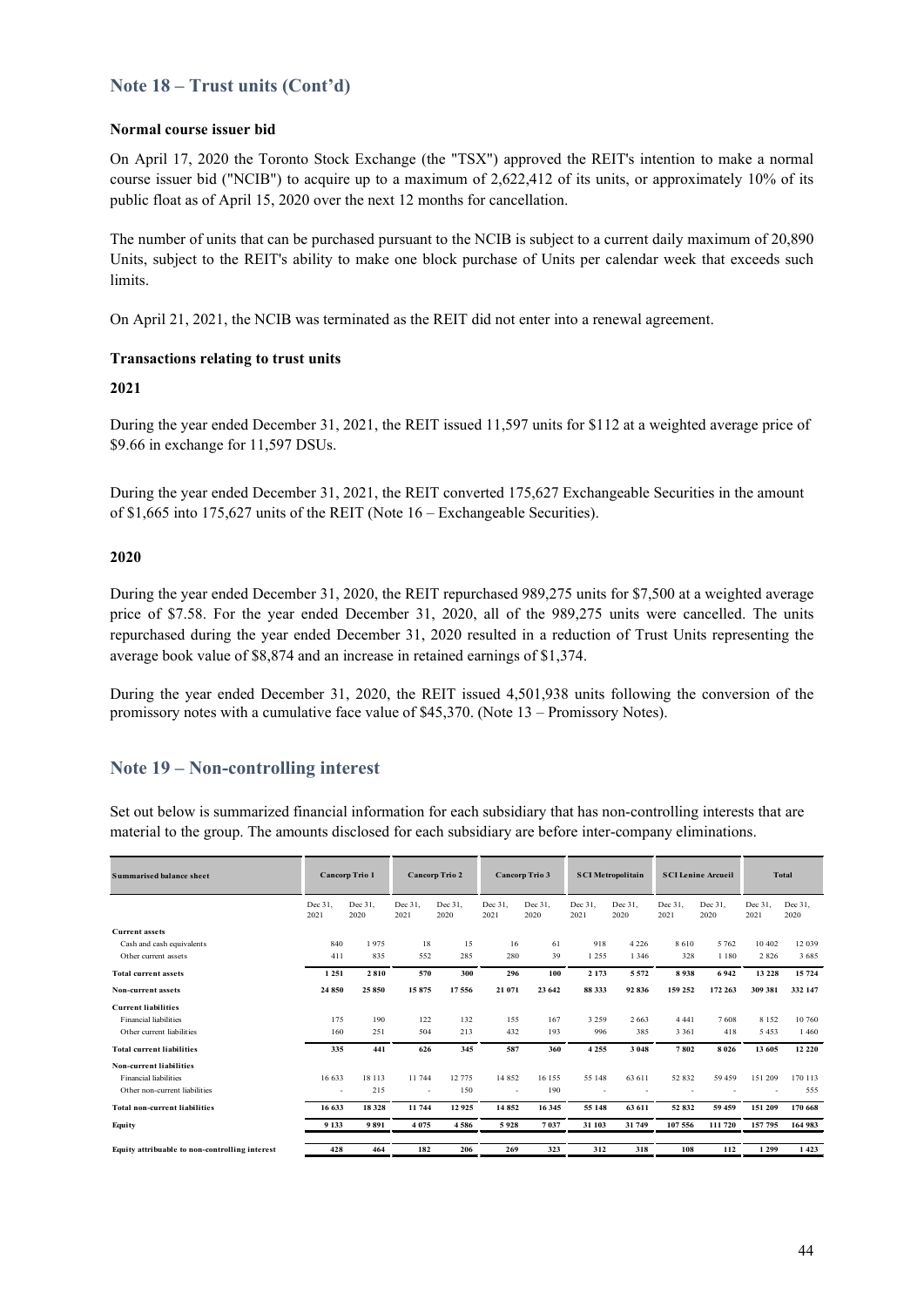## **Note 19 – Non-controlling interest (Cont'd)**

| Summarised statement of comprehensive income        |                 | <b>Cancorp Trio 1</b> |                 | <b>Cancorp Trio 2</b> |                 | Cancorp Trio 3  |                 | <b>SCI Metropolitain</b> |                          | <b>SCI Lenine Arcueil</b> |                          | <b>Total</b>    |
|-----------------------------------------------------|-----------------|-----------------------|-----------------|-----------------------|-----------------|-----------------|-----------------|--------------------------|--------------------------|---------------------------|--------------------------|-----------------|
|                                                     | Dec 31.<br>2021 | Dec 31.<br>2020       | Dec 31.<br>2021 | Dec 31.<br>2020       | Dec 31.<br>2021 | Dec 31.<br>2020 | Dec 31.<br>2021 | Dec 31.<br>2020          | Dec 31.<br>2021          | Dec 31.<br>2020           | Dec 31.<br>2021          | Dec 31.<br>2020 |
| Net rental earnings                                 | 1538            | 1635                  | 1 1 0 1         | 1 1 1 8               | 804             | 1 008           | 3 2 6 8         | 3833                     | 10 257                   | 10 363                    | 16 968                   | 17957           |
| Administration expenses                             | (204)           | (280)                 | (134)           | (201)                 | (160)           | (181)           | (322)           | (444)                    | (441)                    | (642)                     | (1261)                   | (1748)          |
| Net change in fair value of investment properties   | (1039)          | (221)                 | (796)           | (653)                 | (871)           | (291)           | (255)           | 368                      | (239)                    | (89)                      | (3 200)                  | (886)           |
| Net change in fair value of financial derivative    | ٠               |                       | ٠               | ٠                     | $\sim$          | ٠               | 1 0 6 5         | (242)                    | $\overline{\phantom{a}}$ | 273                       | 1.065                    | 31              |
| Finance income                                      | ٠               |                       | ٠               |                       |                 | ٠               | $\overline{a}$  | 27                       | ٠                        |                           | $\overline{\phantom{a}}$ | 27              |
| Finance costs                                       | (491)           | (475)                 | (478)           | (432)                 | (540)           | (473)           | (3651)          | (3383)                   | (5170)                   | (1017)                    | (10330)                  | (5780)          |
| Current income tax (expense)                        | (20)            | (17)                  | (6)             | (5)                   | (10)            | (9)             | ٠               |                          | ٠                        | $\sim$                    | (36)                     | (31)            |
| Deferred income tax (expense)                       | 204             | (154)                 | 143             | (107)                 | 181             | (136)           |                 | ٠                        |                          | $\overline{\phantom{a}}$  | 528                      | (397)           |
| Profit (loss) for the year                          | (12)            | 488                   | (170)           | (280)                 | (596)           | (82)            | 105             | 159                      | 4407                     | 8888                      | 3 7 3 4                  | 9 1 7 3         |
| Profit (loss) allocated to non-controlling interest | (1)             | 24                    | (8)             | (14)                  | (30)            | (4)             |                 |                          |                          | 9                         | (34)                     | 17              |

## **Note 20 – Revenue**

Revenue from investment properties consists of the following:

|                                                      | 2021    | 2020     |
|------------------------------------------------------|---------|----------|
| Regular rents                                        | 28 1 15 | 28 9 24  |
| Amortization of rent free periods (lease incentives) | 79      | (66)     |
| Rental income                                        | 28 194  | 28 8 5 8 |
| Property operating cost recoveries                   | 5974    | 6850     |
| <b>Total revenue</b>                                 | 34 168  | 35 708   |

At December 31, the future minimum lease receivable under non-cancellable operating leases were as follows:

|                                                                        | 2021    | 2020    |
|------------------------------------------------------------------------|---------|---------|
| Within 1 year                                                          | 22 530  | 29 5 10 |
| After 1 year, but not more than 5 years                                | 28 508  | 33 124  |
| More than 5 years                                                      | 6 2 2 7 | 2 5 5 0 |
| Future minimum lease receivable under non-cancellable operating leases | 57 265  | 65 184  |

#### For the year ended December 31, the property operating cost recoveries were as follows:

|                                     | 2021    | 2020    |
|-------------------------------------|---------|---------|
| Taxes                               | 2 2 4 4 | 2 3 3 7 |
| Insurance                           | 196     | 127     |
| Property management fees            | 1 2 2 1 | 939     |
| Utilities and other cost recoveries | 2 3 1 3 | 3 4 4 7 |
| Property operating cost recoveries  | 5974    | 6850    |

In 2021, one tenant accounted for more than 10% of rental income: Orange (44%).

In 2020, two tenants accounted for more than 10% of rental income: Orange (37%) and Conservatoire National Des Arts Métiers (13%).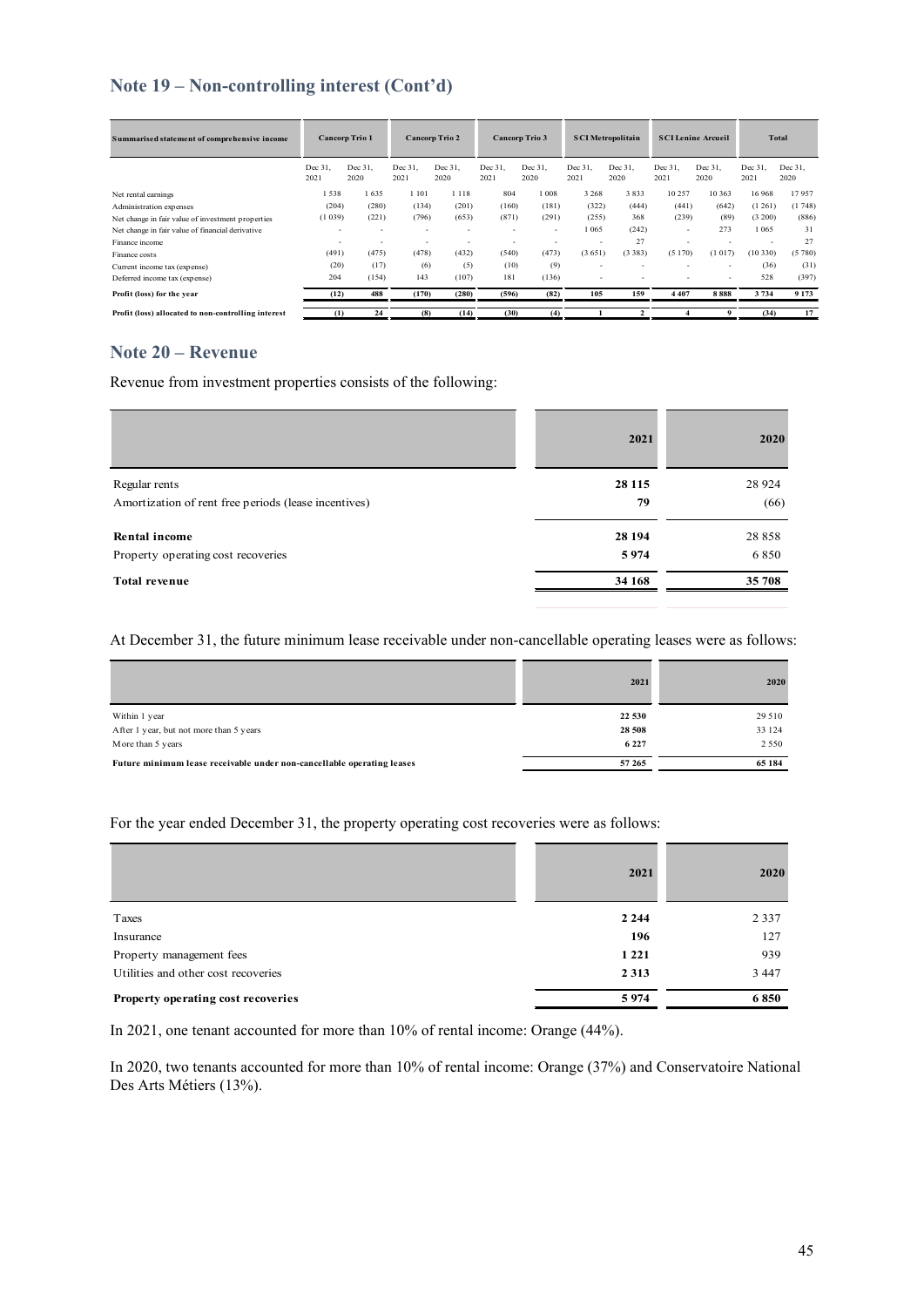## **Note 21 – Expenses**

For the year ended December 31, property operating costs consist of the following:

|                                | 2021    | 2020    |
|--------------------------------|---------|---------|
| Property tax expense           | (3 050) | (3.045) |
| Insurance                      | (245)   | (172)   |
| Property management fees       | (1303)  | (1371)  |
| Utilities                      | (4987)  | (4301)  |
| Total property operating costs | (9585)  | (8889)  |

For the year ended December 31, general and administrative expenses consist of the following:

|                                                                   | 2021    | 2020     |
|-------------------------------------------------------------------|---------|----------|
|                                                                   |         |          |
| Asset management fees                                             | (2760)  | (3117)   |
| Less: amount invoiced to joint ventures                           | 1 1 7 9 | 1 2 8 8  |
|                                                                   | (1581)  | (1829)   |
| Professional fees for accounting, tax and audit                   | (2573)  | (2, 448) |
| Legal expenses                                                    | (618)   | (537)    |
| Other legal expenses related to strategic review & SIF conversion | (1359)  | (727)    |
| Trustee fees                                                      | (792)   | (692)    |
| Travel expenses                                                   | (63)    | (22)     |
| Governance expenses                                               | (400)   | (337)    |
| Bank expenses                                                     | (141)   | (116)    |
| Listing & transfer agent fees                                     | (86)    | (106)    |
| Other general and administrative expenses                         | (779)   | (1050)   |
| Total general and admnsitrative expenses                          | (8392)  | (7864)   |

For the year ended December 31, eviction and disposal costs consist of expenses incurred by the REIT to evict tenants from the Veronese property in preparation for its sale.

Liabilities relating to Eviction and disposal costs have been recorded within Trade payables (See Note 17). There remains uncertainty with respect to the timing and amount of the payments for €916 (\$1,317) of the eviction and disposal costs. The major assumptions used to calculate the estimates for these costs include the expected timing of the evictions and the current status and expected proceedings of negotiations with the tenants in place.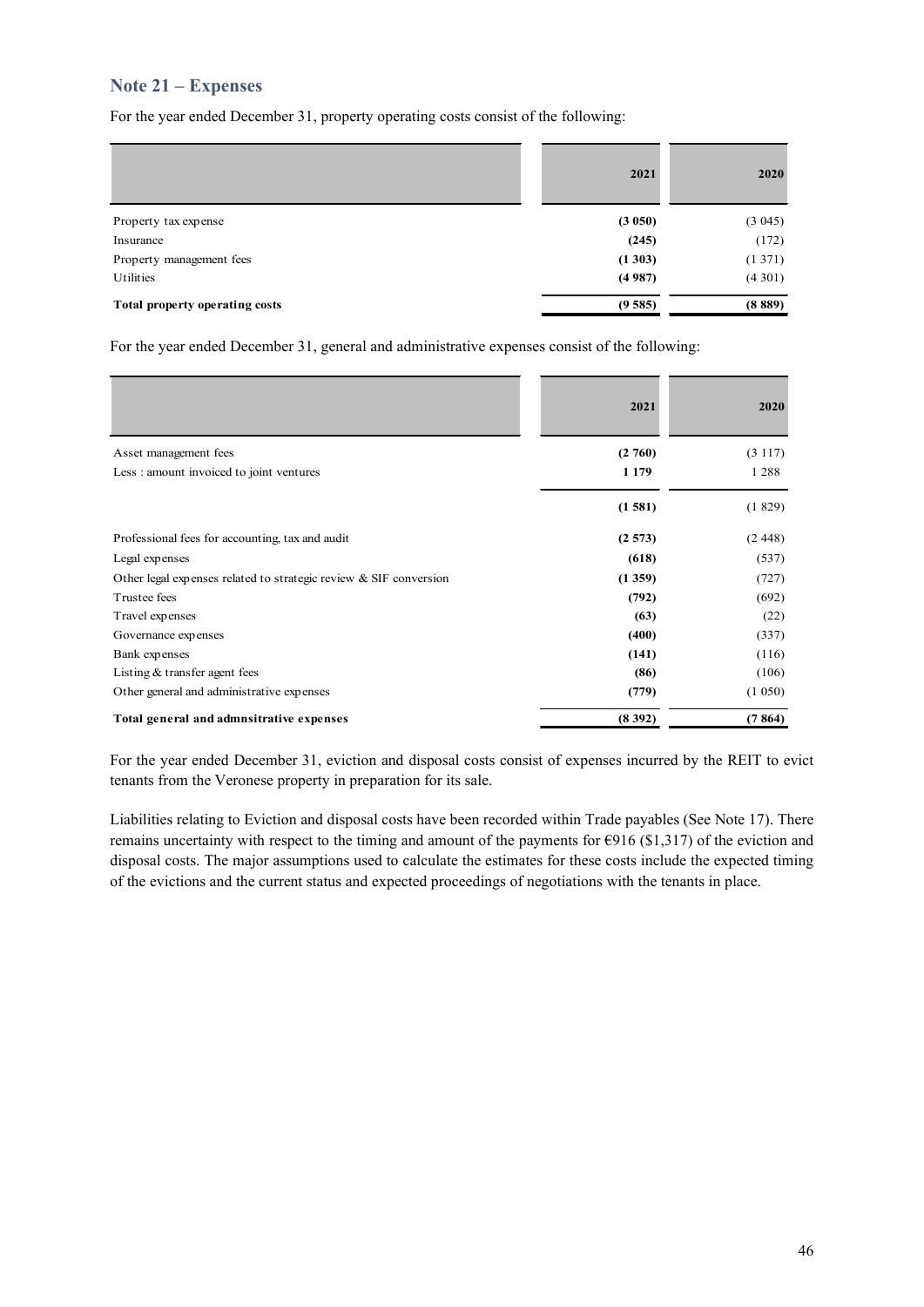## **Note 22 – Finance costs and finance income**

|                                                                                     | 2021    | 2020       |
|-------------------------------------------------------------------------------------|---------|------------|
| Interest costs related to mortgage loans                                            | (2780)  | (2459)     |
| Interest costs related to leases liabilities                                        | (2167)  | (2352)     |
| Interest costs related to lease equalization loans                                  | (35)    | (70)       |
| Interest costs related to promissory notes                                          |         | (3392)     |
|                                                                                     | (4982)  | $(8\;273)$ |
| Interest SWAP & CAP                                                                 | (1 281) | (1234)     |
| Other finance costs                                                                 | (1145)  | (324)      |
|                                                                                     | (7408)  | (9831)     |
| Amortization of transaction costs on mortgage loans                                 | (84)    | (141)      |
| <b>Finance costs</b>                                                                | (7492)  | (9972)     |
| Finance income from a company controlled by Inovalis SA relating to the acquisition |         |            |
| loan                                                                                |         | 1726       |
| Finance income from joint venture loans                                             | 3 3 5 4 | 3955       |
| Other finance income                                                                | 348     | 939        |
| <b>Finance income</b>                                                               | 3 702   | 6620       |

## **Note 23 – Income taxes**

A reconciliation between the expected income taxes based upon statutory rates and the income tax expense recognized during the years ended December 31, is as follows:

| Income tax expense                                                                                                     | 2021    | 2020    |
|------------------------------------------------------------------------------------------------------------------------|---------|---------|
| Income taxes computed at the Canadian statutory rate of Nil applicable to the Trust as at December 31, 2021 and 2020   | ۰       |         |
| Deferred tax recovery applicable to corporate subsidiaries                                                             | 2 3 5 0 | 3 9 9 0 |
| Deferred tax recovery related to change in tax rates                                                                   | 4827    |         |
| Deferred tax recovery on recognition of previously unrecognized tax losses and temporary differences of a prior period | 321     |         |
| Current tax expense on distribution of profit from sale of properties                                                  | (5980)  | (4098)  |
| Current tax expense on proposed reassessments                                                                          | (2 081) |         |
| Other                                                                                                                  | (27)    |         |
| Income tax expense                                                                                                     | (590)   | (108)   |

#### The sources of deferred tax balances and movements are as follows:

| Deferred tax liability                                                                           | December<br>31, 2020 | <b>Net Income</b> | Recognized in<br><b>OCI</b> | <b>Equity</b> and<br>Other | December<br>31, 2021 |
|--------------------------------------------------------------------------------------------------|----------------------|-------------------|-----------------------------|----------------------------|----------------------|
| Deferred taxes related to non-capital losses                                                     | (70)                 | (402)             | (42)                        | ٠                          | (514)                |
| Deferred tax liabilities related to difference in tax and book basis related to real estate, net | 13 28 2              | (7096)            | (731)                       | -                          | 5455                 |
|                                                                                                  | 13 21 2              | (7498)            | (773)                       |                            | 4941                 |
| Deferred tax liability                                                                           | December<br>31, 2019 | <b>Net Income</b> | Recognized in<br><b>OCI</b> | <b>Equity</b> and<br>Other | December<br>31, 2020 |
| Deferred taxes related to non-capital losses                                                     |                      | (56)              | (14)                        |                            | (70)                 |
| Deferred tax liabilities related to difference in tax and book basis related to real estate, net | 12 29 5              | 4 0 4 7           | 850                         | (3910)                     | 13 2 8 2             |
|                                                                                                  | 12 29 5              | 3 9 9 1           | 836                         | (3910)                     | 13 212               |

As at December 31, 2021, the REIT has unutilized tax losses of  $66,424$  (\$9,238) (December 31, 2020 -  $67,568$ (\$11,772)) within its German subsidiaries for which a deferred tax asset has not been recognized. A deferred tax asset has not been recognized in respect of such losses as they may not be used to offset taxable profits elsewhere in the REIT, they have arisen in a loss-making subsidiary, and there are no other tax planning opportunities or other convincing evidence of recoverability in the near future. These losses can be carried forward indefinitely by the REIT.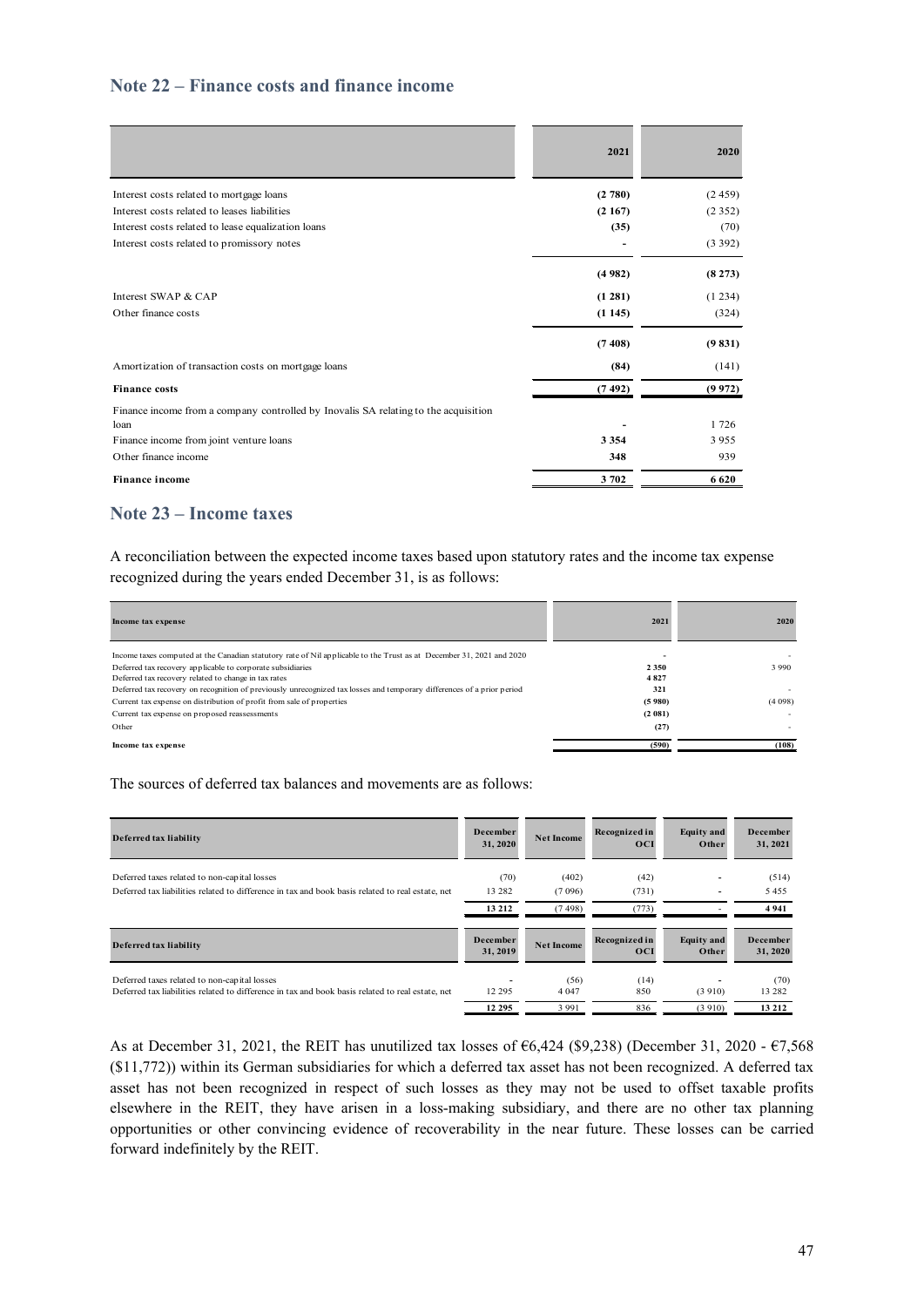## **Note 24 – Distributions**

|                                             | <b>Note</b> | 2021    | <b>2020</b> |
|---------------------------------------------|-------------|---------|-------------|
| Amount payable at the beginning of the year |             | 2 2 2 7 | 1978        |
| Declared and recognised during the year     |             | 36 704  | 24 047      |
| Distributions paid in units                 |             | ۰       | (1 213)     |
| Paid in cash                                |             | (36691) | (22585)     |
| Amount payable at the end of the year       | 17          | 2 2 4 0 | 2 2 2 7     |

In December 2021, the distribution of \$2,240 for the month of December was declared, all of which was paid on January 15, 2022.

The REIT's Declaration of Trust endeavors to maintain monthly distribution payments to unitholders payable on or about the 15th day of the following month. In addition, on December 31 of each year, having regard to the present intention of the trustees, the REIT intends to make payable to such unitholders, a distribution of sufficient net realized capital gains and net income for the taxation year ended on that date, net of any capital losses or noncapital losses recognized on or before the end of such year such that the REIT will not be liable for ordinary income taxes for such year, net of tax refunds. The payment of such amounts shall be made on or before the following January 15.

Notwithstanding the REIT's distribution policy, the trustees retain full discretion with respect to timing and quantum of distributions if declared.

Distributions in respect of Exchangeable Securities are detailed in Note 16 – Exchangeable Securities.

## **Note 25 – Accumulated other comprehensive income**

|                                                                                                              | As at December 31, 2021 | As at December 31, 2020 |
|--------------------------------------------------------------------------------------------------------------|-------------------------|-------------------------|
| Net unrealized gain (loss) on derivatives designated as a hedge of the net investment in foreign<br>entities | 1796                    | (676)                   |
| Cumulative translation adjustment account                                                                    | 7 2 5 9                 | 35 589                  |
| Accumulated other comprehensive income                                                                       | 9 0 5 5                 | 34 913                  |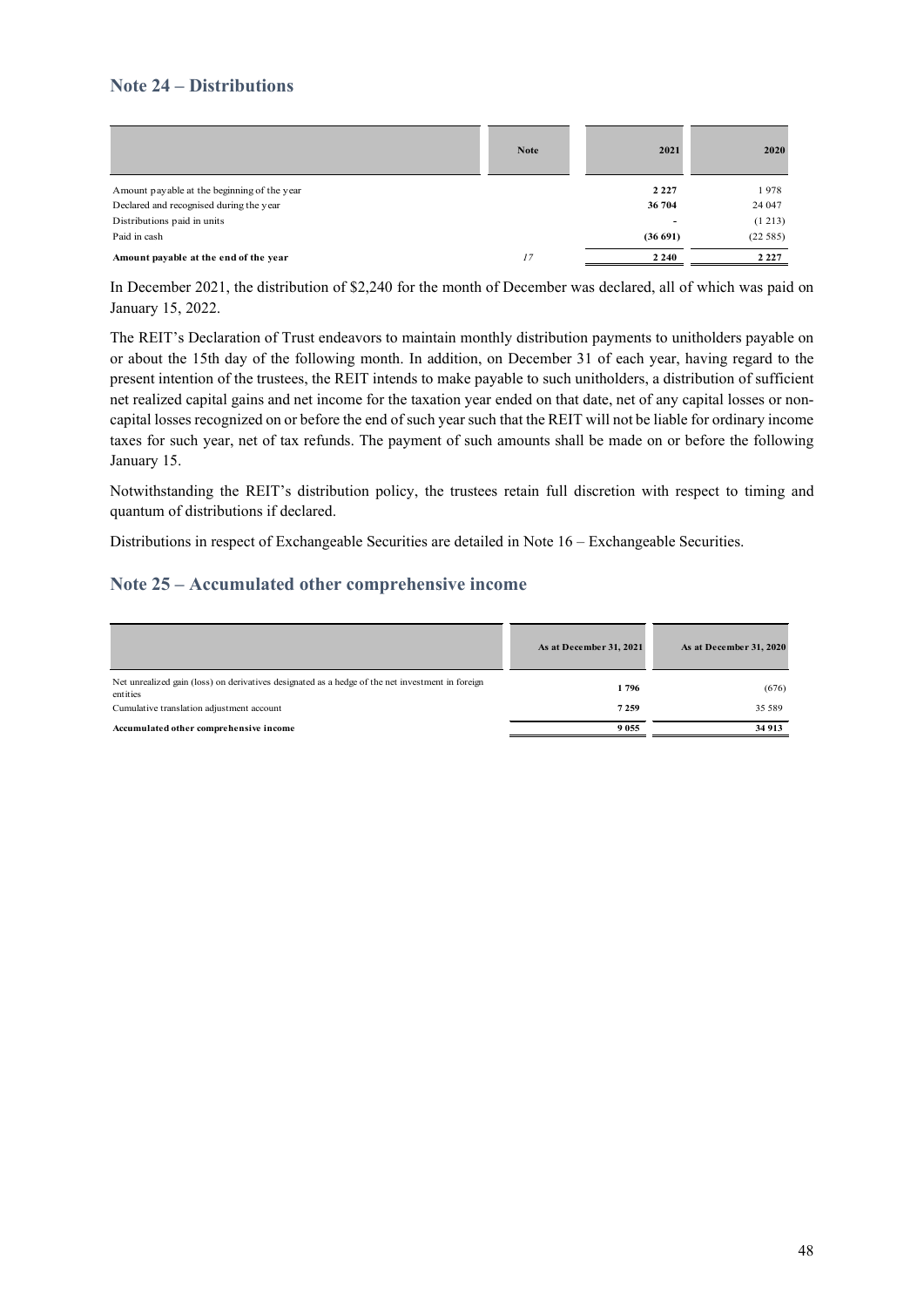The REIT is exposed to market risk, credit risk and liquidity risk.

The REIT is exposed to financial risks arising from its financial assets and liabilities. The financial risks include interest rate risk, credit risk and liquidity risk. The REIT's overall risk management program focuses on establishing policies to identify and analyze the risks faced by the REIT, to set appropriate risk limits and controls, and to monitor risks and adherence to limits. Risk management policies and systems are reviewed regularly to reflect changes in market conditions and the REIT's activities.

The continued spread of the COVID-19 pandemic and the ensuing actions being taken by governments, businesses and individuals to limit its effects, including business closures, physical distancing and partial unemployment has impacted the global economy and the available income and liquidity of the REITs tenants, effectively increasing the credit risk associated with our receivables, limiting our ability to respond quickly to changes in credit risk, extending the time to completion and occupancy of major assets and potentially reducing our ability to serve our tenants in the future.

## **Market risk**

Market risk is the risk that the fair value of future cash flows of a financial instrument will fluctuate because of changes in market prices. Market risk consists of interest rate risk and currency risk.

## **Interest Rate Risk**

Interest rate risk is the risk that the future cash flows of a financial instrument will fluctuate because of changes in market interest rates. The REIT's exposure to the risk of changes in market interest rates relates to the longterm debt obligations with floating interest rates related to leases and mortgage loans.

The interest rate risk is mitigated by the REIT's strategy using derivative financial instruments on mortgage loans and on the lease liabilities. On December 31, 2021, after taking into consideration the effect of interest rate floor and interest rate cap, 73% of the REIT's long-term debt obligation has no exposure to interest rate risk  $(2020 - 78\%)$ .

The following table illustrates the sensitivity of profit or loss and equity to reasonably possible change in interest rates. It was considered that any further decreases in the interest rates would be unlikely or insignificant given the low rates at the reporting period end. The calculations are based on a change in the average market rate for each period presented, and the leases held at the reporting date that was sensitive to changes in interest rates.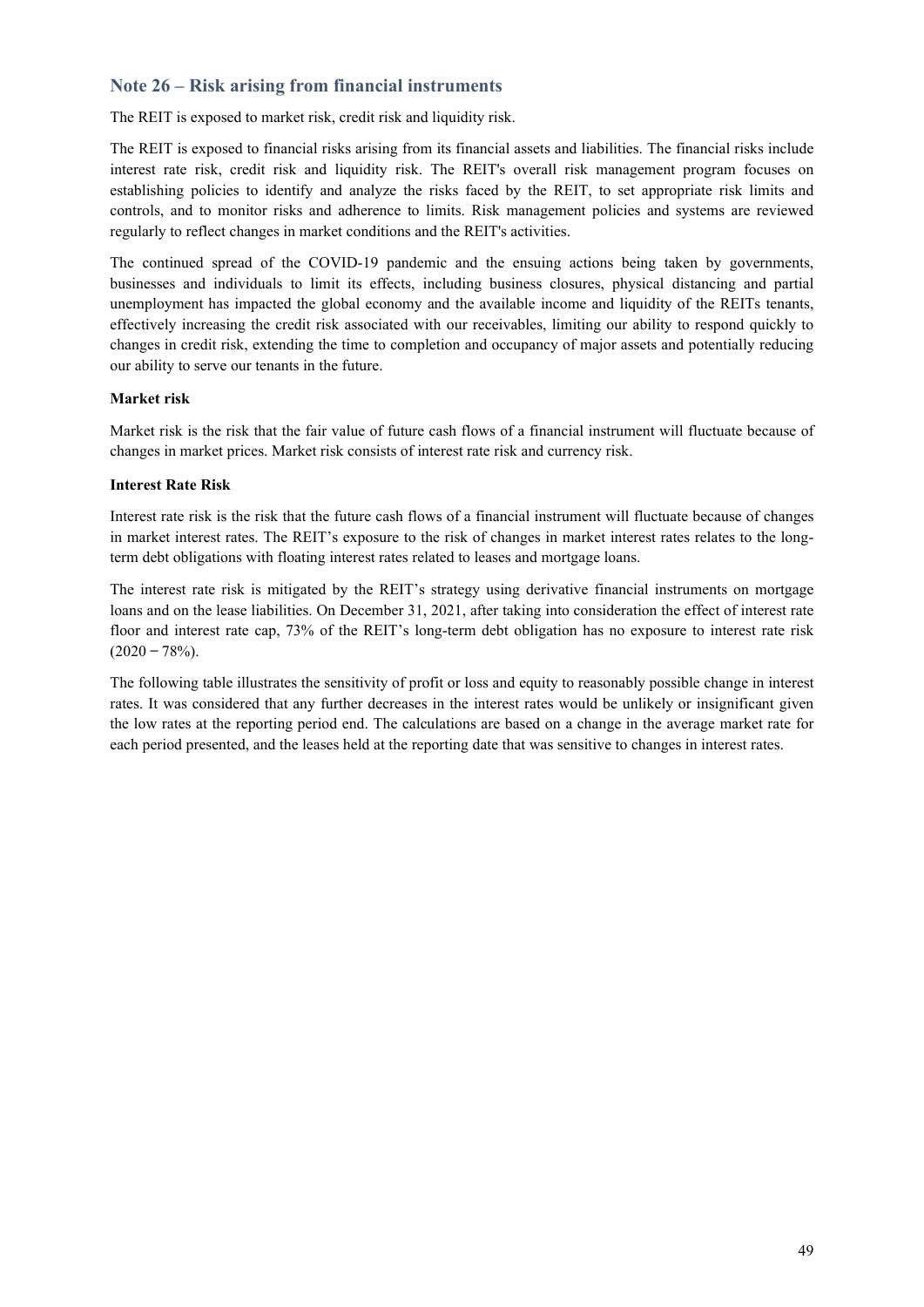## **Interest Rate Risk (Cont'd)**

|                                                                                                                                                                                              |          |                                |                          | As at December 31, 2021                     |
|----------------------------------------------------------------------------------------------------------------------------------------------------------------------------------------------|----------|--------------------------------|--------------------------|---------------------------------------------|
| Interest rate sentivity                                                                                                                                                                      |          | Net debt exposure              | Impact on net<br>income  | <b>Impact on</b><br>comprehensive<br>income |
| Reasonably possible increase in interest rates<br>Annualized impact of an increase on net income and equity                                                                                  |          | 59 294                         | 50 basis points<br>(296) | 50 basis points<br>(296)                    |
|                                                                                                                                                                                              |          |                                |                          | As at December 31, 2020                     |
| Interest rate sentivity                                                                                                                                                                      |          | Net debt exposure              | Impact on net<br>income  | <b>Impact on</b><br>comprehensive<br>income |
|                                                                                                                                                                                              |          | 64 261                         |                          |                                             |
| Reasonably possible increase in interest rates<br>Annualized impact of an increase on net income and equity                                                                                  |          |                                | 50 basis points<br>(321) | 50 basis points<br>(321)                    |
| <b>Currency Risk</b>                                                                                                                                                                         |          |                                |                          |                                             |
|                                                                                                                                                                                              |          |                                |                          | As at December 31, 2021                     |
|                                                                                                                                                                                              |          |                                | Exposure to Euro         |                                             |
| Financial assets and liabilities denominated in foreign currencies                                                                                                                           |          | <b>Impacting Net</b><br>Income | <b>Impacting OCI</b>     | <b>Total</b>                                |
|                                                                                                                                                                                              |          |                                |                          |                                             |
| Monetary assets denominated in other than functional currency                                                                                                                                |          | 662                            | 124 483                  | 125 145                                     |
| Monetary liabilities denominated in other than functional currency                                                                                                                           |          |                                | (218849)                 | (218849)                                    |
| Net exposure in respect of monetary items denominated in other than functional currency                                                                                                      |          | 662                            | (94366)<br>(39600)       | (93704)                                     |
| Net exposure in respect of foreign currency exchange contracts (notional net buy amount in CAD\$)<br>Net exposure                                                                            |          | 662                            | (133966)                 | (39600)<br>(133 304)                        |
|                                                                                                                                                                                              |          |                                |                          |                                             |
| Impact on                                                                                                                                                                                    | % change | Net income                     | OCI                      | Total                                       |
| Gain or loss in the event of an increase in the value of the Euro/CAD\$                                                                                                                      | 10%      | 66                             | (13397)                  | (13330)                                     |
| Gain or loss in the event of an decrease in the value of the Euro/CAD\$                                                                                                                      | $-10%$   | (66)                           | 13 397                   | 13 330                                      |
|                                                                                                                                                                                              |          |                                |                          | As at December 31, 2020                     |
|                                                                                                                                                                                              |          |                                | Exposure to Euro         |                                             |
| Financial assets and liabilities denominated in foreign currencies                                                                                                                           |          | <b>Impacting Net</b><br>Income | <b>Impacting OCI</b>     | <b>Total</b>                                |
|                                                                                                                                                                                              |          |                                |                          |                                             |
| Monetary assets denominated in other than functional currency                                                                                                                                |          | 18,521                         | 129,938                  | 148,459                                     |
| Monetary liabilities denominated in other than functional currency                                                                                                                           |          | 18,521                         | (302,968)<br>(173,030)   | (302,968)<br>(154, 509)                     |
| Net exposure in respect of monetary items denominated in other than functional currency<br>Net exposure in respect of foreign currency exchange contracts (notional net buy amount in CAD\$) |          | $\overline{a}$                 | (39,600)                 | (39,600)                                    |
| Net exposure                                                                                                                                                                                 |          | 18,521                         | (212, 630)               | (194, 109)                                  |
|                                                                                                                                                                                              |          |                                |                          |                                             |
| Impact on                                                                                                                                                                                    | % change | Net income                     | OCI                      | Total                                       |
| Gain or loss in the event of an increase in the value of the Euro/CAD\$                                                                                                                      | 10%      | 1,852                          | (21, 263)                | (19, 411)                                   |
| Gain or loss in the event of an decrease in the value of the Euro/CAD\$                                                                                                                      | $-10%$   | (1, 852)                       | 21,263                   | 19,411                                      |

The REIT operates in France and Germany, and the functional currency for these operations is the Euro. The REIT's distributions are paid to unitholders in Canadian dollars. Thus, the cash available for distribution to unitholders could be adversely impacted by currency variations. In order to ensure the predictability of distributions to its unitholders, the REIT hedges its net investment in foreign operation using foreign currency exchange contracts. As such, the exchange rate relating to 100% of the REIT's current distributions are secured by these foreign currency forward contracts until October 2022. Refer to Note 9 for a summary of the foreign exchange contracts in place.

To take advantage of improved exchange rates, a new two-year hedging program was put in place in October 2021 with Banque Palatine, which will take over the existing contract starting October 2022. As such, the exchange rate relating to 100% of the REIT's current distributions are secured by these foreign currency forward contracts, until October 2024.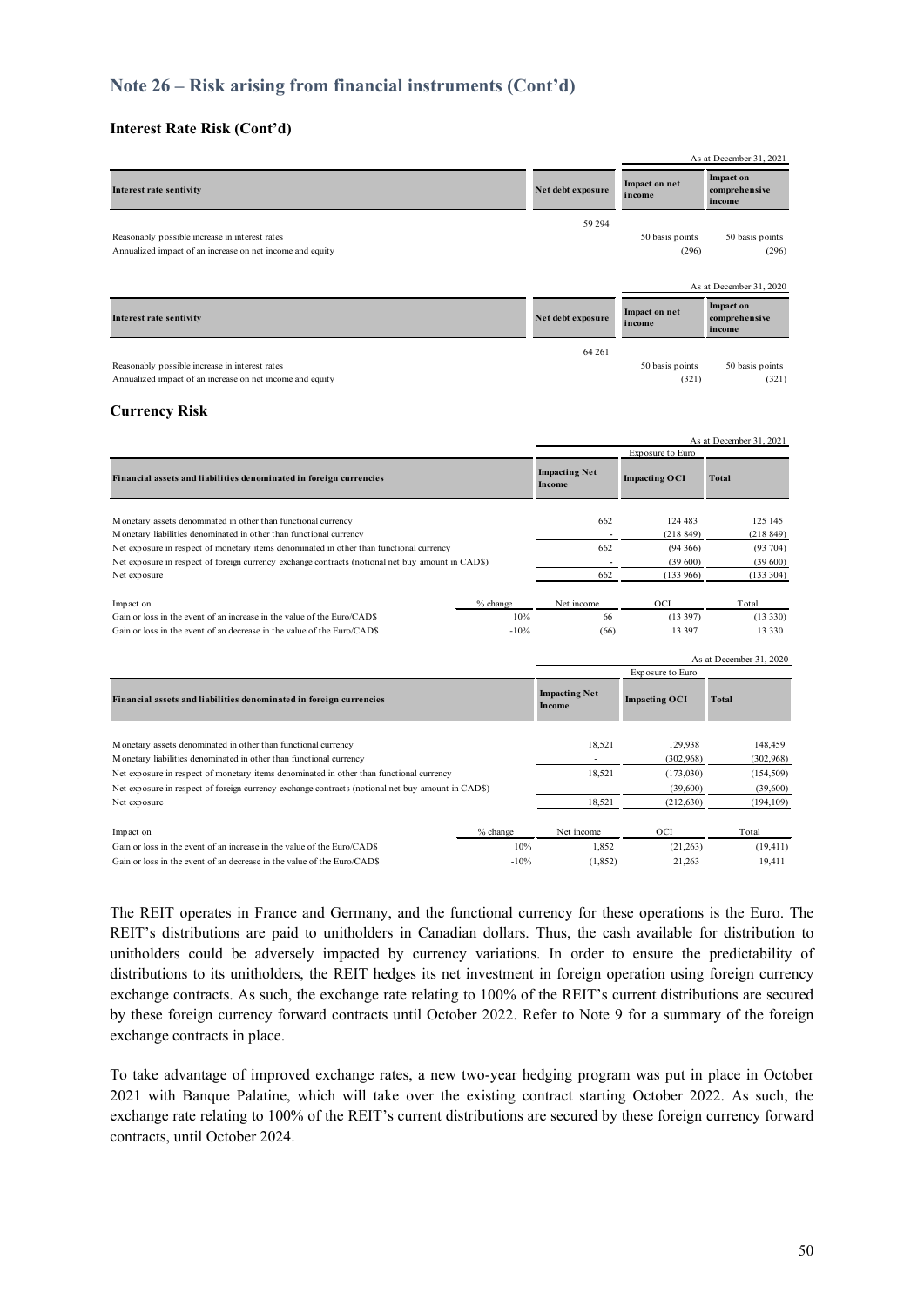## **Credit Risk**

Credit risk is the risk that counterpart will not meet its obligations under a financial instrument or customer contract, leading to a financial loss. The REIT is directly exposed to credit risk from its leasing activities and its investing activities, including trades and other receivables, loans in other current financial assets, derivatives, deposits with banks and financial institutions. The REIT's maximum exposure to credit risk is limited to the carrying amount of financial assets recognized on December 31, 2021.

## *Loan to joint ventures*

Credit risk relating to loans to joint ventures is mitigated through recourse against such parties and/or the underlying real estate. The REIT monitors the debt service ability of the properties underlying the loans and the fair values thereof in order to assess for changes in credit risk.

## *Accounts Receivable*

Credit risk is managed by requiring tenants to pay rentals in advance. Also, in certain cases, deposits are obtained from tenants.

Accounts receivable are presented on the consolidated balance sheet, net of allowance for credit losses determined using the simplified method as allowed per IFRS 9. This provision is based on the expected recovery percentage of amounts receivable from each tenant and various other indicators, such as a deterioration of the credit situation of a given tenant. Allowance for credit loss has been minimally impacted due to COVID-19. Management has taken steps to ensure credit risk on tenants is mitigated, including obtaining bank guarantees from tenants that mitigate the risk of credit risk on outstanding balances. Management regularly reviews accounts receivable and monitors past due balances.

## *Cash deposit and derivatives*

The credit risk for cash and derivative financial instruments is considered negligible since the counterparties are reputable banks with high quality external credit ratings.

## **Liquidity risk**

The REIT's objective is to maintain a balance between continuity of funding and flexibility using bank deposits and loans. Liquidity risk inherent to the financial structure of the business is mainly managed through quarterly updates of short-term cash flow forecasts, follow-up of availability of funding through an adequate amount of committed credit facilities, as well as the status of the maturity of financial assets and liabilities. Management has determined that the REIT has the financial resources to sustain its operations for the 12 months following the date of the consolidated balance sheet.

The current economic, operating and capital market environment resulting from COVID-19 pandemic has led to an increased emphasis on liquidity. While management has not changed the REIT's objectives in managing capital, the current focus is on increasing the control of cash flows and managing the REIT's existing liquidity.

The table below summarizes the maturities of the financial liabilities, and the lease liabilities based on contractual undiscounted payments. The undiscounted cash flows in respect of balances due within 12 months generally equal their carrying amounts on the consolidated balance sheet, as the impact of discounting is not significant.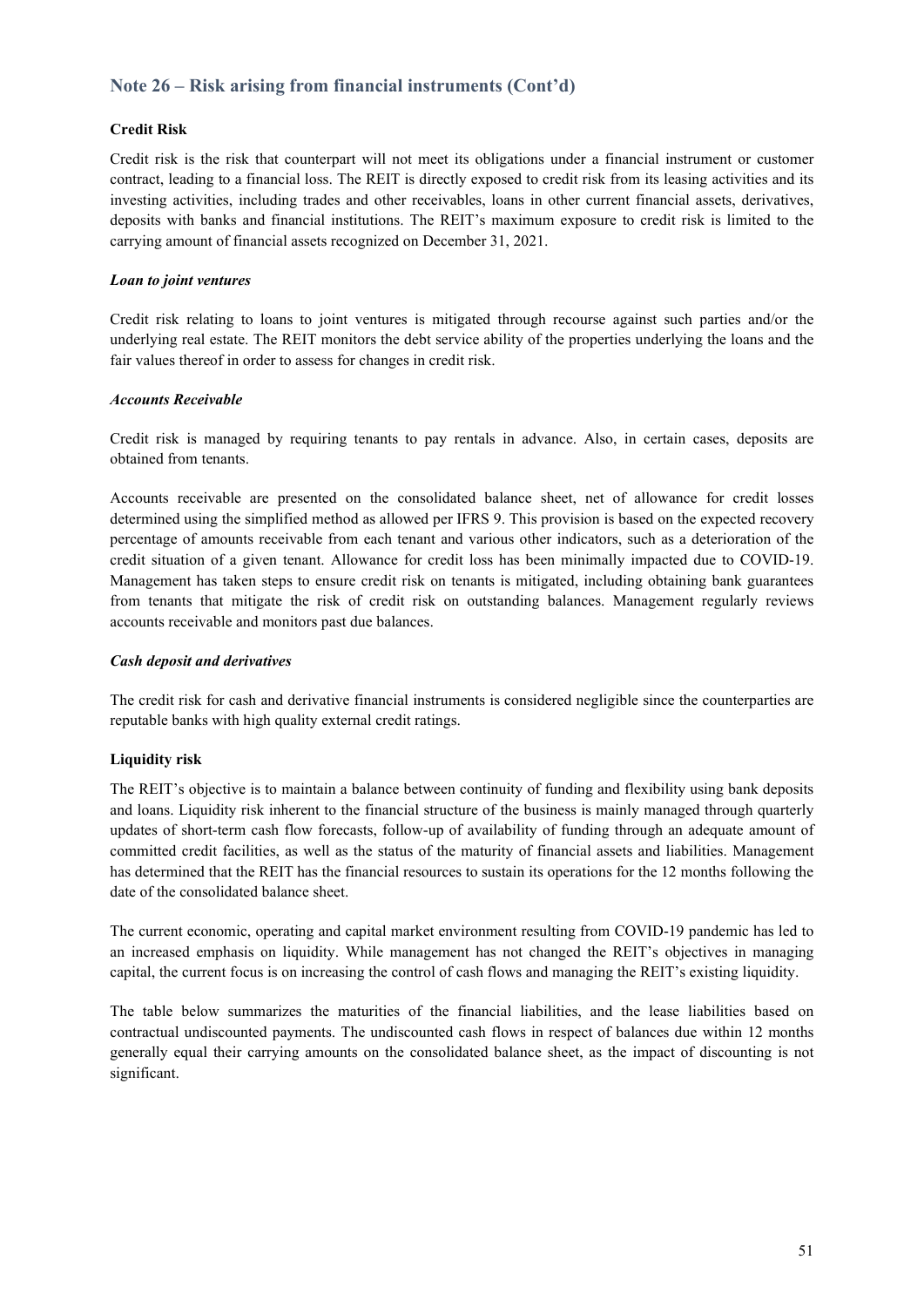## **Liquidity Risk (Cont'd)**

| As at December 31, 2021                                              | Less than 3<br>months                                                                                                                                                                                                                               | 3 to 12<br>months                                     | 1 to 5 years | $> 5$ years | <b>Total</b> |
|----------------------------------------------------------------------|-----------------------------------------------------------------------------------------------------------------------------------------------------------------------------------------------------------------------------------------------------|-------------------------------------------------------|--------------|-------------|--------------|
| Mortgage loans                                                       | 282                                                                                                                                                                                                                                                 | 20 624                                                | 67946        | 8 0 3 0     | 96882        |
| Leases principal and interest                                        | $\overline{\phantom{a}}$                                                                                                                                                                                                                            | 9646                                                  | 32 678       | 84 767      | 127 091      |
| Interest-bearing loan                                                | $\overline{\phantom{a}}$                                                                                                                                                                                                                            | 24                                                    | ٠            | 334         | 358          |
| Exchangeable securities (value of securities plus interest on notes) | 193                                                                                                                                                                                                                                                 | 580                                                   | 3 0 9 6      | 9 0 1 5     | 12884        |
| Tenant deposits                                                      | $\overline{\phantom{a}}$                                                                                                                                                                                                                            | 277                                                   | 276          | 896         | 1449         |
| Derivative financial instruments                                     | $\overline{\phantom{0}}$                                                                                                                                                                                                                            | 366                                                   | 853          |             | 1 2 1 9      |
| Trade and other payables                                             | 8 3 3 1                                                                                                                                                                                                                                             | 1868                                                  | ٠            | ٠           | 10 199       |
| Total                                                                | 8806                                                                                                                                                                                                                                                | 33 385                                                | 104 849      | 103 042     | 250 082      |
| As at December 31, 2020                                              | Less than 3<br><b>Contract Contract Contract Contract Contract Contract Contract Contract Contract Contract Contract Contract Contract Contract Contract Contract Contract Contract Contract Contract Contract Contract Contract Contract Contr</b> | 3 to 12<br><b>Contract Contract Contract Contract</b> | 1 to 5 years | $> 5$ years | <b>Total</b> |

| As at December 31, 2020                                              | <b>LABOR CHAIR D</b><br>months | $\sim$ to $\sim$<br>months | 1 to 5 years             | $> 5$ years | <b>Total</b> |
|----------------------------------------------------------------------|--------------------------------|----------------------------|--------------------------|-------------|--------------|
| Mortgage loans                                                       | 307                            | 6918                       | 91 540                   | 70 977      | 169 742      |
| Leases principal and interest                                        | $\overline{\phantom{0}}$       | 12 5 20                    | 36 245                   | 97853       | 146 618      |
| Interest-bearing loan                                                | $\overline{\phantom{0}}$       | 36                         | $\overline{\phantom{0}}$ | 474         | 510          |
| Lease equalization loans                                             | $\overline{\phantom{0}}$       | 371                        |                          |             | 371          |
| Exchangeable securities (value of securities plus interest on notes) | 230                            | 689                        | 3675                     | 9 9 4 5     | 14 539       |
| Tenant deposits                                                      | $\overline{\phantom{a}}$       | 1 009                      | 512                      | 978         | 2499         |
| Derivative financial instruments                                     | $\overline{\phantom{0}}$       | 165                        | 3 7 2 3                  |             | 3888         |
| Trade and other payables                                             | 6 5 3 7                        | 3 4 0 1                    |                          |             | 9938         |
| Total                                                                | 7074                           | 25 109                     | 135 695                  | 180 227     | 348 105      |
|                                                                      |                                |                            |                          |             |              |

In accordance with IFRS, the Trust classifies the Units as equity, notwithstanding the fact that the Trust's Units meet the definition of a financial liability. Under IAS 32, the units are considered a puttable financial instrument because of the holder's option to redeem units, generally at any time, subject to certain restrictions, at a redemption price per unit equal to the lesser of 90% of a 10-day weighted average closing price prior to the redemption date or 100% of the closing market price on the redemption date. The total amount payable by the REIT in any calendar month shall not exceed \$50 unless waived by the REIT's trustees at their sole discretion.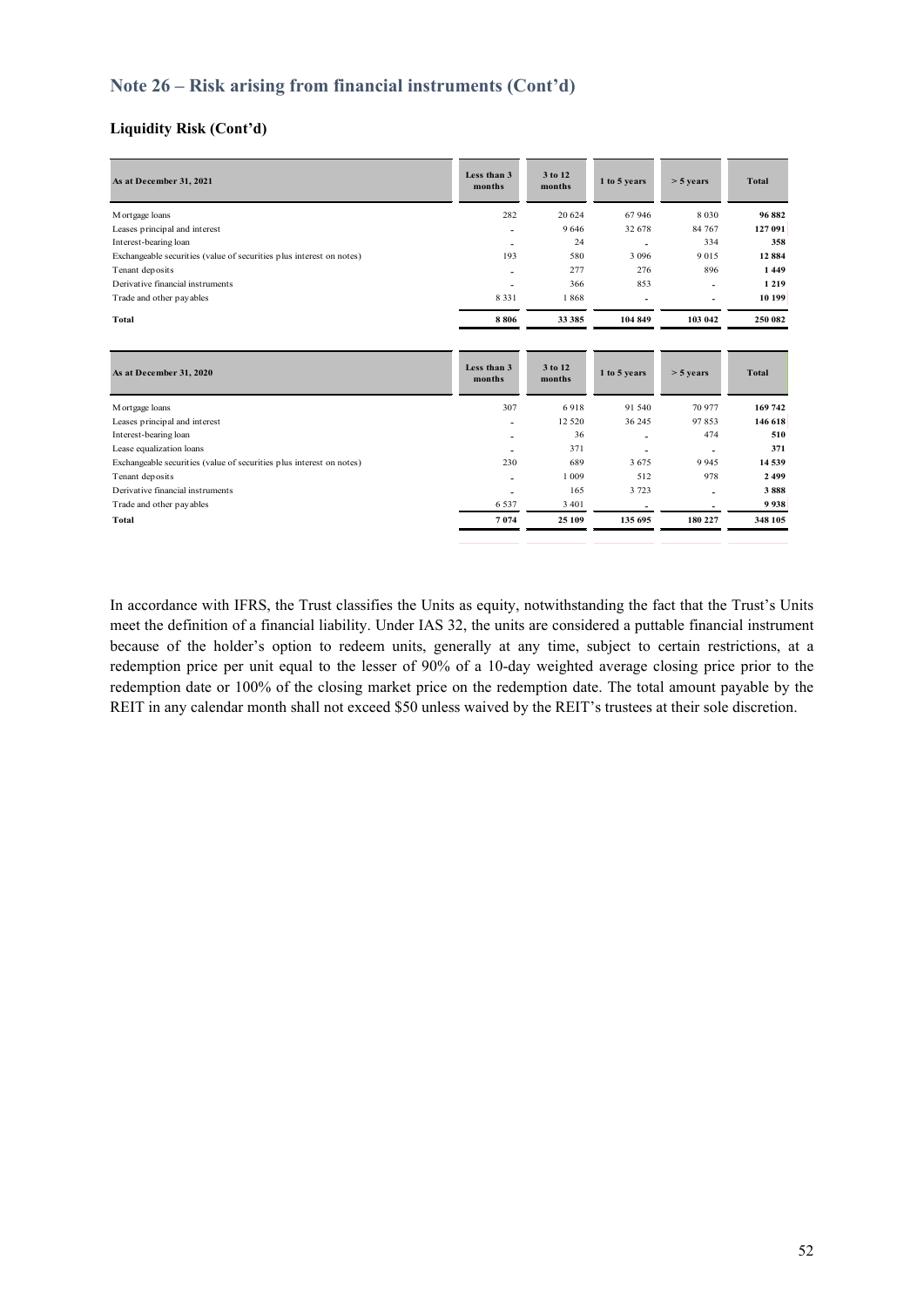## **Classification of financial instruments**

The following tables summarize the classification of the REIT's consolidated financial instruments as at December 31, 2021, and 2020:

|                                              |                                |                               |                            |                          | As at December 31, 2021 |
|----------------------------------------------|--------------------------------|-------------------------------|----------------------------|--------------------------|-------------------------|
|                                              | Measured at Fair Value         |                               | Measured at amortized cost |                          |                         |
|                                              | Derivatives at<br><b>FVTPL</b> | Designated at<br><b>FVTPL</b> | Financial<br>assets        | Financial<br>liabilities | <b>Total</b>            |
| <b>Financial assets</b>                      |                                |                               |                            |                          |                         |
| Loans to Joint Ventures                      |                                |                               | 34 083                     |                          | 34 083                  |
| Derivative financial instruments             | 845                            |                               |                            |                          | 845                     |
| Trade receivables and other financial assets |                                |                               | 9 3 6 8                    |                          | 9368                    |
| Restricted cash                              |                                |                               | 5 0 1 6                    |                          | 5016                    |
| Cash                                         |                                |                               | 76 627                     |                          | 76 627                  |
| <b>Total financial assets</b>                | 845                            |                               | 125 094                    |                          | 125 939                 |
| <b>Financial liabilities</b>                 |                                |                               |                            |                          |                         |
| Mortgage loans                               |                                |                               |                            | 92 708                   | 92 708                  |
| Tenant deposits                              |                                |                               |                            | 1 4 4 9                  | 1449                    |
| Exchangeable securities                      |                                | 9 0 1 5                       |                            |                          | 9 0 1 5                 |
| Derivative financial instruments             | 1 2 1 9                        |                               |                            |                          | 1 2 1 9                 |
| Trade and other payables                     |                                |                               |                            | 10 199                   | 10 199                  |
| <b>Total financial liabilities</b>           | 1 2 1 9                        | 9 0 1 5                       |                            | 104 356                  | 114 590                 |

|                                    |                                |                               |                            |                          | As at December 31, 2020 |
|------------------------------------|--------------------------------|-------------------------------|----------------------------|--------------------------|-------------------------|
|                                    | Measured at Fair Value         |                               | Measured at amortized cost |                          |                         |
|                                    | Derivatives at<br><b>FVTPL</b> | Designated as<br><b>FVTPL</b> | Financial<br>assets        | Financial<br>liabilities | <b>Total</b>            |
| <b>Financial assets</b>            |                                |                               |                            |                          |                         |
| Loans to Joint Ventures            |                                |                               | 40 531                     |                          | 40 531                  |
| Derivative financial instruments   | 15                             |                               |                            |                          | 15                      |
| Trade and other financial assets   |                                |                               | 6 6 23                     |                          | 6 6 23                  |
| Restricted cash                    |                                |                               | 5 4 2 6                    |                          | 5426                    |
| Cash                               |                                |                               | 80 376                     |                          | 80 376                  |
| <b>Total financial assets</b>      | 15                             |                               | 132 956                    |                          | 132 971                 |
| <b>Financial liabilities</b>       |                                |                               |                            |                          |                         |
| Mortgage loans                     |                                |                               |                            | 157489                   | 157 489                 |
| Lease equalization loans           |                                |                               |                            | 371                      | 371                     |
| Tenant deposits                    |                                |                               |                            | 2499                     | 2499                    |
| Exchangeable securities            |                                | 9 9 4 5                       |                            |                          | 9945                    |
| Derivative financial instruments   | 5 4 7 3                        |                               |                            |                          | 5473                    |
| Trade and other payables           |                                |                               |                            | 9938                     | 9938                    |
| <b>Total financial liabilities</b> | 5473                           | 9945                          |                            | 170 297                  | 185 715                 |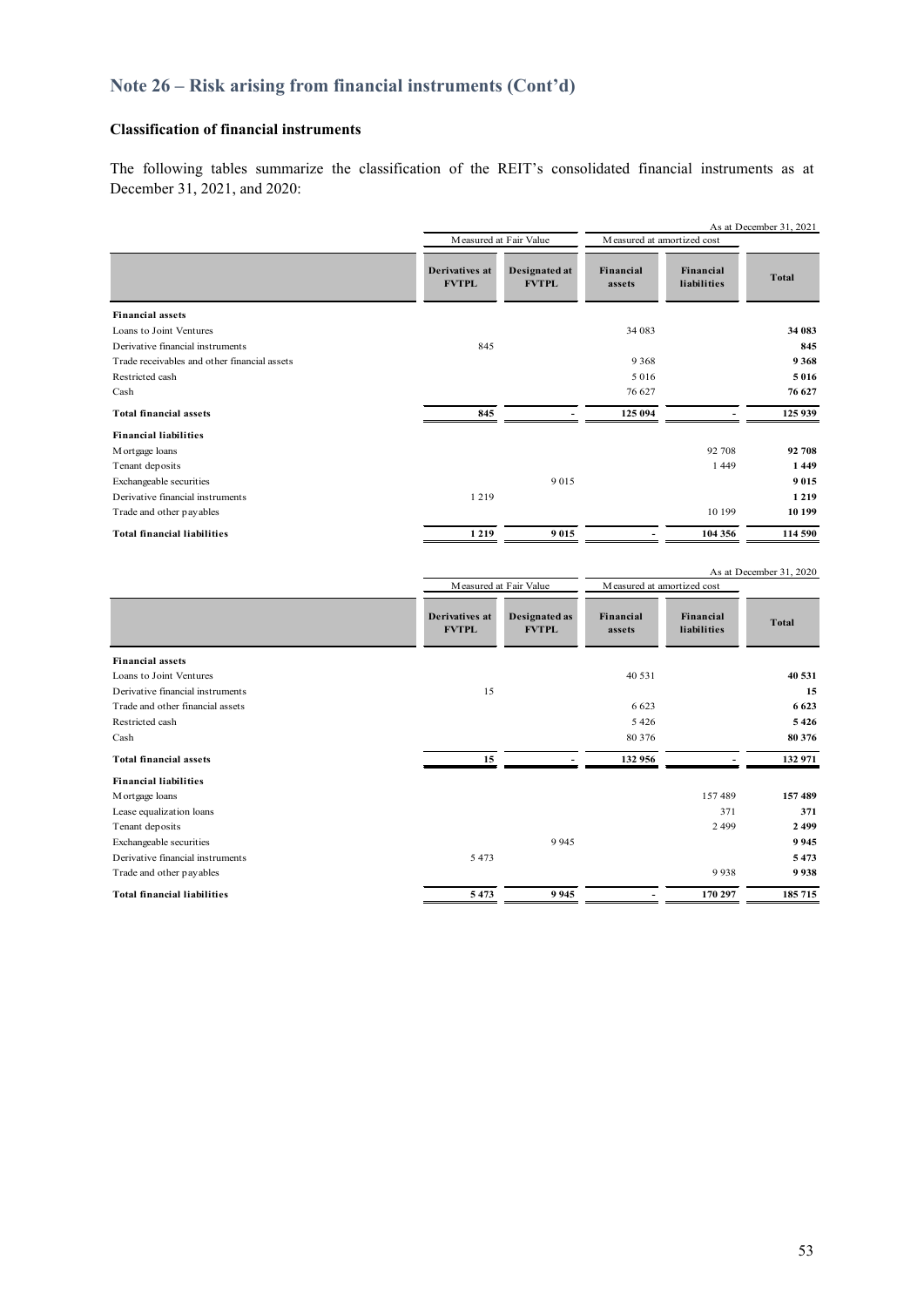#### **Fair value of financial assets and liabilities**

The following table provides a comparison of the carrying amounts and fair value of the REIT's financial assets and liabilities that are not carried at fair value in the consolidated financial statements and for which the carrying values are not reasonable approximations of their fair value:

| As at December 31, 2021      | <b>Fair value</b><br>hierarchy level | <b>Carrying amount</b> | <b>Fair value</b> |
|------------------------------|--------------------------------------|------------------------|-------------------|
| <b>Financial assets</b>      |                                      |                        |                   |
| Loans to Joint Ventures      | 3                                    | 34 083                 | 34 083            |
| <b>Financial liabilities</b> |                                      |                        |                   |
| Mortgage loans               | 2                                    | 92 708                 | 98 115            |
| Tenant deposits              | 2                                    | 1449                   | 1449              |
|                              |                                      |                        |                   |
|                              |                                      |                        |                   |
| As at December 31, 2020      | Fair value<br>hierarchy level        | <b>Carrying amount</b> | <b>Fair value</b> |
| <b>Financial assets</b>      |                                      |                        |                   |
| Loans to Joint Ventures      | 3                                    | 40 531                 | 40 531            |
| <b>Financial liabilities</b> |                                      |                        |                   |
| Mortgage loans               | 2                                    | 157489                 | 159 462           |
| Lease equalization loans     | $\overline{c}$                       | 371                    | 371               |

The following methods and assumptions were used to estimate the fair values of financial instruments:

- The fair values of lease equalization loans and tenant deposits are estimated using the nominal amounts expected to be repaid at maturity and a discount rate based on prevailing market interest rates adjusted by an internally determined credit spread.
- Mortgage loans and loans to joint ventures are carried at amortized cost using the effective interest method of amortization. The estimated fair values of long-term borrowings are based on market information, where available, or by discounting future payments of interest and principal at estimated interest rates expected to be available to the REIT as at December 31, 2021 and 2020.

The fair value of the mortgage loans has been determined by discounting the cash flows of these financial obligations using December 31, 2021, market rates for debts of similar terms (Level 2). Based on these assumptions, the fair value as at December 31, 2021, of the mortgage loans has been estimated at \$98,115 (December 31, 2020 – \$159,462) compared with the carrying value before deferred financing costs of \$92,708 (December 31, 2020 – \$157,489). The fair value of the mortgages payable varies from the carrying value due to fluctuations in interest rates since their issue.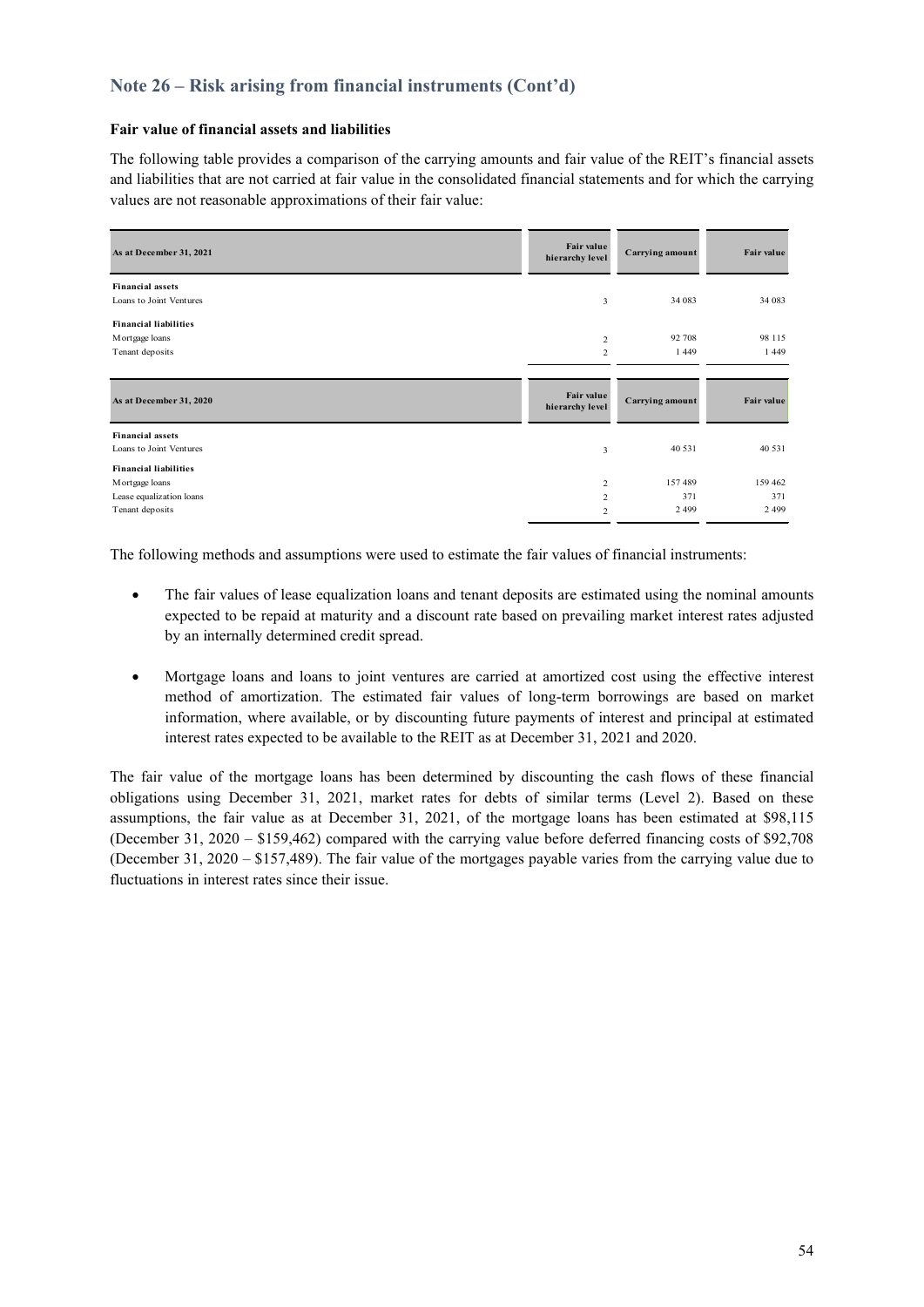### **Fair value hierarchy**

The following table shows an analysis of the fair values of financial instruments and non-financial assets measured at fair value on a recurring basis recognized on the consolidated balance sheet by the level of the fair value hierarchy: There are currently no items valued using Level 1 of the fair value hierarchy.

|                                                | As at December 31, 2021 |         |              |
|------------------------------------------------|-------------------------|---------|--------------|
|                                                | Level 2                 | Level 3 | <b>Total</b> |
| Investment properties                          | ۰                       | 427 631 | 427 631      |
| Derivative financial instruments - assets      | 845                     |         | 845          |
| Derivative financial instruments - liabilities | (1 219)                 | ۰.      | (1 219)      |
| Exchangeable securities                        | (9015)                  | ۰.      | (9 015)      |

|                                                | As at December 31, 2020 |                          |              |
|------------------------------------------------|-------------------------|--------------------------|--------------|
|                                                | Level 2                 | Level 3                  | <b>Total</b> |
| Investment properties                          |                         | 541 218                  | 541 218      |
| Derivative financial instruments - assets      | 15                      | ٠                        | 15           |
| Derivative financial instruments - liabilities | (5473)                  | ۰                        | (5473)       |
| Exchangeable securities                        | (9945)                  | $\overline{\phantom{a}}$ | (9945)       |

There were no transfers between any level during the years ended December 31, 2021, and 2020.

The REIT's management is responsible for determining fair value measurements included in the consolidated financial statements, including Level 3 fair values.

The reconciliation of the carrying amounts of non-financial assets classified within Level 3 is in Note 7 – Investment Properties. The gains or losses relating to the investment properties are recognized in the consolidated statement of earnings lines entitled "Net change in fair value of investment properties". The entire amount of gain or loss reported on this line in the reporting period is unrealized.

The following methods and assumptions were used to estimate the above-mentioned fair values:

- The fair value of derivative financial instruments is determined based on discounted cash flows using interest rate yield curves and volatility that are observable on an active market, as at the balance sheet date.
- The fair value of the Exchangeable Securities is based on the quoted price of the REIT's own units, on the basis that they are exchangeable on a one to one basis throughout their life at the request of the unit holders. Other features of the Exchangeable Securities have no significant impact on their fair value.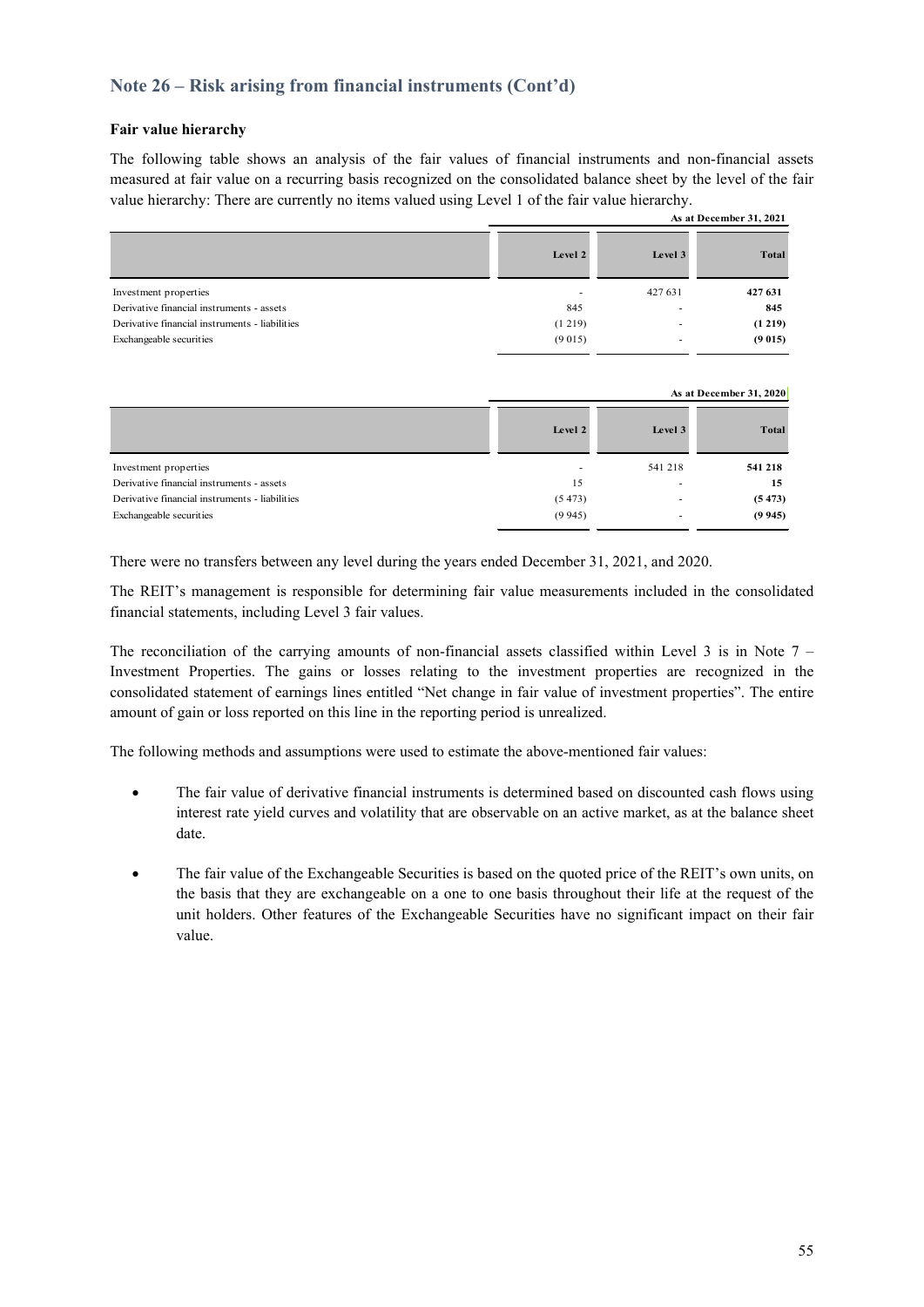## **Note 27 – Unit-based compensation plan**

The REIT through its Deferred Share Unit ("DSU") Plan, grants DSU's to its trustees and senior officers as noncash compensation. These DSU's are measured at fair value at the grant date and compensation expense is recognized consistent with the vesting features of the plan. The DSU plan is accounted for as a cash-settled award as the underlying REIT units are redeemable at the sole discretion of the unitholders for cash at market value of the units. For cash-settled awards, the REIT recognizes a liability measured at its fair value. At each reporting date until the liability is settled, the fair value of the liability is remeasured, with any changes in fair value recognised as compensation expense for the same period. Upon cash settlement of a DSU the liability balance is reduced, and the fair value of the units is paid out in cash.

Effective May 15, 2019, the REIT's unitholders approved a DSU Plan to grant DSUs to its trustees and senior officers and reserved a maximum of 200,000 units for issuance under the plan. A DSU is a unit equivalent in value to one trust unit of the REIT. The DSU Plan permits the REIT's trustees to defer receipt of all or a portion of their trustee fees until termination of the trustee service and to receive such fees in the form of trust units at that time ("Elected DU"). Elected DU will vest immediately upon grant.

The DSU Plan allows the Board of Trustees to grant DSUs to its senior officers at the Board's discretion ("Granted DU"). The Granted DU will vest 1/3 over each anniversary date from date of grant over three years. The cost of Granted DU is recognized in the consolidated statement of earnings consistent with the vesting feature of each grant.

In addition, whenever cash distributions are paid on the REIT's Trust Units, additional deferred units ("ADU") shall be granted based on aggregate number of vested DSUs as at the same date.

|                                  | As at December 31, 2021  | As at December 31, 2020 |
|----------------------------------|--------------------------|-------------------------|
| Outstanding at beginning of year | 48 850                   | 11 782                  |
| Granted DU                       | 10 294                   | 19 093                  |
| Elected DU                       | $\overline{\phantom{a}}$ | 17051                   |
| Cancelled DU                     | (6166)                   |                         |
| Exercised                        | (33900)                  |                         |
| ADU <sub>s</sub> earned          | 1 1 7 2                  | 924                     |
| Outstanding at end of year       | 20 250                   | 48 850                  |

As of December 31, 2021, 20,250 DSUs are outstanding and 179,750 DSUs are available for grant under the DSU Plan.

There were 33,900 DSUs exercised and 6,166 DSUs cancelled during the year ended December 31, 2021 which resulted in a decrease in the DSU plan liability by \$325 (December 31, 2020 – \$0). For the year ended December 31, 2021, the REIT recorded an expense of \$128 and an increase to the liability for the same amount. The total liability related to the DSU plan as of December 31, 2021 was \$110 and was included in Trade and other payables.

For the year ended December 31, 2020, the REIT recorded an expense of \$260 and an increase to the liability for the same amount. The total liability related to the DSU plan as of December 31, 2020 was \$307 and was included in Trade and other payables.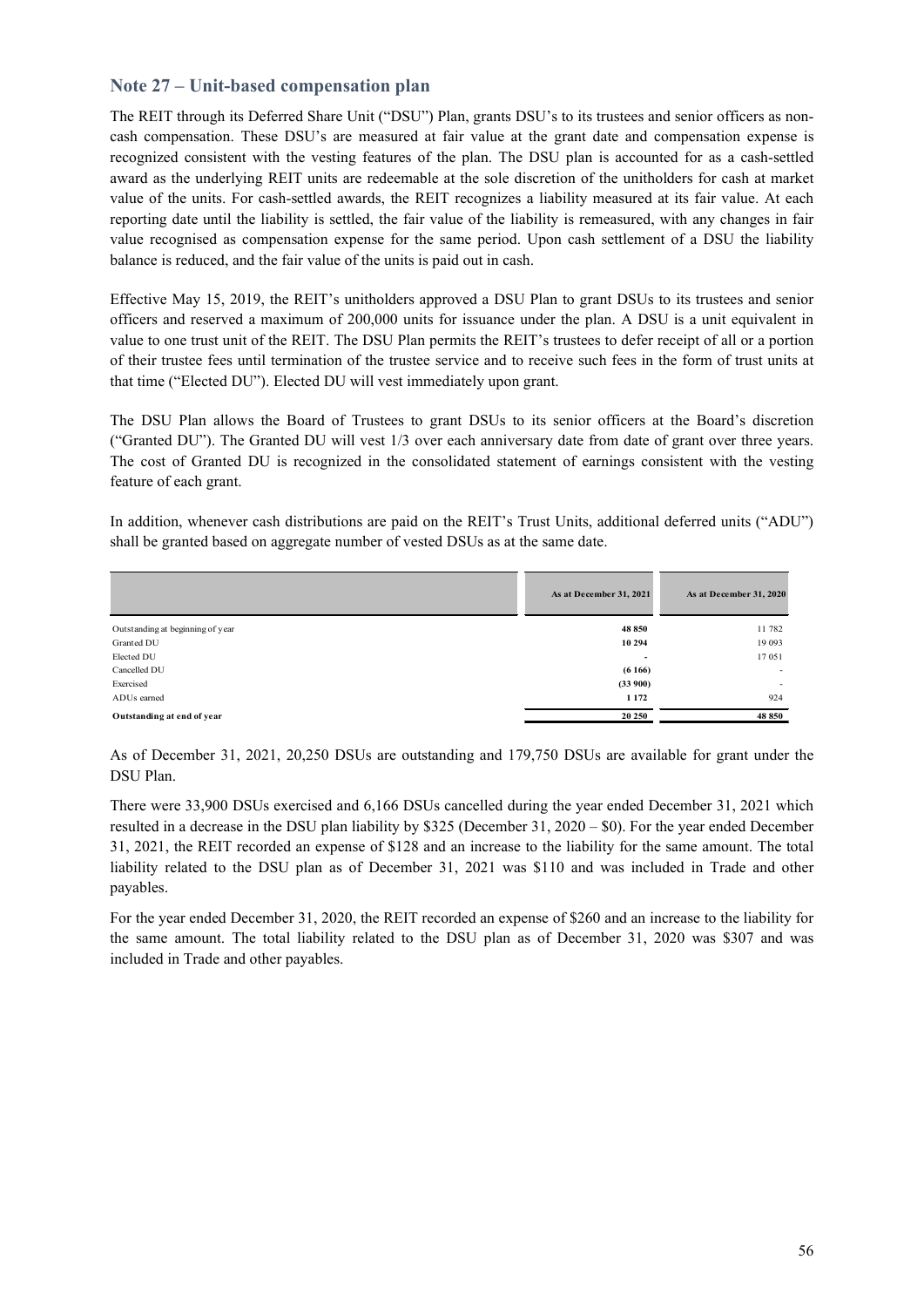## **Note 28 – Transactions with related parties**

#### **Inovalis SA – Asset manager**

Pursuant to the Management Agreement, Inovalis SA is the asset manager of the REIT and provides the strategic, advisory, asset management, project management, construction management, property management and administrative services necessary to manage the operations of the REIT and its subsidiaries.

Unless otherwise stated, none of these transactions incorporated special terms and conditions. Outstanding balances are usually settled in cash, except for management fees to Inovalis SA that were settled quarterly through the issuance of exchangeable securities until Q1 2018 (refer to Note 16 - Exchangeable Securities). The amended management agreement allows for the management fees can be settled quarterly through the issuance of either exchangeable securities or in cash. Since Q2 2018, the management fees were settled half in exchangeable securities and half in cash based on the REIT's projected cash requirements and following the approval of the Board of Trustees.

| Inovalis and its subsidiaries                                    | <b>Financial statement line item</b>      | <b>Note</b>      | 2021           | 2020   |
|------------------------------------------------------------------|-------------------------------------------|------------------|----------------|--------|
| <b>Revenues</b>                                                  |                                           |                  |                |        |
| Rental income                                                    | Rental income                             |                  | $\mathfrak{2}$ |        |
| Interest income from acquisition loan                            | Finance income                            | 24               |                | 1726   |
|                                                                  |                                           |                  | $\overline{2}$ | 1726   |
| <b>Expenses</b>                                                  |                                           |                  |                |        |
| Asset management fees                                            | Administration expenses                   | $\boldsymbol{A}$ | (1581)         | (1829) |
| Facilities management fees                                       | Service charge expenses                   |                  | (361)          | (458)  |
| Property management fees                                         | Service charge expenses                   | B                | (1287)         | (1371) |
| Letting fees invoiced                                            | Service charge expenses                   |                  | (72)           | (150)  |
| less portion accounted for over the lease term                   | Service charge expenses                   |                  | 59             | 134    |
| Expenses related to the distribution for exchangeable securities | Distributions on exchangeable securities  |                  | (1238)         | (825)  |
| Interest expense on lease equalization loans                     | Finance costs                             |                  | (35)           | (70)   |
| Reimbursment of travel expenses                                  | Administration expenses                   |                  | (63)           | (22)   |
| Trustee fees                                                     | Administration expenses                   |                  | (792)          | (692)  |
| Broker and disposition fees                                      | Loss on disposal of investment properties |                  | (3652)         |        |
|                                                                  |                                           |                  | (9022)         | (5283) |
| <b>Unitholders' Equity</b>                                       |                                           |                  |                |        |
| Conversion of Exchangeable securities into units of the REIT     | Issuance of Units                         | 16               | (1665)         |        |
|                                                                  |                                           |                  | (1665)         |        |
| Liabilities                                                      |                                           |                  |                |        |
| Exchangeable securities issued for the period                    | Exchangeable securities                   | 16               |                | 1537   |

- *(A) Asset management fees of \$2,760 and \$3,117 as at December 31, 2021, and December 31, 2020, respectively, correspond to the asset management fees earned for the entire portfolio, including \$1,179 and \$1,288 attributable to assets held through joint ventures. Fees are payable in cash and/or exchangeable securities, the exact composition of which is determined by the Board annually.*
- *(B) An annual property management fee (the "Property Management Fee") in an amount equal to 3.0% of the gross revenue of the properties, approximately 90% of which is rebilled to tenants.*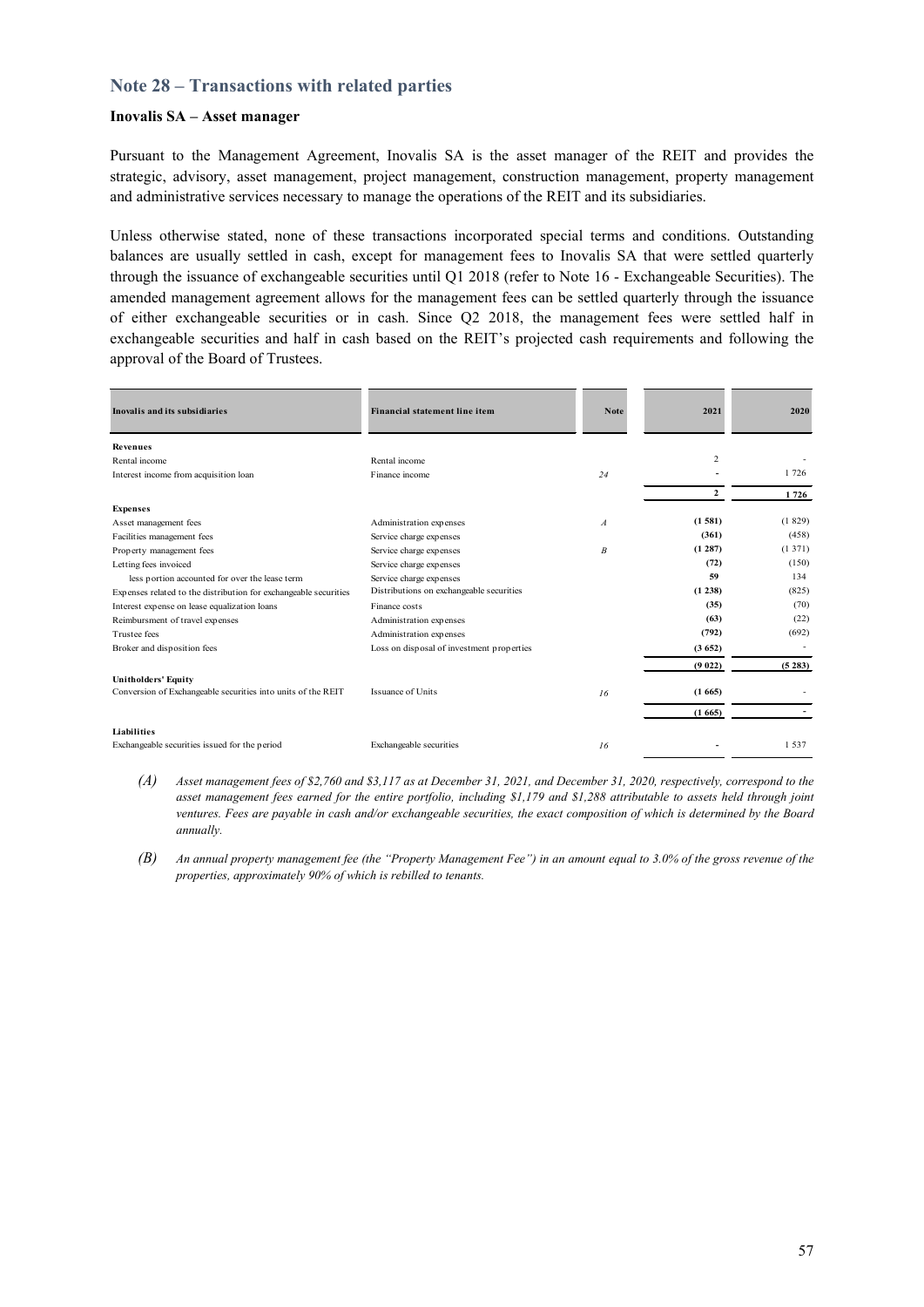## **Note 28 – Transactions with related parties (Cont'd)**

|                               |             | Due from (to) Inovalis SA |                         |  |
|-------------------------------|-------------|---------------------------|-------------------------|--|
| Inovalis and its subsidiaries | <b>Note</b> | As at December 31, 2021   | As at December 31, 2020 |  |
| Assets                        |             |                           |                         |  |
| Trade and other receivables   |             | 233                       | 269                     |  |
|                               |             | 233                       | 269                     |  |
| Liabilities                   |             |                           |                         |  |
| Interest-bearing loan         |             | 358                       | 510                     |  |
| Lease equalization loans      |             | $\overline{\phantom{a}}$  | 371                     |  |
| Distributions payable         | 16          | 249                       | 265                     |  |
| Exchangeable securities       | 16          | 9 0 1 5                   | 9 9 4 5                 |  |
| Trade and other payables      |             | ٠                         | 388                     |  |
|                               |             | 9622                      | 11 479                  |  |

On March 24, 2021, the Board of Trustees approved a two-year extension of the Management Agreement with Inovalis SA that became effective on April 1, 2021.

The following modifications were approved in the amended and restated management agreement:

- **Term:** The extension is for two (2) years ending on March 31, 2023. The agreement may be renewed upon mutual agreement of the parties for an additional term of one (1) year.
- **Asset Management Fees:** Will be calculated as a percentage of Assets Under Management in accordance with the following scale:

| <b>Assets Under Management</b>      | <b>Annual Asset Management Fee</b> |
|-------------------------------------|------------------------------------|
| On the first \$1.0 billion          | $0.5\%$                            |
| From \$1.0 billion to \$2.0 billion | $0.4\%$                            |
| On \$2.0 billion and over           | $0.3\%$                            |

The asset management fee will be further reduced by \$500,000 once the REIT Finance Function Internalization is completed.

- **Disposition Fees:** Inovalis S.A. will receive a cash fee equal to (a) 1.0% of the gross proceeds resulting from any disposition of a property completed by Inovalis S.A or (b) 0.5% of Assets Under Management in the event of (i) a change of control of the REIT which results in a termination of the management agreement, (ii) a sale of all or substantially all of the assets of the REIT, or (iii) a sale or other disposition of CanCorpEurope S.A. In all cases, a disposition fee will only be payable to the extent that the net proceeds of any sale or disposition are paid to or distributed as a special distribution to Unitholders of the REIT. Furthermore, only one disposition fee shall be payable for each individual asset disposed of, and no disposition fee shall be payable on a change of control of the REIT to the extent that Inovalis S.A. takes any action to oppose the change of control.
- **G&A Budget:** The REIT and Inovalis S.A. will agree to a budget for general and administrative expenses on an annual basis (the "G&A Budgeted Amount"), with any additional proposed expenditures to be approved by the Audit Committee of the REIT. Inovalis S.A. will be obligated to reimburse the REIT for amounts in excess of the G&A Budgeted Amount based on a scale. In the event that the actual G&A expenses of the REIT are significantly less than the G&A Budgeted Amount, the REIT shall pay to Inovalis S.A. an additional fee based on the percentage of the savings in accordance with the following scale:

| Percentage of Excess under     | Percentage of Saved G&A to be paid |
|--------------------------------|------------------------------------|
| <b>G&amp;A Budgeted Amount</b> | by the REIT to Inovalis SA         |
| $0\% - 10\%$                   | Nil                                |
| $10\% - 15\%$                  | 20%                                |
| $15\% - 20\%$                  | 30%                                |
| $20\% - 25\%$                  | 50%                                |
| $25%+$                         | $100\%$                            |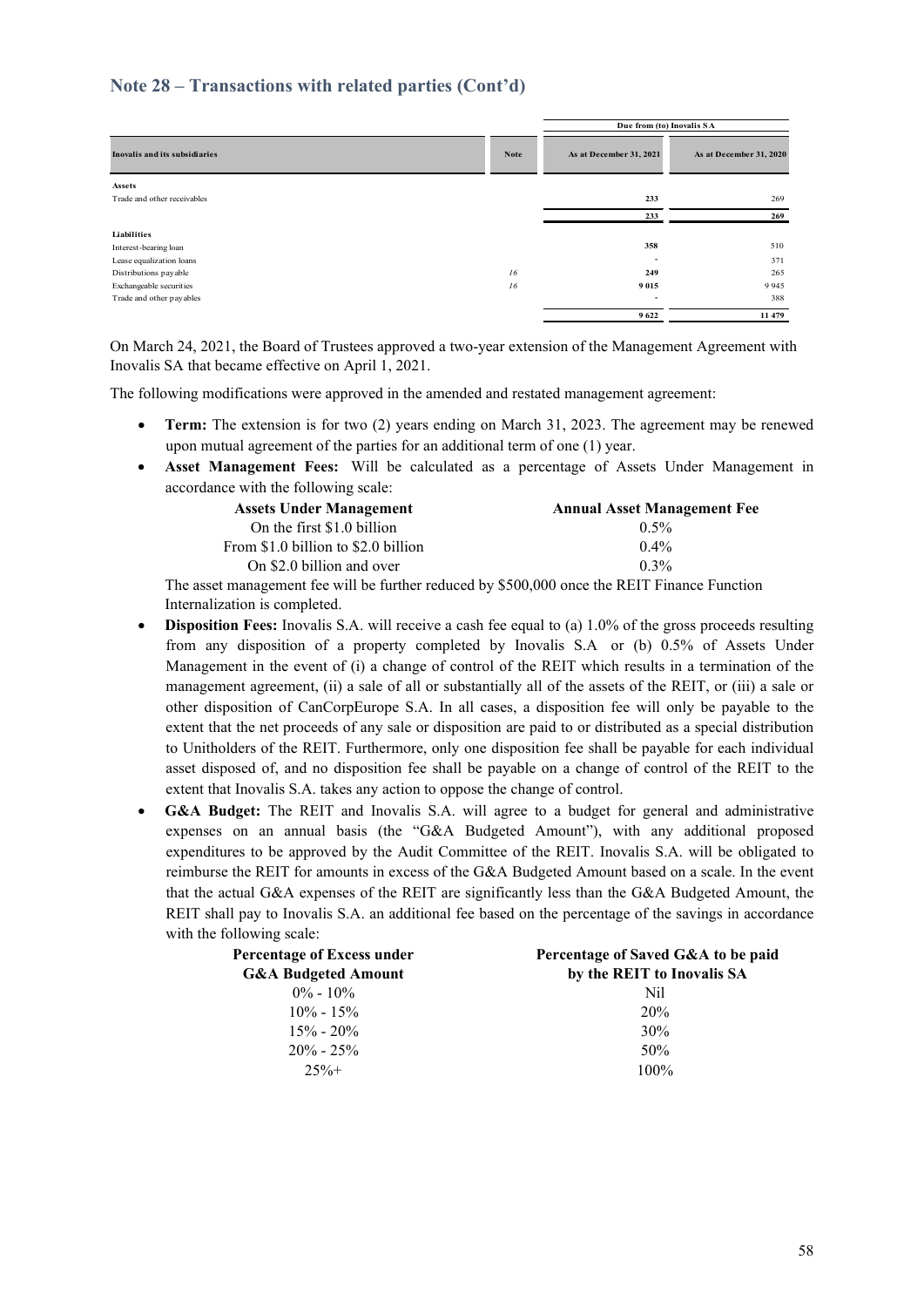## **Note 28 – Transactions with related parties (Cont'd)**

• **Manager Reimbursement:** The Manager will reimburse the REIT for any general and administrative expenses in excess of the Annual G&A Budgeted Amount in accordance with the following scale:

| <b>Percentage of Excess</b><br>over G&A Budgeted Amount | Percentage of Excess G&A to be reimbursed<br>by Inovalis S.A. to the REIT |
|---------------------------------------------------------|---------------------------------------------------------------------------|
| $0\% - 10\%$                                            | Nil                                                                       |
| $10\% - 15\%$                                           | 20%                                                                       |
| $15\% - 20\%$                                           | 30%                                                                       |
| $20\% - 25\%$                                           | 50%                                                                       |
| 2.5%                                                    | 100%                                                                      |

Also, from January 1, 2021 until the completion of the REIT Finance Function Internalization, Inovalis S.A. will reimburse the REIT for 50% of all costs related to the REIT Finance Functions.

• **Change of Control:** Upon the occurrence of a change of control of the REIT, the Board of Trustees has the option to terminate the Management Agreement, exercisable within 90 days.

#### **Inovalis SA – Asset manager**

On November 30, 2021, the REIT closed the sale of the Jeuneurs investment property to a third-party investor. In conjunction with the sale, the REIT paid  $\epsilon$ 712 (\$1,056) in disposition fees to Inovalis SA and  $\epsilon$ 1,424 (\$2,111) in broker fees to Advenis Real Estate Solutions, a subsidiary of Inovalis SA. See Note 7 for further details.

#### **Joint ventures**

The transactions and balances with joint ventures entities are summarized below:

|                                                | Financial statement line item | 2021    | 2020    |
|------------------------------------------------|-------------------------------|---------|---------|
| Management fees invoiced to joint ventures     | Administration expenses       | (1179)  | (1288)  |
| Property management fees                       | Service charge expenses       | (252)   | (317)   |
| Letting fees invoiced                          | Service charge expenses       | (19)    | (32)    |
| less portion accounted for over the lease term | Service charge expenses       | 16      | 28      |
| Finance income                                 | Finance income                | 3 3 5 4 | 3955    |
|                                                |                               | 1920    | 2 3 4 6 |

Management fees invoiced to joint ventures include:

- A. An annual asset management fee in the amount of 0.5% of assets under management
- B. A leasing fee in an amount equal to (i) 10% of the first-year annual rent for lease renewals signed by existing tenants, or (ii) 20% of the first-year annual rent for leases by new tenants;
- C. A construction management fee in respect of capital projects in an amount equal to 5% of all hard construction costs incurred on a project;
- D. An acquisition fee in the amount of 1% of the purchase price of any property acquired (excluding of properties owned or managed by the Manager);
- E. An annual property management fee in an amount equal to 3.0% of the gross revenue of the properties, unless otherwise stipulated in any tenant lease provided the Property Management Fee is fully recoverable by the landlord. **Due from joint ventures**

|                         |                                                   | Duc nom joint ventures     |                            |
|-------------------------|---------------------------------------------------|----------------------------|----------------------------|
|                         | Financial statement line item                     | As at December<br>31, 2021 | As at December<br>31, 2020 |
| Assets                  |                                                   |                            |                            |
| Loan receivable         | Investments accounted for using the equity method | 34 083                     | 40 5 31                    |
| Interest receivables    | Other financial assets - current                  | 2 1 7 7                    | 1 1 0 6                    |
|                         |                                                   | 36 260                     | 41 637                     |
| Liabilities             |                                                   |                            |                            |
| Balance of sale payable | Trade and other payables                          | 505                        | 899                        |
|                         |                                                   | 505                        | 899                        |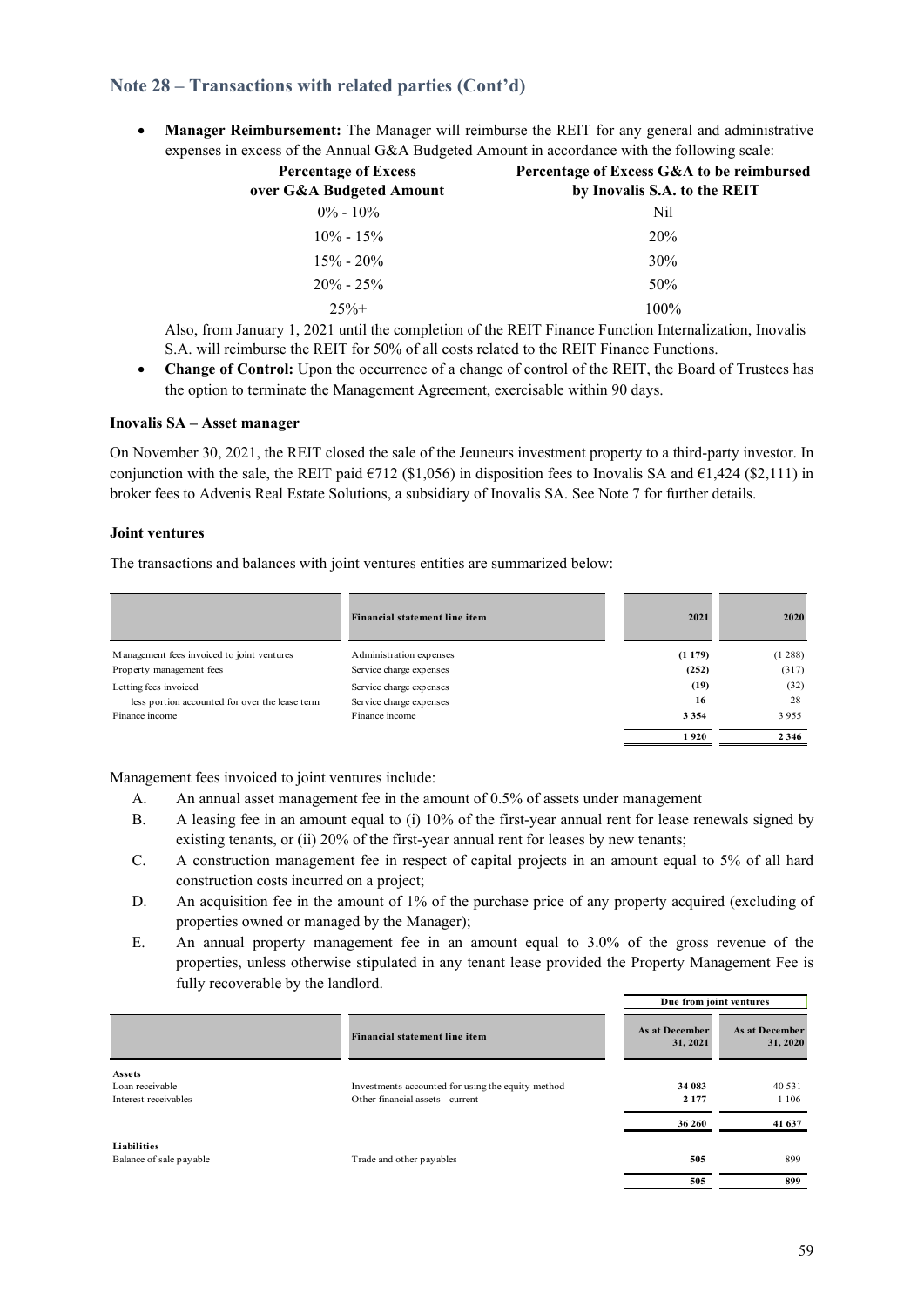## **Note 28 – Transactions with related parties (Cont'd)**

#### **Inovalis SA – Asset manager (Cont'd)**

On October 2, 2020, the REIT acquired 20% of the shareholdings of SCCV that were previously held by Neo Soleil SAS, a wholly-owned subsidiary of Inovalis SA, for  $\epsilon$ 2.2 (\$3.4). The investment in SCCV by the REIT is considered a joint venture. On December 8, 2021, the REIT sold its 20% interest in SCCV and the balance of its interest-bearing loan with SCCV to a third party.

For more information on joint ventures, please refer Note 8 – Investments in Joint Ventures.

### **Remuneration of key management personnel**

The following table presents the remuneration of key management personnel, which for the purposes of this note are defined as the members of the board of trustees as well as the officers of CanCorpEurope. The appointed officers of the REIT are employed and remunerated by Inovalis SA rather than the REIT, and the costs of their services are not invoiced distinctly from the overall asset management fees.

|                                | 2021  | 2020  |
|--------------------------------|-------|-------|
| Wages, fees and other benefits | (792) | (692) |
|                                | (792) | (692) |

## **Note 29 – Capital management**

The REIT's objectives when managing capital is to safeguard the REIT's ability to provide returns for unitholders and for other stakeholders and to maintain an optimal capital structure to reduce the cost of capital. The REIT considers its capital to include its unitholders' equity, its mortgage loan, its lease liabilities, and the Exchangeable Securities, and Unitholders' equity.

The terms of the REIT's Declaration of Trust as amended at the special meeting of unitholders held January 20, 2016, stipulates that the REIT shall not incur or assume any indebtedness if, after giving effect to the incurrence or assumption of the indebtedness, the total indebtedness of the REIT would be more than 60% of the REIT's Gross Book Value (GBV). These stipulated limits are taken into consideration principally when planning the financing of acquisitions and when preparing corporate plans and budgets.

As outlined below, the REIT is meeting this objective in that its total indebtedness was 42% of its GBV as at December 31, 2021 (2020 – 46.7%).

|                                               | 2021    | 2020    |
|-----------------------------------------------|---------|---------|
| Investment properties                         | 427 631 | 541 218 |
| Investments in joint ventures                 | 64 327  | 75 987  |
| Gross book value                              | 491 958 | 617 205 |
|                                               |         |         |
| Mortgage loans - non-current                  | 73 099  | 152 737 |
| Lease liabilities - non-current               | 106 351 | 121813  |
| Mortgage loans - current                      | 19 609  | 4752    |
| Lease liabilities - current                   | 7700    | 8474    |
| Lease equalization loan - current             | ۰       | 371     |
| <b>Total indebtedness</b>                     | 206 759 | 288 147 |
| Total indebtedness as a % of gross book value | 42,0%   | 46,7%   |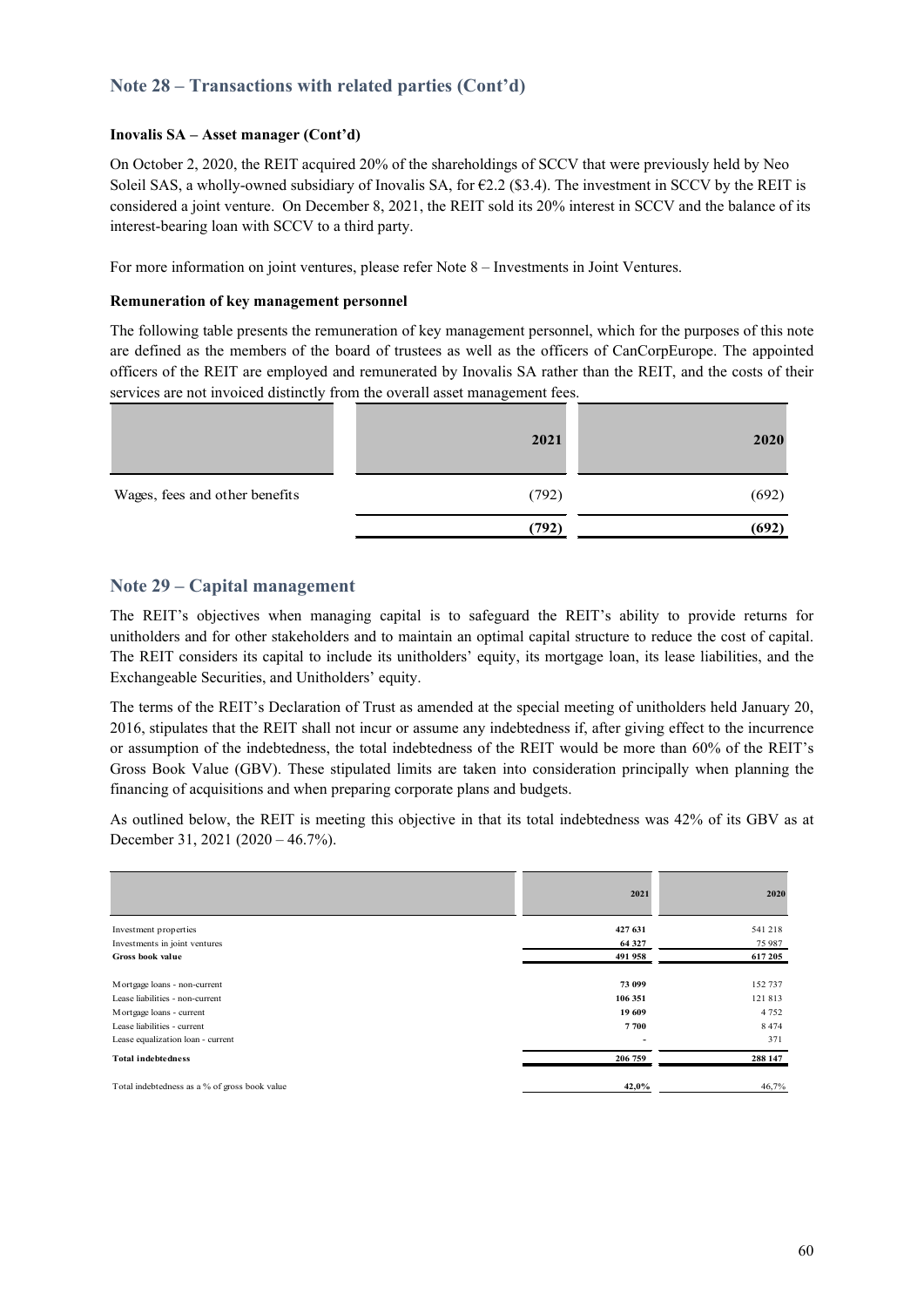## **Note 30 – Contingent liabilities and financial guarantees**

### **Commitments given**

Guarantees provided by the REIT with respect to its long-term debts include a preferential claim held by the mortgage lenders on the Veronese, Sabliere, Baldi, Walpur and Trio 1, 2, 3 properties in the amount of €80,692 (\$116,035).

The REIT also has a share pledge on the shares of the companies SCI Baldi.

The companies Cancorp Trio 1, Cancorp Trio 2, Cancorp Trio 3, SCI Baldi, SCI Veronese, SCI Sabliere, and Walpur also need to comply with banking covenants. The REIT was in compliance with all covenants on December 31, 2021.

Second rank mortgages on the building was granted by the company SCI Sabliere and third and fourth row rank mortgages on the building were also granted by the company SCI Veronese.

Finally, the company SCI Veronese has granted a leasing cash reserve to the bank (Palatine) for €1,000 (\$1,438) and the companies Cancorp Trio 1, Cancorp Trio 2, Cancorp Trio 3 have set up a capex reserve for  $\epsilon$ 2,486 (\$3,575).

### **Tenant commitments received**

The companies SCI Metropolitain, SCI Veronese, SCI Sabliere, Cancorp Trio 1, Cancorp Trio 2 and Cancorp Trio 3 and Walpur received bank guarantees securing the rentals of certain tenants up to  $\epsilon$ 1,676 (\$2,410).

## **Note 31 – Geographical information**

| Total revenue by geographic region<br>For the years ended December 31, | <b>Rental income</b> |         | Property operating cost recoveries |         |        |         |
|------------------------------------------------------------------------|----------------------|---------|------------------------------------|---------|--------|---------|
|                                                                        | 2021                 | 2020    | 2021                               | 2020    | 2021   | 2020    |
| France                                                                 | 22 981               | 24 5 16 | 4 7 4 4                            | 5 7 8 0 | 27 725 | 30 29 6 |
| Germany                                                                | 5 2 1 3              | 4 3 4 2 | 230                                | 1070    | 6443   | 5412    |
|                                                                        | 28 194               | 28 858  | 5974                               | 6850    | 34 168 | 35 708  |
|                                                                        |                      |         |                                    |         |        |         |

| Investment properties and investments in joint ventures by geographic region | As at December<br>31, 2021 | As at December<br>31, 2020 |  |
|------------------------------------------------------------------------------|----------------------------|----------------------------|--|
| France                                                                       | 367 665                    | 478 450                    |  |
| Germany                                                                      | 124 293                    | 138 755                    |  |
|                                                                              | 491 958                    | 617 205                    |  |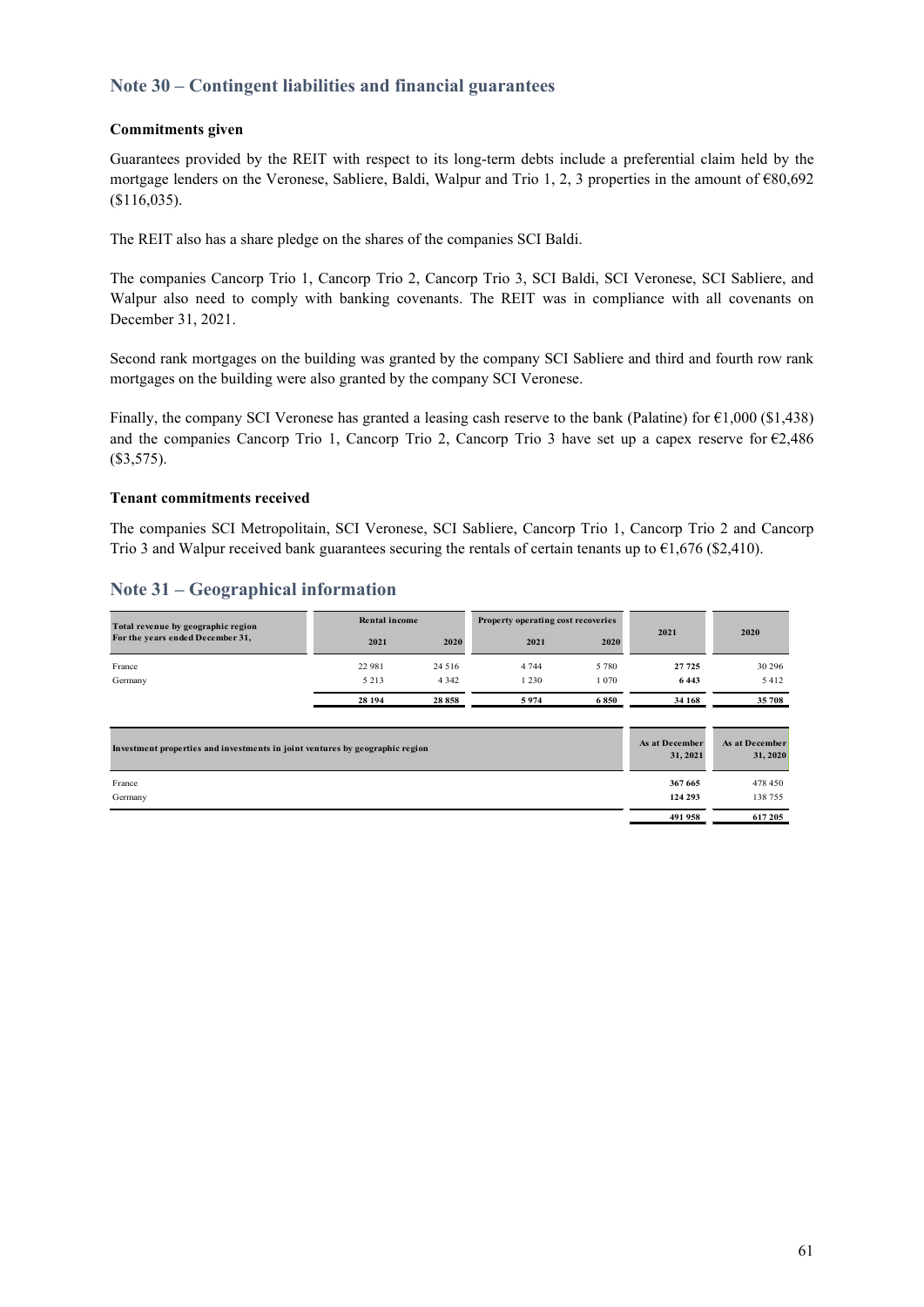## **Note 32 – Cash flow information**

|                                                                                 | <b>Note</b> | 2021     | 2020    |
|---------------------------------------------------------------------------------|-------------|----------|---------|
| Adjustments for non-cash items and other reconciling items:                     |             |          |         |
| Loss (gain) on sale of investment in joint venture, excluding transaction costs | 8           | 54       | (207)   |
| Decrease (increase) in rent-free period                                         | 7           | 7        | (241)   |
| Management fees paid in exchangeable securities                                 | 16          |          | 1 5 3 7 |
| Net change in fair value of investment properties                               | 7           | (29 419) | 7431    |
| Change in classification of finance costs in relation to mortgage loan          | 22          | 112      |         |
| Net change in fair value of financial derivatives                               | 9           | (2.215)  | (1166)  |
| Distributions recognized on exchangeable securities                             | 16          | 1 2 3 8  | 825     |
| Net change in fair value of exchangeable securities                             | 16          | 735      | (1154)  |
| Net change in fair value of promissory notes                                    | 13          |          | (12730) |
| Finance income                                                                  | 22          | (3702)   | (6620)  |
| Finance costs                                                                   | 22          | 7492     | 9 9 7 2 |
| Share of net (earnings) loss from investments in joint venture                  | 8           | (676)    | 6 5 2 4 |
| Impairment of loans to joint ventures                                           | 8           | 2 738    |         |
| Foreign exchange loss (gain)                                                    |             | 1 1 2 9  | (1 011) |
| Net change in fair value of acquisition loan                                    |             |          | (272)   |
|                                                                                 |             | (22.507) | 2888    |
| Working capital adjustments                                                     |             |          |         |
| Increase in trade and other receivables                                         |             | (1717)   | (1647)  |
| Decrease in tenant deposits                                                     |             | (1024)   | (84)    |
| Decrease in trade and other payables                                            |             | 2457     | (17242) |
|                                                                                 |             | (284)    | (18973) |

The following investing and financing activities that took place in the year ended December 31, 2020 did not require the use of cash or cash equivalents:

- Conversion of promissory notes into units of the REIT
- Acquisition of investment in joint venture through the exercise of call option

Cash and non-cash changes in liabilities arising from financing activities:

|                          | As at<br>December 31,<br>2020 | $\text{Cash-flows}^1$ |                                                                  |                                                        |                                 |                              |                               |
|--------------------------|-------------------------------|-----------------------|------------------------------------------------------------------|--------------------------------------------------------|---------------------------------|------------------------------|-------------------------------|
| Liabilities              |                               |                       | <b>Conversion of</b><br>exchangeable<br>securities into<br>units | Reclassification<br>of financing and<br>deferral costs | Foreign<br>exchange<br>movement | <b>Fair value</b><br>changes | As at<br>December 31,<br>2021 |
| Exchangeable securities  | 9 9 4 5                       |                       | (1665)                                                           | ۰                                                      |                                 | 735                          | 9 0 1 5                       |
| M ortgage loans          | 157489                        | (53751)               | $\sim$                                                           | 112                                                    | (11141)                         | $\overline{\phantom{a}}$     | 92 708                        |
| Lease liabilities        | 130 287                       | (6593)                | $\overline{\phantom{a}}$                                         | ٠                                                      | (9643)                          | $\overline{\phantom{a}}$     | 114 051                       |
| Lease equalization loans | 371                           | (354)                 | $\sim$                                                           | $\overline{\phantom{a}}$                               | (17)                            | $\overline{\phantom{a}}$     |                               |

#### *(1) Cash-flows include issuance and repayment.*

| <b>Liabilities</b>       | As at<br>December 31.<br>2019 | Cash-flows <sup>1</sup> | <b>Issuance of</b><br>exchangeable<br>securities | Foreign<br>exchange<br>movement | Other                    | <b>Fair value</b><br>changes | <b>Assignment of</b><br>mortgage on<br>acquisition | <b>Conversion of</b><br>promissory notes<br>to trust units | As at<br>December 31,<br>2020 |
|--------------------------|-------------------------------|-------------------------|--------------------------------------------------|---------------------------------|--------------------------|------------------------------|----------------------------------------------------|------------------------------------------------------------|-------------------------------|
| Promissory notes         | 47,909                        | (55)                    | $\overline{\phantom{a}}$                         | $\overline{\phantom{a}}$        | (90)                     | (12,730)                     |                                                    | (35,034)                                                   | ۰                             |
| Exchangeable securities  | 9,562                         |                         | 1,537                                            |                                 | $\overline{\phantom{a}}$ | (1, 154)                     |                                                    | $\overline{\phantom{a}}$                                   | 9.945                         |
| Mortgage loans           | 134,360                       | (3,170)                 | ۰                                                | 9,081                           |                          | $\overline{\phantom{a}}$     | 17,218                                             | $\overline{\phantom{a}}$                                   | 157,489                       |
| Lease liabilities        | 123,878                       | (1.978)                 | ٠                                                | 8,387                           | ٠.                       | $\overline{\phantom{a}}$     | ٠                                                  | $\overline{\phantom{a}}$                                   | 130,287                       |
| Lease equalization loans | 2,019                         | (1,756)                 | ۰                                                | 108                             |                          | $\overline{\phantom{a}}$     | $\overline{\phantom{a}}$                           | $\overline{\phantom{a}}$                                   | 371                           |

*(1) Cash-flows include issuance and repayment.*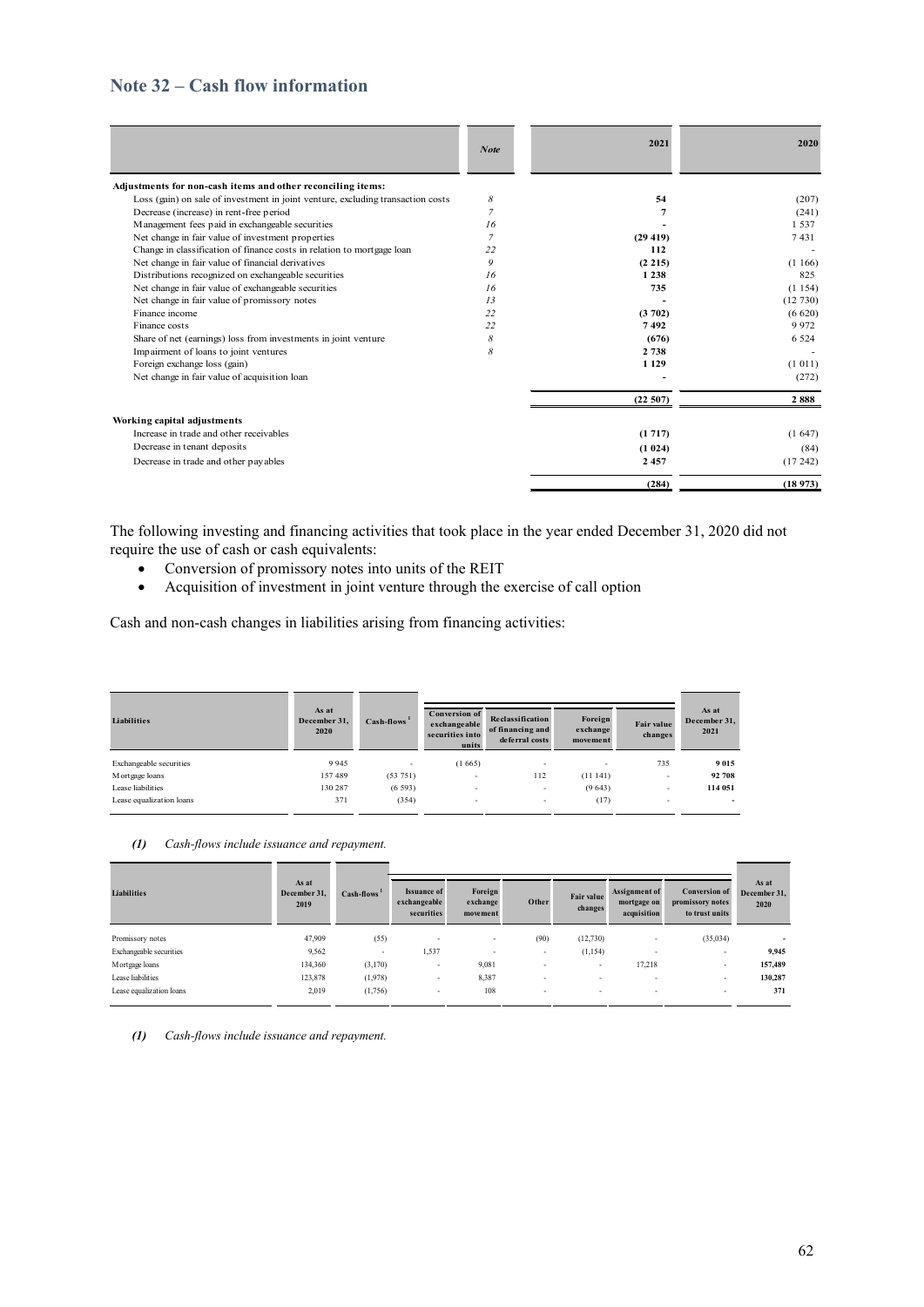## **Note 33 – Subsequent event**

## **Signing of Promise for Purchase of Property**

On January 21, 2022, the REIT signed a promise ("the Promise") with a third party, under which the REIT agreed to purchase a plot of land and building located in Hauts-de Seine, France. The total purchase price agreed upon in the Promise was €39.97M (\$57.47M). Under the terms of the Promise, the REIT has advanced a deposit in trust of €4.0M (\$5.75M). The initial expiry date of the Promise is April 14, 2022.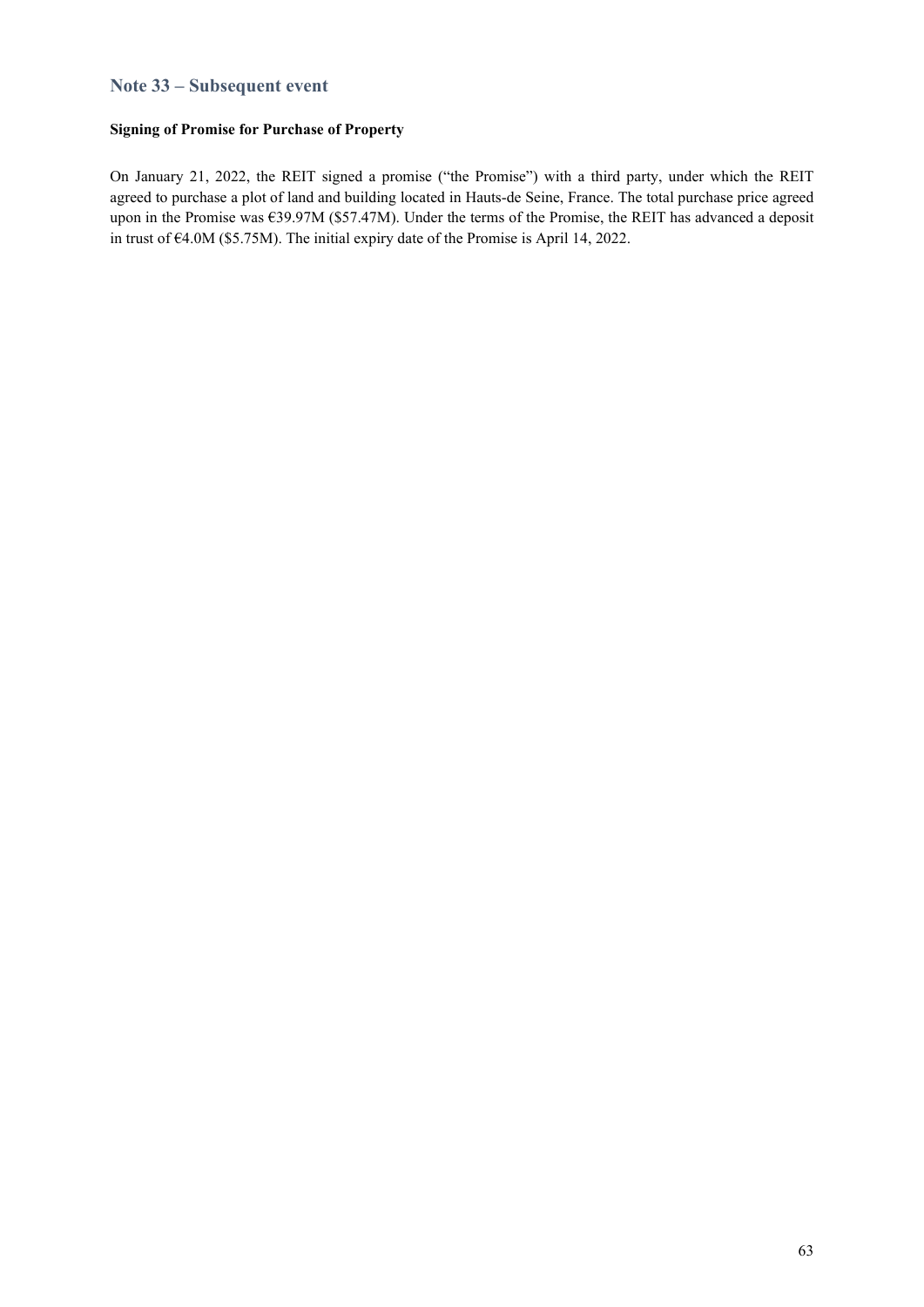# **Corporate information**

# **Head office**

Inovalis REIT 151 Yonge Street, 11th floor Toronto, Ontario, M5C 2W7

# **Investor relations**

E-mail: [info@inovalis.com](mailto:info@inovalis.com) Website: [www.inovalisreit.com](http://www.inovalisreit.com/)

# **Stock exchange listing**

The Toronto Stock Exchange

Listing symbol: INO.UN.TO

# **Distribution Reinvestment Plan**

Inovalis has implemented a DRIP By participating in the Plan, unitholders have cash distributions from Inovalis REIT reinvested in additional units as and when cash distributions are made with a "bonus" distribution of units equal to 3% of the amount of the cash distribution reinvested pursuant to the Plan. Until further notice, in response to the market disruption caused by the COVID-19 pandemic, the REIT has suspended the DRIP effective as of the distribution payable on May 15, 2020 to unitholders of record as at April 30, 2020.